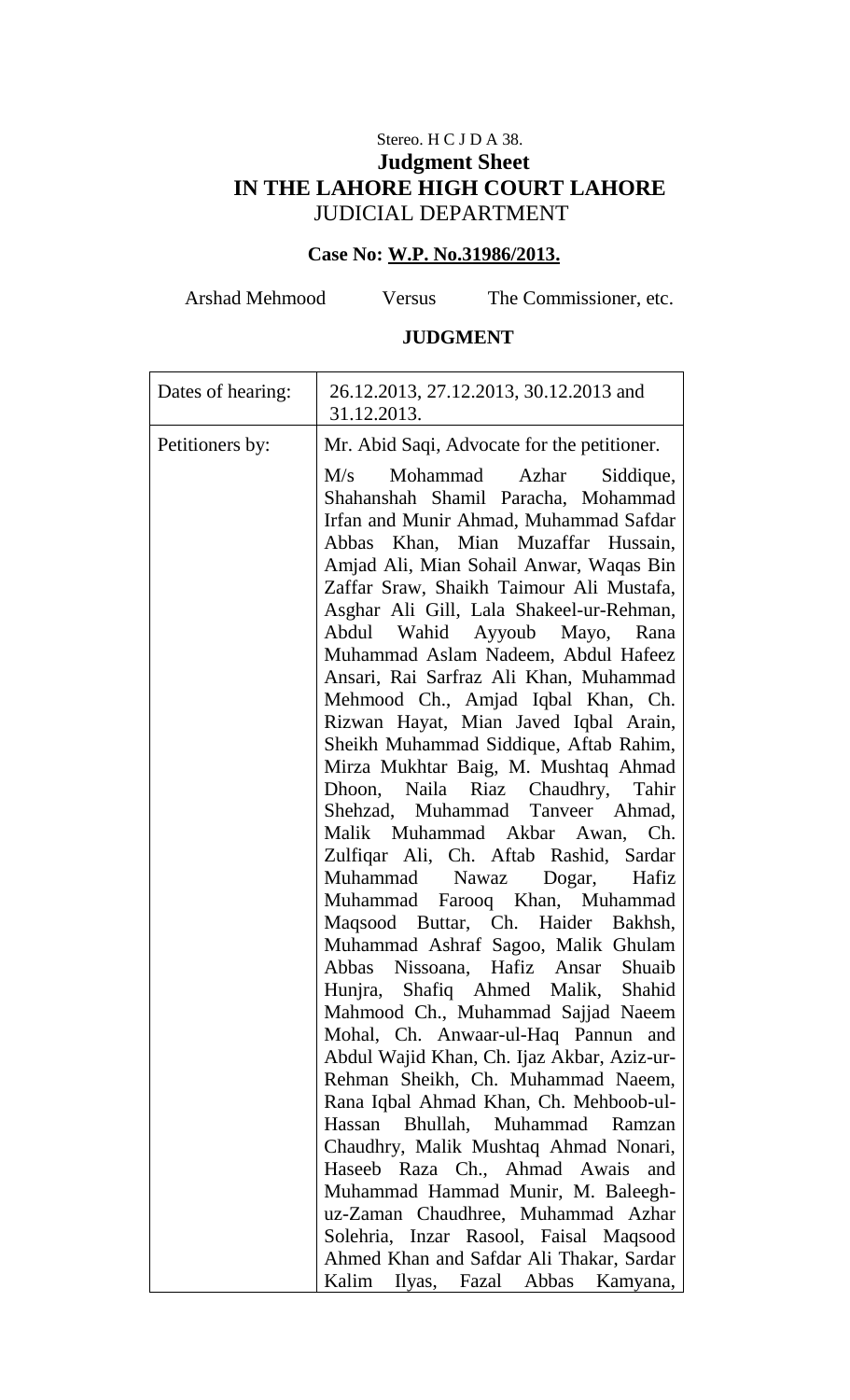Muhammad Mozzam Sher Kallue, Rana Ijaz Ahmad Khan, Malik Saleem Iqbal Awan, Mureed Ali S. M. Bhutta, Mian Muhammad Ismail Thaheem, Ch. Muhammad Siddique Virk, Nasrullah Sattar Pasha, Muhammad Ishaq, Farrukh Gulzar Awan and Zubair Afzal Rana, Mudassar Abbass Maghiana, Ch. Tariq Mahmood Raan, Khalid Ishaq, Abdul Karim Khan, Khalid Ishaq and Ch. Tariq Mahmood Rawn, Hafiz Khalil Ahmad, Sardar Muhammad Ramzan, Syed Shahab Qutab, Irfan Mahmood Ranjha, Raja Zulqarnain, Mujahid Din Malik, Dost Muhammad Kahoot, Rao Muhammad Mudassar Azam, Shahid Rafique Meo, Mian Muhammad Saeed, Waqar Saeed Khan, Ch. Latif Khan Saraa, Muhammad Bashir Malik, Rana M. Arshad Khan, Pir Muhammad Asad Shah, Faisal Iqbal Awan and Iqbal Dhengal, Malik Amjad Pervaiz, Ch. Muhammad Saleem, Zahid Farani Sheikh, Khalid Nawaz Ghumman, Nasrullah Khan Baber, Ch. Iqbal Ahmad Khan, Ch. Arshad Hussain, Malik Muhammad Imtiaz Mahil, Iftikhar Ahmad Mian, Azhar Iqbal, Mian Arshad Ali Mahar, Mubeen-ud-Din Qazi, Azhar Siddique Cheema, Waqar Mushtaq, Zulfiqar Ali Qureshi, Mirza M. Aziz-ur-Rehman, Amjad Ali, Tahir Ahmad Sandhu, Zubda-tul-Hussain, Muhammad Mumtaz Faridi, Mian Abdul Aziz, Abdul Wahid, Zubair Bulqan Rana, Muhammad Farooq Qureshi Chishti, Nazir Ahmad Ghazi and Abdul Khaliq Safrani, Dr. A. Basit, Shahid Naseem Tahir Gondal, Mushtaq Ahmad Mohal, Abdul Latif Tariq, Maqbool Ahmad Naz, Ahsan Naveed Farooqi, Imdad Ali Nekokara and Ch. Abdul Ghaffar, Zahid Aslam Malaik and Sami-ul-Hassan Rana, Ch. Muhammad Idrees, Muhammad Akhtar, Umair Khan Niazi, Major (Retd.) Aftab Ahmad, Ch. Tanveer Ahmad Hanjra and Rana Muhammad Arif, Waseem Mumtaz Malik, Malik Ejaz Hussain Gorchha, Sh. Irfan Akram, Ch. Muhammad Tariq-ur-Rehman, Muhammad Rizwan Ullah Gondal and Bakhtiyar Kasuri, Ch. Muhammad Naseer, Ch. Muhammad Arshad Bajwa, Ch. Muhammad Rafique Jathool, Asif Bashir Mirza and Rabeel Raza Bhatti, Advocates for the petitioners in connected writ petitions.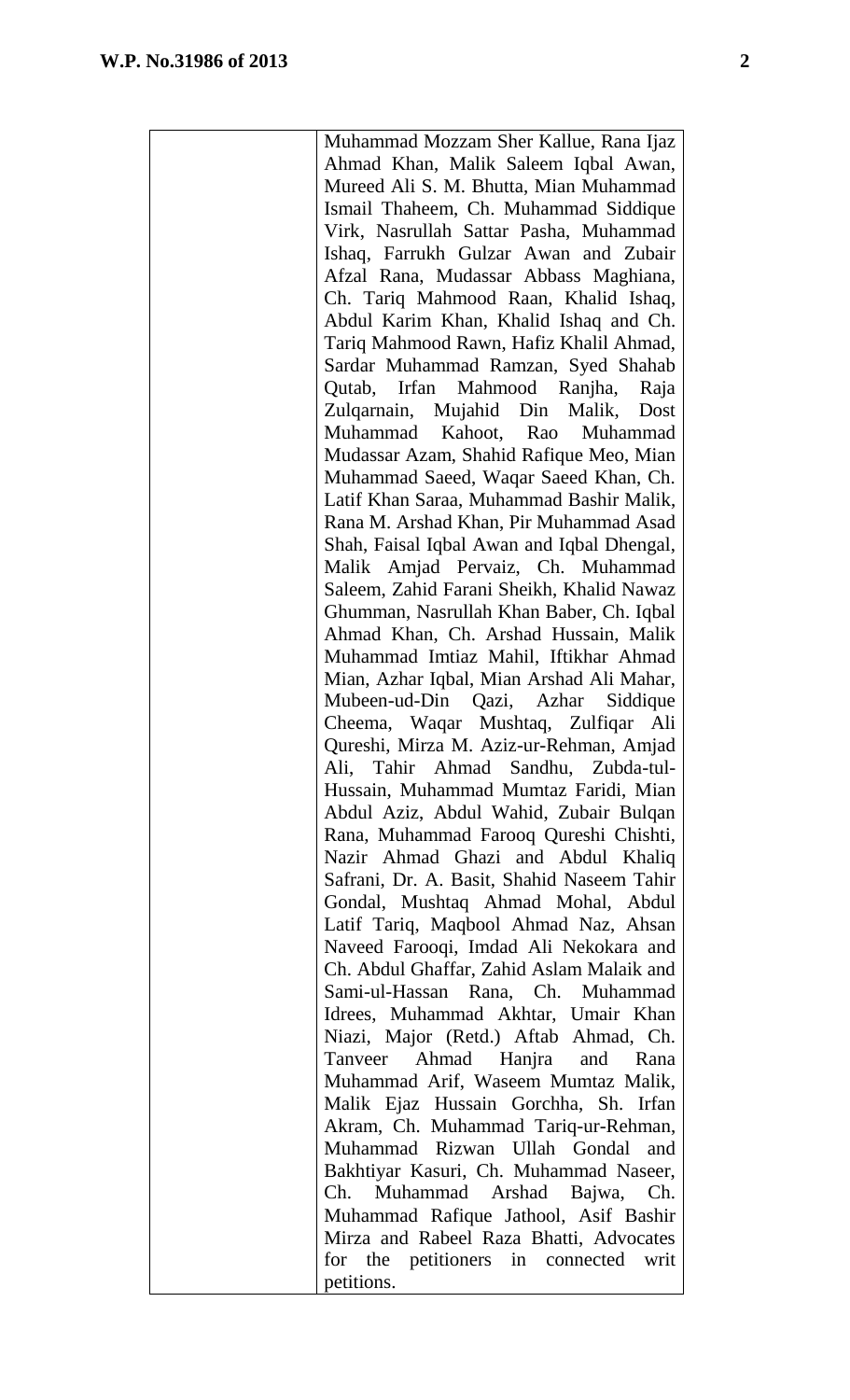|                 | Syeda Faiza Shah, Advocate/petitioner in<br>person in W.P. 33577/2013.<br>Imran Javed Qureshi, Advocate/petitioner in<br>person in W.P. 33738/2013.                                                                                                                                                                                                                                                                                                                                                                                                                                                                                                                                                                                                                                                                                                                                                                                                                                                                                                                                                                                                                                                                                                                                                                                                                                                                                                                                                                                                                                                                      |
|-----------------|--------------------------------------------------------------------------------------------------------------------------------------------------------------------------------------------------------------------------------------------------------------------------------------------------------------------------------------------------------------------------------------------------------------------------------------------------------------------------------------------------------------------------------------------------------------------------------------------------------------------------------------------------------------------------------------------------------------------------------------------------------------------------------------------------------------------------------------------------------------------------------------------------------------------------------------------------------------------------------------------------------------------------------------------------------------------------------------------------------------------------------------------------------------------------------------------------------------------------------------------------------------------------------------------------------------------------------------------------------------------------------------------------------------------------------------------------------------------------------------------------------------------------------------------------------------------------------------------------------------------------|
| Respondents by: | Mr. Naseer Ahmad Bhutta, Additional<br>Attorney General for Pakistan.<br>Mr. Mohammad Mahmood Khan, Deputy<br>Attorney General for Pakistan.<br>Mr. Mustafa Ramday, Acting Advocate<br>General Punjab.<br>Mr. Muhammad Hanif Khatana, Additional<br>Advocate General, Punjab.<br>M/s Khawaja Salman Mahmood, Shan Gull<br>and Waqas Qadeer Dar, Assistant Advocates<br>General, Punjab.<br>M/s Saqib Akram Gondal and Rana Iftikhar<br>Ahmad, Advocates for respondent No.3.<br>M/s Ch. Mohammad Anwar Bhindar, Mian<br>Subah Sadiq Kalasson, Muhammad Anwar<br>Ghumman, Moeez Tariq, Ch. Akbar Ali<br>Shad, Muhammad Azam Warraich, Malik<br>Rab Nawaz, Ch. Abdul Rashid, Ch.<br>Muhammad Hussain, Mirza Shahid Baig,<br>Khawar Mehmood Khatana, Ch. Abdul<br>Malik, Tariq Manzoor Chaudhry,<br>Muhammad Anwar Chaudhry, Naveed<br>Ahmad Khawaja, Ch. M. Lehrasib Khan<br>Gondal, Muhammad Harooq Javed, Shahid<br>Maqsood Khan, Ibadat Ali, Asad Jamal<br>Akbar, Ch. Anwaar-ul-Haq Pannun and<br>Abdul Wajid Khan, M. Asad Manzoor Butt,<br>Asif Afzal Bhatti, Barrister Syed Nauman<br>Shah and Abdul Waheed Khan Baluch,<br>Advocates for the private respondents in<br>connected writ petitions.<br>Rana Muhammad Aslam, Deputy Director,<br>Local Government Elections<br>Punjab,<br>Election Commission of Pakistan, Lahore.<br>Ali Akhtar Khan, Law Officer, Election<br>Commission of Pakistan, Lahore.<br>Anwar Aziz, Joint Census Commissioner,<br>Pakistan Bureau of Statistics.<br>Ch. Abrar Ahmad, Director Legal, Local<br>Government.<br>M. Naeem Akhtar, Assistant Director Legal,<br>Local Government. |
| Amici Curiae:   | M/s Muhammad Shahzad Shaukat, Salman<br>Akram Raja, Nasar Ahmed, Babar Sattar and<br>Saroop Ijaz, Advocates.                                                                                                                                                                                                                                                                                                                                                                                                                                                                                                                                                                                                                                                                                                                                                                                                                                                                                                                                                                                                                                                                                                                                                                                                                                                                                                                                                                                                                                                                                                             |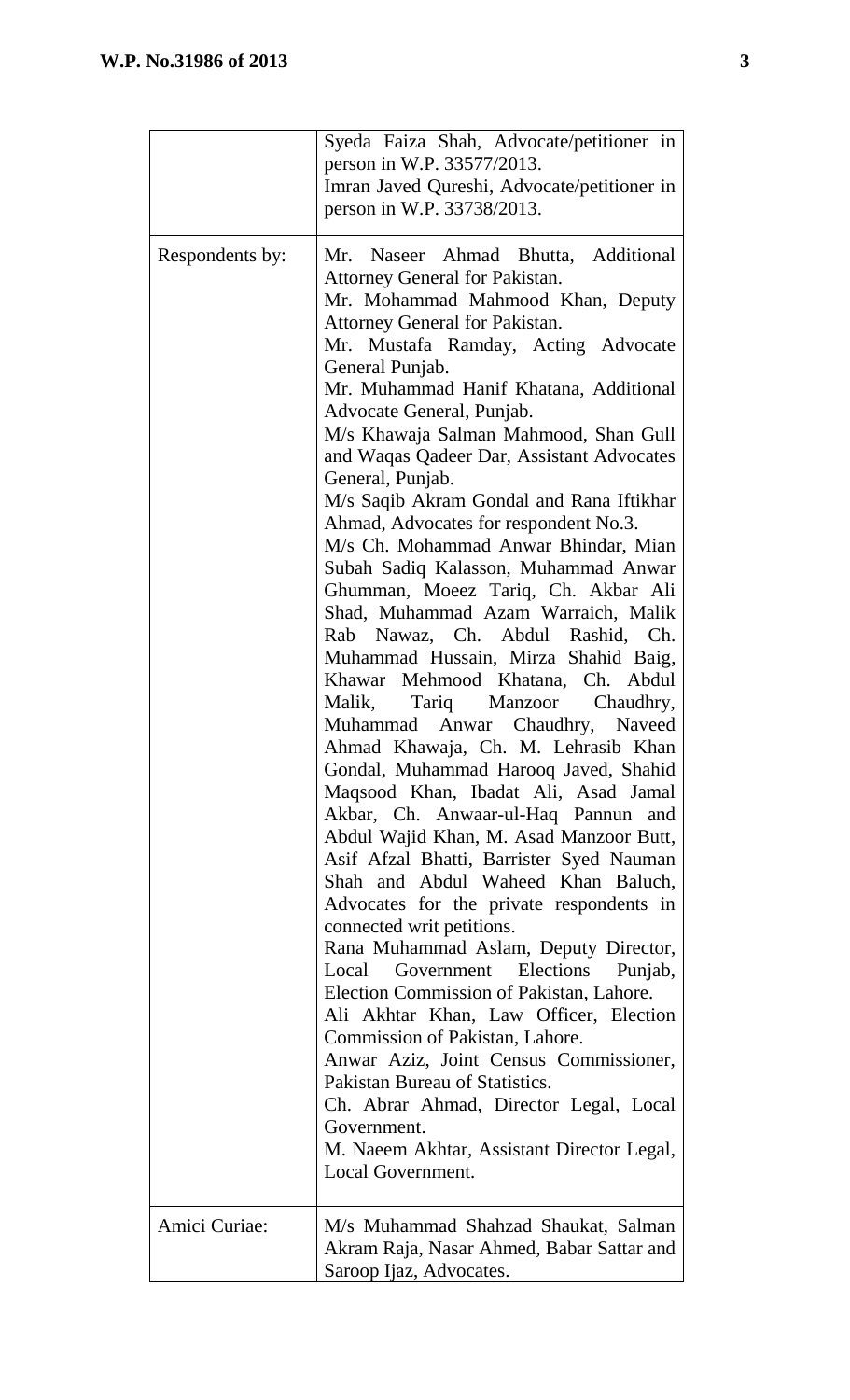| Assisted by: | Mr. Sohail Shafiq (AD&SJ/Senior Research<br>Officer) and M/s. Muhammad Amir Munir, |
|--------------|------------------------------------------------------------------------------------|
|              | Rai Muhammad Khan and Sher Hassan<br>Parvez (Civil Judges/Research Officers) at    |
|              | the Lahore High Court Research Centre<br>(LHCRC)                                   |

## *Syed Mansoor Ali Shah, J:-*

―*Liberty of the ancients consisted of sharing of a nation"s sovereign authority among that nation"s citizens. This sharing of sovereign authority enlarged the citizen"s minds, ennobled their intellectual thoughts and established among them a kind of intellectual equality which forms the glory and the power of a people."<sup>1</sup>*

Protesting against delimitation of constituencies and alleging gerrymandering, residents of the newly drawn Union Councils and Wards have invoked the constitutional jurisdiction of this Court to seek "political justice."

2. The petitioners have assailed the constitutionality and legality of the law and process of 'delimitation' of Union Councils and Municipal Committees into Wards, in the Province of Punjab by the Provincial Government, at the exclusion of the Election Commission of Pakistan ("ECP"), under the Punjab Local Government Act, 2013 ("Act") for the purposes of Local Government Elections,  $2014<sup>2</sup>$  In addition, the vires of the *ouster clause* under Section 10A of the Act has also been challenged.

3. More specifically, the *vires* of Sections 8 to 9 and Section 10A of the Act, Order of Delimitation Authority, Gujranwala Division dated 21-11- 2013 and the consequent final Notification of Delimitation issued by Delimitation Officer, Gujrat dated 5-12-2013 under the Act read with Punjab Local Governments (Delimitation) Rules, 2013 ("Rules") have been challenged before us.<sup>3</sup>

<sup>&</sup>lt;sup>1</sup> Benjamin Constant – *The Liberty of the Ancients compared with that of the Moderns* (1819) (see Stephen Breyer – *Active Liberty* p.4)

<sup>&</sup>lt;sup>2</sup> Scheduled for  $30<sup>th</sup>$  January, 2014.

<sup>&</sup>lt;sup>3</sup> The constitutionality of sections 8 and 9 of the Act has been specifically agitated in W.P. No.33581/2013. While vires of Section 10A of the Act has been challenged in W.P. No. 33581/2013, W.P. No. 33573/2013 and W.P.No.33574/2013.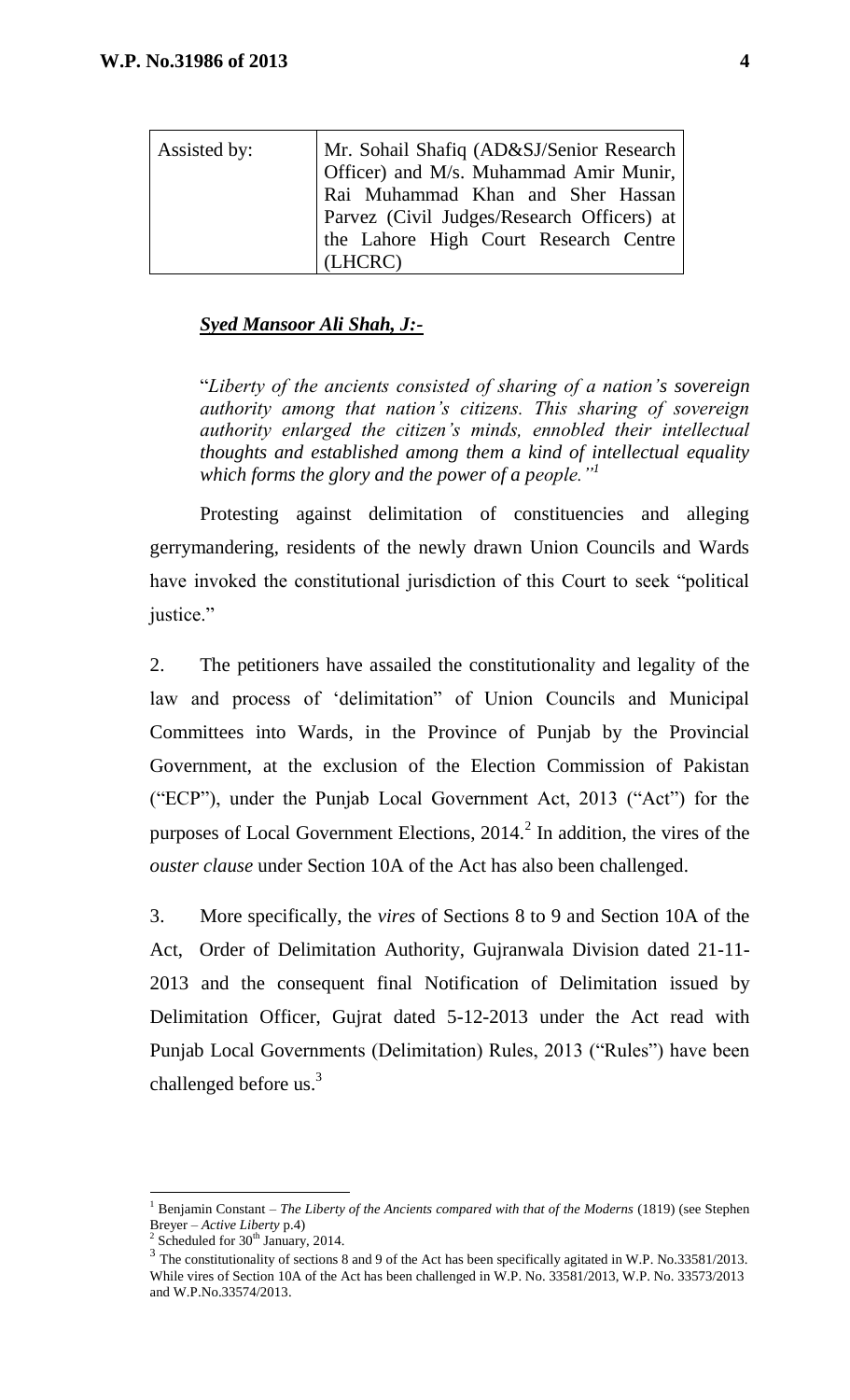4. The instant petition came up for hearing before a learned single Judge of this Court, who on the question of jurisdiction to entertain the instant matter, expressed disagreement with the view of another learned single Judge of this Court and directed that the case be placed before the Hon'ble Acting Chief Justice for constitution of a larger bench in the light of *Multiline Associates v. Ardeshir Cowasjee and 2 others* (PLD 1995 SC 423). The disagreement over the jurisdiction of this Court was regarding the scope and extent of the *ouster clause* under section 10A of the Act. Relevant extracts of earlier order dated 13.12.2013 (*first order*) passed in W.P. No. 15033/2013 and order dated 20.12.2013 (*second order*) expressing disagreement by the learned single judge hearing this petition are as under:

#### *First Order.*

5. Since the Election Commission of Pakistan has notified the election schedule… and the electors of each Union Council/Ward are called upon to elect their representatives of Local Government Institutions, as such after issuance of such notification the Delimitation Officers/Delimitation Authority have become functus officio in order to review or to correct any delimitation of any Union Council or Ward. **This Court in Constitutional jurisdiction, thus also would not be in a position to direct such Authority or Officer to review or correct any delimitation process which has already attained finality on issuance of election schedule**. No action thus is required to be taken in the writ petitions, the same are disposed of as such.

6. **The office is directed not to entertain and fix any writ petition filed requiring any direction to the Delimitation Authority/Officer or seeking any review or correction in any delimitation of a Union Council or Ward which already attained finality as noted herein above**. 4

## *Second Order.*

3. Respectfully this Bench does not subscribe to the view taken by my learned brother as the matters which are being heard by this Court are, inter-alia, in relation to some transgression of law, non-exercise of jurisdiction or colourful exercise of jurisdiction by the Delimitation Officers/Authorities, therefore, the jurisdiction vested in this Court under Article 199 of the Constitution of Islamic Republic of Pakistan, 1973 is being invoked to get the said illegalities rectified and a non obstante clause in a legislation will not come in the way of the High Court to entertain such a petition….

5. Finally, I find force in the argument of learned counsel for the petitioner that the use of word "Court" does not include the High Court. Therefore, while amendment made under Section 10A of the Act *ibid* can remain on the statute subject to challenge on its being ultra vires of Constitution or rights of the parties, this Court has the jurisdiction to deal with such issues which may be brought to its notice under Article 199 of the Constitution. Reliance is placed on the case of

<sup>4</sup> Order dated 13.12.2013 passed in W. P. No.15033-2013 (emphasis supplied)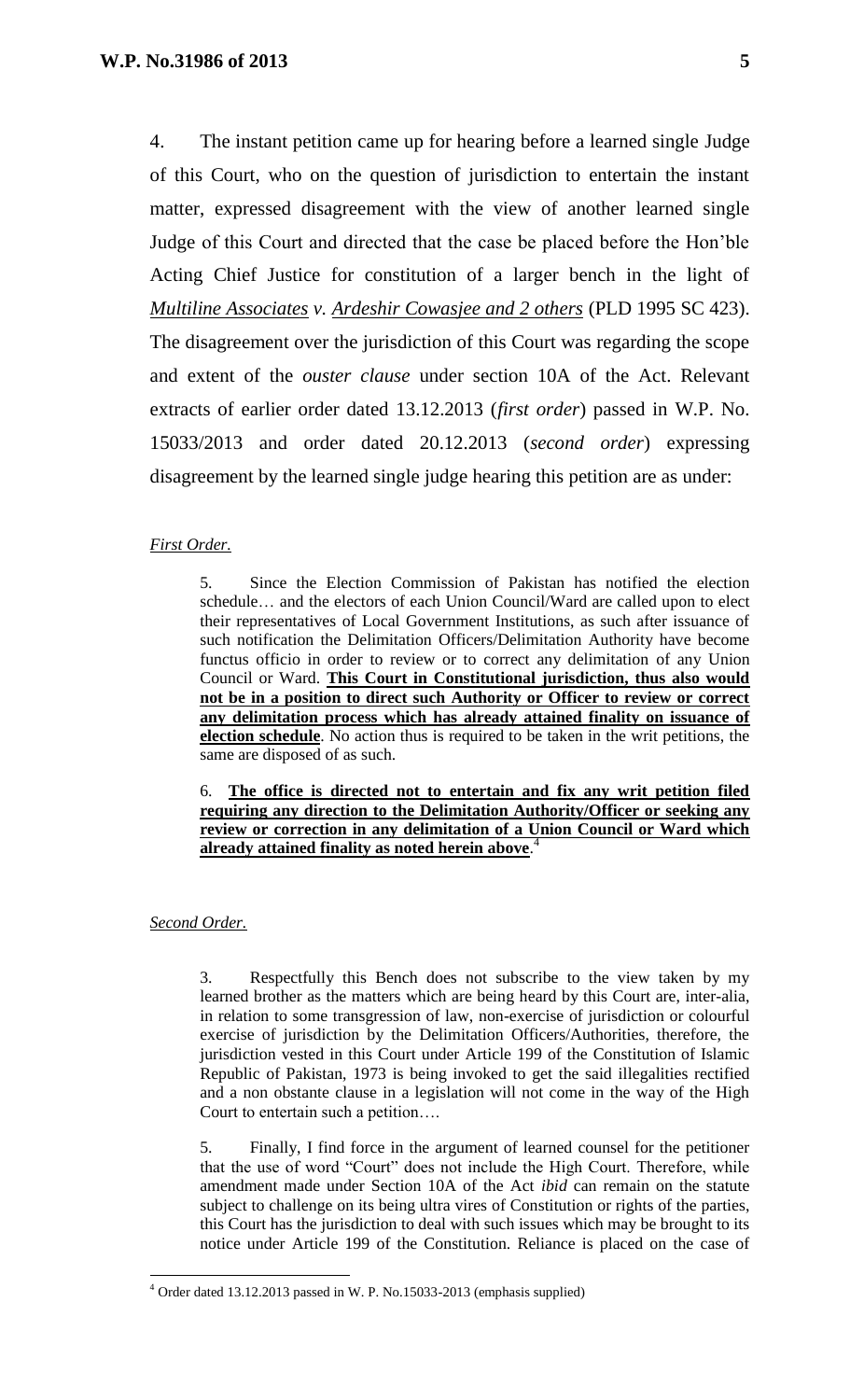*Federation of Pakistan through Secretary Defence and others v. Abdul Basit* (2012 SCMR 1229).

6. While considering the dictum laid down in the case of *Multiline Associates v. Ardeshir Cowasjee and 2 others* (PLD 1995 SC 423) the matter is referred to the Hon'ble Acting Chief Justice for constitution of a Larger Bench…. 5

5. When the matter was put up before the Hon'ble Chief Justice, it transpired that two Division Benches of this Court had also expressed their views on the question in their brief orders dated 16-12-2013 and 19-12-2013 passed in ICA No.346/2013 and ICA No.1029/2013, respectively. In one case the ICA was dismissed on the basis of the *ouster clause* while dismissal in the other appeal was on the ground that Election Schedule has been announced and any interference would "frustrate the election process." None of these orders explicitly dealt with the limitation on the exercise of the constitutional jurisdiction of this Court or directed the office of the Court not to entertain such like petitions for hearing. In this backdrop the Hon'ble Chief Justice vide administrative order dated 23.12.2013 thought it appropriate to refer all pending cases regarding delimitation of Union Councils and Wards to this Bench for adjudication.

## *Scope of the case.*

6. After examining the *ouster clause* under Section 10A of the Act, the Order of Delimitation Authority, the Notification issued by the Delimitation Officer, the brief facts of the case and the facts and the prayer made in connected W.P. No.33581/2013<sup>6</sup> we are of the view that constitutionality of the process of delimitation of constituencies conducted by the Government under Sections 8 to 10 of the Act read with Rules 3 to 8 of the Rules is thrown into sharp relief. Even otherwise, "...Judges of the Supreme Court and the High Courts are bound by their oath and duties to act so as to keep the provisions of the Constitution fully alive and operative, to preserve it in all respects, save from all defects or harm and to stand firm in defence of its provisions against attack of any kind.<sup>7</sup>" Therefore, without delving into the

<sup>5</sup> Paras 3, 5 & 6 of Order dated 20.12.2013 passed in W.P. No.31986-2013.

<sup>&</sup>lt;sup>6</sup> The constitutionality of sections 8 and 9 of the Act has been specifically agitated in W.P. No.33581/2013. While vires of Section 10A of the Act has been challenged in W.P. No. 33581/2013, W.P. No. 33573/2013 and W.P.No.33574/2013.

<sup>7</sup> as Per Ajmal Mian J in *Sardar Farooq Ahmed Khan Leghari and others vs. Federation of Pakistan and others* (PLD 1999 SC 57).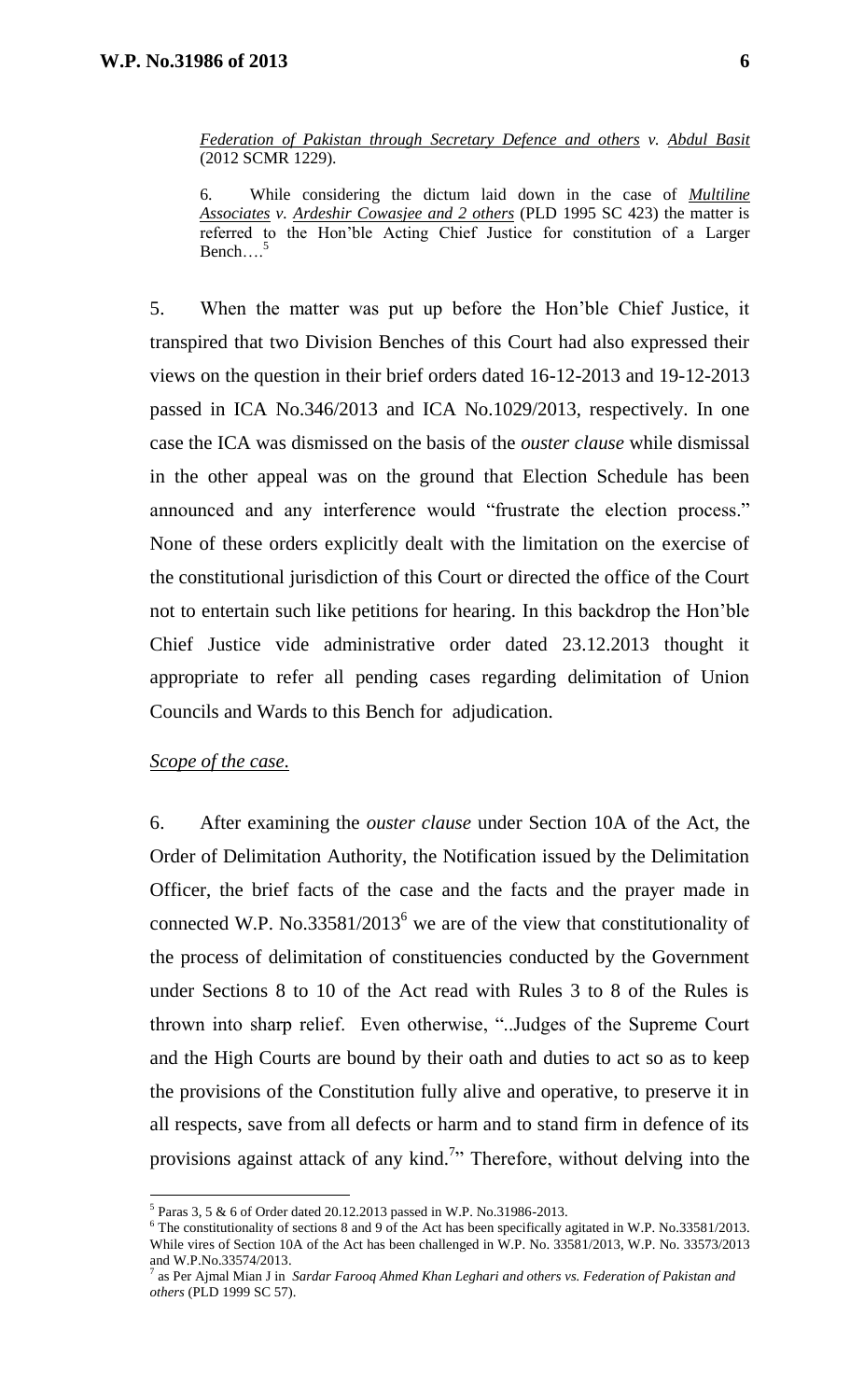factual intricacies associated with delimitation of constituencies, we venture to address the following constitutional and legal questions that arise in this case:

- (i) *Ouster Clause.*
- (a) Whether the constitutional jurisdiction of this Court to judicially review the orders of the Delimitation Officer and Delimitation Authority, after the Election Schedule has been announced, stands ousted by a sub-constitutional provision i.e., Section 10A of the Act?
- (b) Whether Section 10A of the Act also ousts the jurisdiction of the Election Commission of Pakistan from reviewing the correctness of the delimitation orders/notifications, when it enjoys the apex constitutional role and obligation to independently and neutrally *hold, organize, conduct and make necessary arrangements for* elections in the country in order to ensure that elections are conducted honestly, justly, fairly and corrupt practices are guarded against under Articles 140A(2), 218(3), 219(c) and 222 of the Constitution?
- (c) Whether the judicial branch (i.e., administration) of this Court can be directed, through a judicial order, "not to entertain and fix any writ petition requiring any direction to the Delimitation Authority/Officer" in the light of the above *ouster clause*?
- (ii) *Scope and meaning of "Election" under the Constitution.*

Whether the scope and meaning of "Election" needs to be drawn from the constitutional electoral role and obligation of Election Commission of Pakistan under the Constitution? or in the limited sense of the word "election," contextualized within the narrow collage of the term "conduct of elections" under Article  $218(3)$ , the word "election" under Article 225 of the Constitution and the peculiar scope and the remedial texture of an Election Petition under The Representation of the People Act,  $1976$  ("ROPA") or the Act?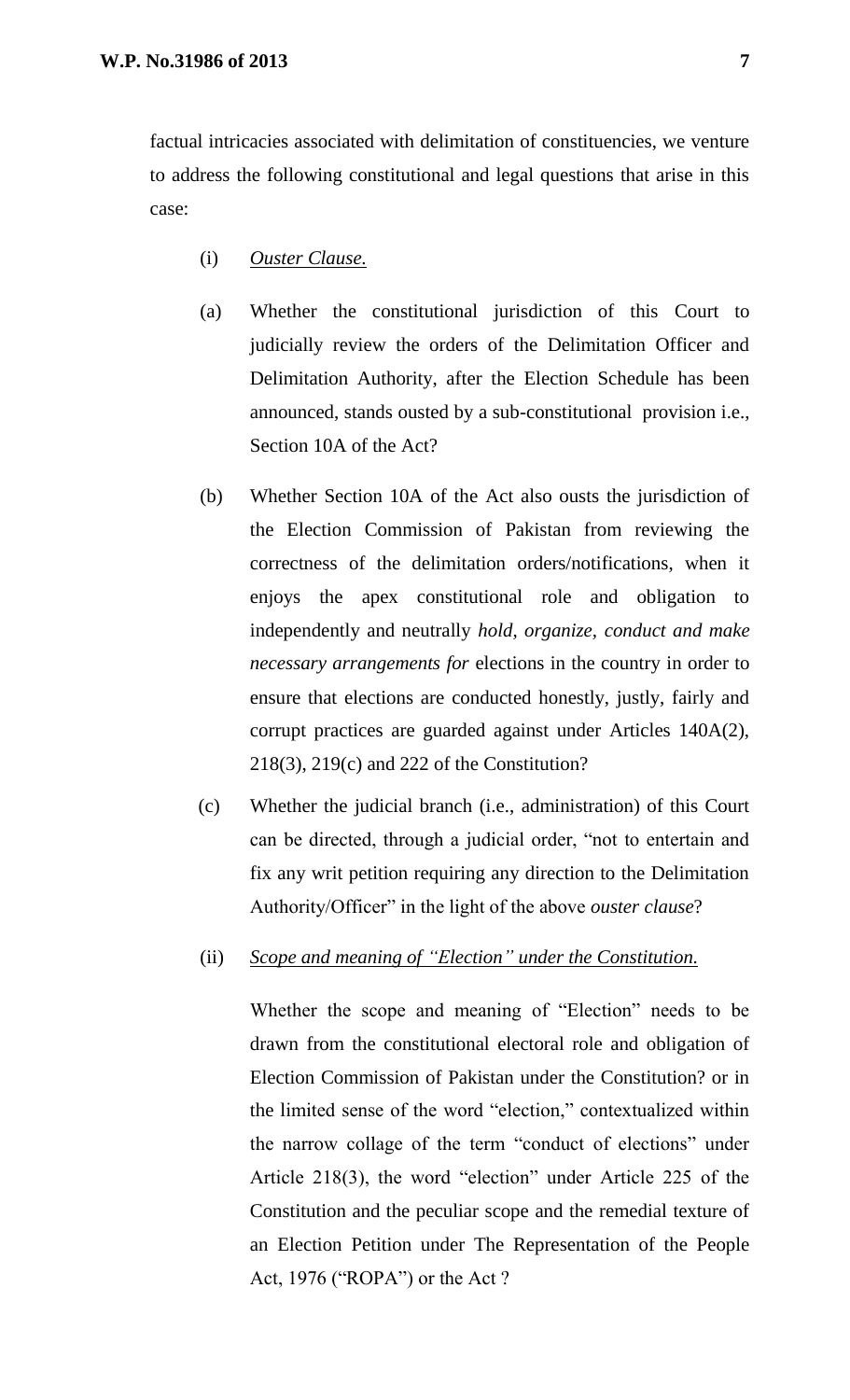# (iii) *Whether "Delimitation" is part of "Election" under the Constitution?*

Whether "delimitation" of a constituency is an integral and pivotal part of "election" (or the electoral process) and falls exclusively under the constitutional role and obligation of ECP to *organize and make necessary arrangements* (as opposed to conduct of elections) for *holding* elections?

(iv) *Whether Delimitation for Local Government Elections is the sole prerogative of Election Commission of Pakistan?* 

Whether "delimitation" for the purposes of Local Government elections, post  $18<sup>th</sup>$  Constitutional Amendment<sup>8</sup>, is the sole prerogative of the Election Commission of Pakistan under the Constitution?

## (v) *Provincial Legislature and the constitutional role of ECP.*

Whether Provincial Legislature under Article 140A(1) of the Constitution read with its residuary legislative powers could oust the role of ECP from the Act (i.e., provincial law on Local Government System including the electoral law) after the insertion of Article 140A(2) of the Constitution? And whether harmonious reading of Article 140 A(1) and Article 222 binds the provincial legislature to make electoral laws within the scope of electoral laws mentioned in Article 222?

(vi) *Meaning of "to hold elections".*

Whether *to hold elections* by ECP under Articles 140A(2) and 219(d) of the Constitution encompass *organizing, conducting and making arrangements* for elections as provided under Article 218(3) of the Constitution?

 $8$  Constitution (Eighteenth Amendment) Act, 2010 (10 of 2010) (w.e.f. 19.4.2010).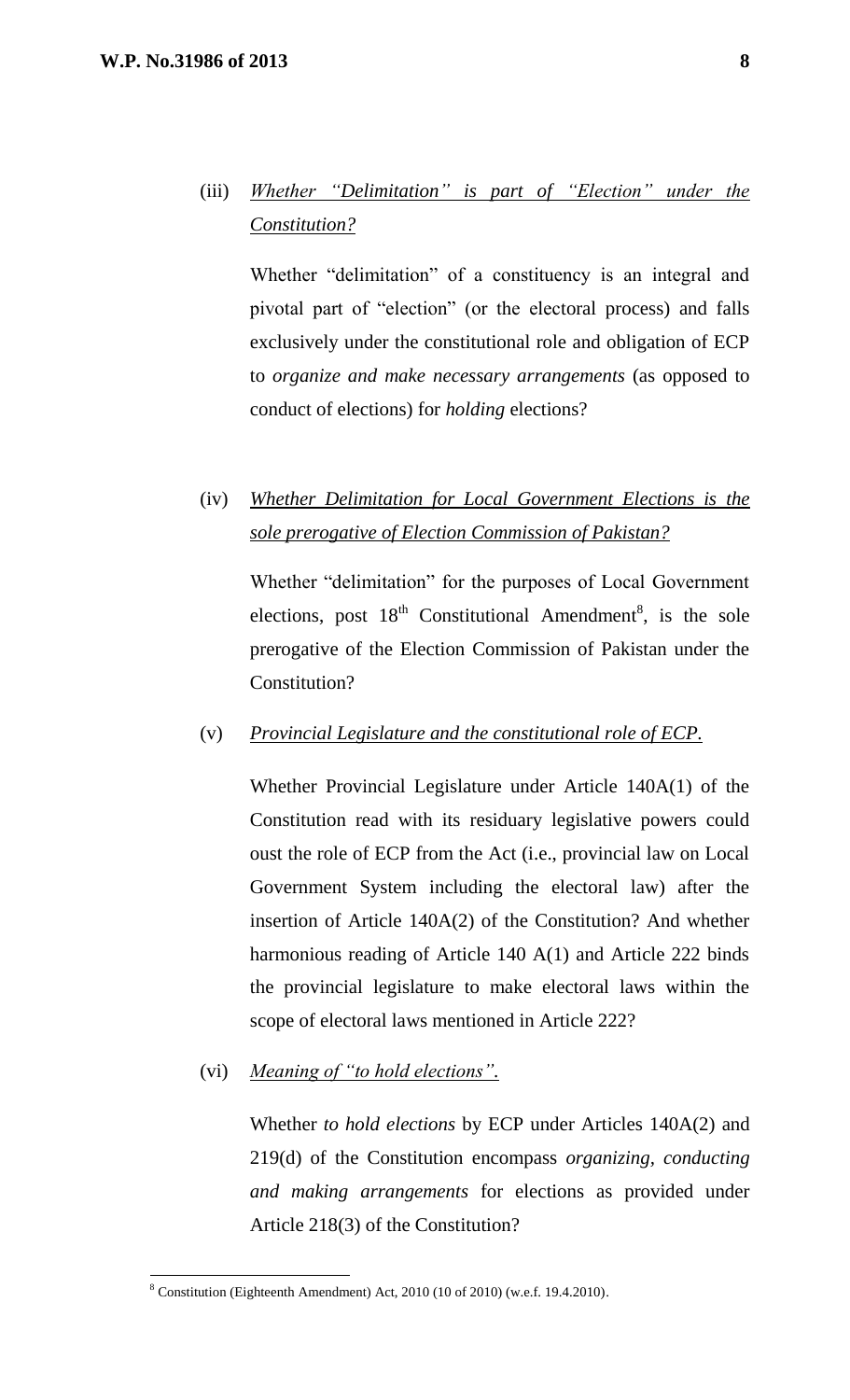(vii) *Constitutionality of the relevant provisions of the Act and the Rules.* 

Whether Sections 8, 9 & 10 of the Act and Rules 3 to 8 of the Rules, authorizing the Provincial Government to carry out delimitation of the Union Councils and Municipal Committees into Wards for the purposes of Local Government Elections, abridge and curtail the constitutional role of ECP under Articles 140A(2), 218(3), 219(d) and 222 of the Constitution besides offending the principle of ‗political justice' and the concomitant constitutional rights under Articles 3, 4, 9, 14, 17, 19 and 25 of the Constitution?

## (viii) *Constitutional directives by Election Commission of Pakistan.*

Whether after the  $18<sup>th</sup>$  Constitutional amendment, Election Commission of Pakistan enjoys a constitutional mandate to proceed with the *holding of* the Local Government Elections (including delimitation of constituencies) by issuing constitutional directives/ instructions under Article 218(3) of the Constitution and need not await any provincial legislation in this regard?

7. As the constitutionality of the Act came into question, notices were issued to both the Attorney General for Pakistan and the Advocate General, Punjab under Order 27-A CPC.

### *Arguments.*

8. It has been argued by the learned counsel for the petitioners that Section 10A of the Act cannot control or regulate the constitutional jurisdiction of this Court under Article 199, and therefore, the *ouster clause,* does not, in any manner abridge the constitutional jurisdiction of this Court to judicially review the order passed by the Delimitation Authority or the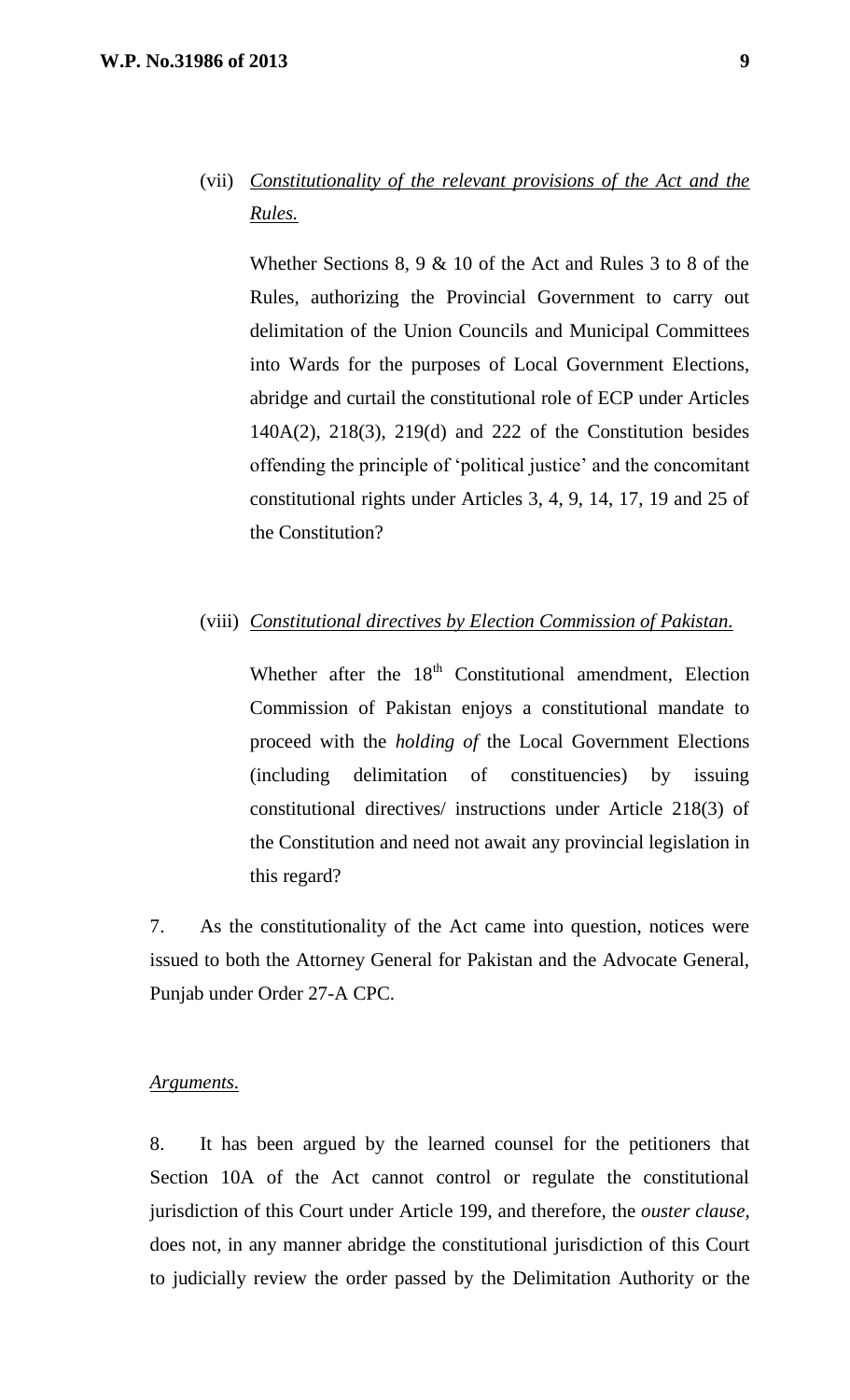Delimitation Officer. Even otherwise, it is opposed to the constitutional guarantee of *access to justice,* which is jurisprudentially well grounded in Articles 4, 9 & 10A of the Constitution. They also argued that *"delimitation"* is a pivotal part of elections, as envisaged under the Constitution, and can only be carried out by the Election Commission of Pakistan, especially after Local Government Elections have morphed into constitutional elections from statutory elections, after  $18<sup>th</sup>$  constitutional amendment. As a consequence, provisions of the Act, abridging the constitutional role of the Election Commission of Pakistan from carrying out delimitation of constituencies is unconstitutional, rendering the delimitation announced through the impugned Notification to be without lawful authority and of no legal effect.

9. Learned Additional Attorney General for Pakistan tendered appearance and at the outset frankly conceded that the constitutional jurisdiction of this Court under Article 199 of the Constitution cannot be ousted under Section 10A of the Act. He, however, added that as the Election Schedule has been announced, any interference by this Court at this stage would frustrate the elections. He submitted without any supporting jurisprudence or material that Election Commission of Pakistan, under the Constitution, has no role to play in the delimitation of the Union Councils or Municipal Committees into Wards for the purposes of elections to Local Government.

10. The learned Acting Advocate General, Punjab also conceded that the constitutional jurisdiction of this Court to judicially review governmental orders and actions is not curtailed by a sub-constitutional provision i.e., Section 10A of the Act. He, however, beseeched the Court not to interfere at this stage when the Election Schedule has been announced and the electorate is ready to go to polls. On the constitutionality of the Act regarding "delimitation" he submitted that it does not form part of the "elections" but is actually a step anterior to the elections. In response to a question from the Court, he admitted, that other than the unreported Short Order of the Division Bench in *Pakistan People's Party Case*<sup>9</sup>, there is no clear authority from our jurisprudence that holds that "delimitation" falls outside the scope

<sup>&</sup>lt;sup>9</sup> Short Order dated 07.11.2013 passed in W.P.No. 23040/2013.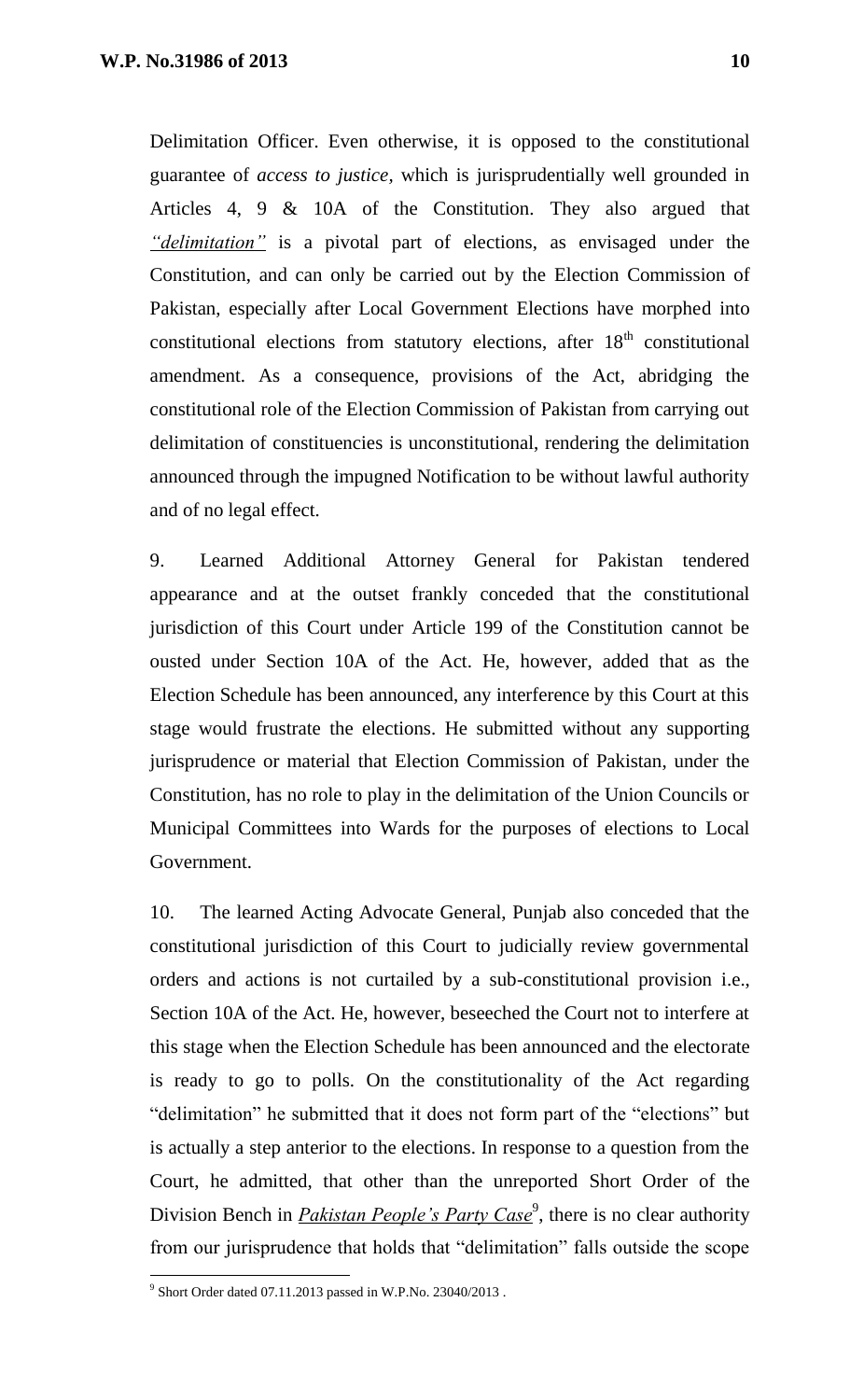of the elections or the electoral system, when seen in the context of an allembracing electoral role of Election Commission of Pakistan under the Constitution. He also put forth another argument that it is not within the competence of the Provincial Legislature to impose obligations (of carrying out delimitation) on a constitutional entity like the Election Commission of Pakistan. He referred to the following judgments: *Evacuee Trust Property Board and others v. Ahmed and others* **(2004 SCMR 440)**, *Evacuee Trust Property Board v. Mst. Zakia Begum and others* **(1992 SCMR 1313)**, *Intesar Hussain Bhatti v. Vice-Chancellor, University of Punjab, Lahore and others* **(PLD 2008 SC 313)**, *Rana Aftab Ahmad Khan v. Muhammad Ajmal and another* **(PLD 2010 SC 1066)**, *Mrs. Benazir Bhutto and another v. Federation of Pakistan and another* **(PLD 1989 SC 66)**, *Nawabzada Ghazanfar Ali Gul v. Government of the Punjab through Secretary, Revenue Department, Board of Revenue, Lahore and 3 others* **(1999 CLC 430)**, *Khursheed Ahmed Junejo and other v. Government of Sindh and other* **(2005 MLD 1724)**, *Surendrasinhaji Jorawarasinhji Jhala v. U. M. Bhatta, Chief Electoral Officer, Ahmedabad and others* **(AIR 1969 GUJRAT 292)** and *State of U. P. and others etc., v. Pradhan Sangh Kshettra Samiti and others* **(AIR 1995 SC 1512)**.

11. Realizing that our electoral jurisprudence is not fully contextualized in the post  $18<sup>th</sup>$  constitutional amendment landscape, we invited the following *amici curiae* to assist the Court: M/s. Muhammad Shahzad Shaukat, Salman Akram Raja, Babar Sattar, Nasar Ahmad and Saroop Ijaz, Advocates. Except M/s. Babar Sattar and Saroop Ejaz, Advocates, who filed their submissions in writing, the others appeared before the Court and made their submissions.

12. The view expressed by the *amici curiae* unanimously leaned in favour of the all-embracing electoral role of the Election Commission of Pakistan bringing under its constitutional ambit all stages of 'election' broadly referenced in Article 222 of the Constitution. They submitted that the scope of the word "elections" can best be drawn from the constitutional role and obligation entrusted to the Election Commission of Pakistan ("ECP") under the Constitution. The constitutional electoral jurisdiction of ECP determines the length and breath of the term "election." They put in a qualification that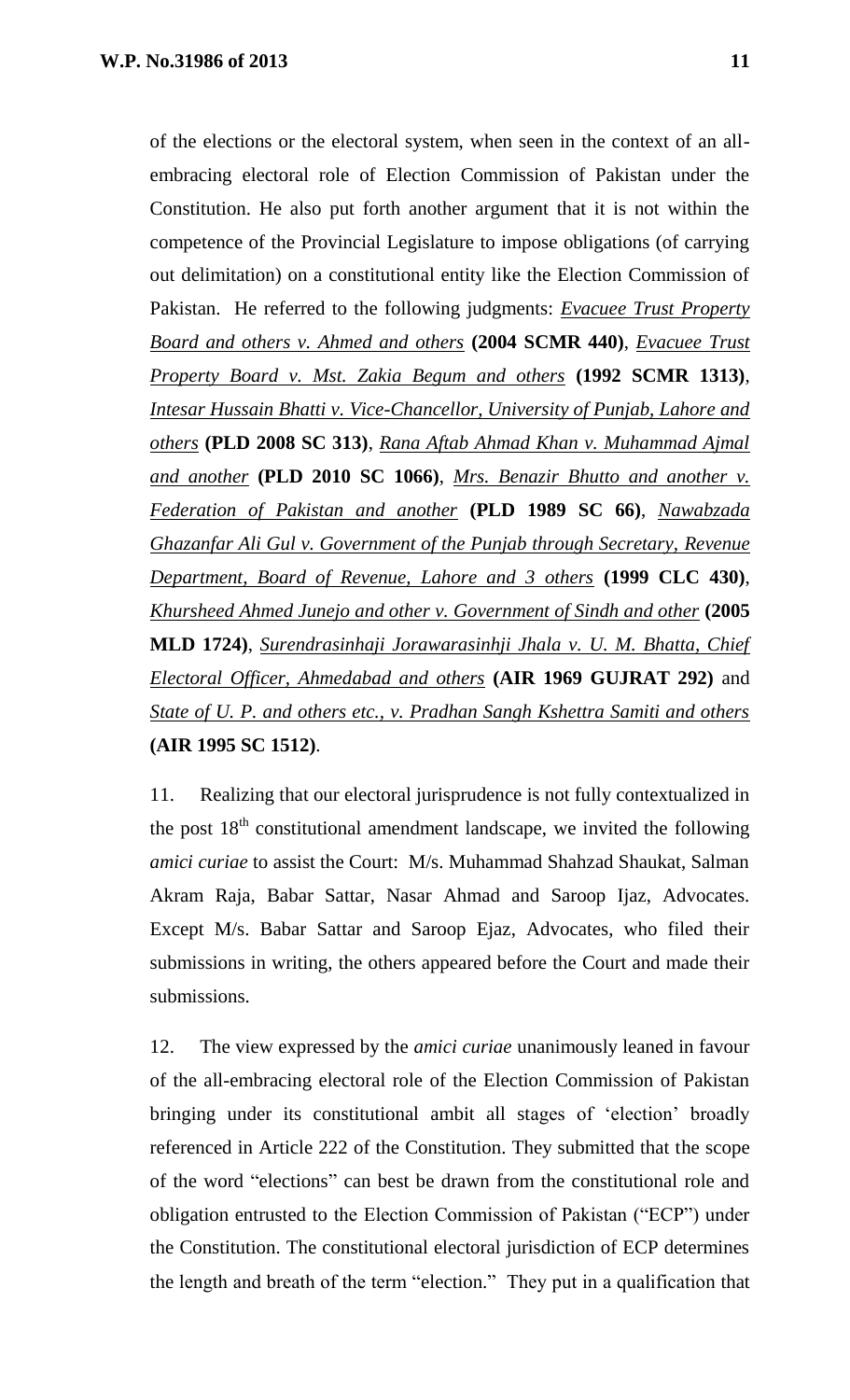the meaning of the word "election" as popularly acknowledged in our jurisprudence refers to a part of *"election"* which relates to polls and commences with the announcement of the Election Schedule and has been interpreted in the limited context of ROPA and Article 225 of the Constitution. They submitted that "delimitation" is the "groundswell" of elections and fell within the exclusive constitutional domain of ECP. After Local Government elections have been recognized as constitutional elections, the role of ECP fully extends to all the stages of the electoral system envisaged under the Act including preparation of electoral rolls and delimitation of constituencies as is the case with the other constitutional elections. The constitutional obligation of ECP to organize, conduct and make necessary arrangements for holding elections subsumes different stages of election as laid down under Article 222 of the Constitution. They submitted, with utmost respect, that the declaration given in *Pakistan People"s Party Case*, regarding delimitation being anterior to election is not the correct view and does not find support from the case law relied upon in the cited case. The word "election" has to be defined in the context of Part VIII of the Constitution and went ahead to submit that preparation of electoral rolls, delimitation of constituencies down to filing of the nomination papers, polling and announcement of the election results form part of "election" for the purpose of defining the constitutional role of Election Commission of Pakistan**.** They also made submissions on the issue of delimitation in the context of democracy, political justice and constitutionalism, relying on international electoral jurisprudence.<sup>10</sup> In addition, they placed reliance on: *Muhammad Nazir Hakim v. Bukhtiar Said Muhammad and the Controlling Authority, Montgomery* **(PLD 1962 (W. P.) Lahore 421)**, *Imran Khan and others v. Election Commission of Pakistan and others* **(2012 SCMR 448)**, *Workers" Party Pakistan through Akhtar Hussain, Advocate, General Secretary and others v. Federation of Pakistan and 2 others* **(PLD 2012 S.C. 681)**, *Imran Khan and others v. Election Commission of Pakistan and others* **(PLD 2013 S.C. 120)** and *Workers" Party Pakistan through General Secretary and 6 others v. Federation of Pakistan and 2 others* **(PLD 2013 S.C. 406)**.

<sup>&</sup>lt;sup>10</sup> The briefs of the amici curiae have been placed on the record as AC/1 to 5.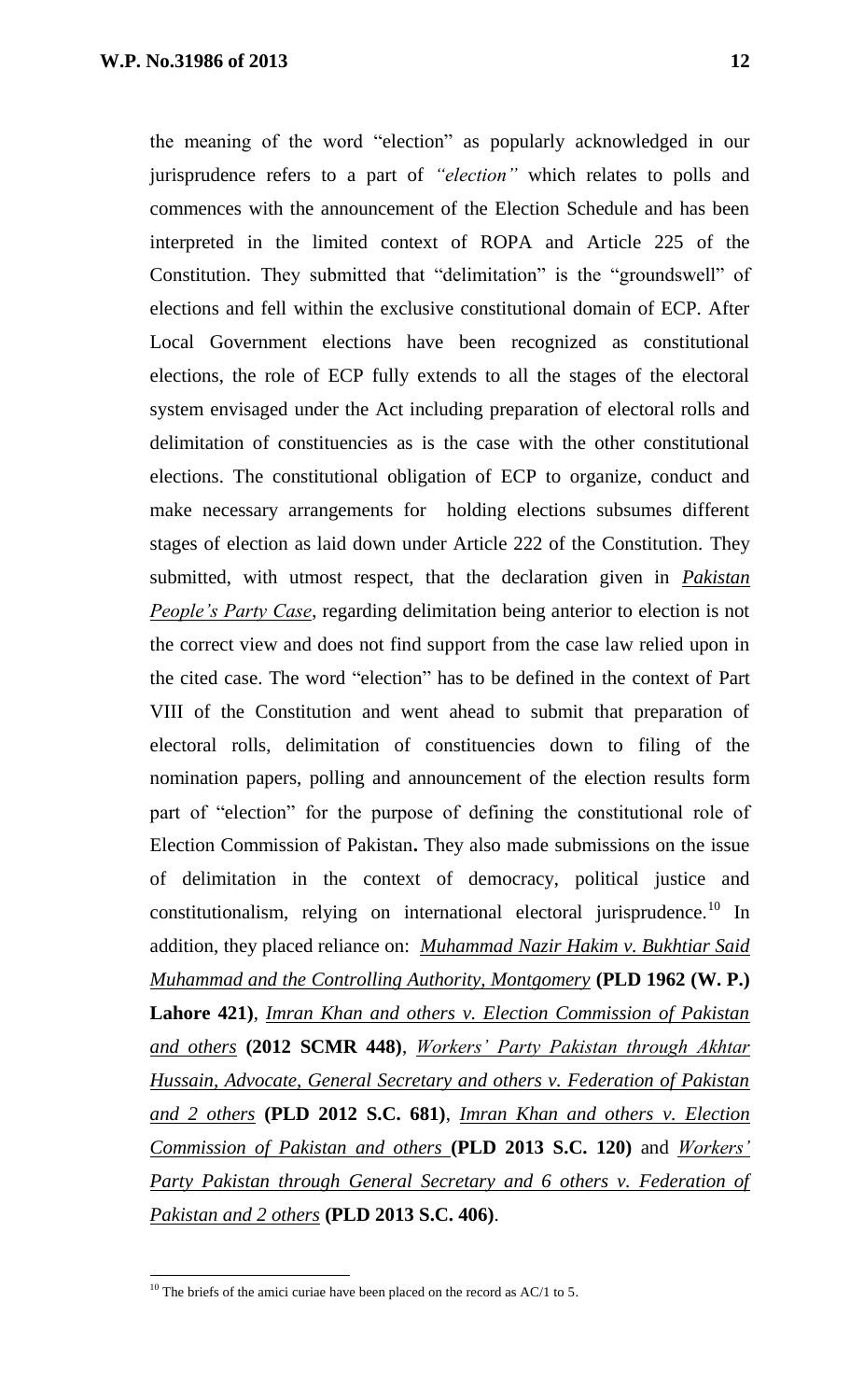#### **DECISION OF THE COURT.**

#### *Ouster Clause & the Constitutional Court.*

13. Section 10A of the Act states:

**10A. Finality of delimitation.** A court, officer or authority, shall not review or correct any delimitation of a Union Council or ward after the notification of the election schedule.

It is axiomatic and by now a judicial cliché, that sub-constitutional legislation cannot curtail or abridge the constitutional jurisdiction of this Court. Legislature, being the creature of the Constitution cannot take away the jurisdiction of a constitutional Court conferred by the Constitution. ―Shortly stated, an ordinary statute or a sub-constitutional legislation is incapable of ousting, curtailing or limiting the constitutional jurisdiction of the Supreme Court or the High Courts and the words ‗no court' in an ouster clause in a statute do not, therefore, include the High Courts or the Supreme Court so far as their constitutional jurisdiction (e.g. under Article 199 and Article 184 of the Constitution) is concerned."<sup>11</sup> This well settled constitutional principle loudly resonates through our jurisprudence: *Khan Asfandyar Wali and others v. Federation of Pakistan through Cabinet Division, Islamabad and others* **(PLD 2001 SC 607)**, *Mrs. Shahida Zahir Abbasi and 4 others v. President of Pakistan and others* **(PLD 1996 SC 632)**, *Malik Muhammed Mukhtar, through Legal Heirs v. Province of Punjab through Deputy Commissioner (Collector) Bhawalpur & others*  **(PLD 2005 LAH 251)**, *Miss Asma Jilani v. The Government of the Punjab and another* **(PLD 1972 SC 139)**, *Government of West Pakistan and another v. Begum Agha Abdul Karim Shorish Kashmiri* **(PLD 1969 SC 14)** and *Federation of Pakistan and another v. Malik Ghulam Mustafa Khar* **(PLD 1989 SC 26).**

14. In a more common law context, it is a judicial norm, that courts jealously guard their jurisdiction. They start with a strong presumption against ouster of jurisdiction and construe the same strictly, which means

<sup>&</sup>lt;sup>11</sup> Judicial Review of Public Actions, *Justice (R) Fazal Karim*, volume 2 p.946.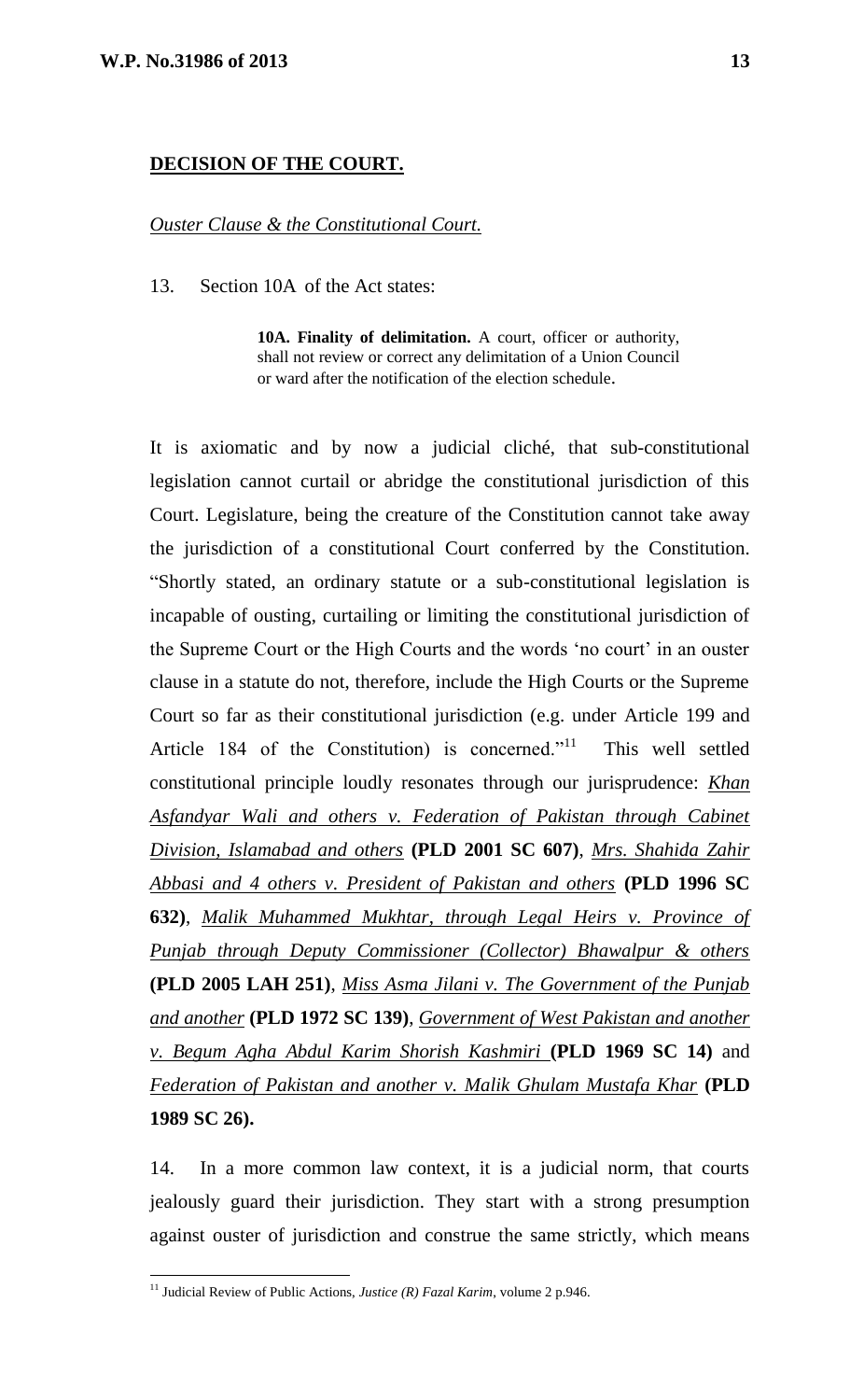"that if such a provision is reasonably capable of having two meanings, that meaning  $\ldots$  which preserves the ordinary jurisdiction of the court<sup> $12$ </sup> is preferred. "An *ouster clause*, however widely worded and whether it occurs in a Constitution or in an ordinary statute, does not save an act or order without jurisdiction (which expression compendiously describes and includes acts and orders *coram non judice* and *mala fide*) from scrutiny of the courts because the purported act or order is no act or order at all." $13$ 

15. Even sub-constitutional courts do not, with ease, abdicate or surrender their jurisdiction to exercise judicial power if the court is of the view that the order under challenge is illegal and outside the four corners of the law and no other alternate or special remedy has been prescribed by law. In this context it is useful to refer to the speech of Lord Reid in *Anisminic:* 14

"The next argument was that, by reason of the provisions of  $s$ . 4 (4) of the Act of 1950, the courts are precluded from considering whether the commission's determination was a nullity, and, therefore, it must be treated as valid whether or not enquiry would disclose that it was a nullity. Section 4 (4) is in these terms:

―The determination by the Commission of any application made to them under this Act shall not be called in question in any court of law."

But that would be calling the determination in question, and that is expressly prohibited by the statute. The appellants maintain that that is not the meaning of the words of this provision. They say that "determination" means a real determination and does not include an apparent or purported determination which in the eyes of the law has no existence because it is a nullity. Or, putting it in another way, if one seeks to show that a determination is a nullity, one is not questioning the purported determination—one is maintaining that it does not exist as a determination. It is one thing to question a determination which does exist; it is quite another thing to say that there is nothing to be questioned. Let me illustrate the matter by supposing a single case. A statute provides that a certain order may be made by a person who holds a specified qualification or appointment, and it contains a provision, similar to s. 4 (4), that such an order made by such a person shall not be called in question in any court of law. A person aggrieved by an order alleges that it is a forgery or that the person who made the order did not hold that qualification or appointment. Does such a provision require the court to treat that order as a valid order? It is a well established principle that a provision ousting the ordinary jurisdiction of the court must be construed strictly—meaning, I think, that, if such a provision is reasonably capable of having two meanings, that meaning shall be taken which preserves the ordinary jurisdiction of the court.

Statutory provisions which seek to limit the ordinary jurisdiction of the court have a long history. No case has been cited in which any other form of words limiting the jurisdiction of the court has been held to protect a nullity. If the draftsman or Parliament had intended to introduce a new kind of ouster clause so as to prevent

 $12$  ibid p.494.

 $13 \text{ ibid } p.494.$ 

<sup>&</sup>lt;sup>14</sup> *Anisminic, Ltd. V. The Foreign Compensation Commission and another* [1969] 1 All E.R. 208 at 212-213.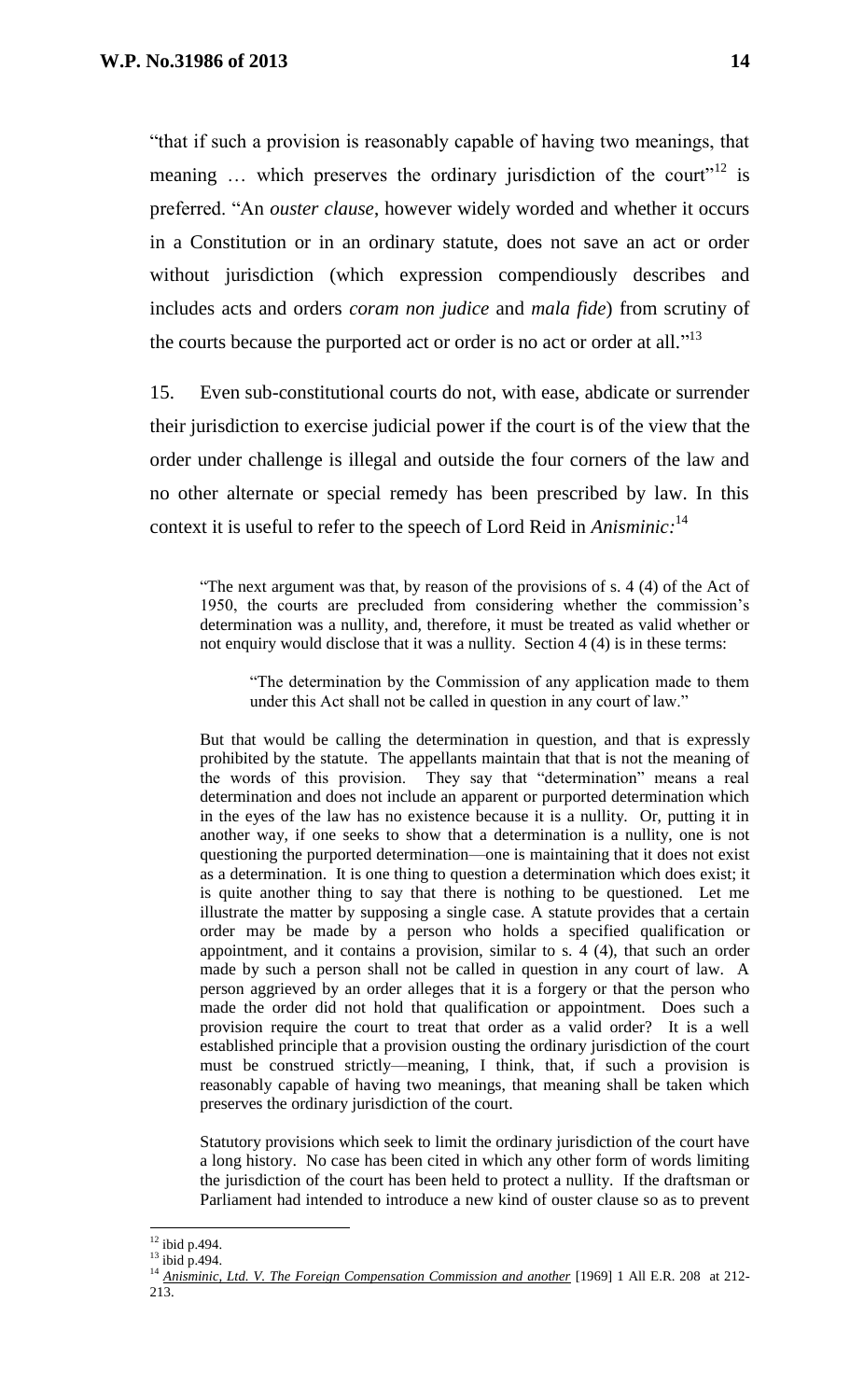any enquiry even whether the document relied on was a forgery, I would have expected to find something much more specific than the bald statement that a determination shall not be called in question in any court of law. Undoubtedly such a provision protects every determination which is not a nullity. But I do not think that it is necessary or even reasonable to construe the word "determination" as including everything which purports to be a determination but which is in fact no determination at all."

Lord Diplock said in *A-G. v. Ryan*: 15

―It is by now well-established law that to come within the prohibition of appeal or review by an ouster clause of this type, the decision must be one which the decision-making authority, under this Act the Minister, had jurisdiction to make. If in purporting to make it he has gone outside his jurisdiction, it is ultra vires and is not a "decision" under the Act. The Supreme Court, in the exercise of its supervisory jurisdiction over inferior tribunals, which include executive authorities exercising quasi-judicial powers, may, in appropriate proceedings, either set it aside or declare it to be a nullity: Anismic Ltd. v. Foreign Compensation Commission ([1969] 1 ALL ER 208, [1969] 2 AC 147). It has long been settled law that a decision affecting legal rights of an individual which is arrived at by a procedure which offends against the principles of natural justice is outside the jurisdiction of the decision making authority...'

Lord Selborne, as long back as 1885 wrote in *Spackman v. Plumstead District Board of Works* (10 App Cas 229 at 240): "There would be no decision within the meaning of the statute if there were anything…done contrary to the essence of justice."<sup>16</sup> This also echoes in our jurisprudence. Reliance, with advantage is placed on *Begum Syeda Azra Masood v. Begum Noshaba Moeen and others* **(2007 SCMR 914)**, *Yousaf Ali v. Muhammad Aslam Zia and 2 others* **(PLD 1958 SC 104)** and *Sawan and others v. Abdullah and 2 others* **(PLD 1998 KAR 111)**.

16. For the sake of completion, even in cases of *constitutional ouster clauses*, the superior courts have assumed jurisdiction if the order impugned is without jurisdiction, *coram non judice* or *malafide*. A chain of judicial pronouncements reiterate this view: *The State v. Zia-ur-Rehman and others* **(PLD 1973 SC 49)**, *Mr. Fazlul Quader Chowdhry and others v. Mr. Muhammad Abdul Haque* **(PLD 1963 SC 486)**, *The Federation of Pakistan through the Secretary, Establishment Division, Government of Pakistan Rawalpindi v. Saeed Ahmad Khan and others* **(PLD 1974 SC 151)**, *Federation of Pakistan and another v. Malik Ghulam Mustafa Khar* **(PLD** 

<sup>15</sup> *Attorney General v. Thomas D"aarcy Ryan* [1980] A.C.718 at 730 (also see *R v. Secretary of State for the Home Department exparte Fayed & another* [1997] 1 ALL ER 228).

<sup>&</sup>lt;sup>16</sup> *R v. Secretary of State for the Home Department, ex parte Fayed and another* [1997] 1 All ER 228).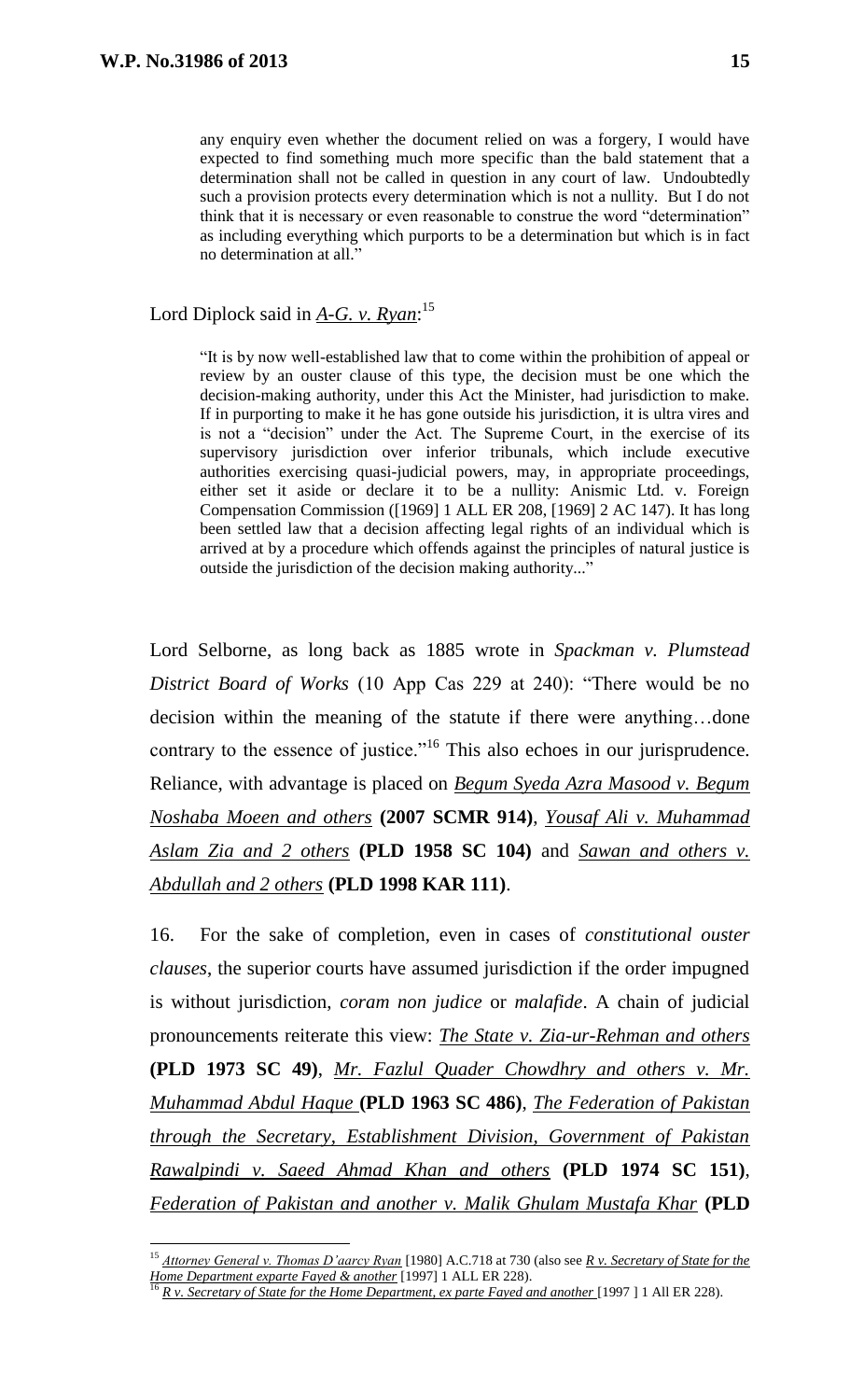**1989 SC 26)**, *Pir Sabir Shah v. Federation of Pakistan and others* **(PLD 1994 SC 738)**, *Munir Hussain Bhatti, Advocate and others v. Federation of Pakistan and another* **(PLD 2011 SC 407)** and *Chief Justice of Pakistan Iftikhar Muhammad Chaudhry v. President of Pakistan through Secretary and others* **(PLD 2010 SC 61), )**. *Sardar Farooq Ahmed Khan Leghari & others vs. Federation of Pakistan & others* **(PLD 1999 SC 57)**, *Intesar Hussain Bhatti vs. Vice-Chancellor, University of Punjab, Lahore and others* **(PLD 2008 SC 313),** *Federation of Pakistan through Secretary Defence and others v. Abdul Basit* **(2012 SCMR 1229)** and *Rao Naeem Sarfraz v. Election Commission of Pakistan and others* **(PLD 2013 Lahore 675)**.

17. **As a conclusion**, the *ouster clause* under Section 10A of the Act does not, in the slightest, abridge or curtail the constitutional jurisdiction of this Court to judicially review the orders, notifications and the acts of the executive i.e., the Delimitation Authority and Delimitation Officer in this case. It also matters little if the *ouster clause* is considered to be a *time specific clause*, as argued by some of the respondents. Courts usually give due weightage to any administrative urgency of the Executive but this does not mean that the doors leading to courts can be shut down as this would result in curtailing and abridging the judicial power. This is opposed to independence of judiciary and the constitutional framework of separation of powers.

## *Ouster clause and the Election Commission of Pakistan.*

18. Section 10A of the Act also does not permit any "authority" to review or correct delimitation after the announcement of the election schedule. This purportedly ousts the constitutional jurisdiction of the Election Commission of Pakistan from performing its constitutional role under Articles 140A(2), 218(3) and 219(d) of the Constitution, which is neither conceivable nor permissible. Election Commission of Pakistan, under the Constitution, can *hold elections* i.e., *to organize, to conduct and make such arrangements as are necessary to ensure that the election is conducted honestly, justly, fairly*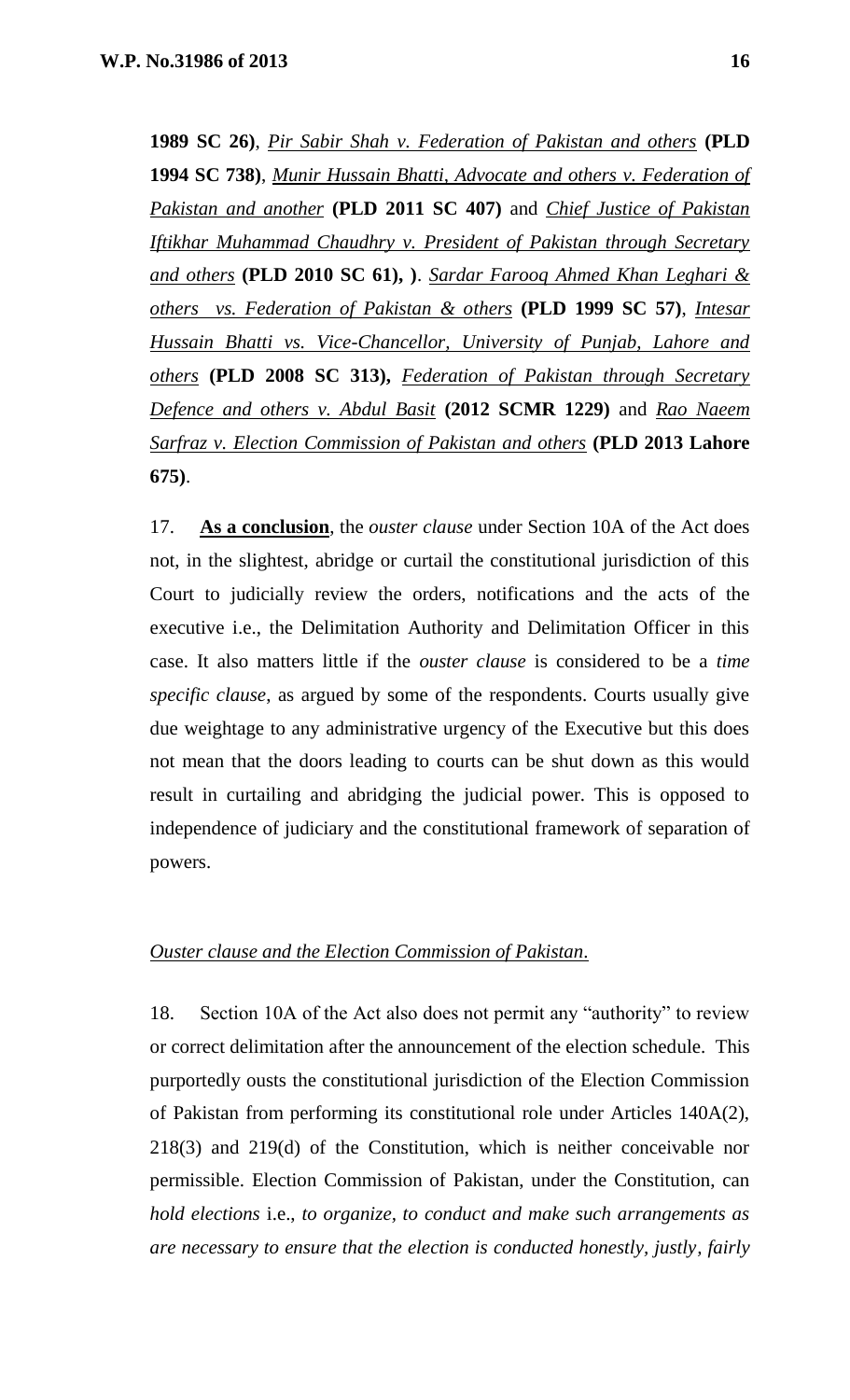*and in accordance with law.* Article  $222^{17}$  provides that no electoral law shall have the effect of taking away or abridging any of the powers of the Election Commission provided in Part VIII of the Constitution.

19. Section 10A of the Act not only attempts to completely curtail judicial power of the Constitutional Court, it also puts fetters on the exercise of the constitutional authority of the Election Commission of Pakistan. Instead of touching the constitutionality of section 10A of the Act, the said provision can be *read down*. "The theory of reading down is a rule of interpretation resorted to by the Courts where a provision, read literally, seems to offend a fundamental right, or falls outside the competence of the particular legislature. In interpreting the provision of a statute the courts will presume that the legislation was intended to be inter vires and also reasonable. The rule followed is that the enactment is interpreted consistent with the presumption which imputes to the legislature an intention of limiting the direct operation of its enactment to the extent that is permissible. Legislature is presumed to be aware of its limitations and is also attributed an intention not to over-step its limits. To keep the act within the limit of its scope and not to disturb the existing law beyond what the object requires, it is construed as operative between certain persons, or in certain circumstances, or for certain purposes only, even though the language expresses no such circumstances of the field of operation. To sustain law by interpretation is the rule. The reading down of a provision of a statute puts into operation the principle that so far is reasonably possible to do so, the legislation should be construed as being within its power. It has the principal effect that where an Act is expressed in language of a generality which makes it capable, if read literally, of applying to matters beyond the relevant legislative power, the court will construe it in a more limited sense so as to keep it within power. If certain provision of law construed in one way would make them consistent with the constitution and another interpretation would render them unconstitutional the court would lean in favour of the former construction.<sup>18</sup> Reliance is placed on: *Messrs Chenone Stores Ltd. through Executive Director (Finance Accounts) v. Federal Board of Revenue through Chairman and 2 others* **(2012 PTD 1815)** & *Messrs Elahi Cotton Mills Ltd* 

 $17$  which is subject to Article 140A of the Constitution.

<sup>18</sup> Mittal - *Interpretation of Taxing Statutes.*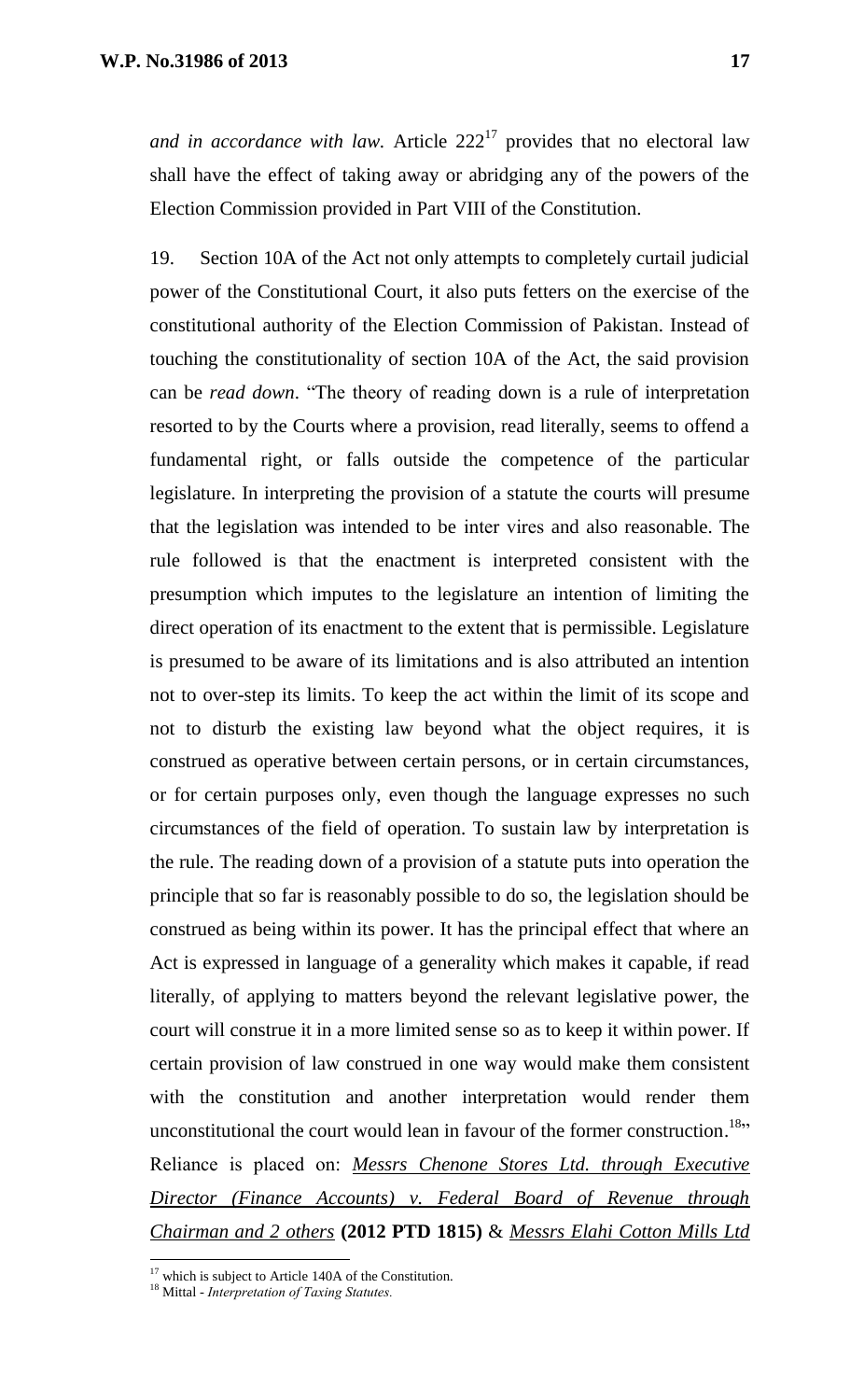*and others v. Federation of Pakistan through Secretary M/o Finance, Islamabad and 6 others* **(PLD 1997 SC 582).** We, therefore, *read down* Section 10A of the Act and declare that the *ouster clause* does not in any manner curtail or abridge the jurisdiction of the Constitutional Court or the Election Commission of Pakistan.

20. We were, however, minded to examine the constitutionality of the complete *ouster clause* in relation to the exercise of judicial power by the sub-constitutional courts in the light of Article 10A of the Constitution and the constitutional principle of Separation of Powers, but thought it fit to leave it to an appropriate case, as this question is not central to the case in hand.

## *Direction to the office of the Court "not to entertain petitions..." and access to justice.*

21. Learned single judge vide order dated 13-12-2013 in W.P. No. 15033/2013 directed the office not to entertain or fix writ petitions which fell within the ambit of the *ouster clause*. Other than the legal position that an *ouster clause* in a sub-constitutional legislation and does not abridge or curtail the jurisdiction of a Constitutional Court, any direction to the administrative office of the Court not to entertain a case and to shut the doors of justice without granting the petitioner an opportunity to place his grievance before a judicial forum, offends the well-enshrined principle of *access to justice* and is a harsh denial of the constitutional and fundamental rights of due process and fair trial (see Articles 4, 9 and 10A of the Constitution). "The right to access to the courts means that no one must be hindered either by law, administrative procedures or material resources from addressing himself or herself to a Court or Tribunal for the purpose of vindicating his or her rights."<sup>19</sup> Reliance is placed on *Government of Balochistan through Additional Chief Secretary v. Azizullah Memon and 16 others* **(PLD 1993 SC 341)**, *Sh. Liaquat Hussain and others v. Federation of Pakistan through Ministry of Law, Justice and Parliamentary Affairs,* 

<sup>19</sup> Clause 3.2.1 - Chapter 7 *Human Rights in the Administration of Justice- A Manual of Human Rights for Judges, Prosecutors and Lawyers.* United Nations, 2003 p.258.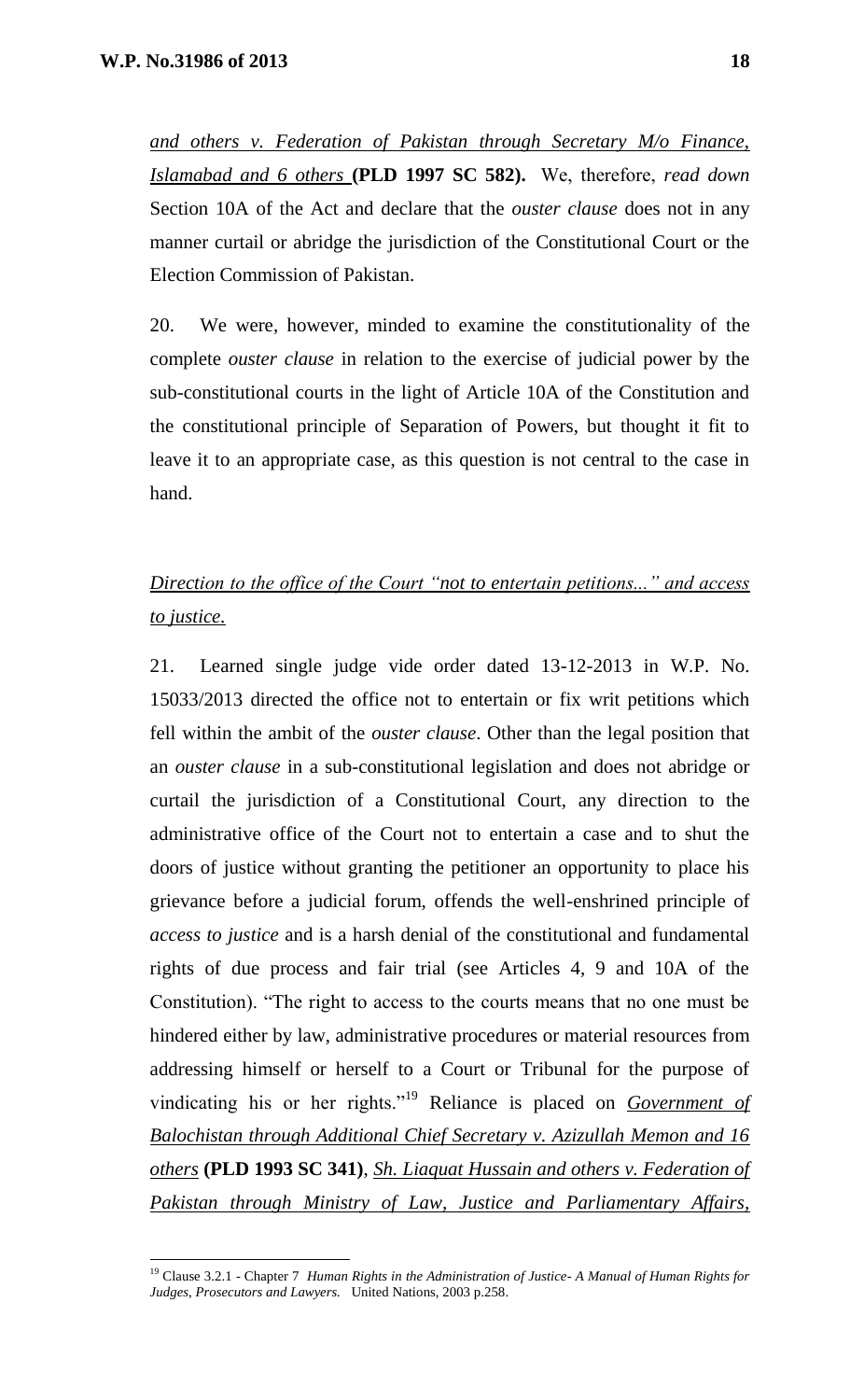*Islamabad and others* **(PLD 1999 SC 504)**, *Miss Benazir Bhutto v. Federation of Pakistan and another* **(PLD 1988 SC 416)** and *"Mehram Ali and others v. Federation of Pakistan and others* **(PLD 1998 SC 1445)**.

22. Judiciary cannot efface itself by divesting its judicial power to an administrative branch or entity. This is constitutionally grotesque and strikes at the constitutional structure of the State. A *lis* no matter how weak or frivolous, cannot be denied access to courts. Everyone has a right to have one's day in court. Unimpaired access to justice forms the foundational pillar of rule of law and is a loud reminder that we live and breathe in a constitutional democracy where justice, even though blind, never sleeps. The learned single judge, it appears was not properly assisted in this regard. We hold that the said order (*first order*) shall not be cited as a precedent.

## *Delimitation, Election and Election Commission of Pakistan.*

23. The organic nexus between 'election', 'delimitation' and the 'role of ECP in Local Government Elections' as laid down in our Constitution, needs to be considered in the larger context of representative democracy, political rights, right to participate in the establishment of government, right to vote, political justice, electoral equality and free & fair elections.

24. "Democracy is a rich and complex normative concept. It rests on two bases. The first is the sovereignty of the people. This sovereignty is exercised in free elections, held on a regular basis, in which the people choose their representatives, who in turn represent their views. This aspect of democracy is manifested in majority rule and in the centrality of the legislative body through which the people's representatives act. This is a formal aspect of democracy. It is of central importance, since without it the regime is not democratic…. The second aspect of democracy is reflected in the rule of values (other than the value of majority rule) that characterize democracy. The most important of these values are separation of powers, the rule of law, judicial independence, human rights, and basic principles that reflect yet other values (such as morality and justice), social objectives (such as the public peace and security), and appropriate ways of behavior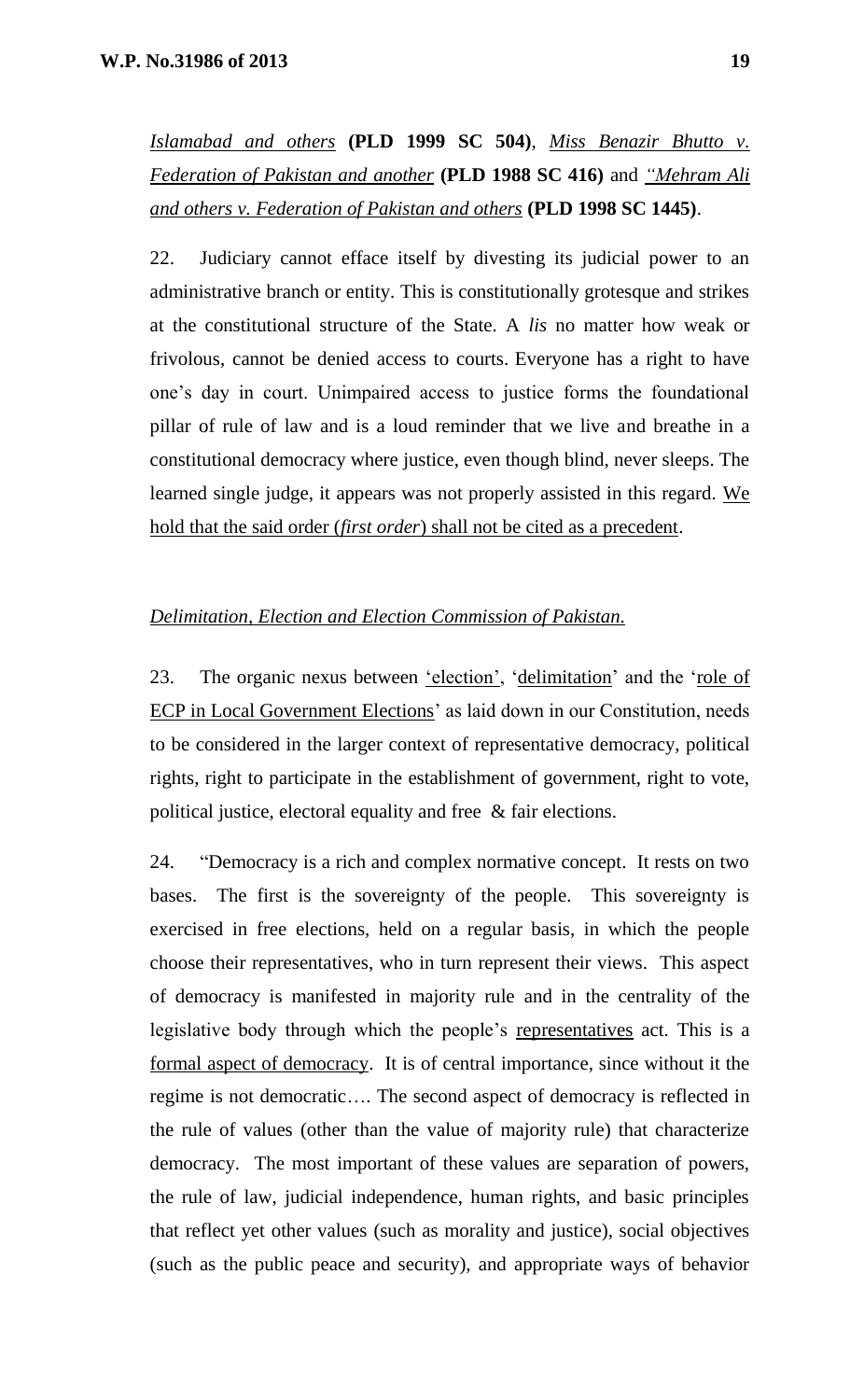25. "Democracy of course can be defined in two ways. One way envisions it as a set of substantive commitments to core value such as liberty, equality, and human dignity. The more conventional view defines it as a set of formal institutions within and through which the people govern themselves. These institutions include voting mechanisms of various kinds, ballot access requirements, territorial-based legislative districting, campaign finance laws, rules governing participation in political party activities, and other regulations that structure the …political process. Yet the substantive and formal aspects of democracy are interdependent. Liberty and equality can hardly be realized if cumbersome registration procedures or other electoral barriers make it difficult to vote. The same is true if representative institutions are unresponsive to public opinion or fail to represent significant segments of the community. Constitutionalism enters the picture when it seeks to organize these institutions and procedures in the interest of liberty, equality, and dignity."<sup>21</sup>

26. The constitutional fabric of political rights under our Constitution is a fine intermix of formal and substantive democracy and finds its fulcrum in the constitutional principle of ‗political justice.' This undoubtedly rests on the fundamental assumption that there is no safe depository of ultimate power than the people themselves. The constitutional vision of "Political" Justice," under the Objectives Resolution is now a substantial part of our Constitution.<sup>22</sup> Ajmal Mian J in *Nawaz Sharif case<sup>23</sup>* held:

"In my view, the political rights and the political justice are interlinked with each other. The former encompasses the right to participate directly or indirectly in the establishment or management of the Government. These rights are delineated and demarcated in the Constitution of every country; whereas the latter caters for providing in the Constitution equal rights to engage and participate in the public affairs. It envisages that the Constitution should guarantee equal liberty and provide an efficient and honest machinery/mechanism through which people can elect their representatives in a manner which should ensure that---

<sup>20</sup> Aharon Barak - *The Judge in a Democracy.* Princeton*.* p.23 *(emphasis supplied)*

<sup>21</sup> Donald P.Kommers, et al *- American Constitutional Law* -3 rd Ed. p.385 *(emphasis supplied)* <sup>22</sup> See Article 2A.

<sup>23</sup> *Mian Muhammad Nawaz Sharif v. President of Pakistan and others* (PLD 1993 SC 473 at 666). *(emphasis supplied)*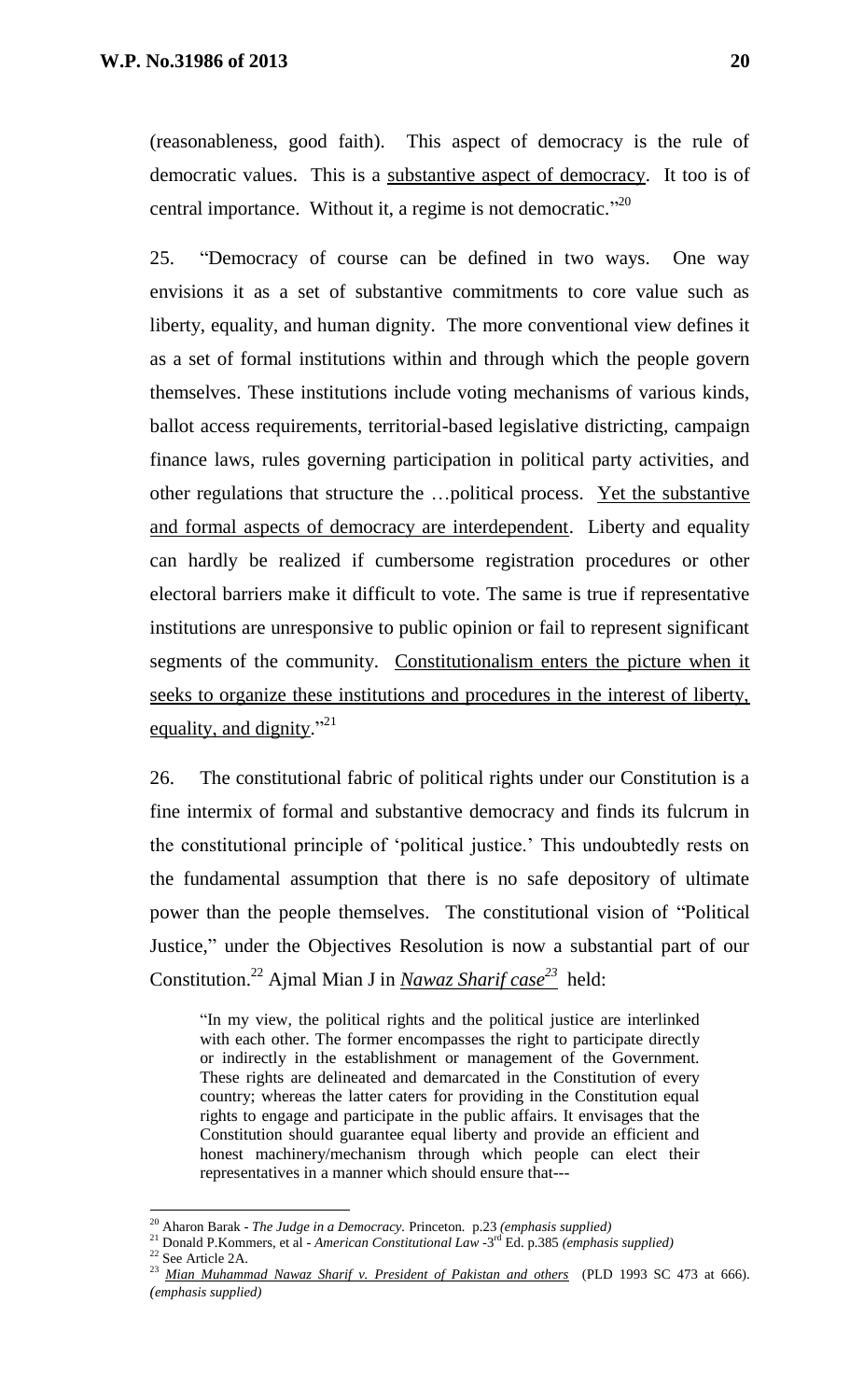#### (i) **each vote has approximately the same weight in determining the outcome of the election;**

- (ii) people similarly endowed and motivated should have roughly the same chance of attaining political authority irrespective of their economic and social class;
- (iii) the majority should get into power.

The Fundamental Rights contained in our Constitution referred to hereinabove provided to some extent for the Political Rights and the Political Justice. However, there is a lot of scope for improving upon and expanding the same through legislation and the judicial creativity."

27. The principle of "Political Justice" flowers and reverberates as the Constitution unfolds. The right to be governed by representatives chosen by the free will of the people is ineffaceable constitutional reality. All forms of exploitation under Article 3 including electoral exploitation resulting in diluting or impairing the right to representation of a citizen in elections is abhorred by the Constitution. Right to due process under Article 4 fully covers the electoral process. Right to life and liberty under Article 9 in the political context have a range of meanings. Life of a citizen in a representative democracy cannot be envisaged without its political dimension; the ability to participate in the political life of the nation, the freedom to exercise political choice, the right to choose a political leader and elect the government of his or her choice. "Liberty means not only freedom from government coercion but also the freedom to participate in the government itself." <sup>24</sup> Benjamin Constant emphasized that the "liberty of the ancients" consisted of a sharing of a nation's sovereign authority among that nation's citizens. From the citizen's perspective it meant "an active or constant participation in collective power".<sup>25</sup> Justice Stephen Breyer explaining his theory of "active liberty" writes: "The concept of active liberty refers to a sharing of a nation's sovereign authority among its people. Sovereignty involves the legitimacy of a governmental action. And sharing of sovereign authority suggests several kinds of connection between that legitimacy and the people.<sup>26</sup><sup>26</sup> Right to liberty under our Constitution includes political liberty which carries political rights like right to

**<sup>24</sup>** Stephen Breyer- *Active Liberty- Interpreting Our Democratic Constitution*. p.3.

**<sup>25</sup>** Benjamin Constant – *The Liberty of the Ancients compared with that of the Moderns* (1819) (also see in Stephen Brayer – Active Liberty p.4).

<sup>26</sup> Stephen Breyer- *Active Liberty* – p.15.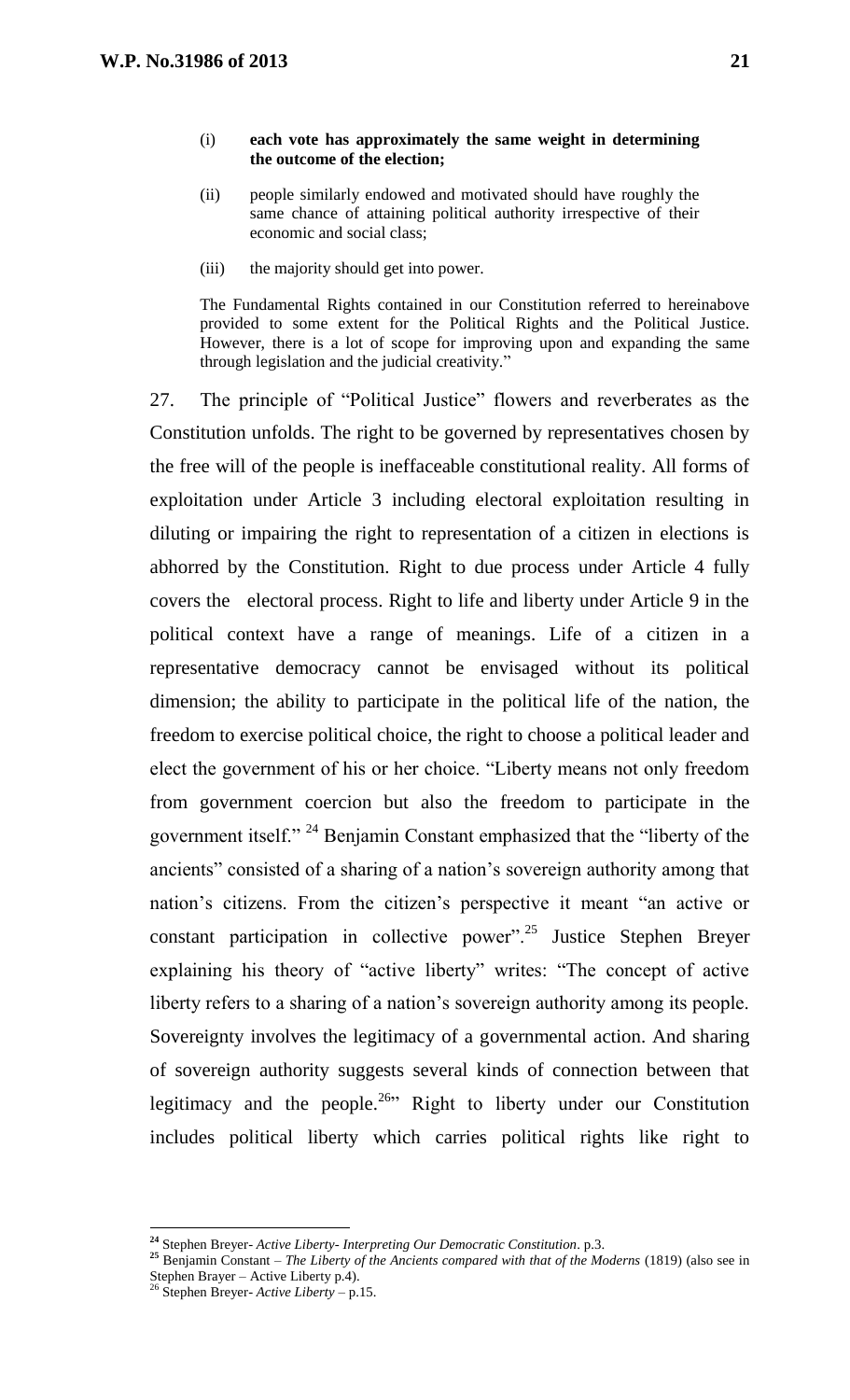participation in political life of a nation, right to self determination, autonomy, civil rights, sovereignty and self government.

28. Right to dignity under Article 14 carries perhaps the most vital of fundamental rights. "Human dignity is the capacity for and the right to respect as a human being, and arises from all those aspects of the human personality that flow from human intellectual and moral capacity; which in turn separates humans from the impersonality of nature, enables them to exercise their own judgment, to have self-awareness and a sense of selfworth, to exercise self-determination, to shape themselves and nature, to develop their personalities and to strive for self-fulfillment in their lives." $27$ Human dignity includes the right to demand a political democratic structure of governance where rule of law is supreme and no one is above the law. A political system, which is not chosen by the people is repressive, autocratic and tyrannical besides being antithetical to self respect, freedom and human dignity. "An essential feature of South African constitutional politics that flows from the place of dignity in our basic law is the recognition of the ability of all human beings – through their capacity to reason - to legislate for themselves…it is our capacity for self-governance, and the fact that we are not simply slaves to our passions, that distinguishes man from beast. Our capacity for self-governance – the capacity of all human beings to reason their way to the ends that give their lives meaning  $-$  is larger what makes democracy the only acceptable secular form of political organization. For if we are capable of shaping our own ends as individuals, equal political treatment demands that we be able to shape them as citizens in a democracy. At a minimum, it means we must be able to participate in the collective decision-making process that determine the ends of our community<sup>28</sup>." Right to form and be a member of a political party (Article 17(2)) includes a broad sweep of political rights like the right to participate in the political life of the nation, right to contest elections, right to vote, right to one man one vote, right to have a vote that is equal in weight as that of another citizen, right to fair representation, right to electoral equality, right to freely elect a leader, right to go to polls, etc. Freedom of expression under Article 19 includes the

<sup>27</sup> Lourens W. H. Ackermann- *Equality and Non Discrimination-Some Analytical Thoughts – The Dignity*  Jurisprudence of the Constitutional Court of South Africa (volume-1) p.24.

 $^{28}$  The Dignity Jurisprudence of the Constitutional Court of South Africa- vol-1, p.79.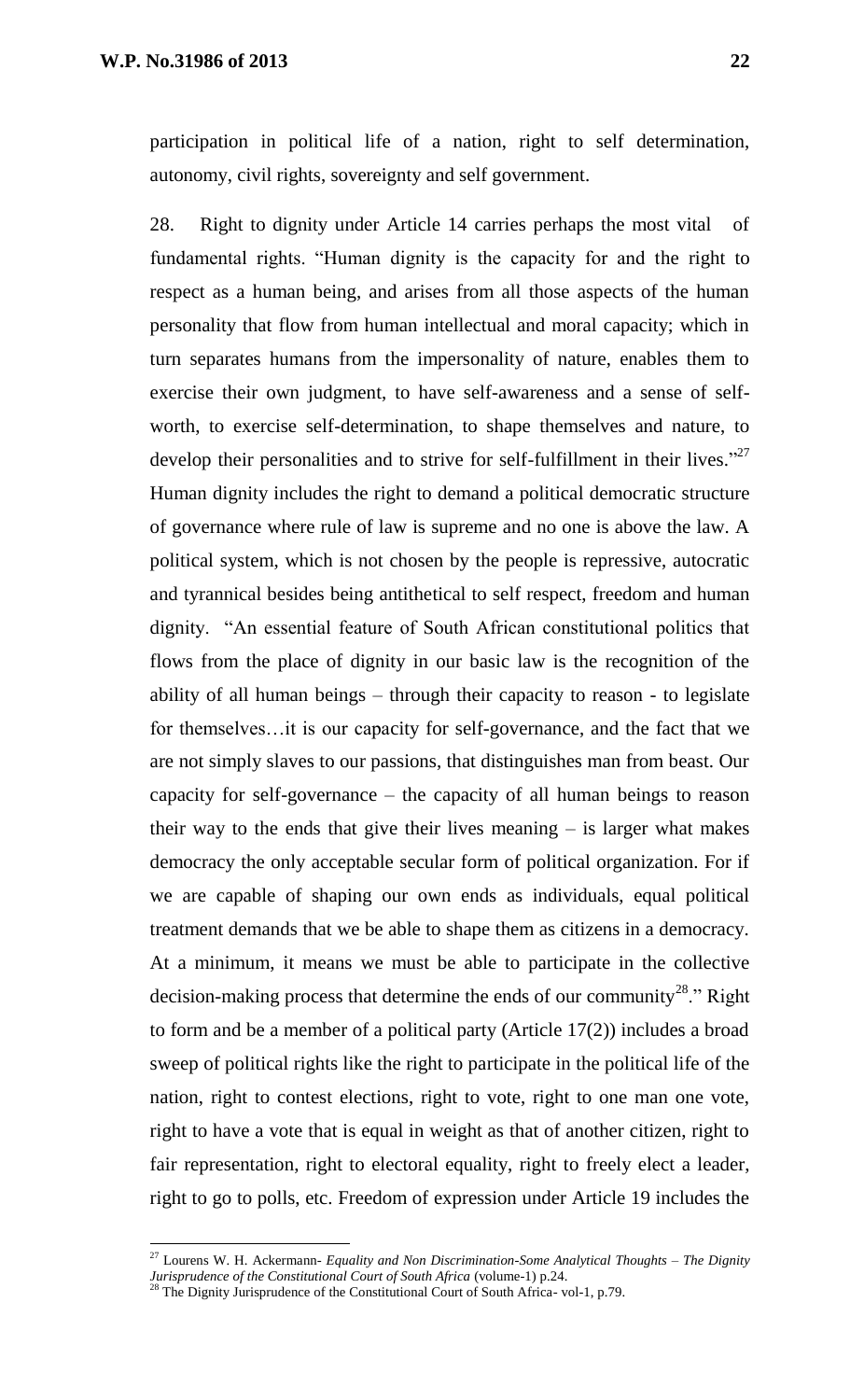freedom to express a political choice through a vote and through a free, neutral and transparent electoral system. Going to the ballot is the collective expression of freedom of a nation. Right to equality under Article 25 guards against electoral discrimination and ensures electoral equality. The principle of 'one man one vote'' gets its security and strength from the constitutional right to equality. Quaid-e-Azam in his Presidential address to the Constituent Assembly<sup>29</sup> said: "If you change your past and work together in a spirit that every one of you, no matter to what community he belongs, no matter what relations he has had with you in the past, no matter what is his colour, caste or creed, is first, second, and last a citizen of this State with equal rights, privileges and obligations, there will be no end to the progress you will make<sup>30</sup>." 'Political Justice' blossoms under the shade of these fundamental freedoms.

29. Under Articles 32, 37(i) and 38 the Constitution provides that the local government is the third tier of political structure with the objective to decentralize the Government administration so as to facilitate expeditious disposal of the business to meet the convenience and requirement of the public. The political vision is to provide basic necessities of life, such as food, clothing, housing, education and medical relief to all citizens. To reduce disparity in the income and earning of individuals, to provide citizens facilities for work and adequate livelihood, to secure the well being of people by raising their standards of living by preventing concentration of wealth and means of production in the hands of the few, to the detriment of general interest are the political aspirations under our Constitution.

30. All these political rights stand subsumed in the most rudimentary yet foundational right - *the right to vote*. From this constitutional enfranchisement flows the right to express political choice in free and fair elections, right to elect a representative of one's choice, the right to an undiluted vote, the right to electoral equality, the right to have a vote equal in weight, value and strength as of another citizen, the right to have fair and equitable representation. The principle of "one man one vote<sup>31</sup>" is therefore weaved deep into the political fabric of our Constitution and has to be

 $^{29}$  11<sup>th</sup> August, 1947.

**<sup>30</sup>** A.K.Brohi- *Fundamental Law of Pakistan*. p.938.

 $31$  discussed later in the judgment.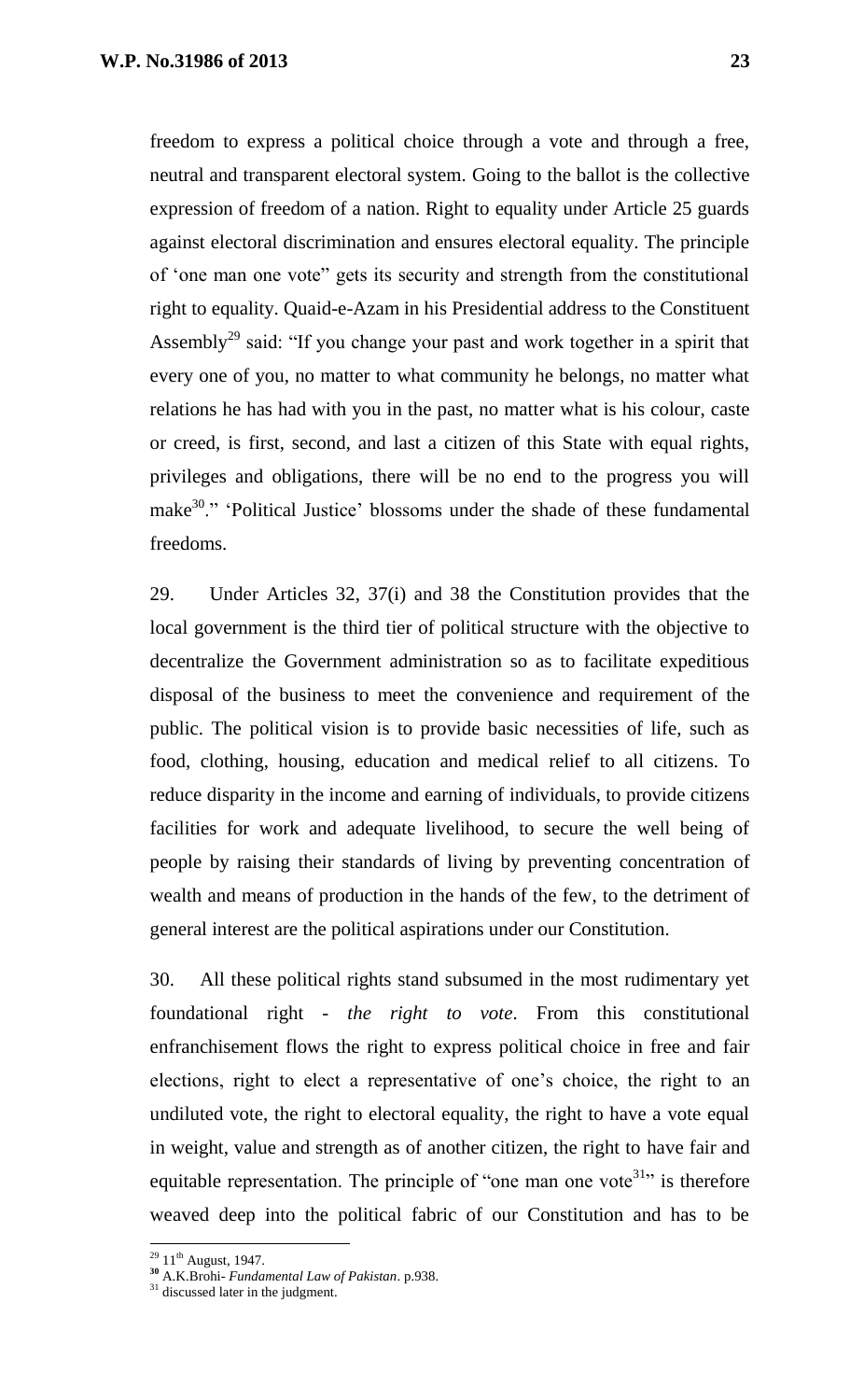## *The importance of the right to vote.*

31. In a constitutional democracy, a vote is a symbol of political dignity and freedom of a citizen. It embodies freedom of choice, expression, equality and the license to participate in the political life of a nation and the right to establish self-government. Life of a citizen in a representative democracy demands a life of equal participation in the establishment of a democratic state. Words of Saad Saood Jan J in *Nawaz Sharif Case<sup>32</sup>* are instructive: "There seems little doubt that the paramount consideration before the Constitution-makers was that no section of the citizenry no matter how small it might be, should be deprived of equal participation in the national life and no one should feel that he has not had a fair deal." This freedom of expression and participation is actualized through a vote. The sanctity, weight and status of a vote, therefore, become central to any electoral process. Justice Sachs notes in *August v. Electoral Commission*  $\frac{case^{33}}{6}$ : "The universality of the franchise is important not only for nationhood and democracy. The vote of each and every citizen is a badge of dignity and personhood. Quite literally, it says that everybody counts. In a country of great disparities of wealth and power it declares that whosoever we are, whether rich or poor, exalted or disgraced, we all belong to the same...nation; that our destines are intertwined in a single interactive polity." ―Voting rights lie at the root of parliamentary democracy. Indeed many would regard them as a basic human right." $34$ 

32. Right to vote is recognized in international covenants and is a constitutional right in many countries. Under Article 21 of the *Universal Declaration of Human Rights, 1948* everyone has the right to take part in the government of his country, directly or through freely chosen representatives and the will of the people is the basis of the authority of government. This will is expressed in periodic and genuine elections which shall be by

 $32$  Ibid.

<sup>33</sup> Sachs J in *August vs Electoral Commission* [1999 (3) SA 1 (CC)] (also in *The Strange Alchemy of Life and Law* by Albie Sachs p/122).

 $34$  Law and the Electoral Process by H. F. Rawlings page 73.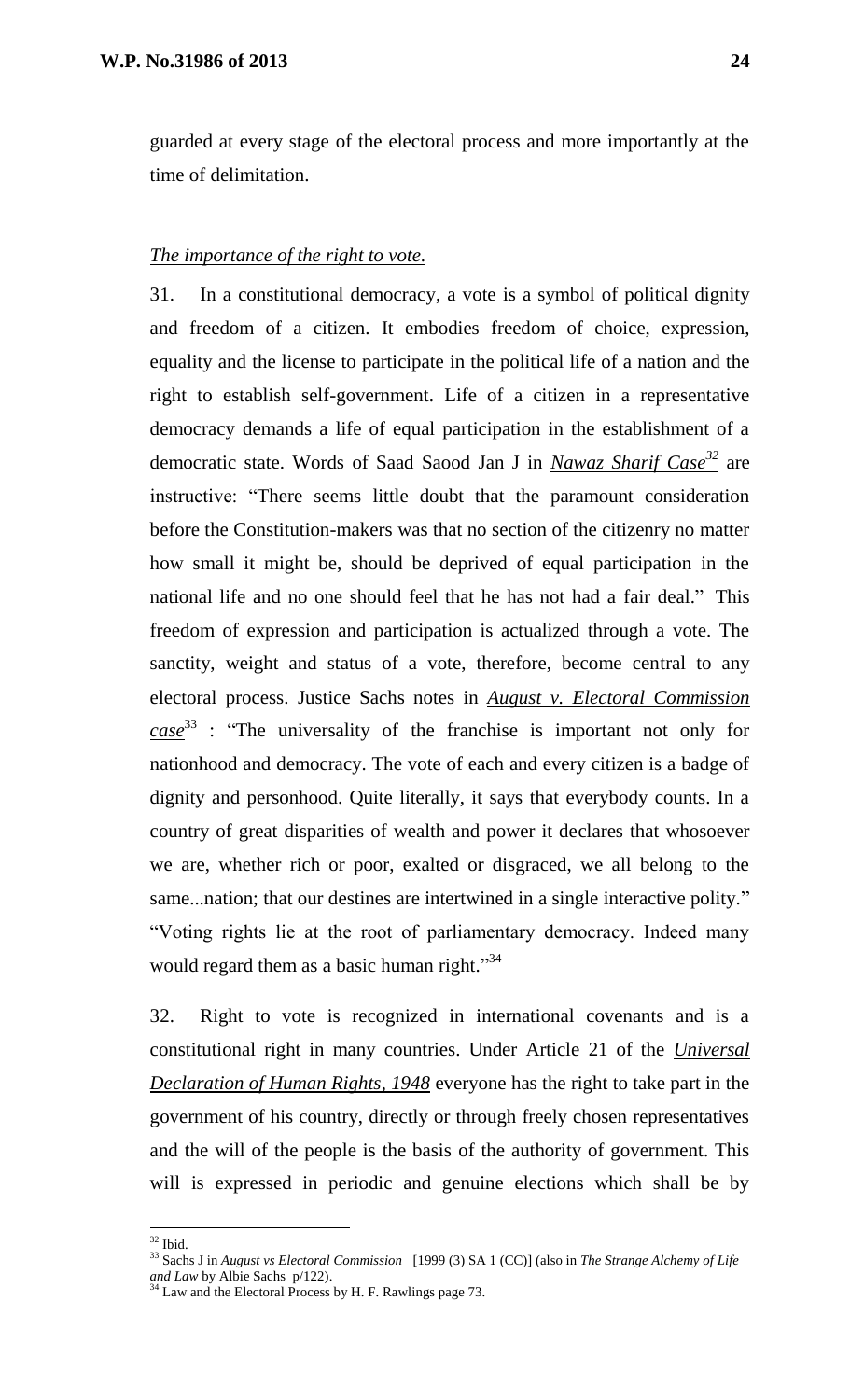universal and equal suffrage and shall be held by secret vote or by equivalent free voting procedures. Article 25 of the *International Covenant on Civil and Political Rights, 1966* provides that every citizen shall have the right and the opportunity…to take part in the conduct of public affairs, directly or through freely chosen representatives and to vote and to be elected at genuine periodic elections which shall be by universal and equal suffrage and shall be held by secret ballot, guaranteeing the free expression of the will of the electors. Under *Declaration on Criteria for Free and Fair Elections*<sup>35</sup> in any State, the authority of the government can only derive from the will of the people as expressed in genuine, free and fair elections held at regular intervals on the basis of universal, equal and secret suffrage. Every adult citizen has the right to vote in elections, on a non-discriminatory basis. No eligible citizen shall be denied the right to vote or disqualified from registration as a voter, otherwise than in accordance with objectively verifiable criteria prescribed by law, and provided that such measures are consistent with the State's obligations under international law. Every individual who is denied the right to vote or to be registered as a voter shall be entitled to appeal to a jurisdiction competent to review such decisions and to correct errors promptly and effectively. Every voter is entitled to exercise his or her right equally with others and to have his or her vote accorded equivalent weight to that of others. The right to vote in secret is absolute and shall not be restricted in any manner whatsoever. Under Article 5 (c) of the *International Convention on the Elimination of all forms of Racial Discrimination, 1966,* political rights, in particular the right to participate in elections-to vote and to stand for election-on the basis of universal and equal suffrage, to take part in the Government as well as in the conduct of public affairs at any level and to have equal access to public service.

33. Right to vote has been recognized by various constitutions of the World. *Constitution of the Republic of South Africa, 1996* provides under Chapter 1 (Section 1) that the Republic of South Africa is one, sovereign, democratic state founded on values including universal adult suffrage, a national common voters roll, regular elections and a multi-party system of democratic government, to ensure accountability, responsiveness and

<sup>&</sup>lt;sup>35</sup>Unanimously <sup>35</sup>*Unanimously adopted by the Inter-Parliamentary Council at its 154th session (Paris, 26 March 1994)* <http://www.ipu.org/cnl-e/154-free.htm>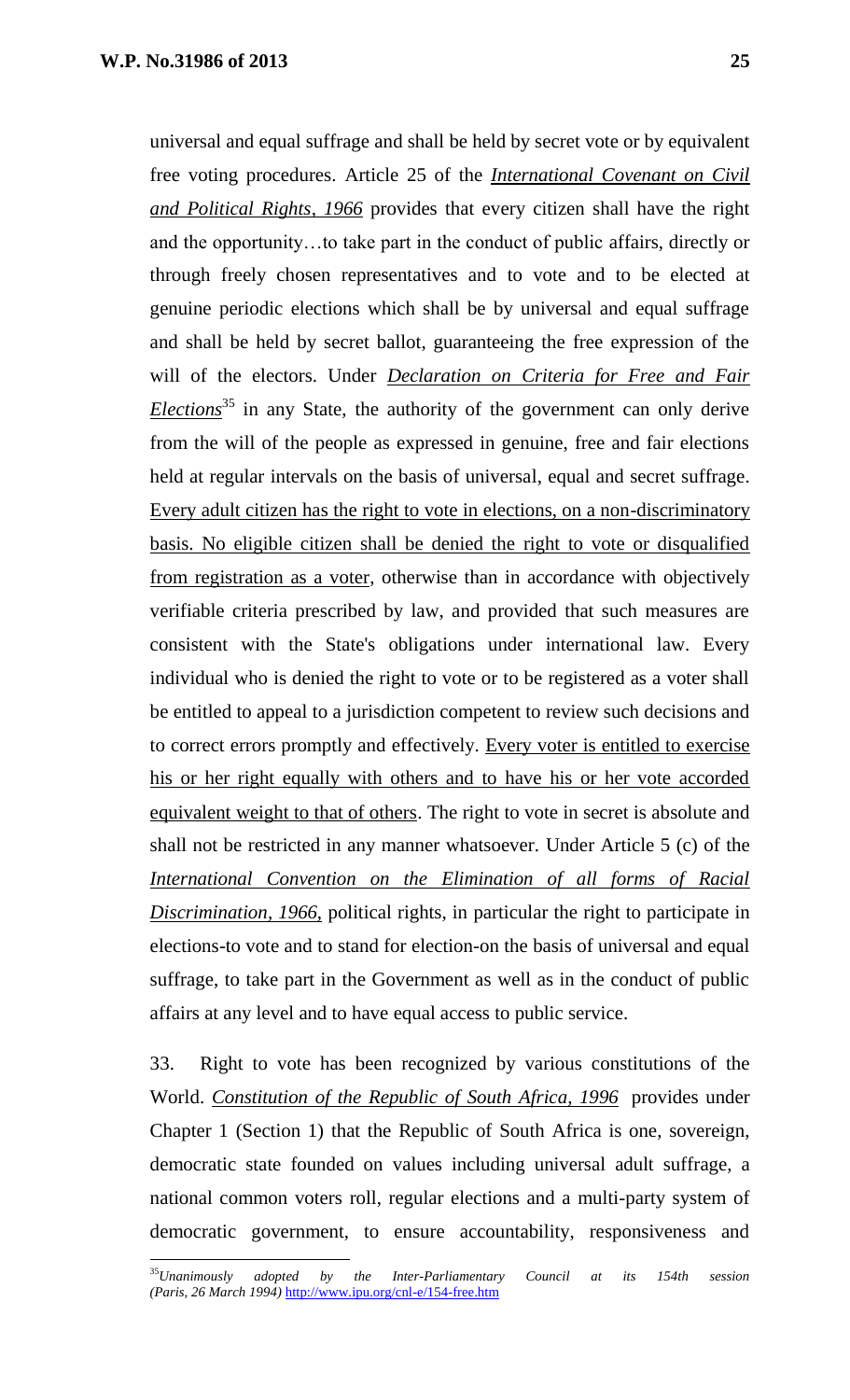openness. Chapter  $2^{36}$  provides that every adult citizen has the right to vote in elections for any legislative body established in terms of the Constitution, and to do so in secret and to stand for public office and, if elected, to hold office. Section 41 of *The Commonwealth of Australia Constitution Act, 1990*, provides that no adult person who has or acquires a right to vote at elections for the more numerous House of the Parliament of a State shall, while the right continues, be prevented by any law of the Commonwealth from voting at elections for either House of the Parliament of the Commonwealth. Under the Canadian Charter of Rights and Freedoms (Section 3) of the *Constitution of Canada (Constitution Act, 1982)*, states that every citizen of Canada has the right to vote in an election of members of the House of Commons or of a legislative assembly and to be qualified for membership therein. Likewise Article 15 of the *Constitution of Japan (1946)* provides that the people have the inalienable right to choose their public officials and to dismiss them. All public officials are servants of the whole community and not of any group thereof. Universal adult suffrage is guaranteed with regard to the election of public officials. In all elections, secrecy of the ballot shall not be violated. A voter shall not be answerable, publicly or privately, for the choice he has made.

34. "Parties are charged with the primary responsibility of organizing citizens into political groups for electoral purposes. In the field of elections and voting, formal equality includes the principle of formal equal opportunity, namely, the opportunity of political parties and voter organizations to compete for electoral support. This right of equal opportunity derives from the constitutional status of political parties, the freedom to form political parties, and the principle of a multiparty system which is associated with the concept of a free democracy. The principle of equal opportunity governs the election proper as well as the campaign. Democracy cannot function—as a matter of principle - if the parties are unable to enter an election campaign under the same legal circumstances. In regulating the process of forming the political will of the people, the legislature operates under strict limits. It may not undermine the equal opportunity of parties or voter associations. Differential treatment of parties

 $36$  Section 19(3).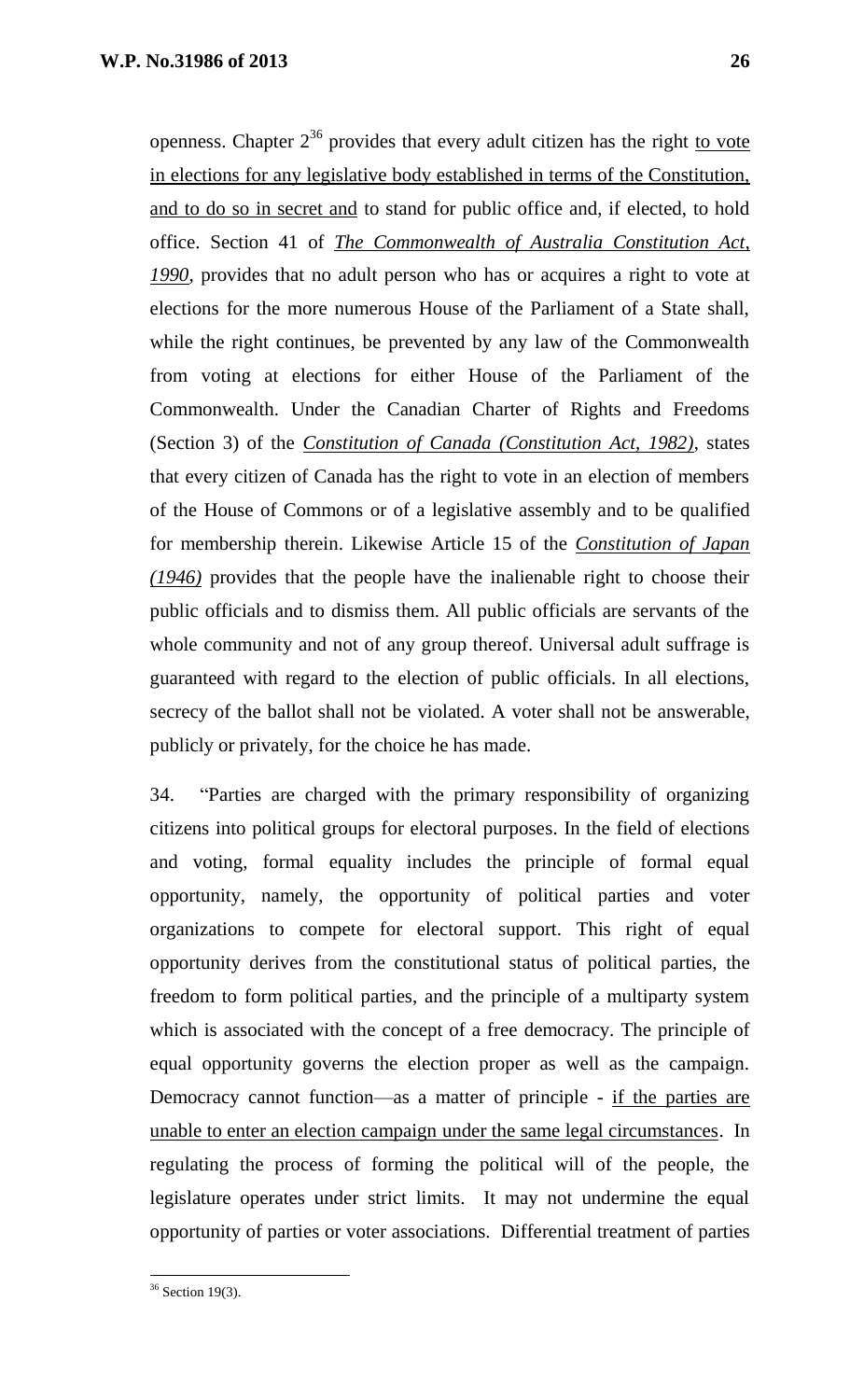and voter associations is constitutionally prohibited…The very purpose of proportional representation is to have government realistically reflect the political will of the electorate."<sup>37</sup> As Professor Dworkin wrote in the Bill of Rights for Britain: "True democracy is not just statistical democracy, in which anything a majority or plurality wants is legitimate for that reason, but communal democracy, in which majority decision is legitimate only if it is a majority within a community of equals. That means not only that everyone must be allowed to participate in politics as an equal, through the vote and through freedom of speech and protest, but that political decisions must treat everyone with equal concern and respect, that each individual person must be guaranteed fundamental civil and political rights no combination of other citizens can take away, no matter how numerous they are or how much they despise his or her race or morals or way of life."<sup>38</sup>

35. Professor Tribe writes: "Voting rights subsume such distinct concerns as the citizen's opportunity to cast a vote, the community's chance to be represented within a larger polity in proportion to its population, the racial group's ability to prevent the purposeful dilution of its voting power, the candidate's capacity to gain a place on the ballot, and the constituent's chance to contribute to a chosen candidate. These distinct interests, however, spring from a common root. They share a concern with the election process that is both a source and a product… of representative government. At their core, all voting-related rights are rights to participate in this process….Given their essential character as parts of the election process, rights relating to the franchise stand poised between procedural due process, with its guarantee that an individual may participate in the application of general rules to that individual's particular situation, and the first amendment, with its guarantee that an individual be allowed to participate in the most general communicative processes that determine the contours of our social and political thought. At the same time, election-related rights display the special feature that the *equality* with which they are made available, rather than the *fact* of their availability or absence, ordinarily proves decisive.<sup>39</sup> The US

<sup>&</sup>lt;sup>37</sup> National Unity Election Case (Germany 1990), 82 BverfGE 322 (ref: American Constitutional Law, *Donald P.Kommers et al,* (third edition. p.420).

<sup>38</sup> Ronald Dworkin, *A Bill of Rights for Britain* 35-36 (1990) [see Barak – *Judge in a Democracy* p.25]

<sup>&</sup>lt;sup>39</sup> American Constitutional Law, Second Edition, Laurence H. Tribe. p.1062.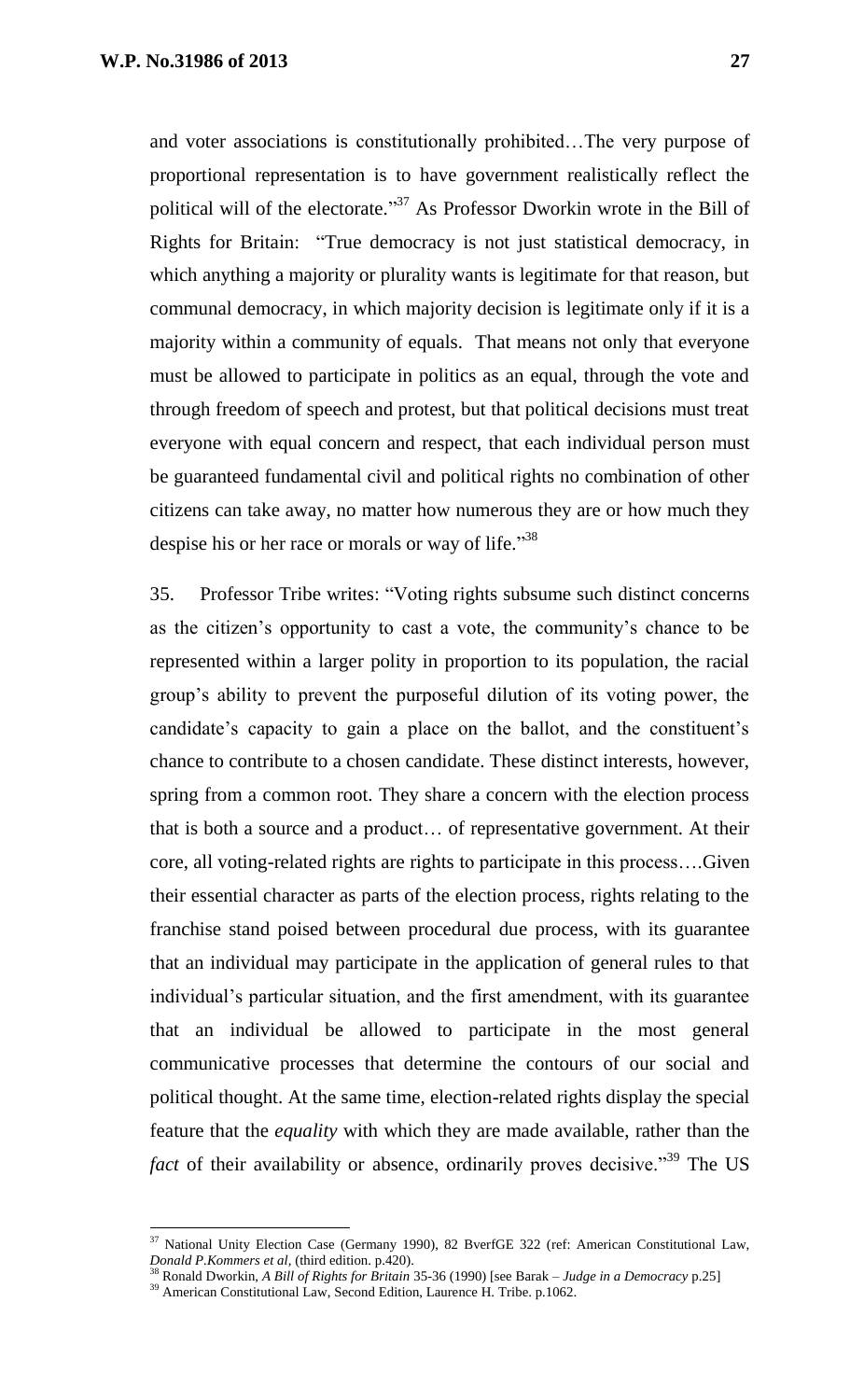Supreme Court in *Wesberry v. Sanders<sup>40</sup>* testified to the fundamental character of the right to vote… no right is more precious in a free country than that of having a choice in the election of those who make the laws under which, as good citizens, they must live. Other rights, even the most basic, are illusory if the right to vote is undermined." According to Laurence E. Tribe $41$  the opinion of Justice Douglas, who authored the majority opinion, "implied that there existed a personal right to cast a vote that was a mathematical equivalent of the vote cast by any other member of the same constituency." In the same case US Supreme Court reiterated that "one man's vote... is to be worth as much as another's," and thus in a sense also created a collective right to have legislative representatives apportioned according to population. Stewart J. in *Gary v. Sanders*<sup>42</sup> put the proposition succinctly in a concurring opinion: "Within a given constituency, there can be room for but a single constitutional rule—one voter, one vote." In *Reynolds v. Simms<sup>43</sup>* the court insisted that equal numbers of voters should elect equal numbers of representatives. It further held that: "an individual's right to vote for state legislators is unconstitutionally impaired when its weight is in a substantial fashion diluted when compared with votes of citizens living in another part of the State.". In *Davis v. Bandemer*<sup>44</sup>, US Supreme Court held: "Unconstitutional discrimination occurs only when the electoral system is arranged in a manner that will consistently degrade a voter's or a group of voters' influence on the political process as a whole."

36. ―The right to vote freely for the candidate of one's choice is of the essence of a democratic society, and any restriction on that right strike at the heart of representative government. And the right of suffrage can be denied by a debasement or dilution of the weight of a citizen's vote just as effectively as by wholly prohibiting the free exercise of the franchise… and, if a State should provide that the votes of citizens in one part of the State should be given two times, or five times, or 10 times the weight of votes of citizens in another part of the State, it could hardly be contended that the

<sup>&</sup>lt;sup>40</sup> James P. Wesberry, Jr., et. Al. v. Carl E. Sanders, etc., at al. [376 US 1, 17 (1964)] (see American Constitutional Law, second Edition, Laurence H. Tribe. p.1062). American Constitution Law: 2<sup>nd</sup> Edition; p. 1064.

<sup>42</sup> *James H. Gray et al., v. James O"Hear Sanders* [372 US 376 (1963)] (see: Tribe, American Constitution Law: (second edition. p.1064).

**<sup>43</sup>** *B.A. Reynolds, etc., et al., v. M.O. Sims et al.* [377 US 533 (1964)].

<sup>44</sup> 106 S.Ct. 2797 (1986) as per Justice White. [See Tribe-American Constitutional Law. p. 1081)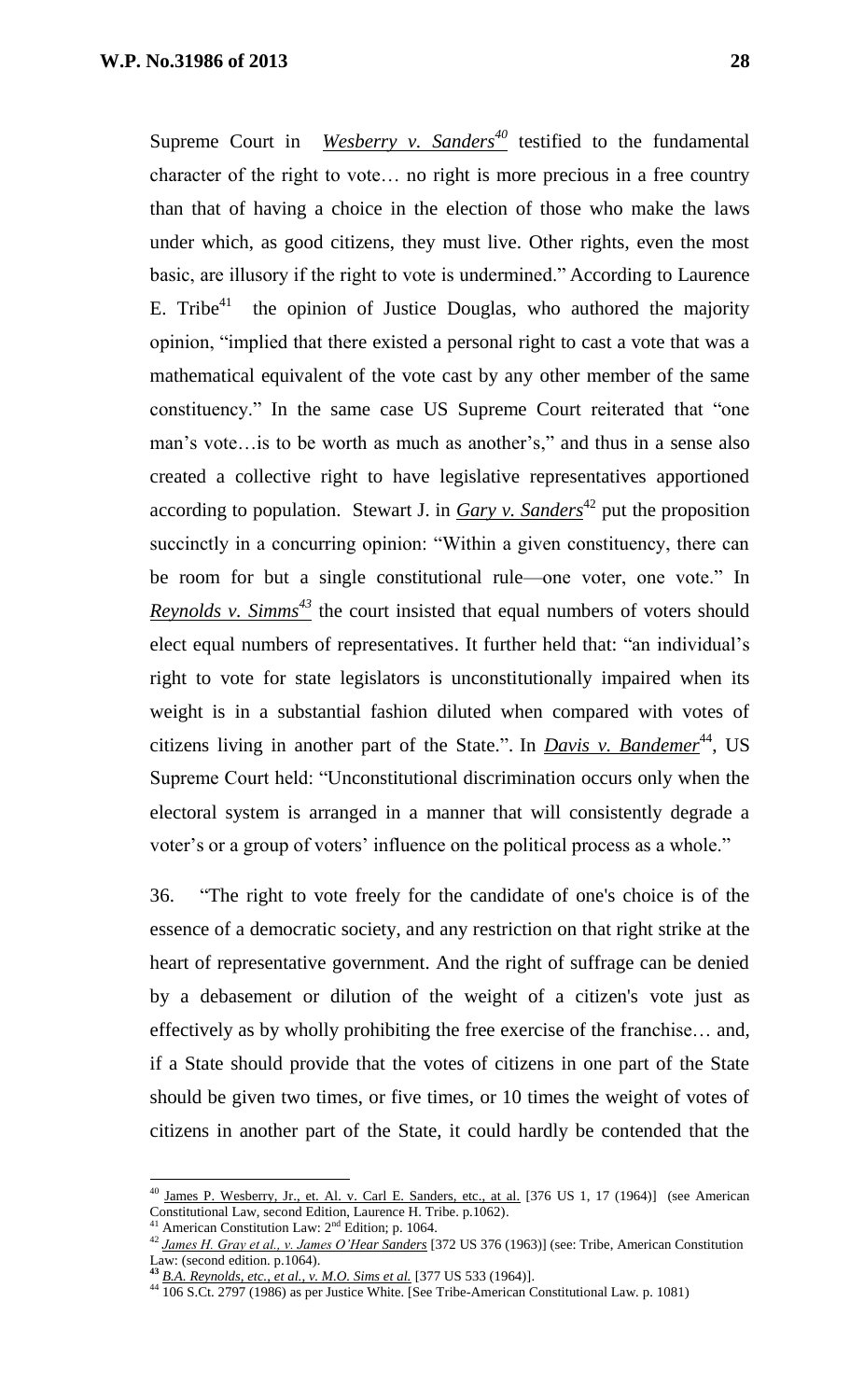right to vote of those residing in the disfavored areas had not been effectively diluted. It would appear extraordinary to suggest that a State could be constitutionally permitted to enact a law providing that certain of the State's voters could vote two, five, or 10 times for their legislative representatives, while voters living elsewhere could vote only once. And it is inconceivable that a state law to the effect that, in counting votes for legislators, the votes of citizens in one part of the State would be multiplied by two, five, or 10, while the votes of persons in another area would be counted only at face value, could be constitutionally sustainable.<sup> $,45$ </sup> In *Wesberry et al v. Sanders, Governor of Georgia, et al*<sup>46</sup> Supreme Court of

United States held:

―We do not believe that the Framers of the Constitution intended to permit the same vote-diluting discrimination to be accomplished through the device of districts containing widely varied numbers of inhabitants. To say that a vote is worth more in one district than in another would not only run counter to our fundamental ideas of democratic government, it would cast aside the principle of a House of Representatives elected "by the People," a principle tenaciously fought for and established at the Constitutional Convention. The history of the Constitution, particularly that part of it relating to the adoption of Art. I, § 2, reveals that those who framed the Constitution meant that, no matter what the mechanics of an election, whether statewide or by districts, it was population which was to be the basis of the House of Representatives."

In *State Of Madhya Pradesh & others v. Devilal*, 47 Supreme Court of India held:

> The whole purpose of delimitation of a block into constituencies under sub-s.(1) of s. 106 of the Act is to ensure that every citizen should get a fair representation to the Gram Panchayat and in turn to the Janapada Panchayat and the Zila Panchayat. The result of any election under a majority system depends in fact not only on the way people vote but on the way their votes are distributed among the constituencies…

## In *Association of Resident of Mhow (ROM) v. Delimitation Commission* of *India*<sup>48</sup> the Supreme Court of India observed:

―The periodic readjustment of the LokSabha and Assembly Constituencies is mandatory in representative systems where single member constituencies are used for electing political representatives. The electoral districts are done on the basis of the last published census figure that they are relatively equal in population. Electoral districts that vary significantly in population - a condition called malapportionment - violate a central tenet of democracy that all the votes cast must be of equal weight."

<sup>45</sup> *B.A. Reynolds, etc., et al., v. M.O. Sims et al.* [377 US 533 (1964)]

 $^{46}$  James P. Wesberry, Jr., et. Al. v. Carl E. Sanders, etc., at al. [376 US 1, 17 (1964)] (see American Constitutional Law, second Edition, Laurence H. Tribe. p.1062).

<sup>&</sup>lt;sup>47</sup> AIR 1986 SC 434.

<sup>48</sup> AIR 2009 SC 3278.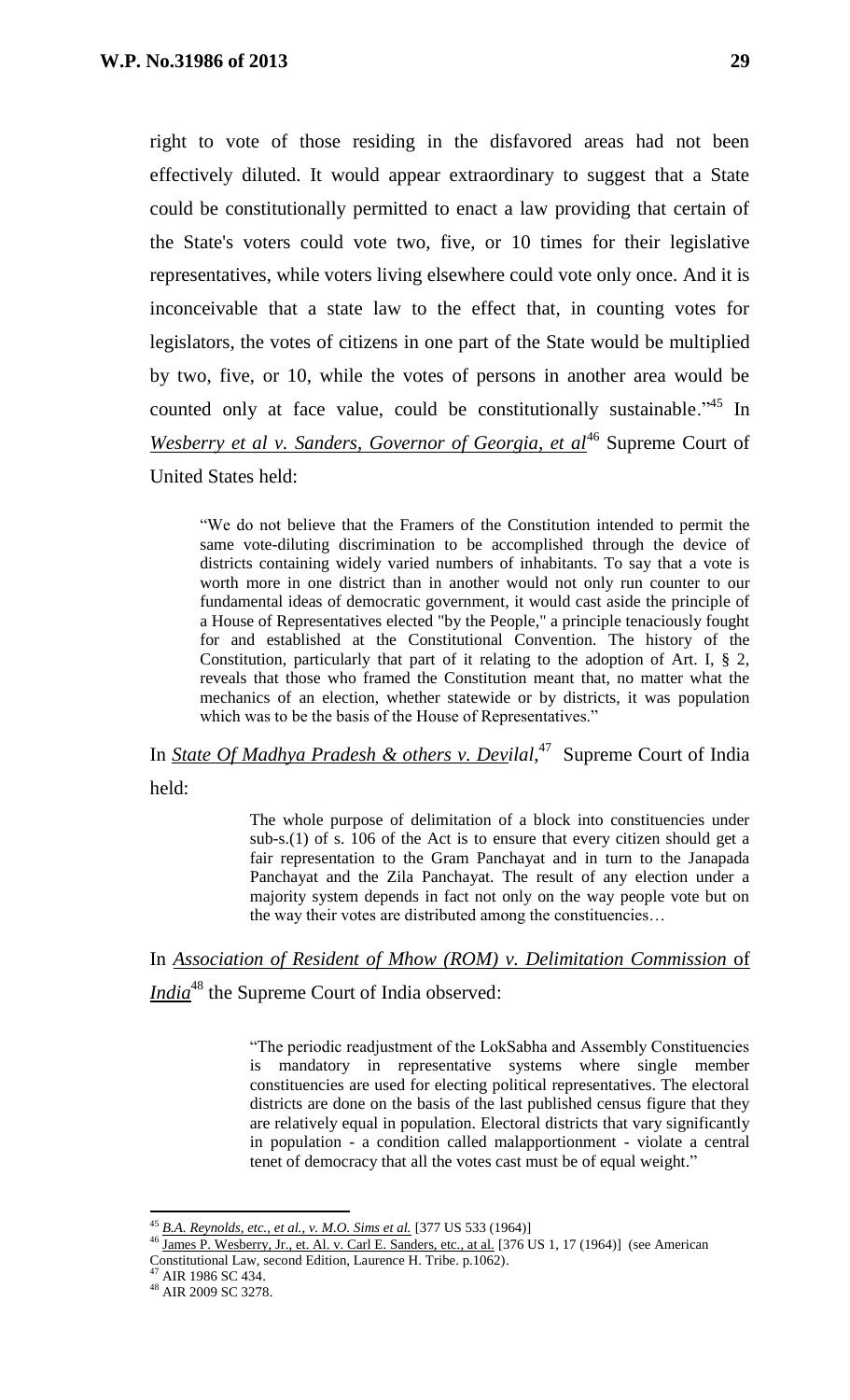37. The principle of 'one man one vote' flows from the concept of "political justice."<sup>49</sup> In our jurisprudence the constitutional right to vote has been recognized in *Imran Khan and others v. Election Commission of Pakistan and others* **(PLD 2013 S.C. 120)**, *Workers" Party Pakistan through Akhtar Hussain, Advocate, General Secretary and others v. Federation of Pakistan and 2 others* **(PLD 2012 S.C. 681)**, *M.D. Tahir, Advocate v. Federal Government through Cabinet Division, Islamabad and another*  **(2003 CLC 389)** and *Ghulam Abbas v. The Additional Commissioner and Election Tribunal Khairpur Mirs and 3 others* **(PLD 1965 (W.P.) KAR 625)**. The protection to right to vote has been expanded recently by the august Supreme Court of Pakistan by holding that "an accurate Electoral Roll is a sine qua non for the holding of a free, fair and transparent elections, which is not only the command of the Constitution but also a Fundamental Right of the citizens... $^{50}$ 

38. The growing electoral jurisprudence shows that the right to vote actually translates into a more potent and substantial right to equal voting power. The electoral process other than ensuring fair and free polls, is to ensure that the weight of the vote of a citizen is not diluted or discriminated prior to the polls during delimitation of constituencies. Delimitation is a vital and indispensable milestone in the electoral process as it defines and fashions the strength and weight of a vote. Fair and transparent delimitation of constituencies is pivotal for holding honest, fair and just elections. The central focus of any fair and just electoral system is to ensure that the right to vote is properly guarded against the scourge of vote dilution or discrimination during the process of delimitation. Any electoral system must, therefore, be designed to protect the *right to vote.* Any step or stage in the process which has a bearing on the *right to vote* is an indispensable part of 'election' or electoral process.

## *Meaning of Delimitation.*

39. The symbiotic relationship between right to vote and delimitation requires us to examine the meaning and process of delimitation and the

<sup>49</sup> echoed in *Nawaz Sharif case (ibid)* p.666.

<sup>50</sup> per Sh Azmat Saeed J. in *Imran Khan and others v. Election Commission of Pakistan and others* (PLD 2013 SC 120) (para 24).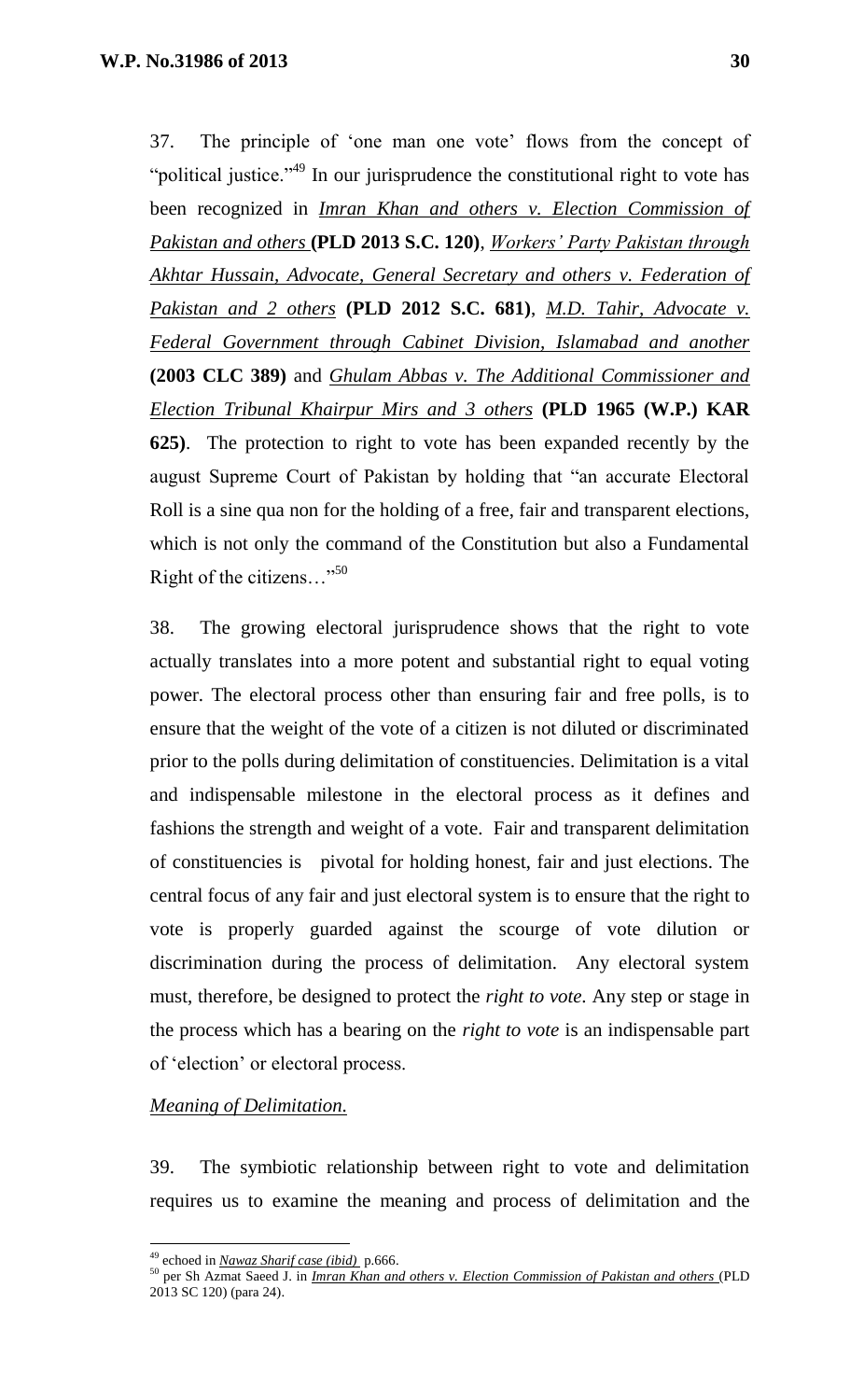nature and character of the authority which is to carry out delimitation. Delimitation, means the demarcation of the boundaries of an electoral constituency in order to ensure fair, just and proportional representation of the people in the elections. The basic object of delimitation is to secure, so far as practicable, equal representation for equal segments of the population in legislative bodies. "Apportionment" or delimitation or "redistricting" has the "aim of equalizing the population (or electorate) per seat, in accordance with the principle of 'one person, one vote, one value.<sup>51</sup> This is usually done with regard to stated constraints of administrative convenience, contiguity, geographical, and communication factors; and unstated influences of party-political advantage. In other words, the delimitation aims at ensuring the observance of the basic tenet of democracy; 'one man, one vote'. The Principles of delimitation under the Delimitation of Constituencies Act,  $1974^{52}$  include having regard to distribution of population in geographically compact areas, existing boundaries of administrative units, facilities of communication and public convenience and other cogent factors to ensure homogeneity in the creation of constituencies. The other equally important aim of delimitation is to divide the geographic areas into territorial constituencies so fairly that no party or candidate may legitimately have a grievance that there has been 'gerrymandering'<sup>53</sup> of constituencies in favour of or against the interests of any particular party or candidate. Suggesting that the right to cast a ballot is meaningless if that ballot is undervalued relative to a ballot cast by a voter in a less populated district. Gerrymandering is "drawing of district boundaries so as to favour one's own chances in future elections….strategies for gerrymandering have

<sup>51</sup> Oxford - *Concise Dictionary of Politics*. p.23.

**<sup>52</sup>** section 9.

<sup>&</sup>lt;sup>53</sup> 'Gerrymandering', in US politics, means the drawing of the boundaries of electoral districts in a way that gives one party an unfair advantage over its rivals. The term is derived from the name of Governor Elbridge. Gerry of Massachusetts, whose state administration enacted a law in 1812, dividing the state into new senatorial districts. The law consolidated the Federalist Party vote in a few districts and thus gave disproportionate representation to Democratic Republicans. The outline of one of the districts, which was thought to resemble a salamander, gave rise, through a popular application of the Governor's name, to the term ‗gerrymander'. Gerrymandering has been condemned because it violates two basic tenets of electoral appointment – compactness and equality of size of constituencies. A US Supreme Court ruling of 1964 stated that districts should be drawn to reflect substantial equality of population. However, using studies of regional voting behaviour, the majority parties in certain state legislatures continue to set district boundaries along partisan lines without regard for local boundaries or even contiguity. For example, in some states representatives from rural and small town districts seek to limit the representation of more densely populated urban centres. Sometimes gerrymandering is defended as the only means of securing any representation for minority groups. It is argued that violating local boundaries in drawing districts is preferable to denying a politically cohesive group any voice in state government, *Encyclopedia Britannica, vol 5 (Micropaedia), fifteenth Edition, 1997, p 222. (see VS Rana and S K Mediratta – How India votes, Election Laws, Practical, Procedure, (second Edition. p.238-240).*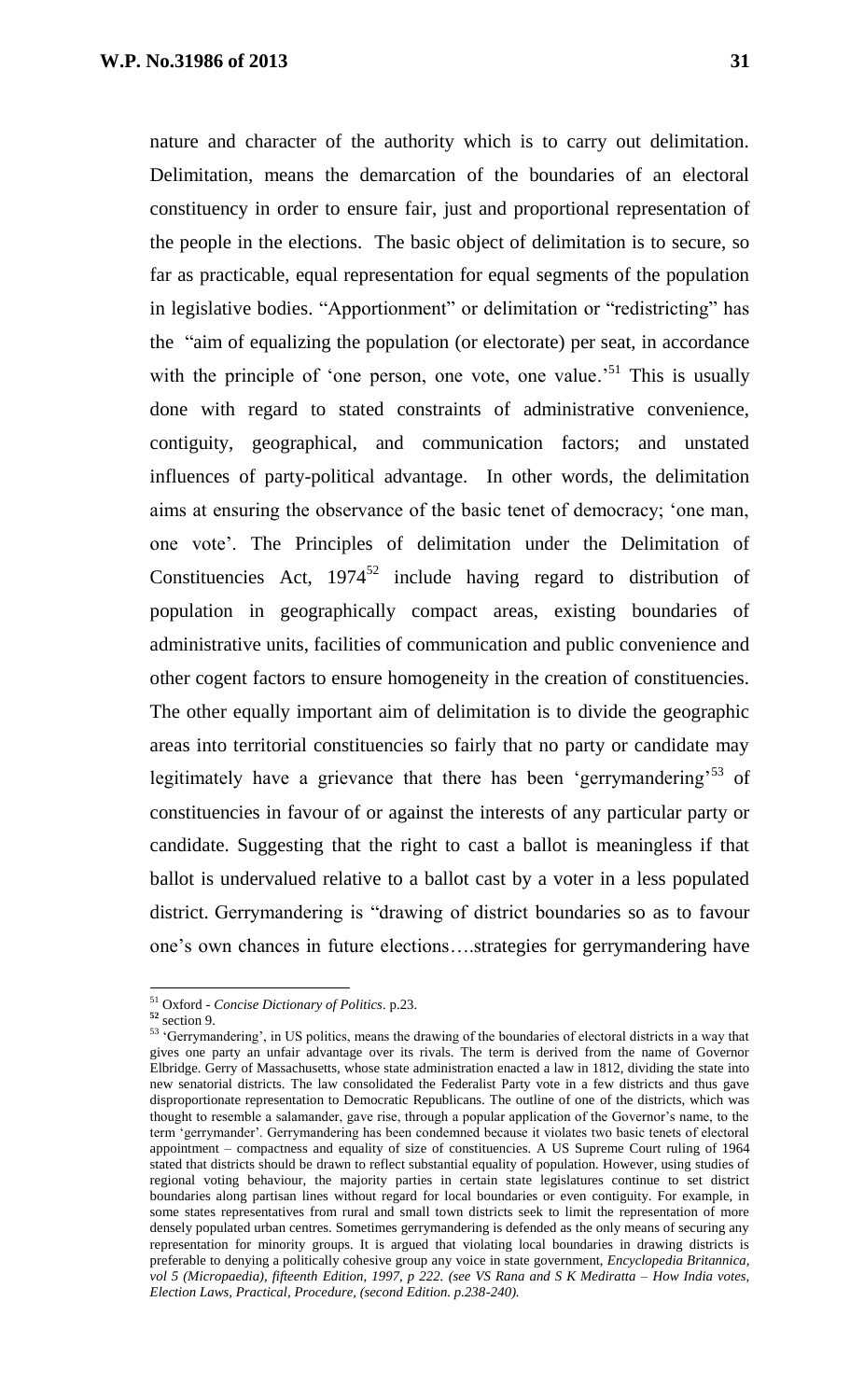been characterized as 'stacking', packing', and cracking', each of which seeks to minimize the influence of those likely to vote for opponents." ‗Stacking' occurs when boundaries are drawn so opponents are grouped in constituencies where they are a minority; 'packing' when opponents are concentrated in a small number of constituencies; and 'cracking' when opponents are divided between a large number of constituencies."<sup>54</sup>

40. The process of delimitation has to ensure that the voting equality is not disturbed and the vote of one citizen must in no manner be less than the vote of another citizen. Other than population parity, geographical compactness, the homogeneity of interest of the community need to be factored in. Setting the parameters of delimitation Chief Justice Warren held in *Reynolds v. Sims:* 55

―Legislatures represent people, not trees or acres. Legislators are elected by voters, not farms or cities or economic interest. As long as ours is a representative form of government, and our legislatures are those instruments of government elected directly by and directly representative of the people, the right to elect legislators in a free and unimpaired fashion is the backbone of our political system."

41. Delimitation is not a mere drawing of boundaries with a stroke of pen. It is a judicious exercise of delineating electoral areas, vigilantly guarding against any possible fear of vote dilution, disenfranchisement or corrupt practices. Unfair or partisan delineation can lead to skewed results, tarnishing electoral integrity, making a mockery of the election and turning the constitutional principle of "political justice" on its head. The foundations or the rules of the game for a fair and just election are laid down at the time of delimitation of the constituencies. It is here that the weight and value of the vote is recognized and firmly established. The event that follows is merely the *conduct of elections* i.e., when electorate goes to polls, to actualize the principle of "one man one vote" firmly established during the process of delimitation of the constituencies.

42. It is commonsensical that "Delimitation" must be a neutral exercise, conducted by a neutral body. Any partisan political intervention and drawing up of political constituencies under the dictates of the political party in power is bound to lead to gerrymandering and unjust political windfall,

<sup>54</sup> Oxford - *Concise Dictionary of Politics*. p.221.

<sup>55</sup> Donald P.Kommers et al. *American Constitutional law* - p.390.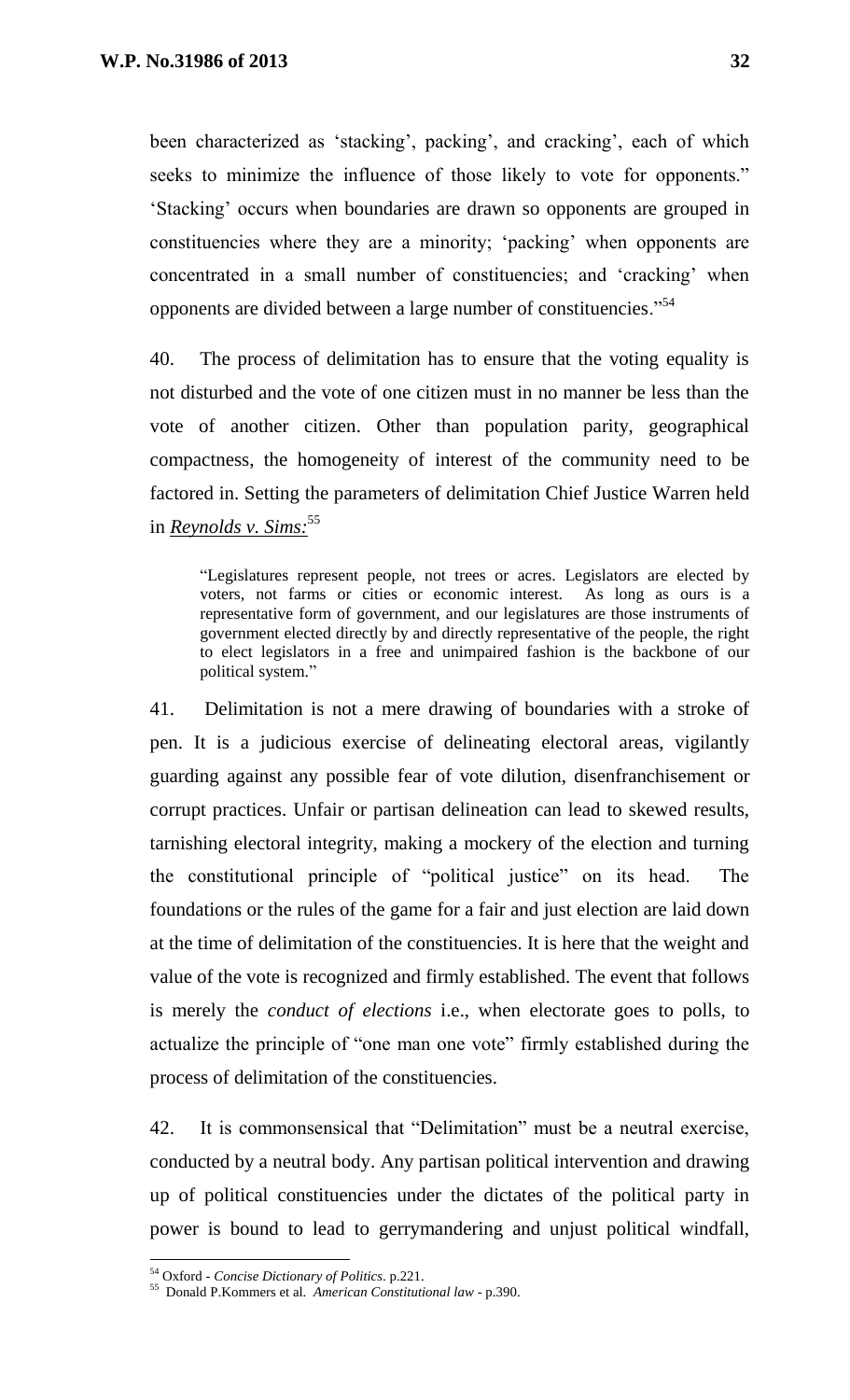tarnishing the sanctity of elections and crippling the faith of an ordinary man in the system of democracy. This is precisely the reason that petitioners before us have complained of partisan delimitation under the fiat of the political government in power. The government in power according to the allegations leveled before us have tried to exploit the electoral independence and the right to vote of the people by gerrymandering and re-mapping of the Union Councils and Municipal Committees into Wards, in a manner that best suited their political interests. The veracity of these allegations need not detain us. Our role is to ensure that the constitutional mandate is obeyed and the electoral system envisaged by the Constitution is enforced. Professor Tribe puts in a word of caution: "Democracy," he writes, "envisions rule by successive temporary majorities. The capacity to displace incumbents in favour of the representatives of a recently coalesced majority is, therefore, an essential attribute of the election system in a democratic republic. Consequently, both citizens and courts should be chary of efforts by government officials to control the very electoral system which is the primary check on their power. Few prospects are so antithetical to the notion of rule by the people as that of a temporary majority entrenching itself by cleverly manipulating the system through which the voters, in theory, can register their dissatisfaction by choosing new leadership."<sup>56</sup>

43. Having established the link between delimitation, election and right to vote. The neutrality of election or delimitation or boundary commission is reinforced by global electoral literature. Independence and neutrality of the election authority for the purposes of delimitation is firmly established in New Zealand, Australia, U.K, USA, Bhutan and India as given below. This reinforces the importance of neutral and independent delimitation in the electoral process.

TABLE-A

|         | National / Federal or Provincial Boundary /<br><b>Delimitation Commissions</b> |              |                  | <b>Local Bodies Delimitation Commissions</b> |            |                            |
|---------|--------------------------------------------------------------------------------|--------------|------------------|----------------------------------------------|------------|----------------------------|
| Country | Name of<br>National Body/<br><i>Status</i>                                     | Membership   | Governing<br>Law | Name of<br>Local<br>Government<br>Body       | Membership | Local<br>Government<br>Law |
| New     | Representation                                                                 | The          | Electoral        | Local                                        | The        | Local                      |
| Zealand | Commission $57$                                                                | Chairperson. | Act 1993         | Government                                   | Commission | Government                 |

<sup>56</sup> American Constitutional Law, Second Edition, Laurence H. Tribe. p.1097.

<sup>57</sup> [http://www.elections.org.nz/voting-system/electorates/electorate-boundaries-and-review/representation](http://www.elections.org.nz/voting-system/electorates/electorate-boundaries-and-review/representation-commission)[commission.](http://www.elections.org.nz/voting-system/electorates/electorate-boundaries-and-review/representation-commission) Last visited on 02.01.2014.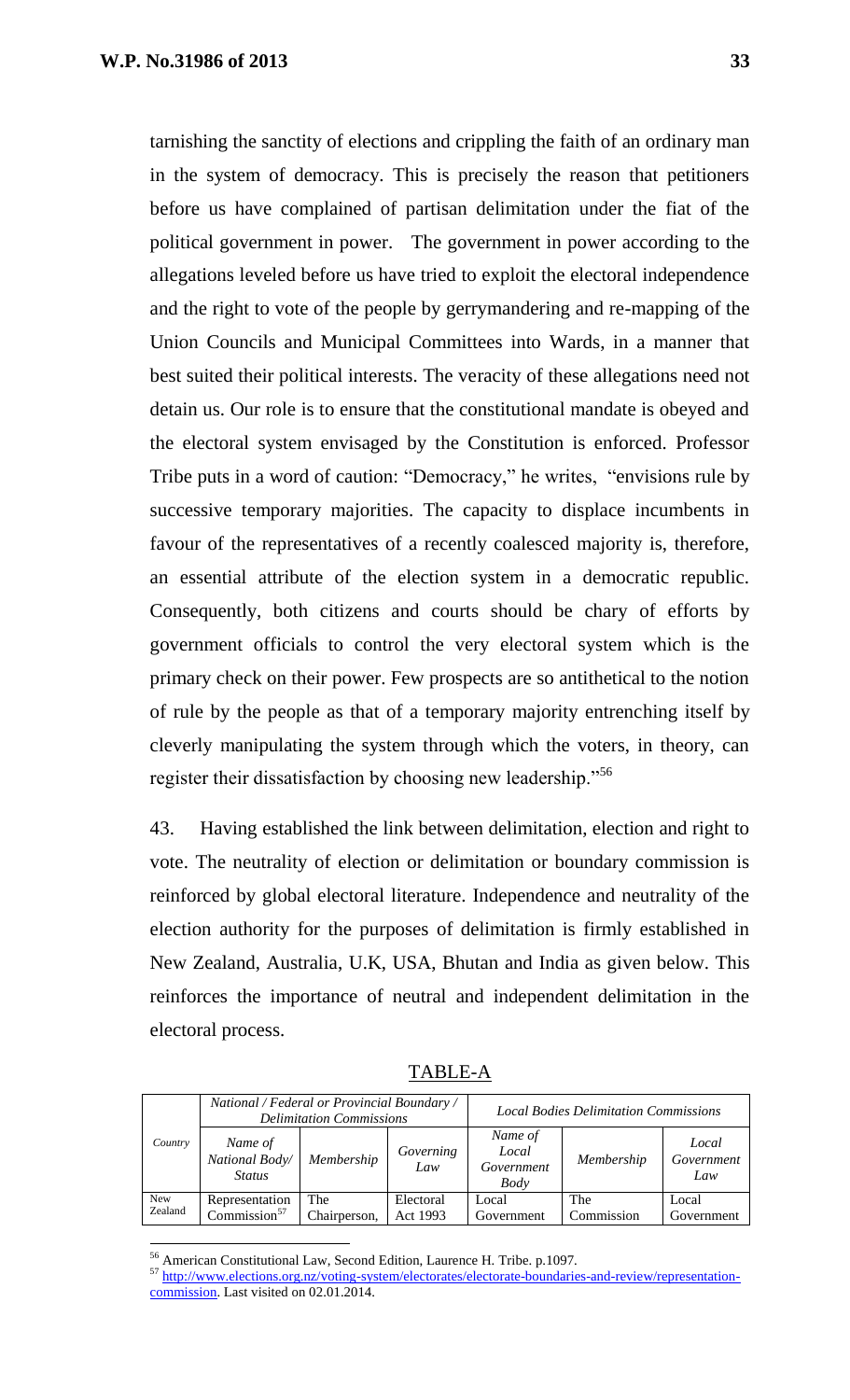|         | National / Federal or Provincial Boundary /<br><b>Delimitation Commissions</b>                   |                                                                                                                                                                                                                                                                                                                                                                                                                                                                                                                                        | <b>Local Bodies Delimitation Commissions</b>                                      |                                                                                                                                                                                                       |                                                                                        |                                                                                                   |
|---------|--------------------------------------------------------------------------------------------------|----------------------------------------------------------------------------------------------------------------------------------------------------------------------------------------------------------------------------------------------------------------------------------------------------------------------------------------------------------------------------------------------------------------------------------------------------------------------------------------------------------------------------------------|-----------------------------------------------------------------------------------|-------------------------------------------------------------------------------------------------------------------------------------------------------------------------------------------------------|----------------------------------------------------------------------------------------|---------------------------------------------------------------------------------------------------|
| Country | Name of<br>National Body/<br><b>Status</b>                                                       | Membership                                                                                                                                                                                                                                                                                                                                                                                                                                                                                                                             | Governing<br>Law                                                                  | Name of<br>Local<br>Government<br><b>Body</b>                                                                                                                                                         | Membership                                                                             | Local<br>Government<br>Law                                                                        |
|         | (Independent<br>Statutory<br>Body)                                                               | appointed by<br>the<br>Governor-<br>General<br>following<br>nomination<br>by the<br>members of<br>the<br>Commission;<br>Four ex<br>officio<br>members (the<br>Surveyor-<br>General,<br>Government<br>Statistician,<br>Chief<br>Electoral<br>Officer, and<br>Chairperson<br>of the Local<br>Government<br>Commission);<br>and<br>Two<br>members<br>representing<br>the<br>Government<br>and the<br>Opposition,<br>appointed by<br>the<br>Governor-<br>General<br>following<br>nomination<br>by the<br>House of<br>Representa-<br>tives. |                                                                                   | Commission<br>58<br>(An)<br>independent<br>statutory<br>body)                                                                                                                                         | has three<br>members who<br>are appointed<br>by the Minister<br>of Local<br>Government | Act 2002.                                                                                         |
| Canada  | Electoral<br><b>Boundaries</b><br>Commission <sup>59</sup><br>(Independent<br>Statutory<br>Body) | Judge of<br>Provincial<br>Court to be<br>nominated<br>by the Chief<br>Justice of<br>Province<br>Concerned<br>Two other<br>members<br>appointed by<br>the Speaker<br>of the House<br>of Commons                                                                                                                                                                                                                                                                                                                                         | Electoral<br><b>Boundaries</b><br>Readjust-<br>ment Act<br>R.S.C.,<br>1985, c.E-3 | The<br>restructuring<br>of a local<br>body may be<br>done by a<br>vote of<br>Council or by<br>appointment<br>of a<br>Commission<br>by the<br>Minister. It<br>may be a one<br>man<br>Commission.<br>60 | Sections 171<br>to 179 of the<br>Municipal Act,<br>2001. <sup>61</sup>                 | Provincial<br>Laws:<br>For<br>example,<br>Ontario<br>province has<br>the<br>Municipal<br>Act 2001 |

 $^{58}$  [http://www.lgc.govt.nz/.](http://www.lgc.govt.nz/) Last visited on 02.01.2014.

<sup>&</sup>lt;sup>59</sup> [http://laws-lois.justice.gc.ca/eng/acts/E-3/index.html.](http://laws-lois.justice.gc.ca/eng/acts/E-3/index.html) Last visited on 02.01.2014.

<sup>&</sup>lt;sup>60</sup> Part V, sections 171 to 179 of the Municipal Act, 2001. [http://www.e-](http://www.e-laws.gov.on.ca/html/statutes/english/elaws_statutes_01m25_e.htm#BK181)

[laws.gov.on.ca/html/statutes/english/elaws\\_statutes\\_01m25\\_e.htm#BK181.](http://www.e-laws.gov.on.ca/html/statutes/english/elaws_statutes_01m25_e.htm#BK181) Last visited on 13.01.2014.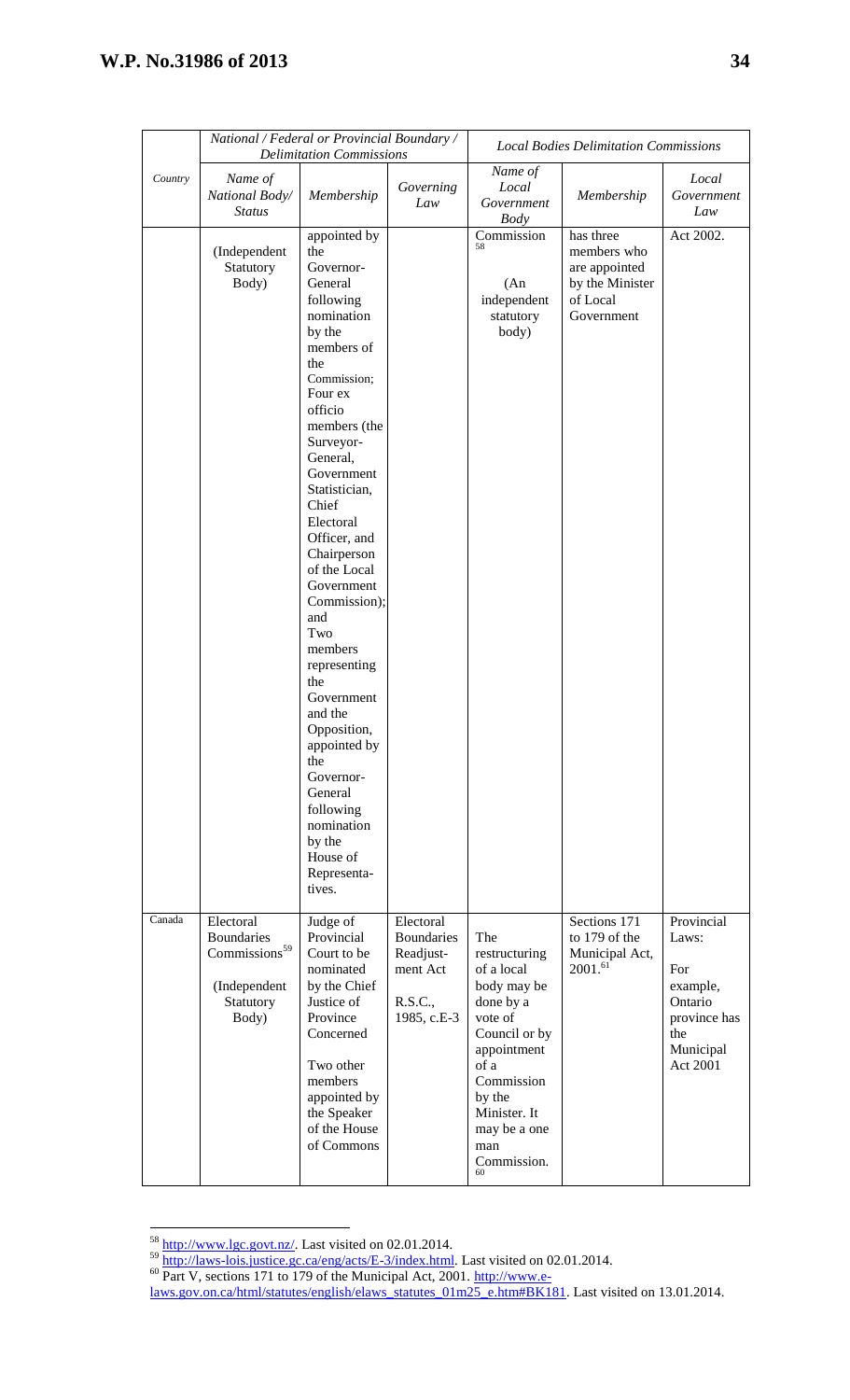#### **W.P. No.31986 of 2013 35**

|                   | National / Federal or Provincial Boundary /<br><b>Delimitation Commissions</b>            |                                                                                                                                                                                                                                                                                                                                                                                                                                                                                |                                                          | <b>Local Bodies Delimitation Commissions</b>                                                                                                                                                                                                                                               |                                                                                                                                |                                                                                             |
|-------------------|-------------------------------------------------------------------------------------------|--------------------------------------------------------------------------------------------------------------------------------------------------------------------------------------------------------------------------------------------------------------------------------------------------------------------------------------------------------------------------------------------------------------------------------------------------------------------------------|----------------------------------------------------------|--------------------------------------------------------------------------------------------------------------------------------------------------------------------------------------------------------------------------------------------------------------------------------------------|--------------------------------------------------------------------------------------------------------------------------------|---------------------------------------------------------------------------------------------|
| Country           | Name of<br>National Body/<br><b>Status</b>                                                | Membership                                                                                                                                                                                                                                                                                                                                                                                                                                                                     | Governing<br>Law                                         | Name of<br>Local<br>Government<br><b>Body</b>                                                                                                                                                                                                                                              | Membership                                                                                                                     | Local<br>Government<br>Law                                                                  |
|                   |                                                                                           |                                                                                                                                                                                                                                                                                                                                                                                                                                                                                |                                                          | (Independent<br>process,<br>though<br>appointment<br>is by the<br>Minister)                                                                                                                                                                                                                |                                                                                                                                |                                                                                             |
| Australia         | Australian<br>Electoral<br>Commission <sup>62</sup><br>(Independent<br>Statutory<br>Body) | The<br>Electoral<br>Commissio-<br>ner;<br>The<br>Australian<br>Electoral<br>Officer for<br>the<br>particular<br>State or the<br>Northern<br>Territory<br>(the Senior<br>Divisional<br>Returning<br>Officer in<br>the case of<br>the ACT);<br>The State<br>Surveyor-<br>General for<br>the State or<br>the person<br>holding an<br>equivalent<br>office; and<br>The<br>Auditor-<br>General for<br>the State or<br>if<br>unavailable<br>a substitute.<br>(Independ-<br>ent Body) | Common-<br>wealth<br>Electoral<br>Act 1918 <sup>63</sup> | Each<br>Province has<br>its own Local<br>Boundary<br>Commissions.<br>For New<br>South Wales<br>(NSW), the<br>Local<br>Government<br><b>Boundaries</b><br>Commission<br>is an<br>independent<br>statutory<br>$\mbox{authority.}^{64}$<br>(Independent<br>statutory<br>$body)$ <sup>65</sup> | A Judge of the<br><b>Supreme Court</b><br>(past or<br>current),<br>The Electoral<br>Commissioner,<br>The Surveyor-<br>General. | Constituted<br>under<br>section 260<br>of the Local<br>Government<br>Act 1993 <sup>66</sup> |
| United<br>Kingdom |                                                                                           |                                                                                                                                                                                                                                                                                                                                                                                                                                                                                |                                                          | Local<br>Government<br>Boundary<br>Commission                                                                                                                                                                                                                                              | (a) the chair of<br>the<br>Commission,<br>and                                                                                  | s. 55 of the<br>Local<br>Democracy,<br>Economic                                             |

<sup>&</sup>lt;sup>61</sup> [http://www.e-laws.gov.on.ca/html/statutes/english/elaws\\_statutes\\_01m25\\_e.htm#BK181.](http://www.e-laws.gov.on.ca/html/statutes/english/elaws_statutes_01m25_e.htm#BK181) Last visited on 13.01.2014.

 $62$  [http://www.aec.gov.au/FAQs/Redistributions.htm.](http://www.aec.gov.au/FAQs/Redistributions.htm) Last visited on 02.01.2014.

 $\frac{\text{http://www.aec.gov.aav1 FACs/Neumann Laut. Laut. Laut.}}{\text{http://www.austli.edu.au/au/legis/cth/consol_act/cea1918233/}}$ . Last visited on 02.01.2014.

 $64$  [http://www.austlii.edu.au/au/legis/nsw/num\\_act/lga1993n30209.pdf.](http://www.austlii.edu.au/au/legis/nsw/num_act/lga1993n30209.pdf) Last visited on 02.01.2014.

<sup>&</sup>lt;sup>65</sup> [http://www.dlg.nsw.gov.au/dlg/boundariescommission/saindex.asp.](http://www.dlg.nsw.gov.au/dlg/boundariescommission/saindex.asp) Last visited on 02.01.2014.

<sup>66</sup> [http://www.austlii.edu.au/au/legis/nsw/num\\_act/lga1993n30209.pdf.](http://www.austlii.edu.au/au/legis/nsw/num_act/lga1993n30209.pdf) Note: As per section 263(7) of the Act *ibid*, the Supreme Court of NSW cannot interfere into the orders of the LGBC (ouster clause). In Australia, SC of NSW means the highest court of the province. However, the NSW Land and Environmental Court has issued a restraint order keeping in view section 676(1) of the Act (ibid) on the grounds that the act of the LGBC, if not restrained, will cause breach of the Act. See South Sydney Council v Local Government Boundaries Commission and Anor. [\[2001\] NSWLEC 280.](http://www.austlii.edu.au/au/cases/nsw/NSWLEC/2001/280.html) Last visited on 02.01.2014.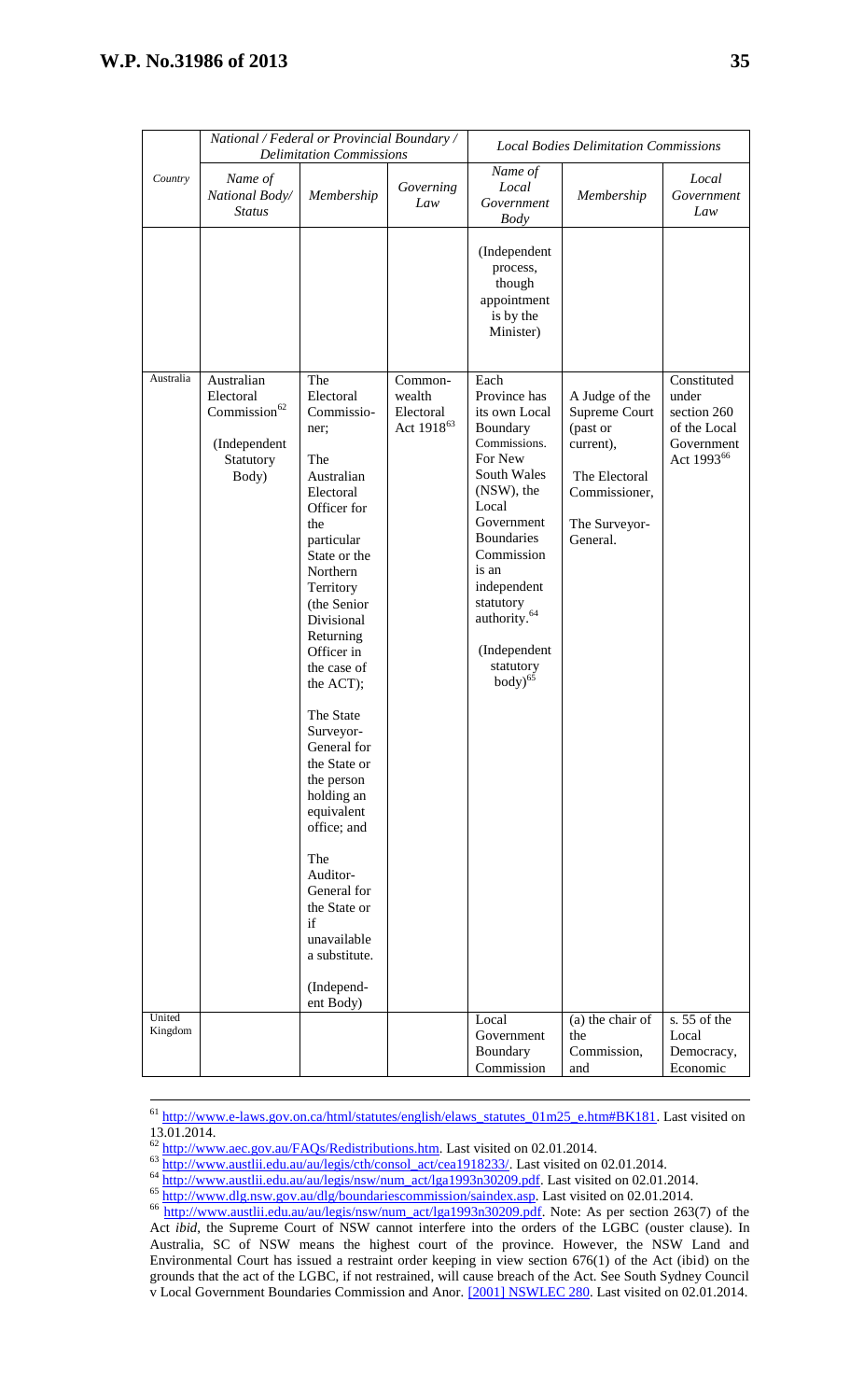### **W.P. No.31986 of 2013 36**

|                                | National / Federal or Provincial Boundary /              |                                                                                                                                                                                                                                                                                                                                                                                                         | <b>Local Bodies Delimitation Commissions</b>         |                                                                                                                                                         |                                                                                                                                                                                    |                                                                                                                                                                                                                                                                                                                                                                                                                                    |
|--------------------------------|----------------------------------------------------------|---------------------------------------------------------------------------------------------------------------------------------------------------------------------------------------------------------------------------------------------------------------------------------------------------------------------------------------------------------------------------------------------------------|------------------------------------------------------|---------------------------------------------------------------------------------------------------------------------------------------------------------|------------------------------------------------------------------------------------------------------------------------------------------------------------------------------------|------------------------------------------------------------------------------------------------------------------------------------------------------------------------------------------------------------------------------------------------------------------------------------------------------------------------------------------------------------------------------------------------------------------------------------|
| Country                        | Name of<br>National Body/<br><b>Status</b>               | <b>Delimitation Commissions</b><br>Membership                                                                                                                                                                                                                                                                                                                                                           | Governing<br>Law                                     | Name of<br>Local<br>Government<br><b>Body</b>                                                                                                           | Membership                                                                                                                                                                         | Local<br>Government<br>Law                                                                                                                                                                                                                                                                                                                                                                                                         |
| United<br>States of<br>America | <b>States</b><br>Redistricting<br>and<br>Apportionment   | $1. (a)$ After<br>each federal<br>census taken<br>in a year                                                                                                                                                                                                                                                                                                                                             | New Jersey<br><b>State</b><br>Constitu-<br>tion 1947 | for England<br>(Independent<br>Statutory<br>Body set up<br>by<br>Parliament) <sup>67</sup><br>Independent<br>Redistricting<br>Commission<br>$2011^{73}$ | (b) at least four<br>and no more<br>than eleven<br>other members<br>("ordinary<br>members"). <sup>68</sup><br><b>NINE</b> Member<br>independent<br>Commission to<br>redistrict the | Developmen<br>t and<br>Construction<br>Act 2009 <sup>69</sup><br>Tompkin<br>County<br>Legislature<br>Resolution                                                                                                                                                                                                                                                                                                                    |
|                                | Commissions $70$<br>(Independent<br>Statutory<br>Bodies) | ending in<br>zero, the<br>Congressio-<br>nal districts<br>shall be                                                                                                                                                                                                                                                                                                                                      | (Updated<br>Through<br>Amendm-<br>ents<br>adopted in | Tompkins<br>County                                                                                                                                      | county for<br>local bodies<br>elections                                                                                                                                            | No. 2011-<br>$49^{74}$                                                                                                                                                                                                                                                                                                                                                                                                             |
|                                |                                                          | established<br>by the New<br>Jersey<br>Redistricting<br>Commission                                                                                                                                                                                                                                                                                                                                      | November,<br>$2010^{72}$                             | Temporary<br>Districting<br>Advisory<br>Commission<br>75                                                                                                | 11 Member<br>body<br>(Independent<br>body)                                                                                                                                         | Nassau<br>County<br>Legislative<br>website                                                                                                                                                                                                                                                                                                                                                                                         |
|                                |                                                          | The<br>commission<br>shall consist<br>of 13<br>members,<br>none of<br>whom shall<br>be a member<br>or employee<br>of the<br>Congress of<br>the United<br>States. The<br>members of<br>the<br>commission<br>shall be<br>appointed<br>with due<br>considerati-<br>on to<br>geographic,<br>ethnic and<br>racial<br>diversity and<br>in the<br>manner<br>provided<br>herein.<br>(b) There<br>shall first be |                                                      | King county<br>Districting<br>Committee                                                                                                                 | 5 Member<br>independent<br><b>Body</b>                                                                                                                                             | The 2011<br>Districting<br>Committee<br>was<br>responsible<br>for<br>redrawing<br><b>King County</b><br>Council<br><b>Districts</b><br>using $2010$<br>Census data.<br>By law,<br>district<br>boundaries<br>must be<br>realigned<br>every 10<br>years to<br>reflect<br>changes in<br>population<br>distribution.<br>The<br>Committee<br>held seven<br>public<br>hearings at<br>locations<br>across the<br>County and<br>released a |

<sup>&</sup>lt;sup>67</sup> http://www.lgbce.org.uk/ documents/lgbce/guidance-policy-and-publications/guidance/introduction-to[the-commission-and-electoral-reviews.pdf.](http://www.lgbce.org.uk/__documents/lgbce/guidance-policy-and-publications/guidance/introduction-to-the-commission-and-electoral-reviews.pdf) Last visited on 03.01.2014.

<sup>&</sup>lt;sup>68</sup> See Schedule 1 of the Local Democracy, Economic Development and Construction Act 2009. [http://www.legislation.gov.uk/ukpga/2009/20/pdfs/ukpga\\_20090020\\_en.pdf.](http://www.legislation.gov.uk/ukpga/2009/20/pdfs/ukpga_20090020_en.pdf) Last visited on 03.01.2014. <sup>69</sup> [http://www.legislation.gov.uk/ukpga/2009/20/pdfs/ukpga\\_20090020\\_en.pdf.](http://www.legislation.gov.uk/ukpga/2009/20/pdfs/ukpga_20090020_en.pdf) Last visited on 03.01.2014.

<sup>&</sup>lt;sup>70</sup> [http://www.njredistrictingcommission.org/aboutredistricting.asp.](http://www.njredistrictingcommission.org/aboutredistricting.asp) Last visited on 03.01.2014.  $72 \overline{\text{Ibid.}}$ 

<sup>&</sup>lt;sup>73</sup> [http://www.tompkinscountyny.gov/files/redistricting/RESOLUTION%20No.%2049%20-](http://www.tompkinscountyny.gov/files/redistricting/RESOLUTION%20No.%2049%20-%20Creation%20of%20an%20Independent%20Redistricting%20Commission.pdf)

[<sup>%20</sup>Creation%20of%20an%20Independent%20Redistricting%20Commission.pdf.](http://www.tompkinscountyny.gov/files/redistricting/RESOLUTION%20No.%2049%20-%20Creation%20of%20an%20Independent%20Redistricting%20Commission.pdf) Last visited on 13.01.2014.

<sup>&</sup>lt;sup>74</sup> [http://www.tompkinscountyny.gov/redistricting/commission.](http://www.tompkinscountyny.gov/redistricting/commission) Last visited on 13.01.2014.

 $75 \frac{\text{http://www.nassaucountyny.gov/TDAC/index.php.}$  $75 \frac{\text{http://www.nassaucountyny.gov/TDAC/index.php.}$  $75 \frac{\text{http://www.nassaucountyny.gov/TDAC/index.php.}$  Last visited on 13.01.2014.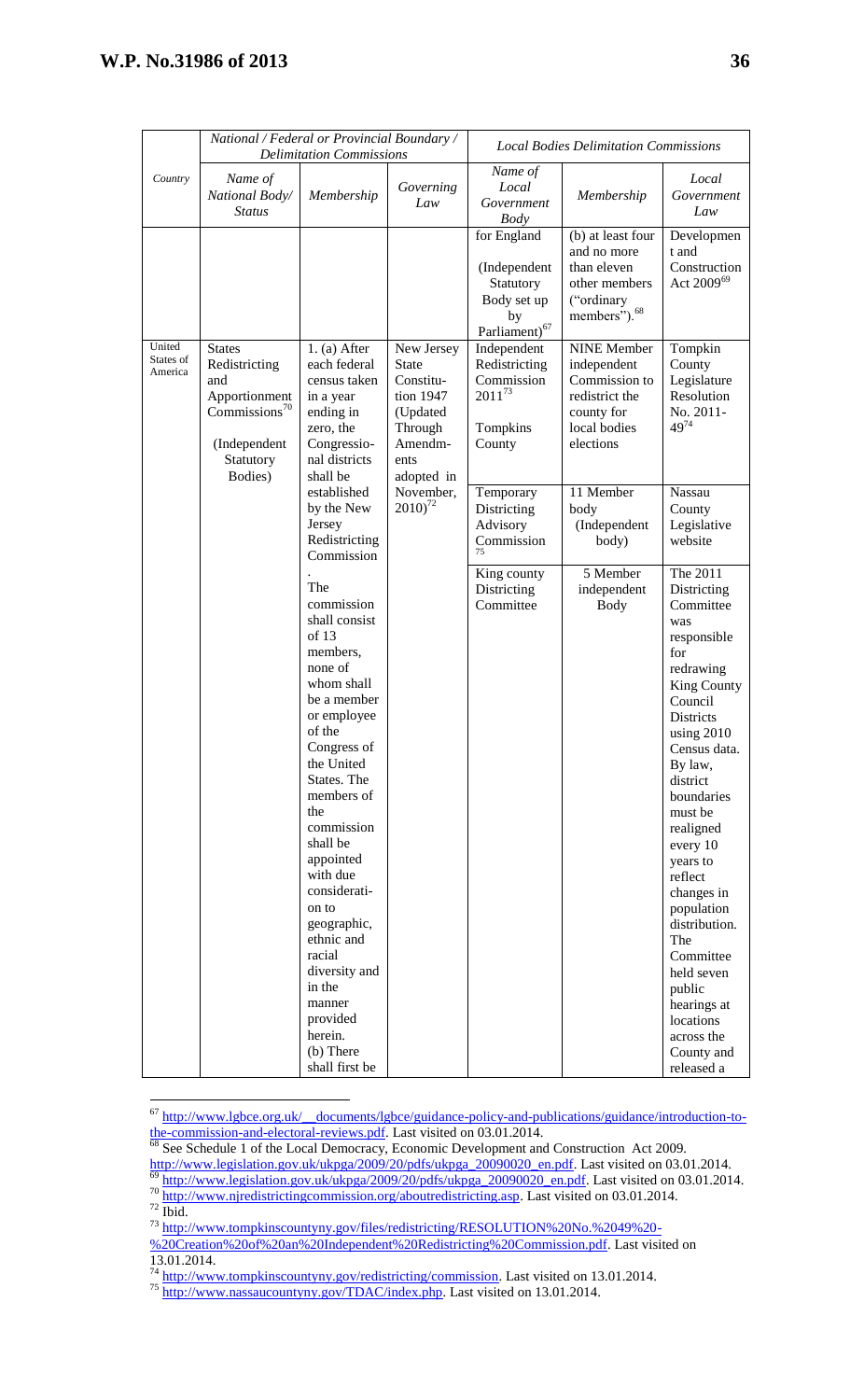### **W.P. No.31986 of 2013 37**

|         | National / Federal or Provincial Boundary /<br><b>Delimitation Commissions</b> |                                                                                                                                                                                                                                                                                                                                                                                                                                                                                  | <b>Local Bodies Delimitation Commissions</b> |                                               |                                    |                                                                                                     |
|---------|--------------------------------------------------------------------------------|----------------------------------------------------------------------------------------------------------------------------------------------------------------------------------------------------------------------------------------------------------------------------------------------------------------------------------------------------------------------------------------------------------------------------------------------------------------------------------|----------------------------------------------|-----------------------------------------------|------------------------------------|-----------------------------------------------------------------------------------------------------|
| Country | Name of<br>National Body/<br><b>Status</b>                                     | Membership                                                                                                                                                                                                                                                                                                                                                                                                                                                                       | Governing<br>Law                             | Name of<br>Local<br>Government<br><b>Body</b> | Membership                         | Local<br>Government<br>Law                                                                          |
|         |                                                                                | appointed 12<br>members as<br>follows:<br>$(1)$ two<br>members to<br>be appointed<br>by the<br>President of<br>the Senate;<br>$(2)$ two<br>members to<br>be appointed<br>by the<br>Speaker of<br>the General<br>Assembly;<br>$(3)$ two<br>members to<br>be appointed<br>by the<br>minority<br>leader of the<br>Senate;<br>$(4)$ two<br>members to<br>be appointed<br>by the<br>minority<br>leader of the                                                                         |                                              |                                               |                                    | variety of<br>public<br>drafts. The<br>final plan<br>was adopted<br>Nov. 15,<br>2011. <sup>76</sup> |
|         |                                                                                | General<br>Assembly;<br>and<br>$(5)$ four<br>members,<br>two to be<br>appointed by<br>the chairman<br>of the State<br>committee<br>of the<br>political<br>party whose<br>candidate<br>for the office<br>of Governor<br>received the<br>largest<br>number of<br>votes at the<br>most recent<br>gubernator-<br>rial election<br>and two to<br>be appointed<br>by the<br>chairman of<br>the State<br>committee<br>of the<br>political<br>party whose<br>candidate<br>for the office |                                              | Hawai'i<br>Redistricting<br>Commission        | Nine Member<br>independent<br>body | Hawa'ii<br>Country<br>Charter,<br>section 3-<br>$11^{77}$                                           |

<sup>&</sup>lt;sup>76</sup> [http://www.kingcounty.gov/operations/districting.aspx.](http://www.kingcounty.gov/operations/districting.aspx) Last visited on 13.01.2014.

<sup>&</sup>lt;sup>77</sup> [http://records.co.hawaii.hi.us/Weblink8/DocView.aspx?dbid=1&id=14020.](http://records.co.hawaii.hi.us/Weblink8/DocView.aspx?dbid=1&id=14020) Last visited on 13.01.2014.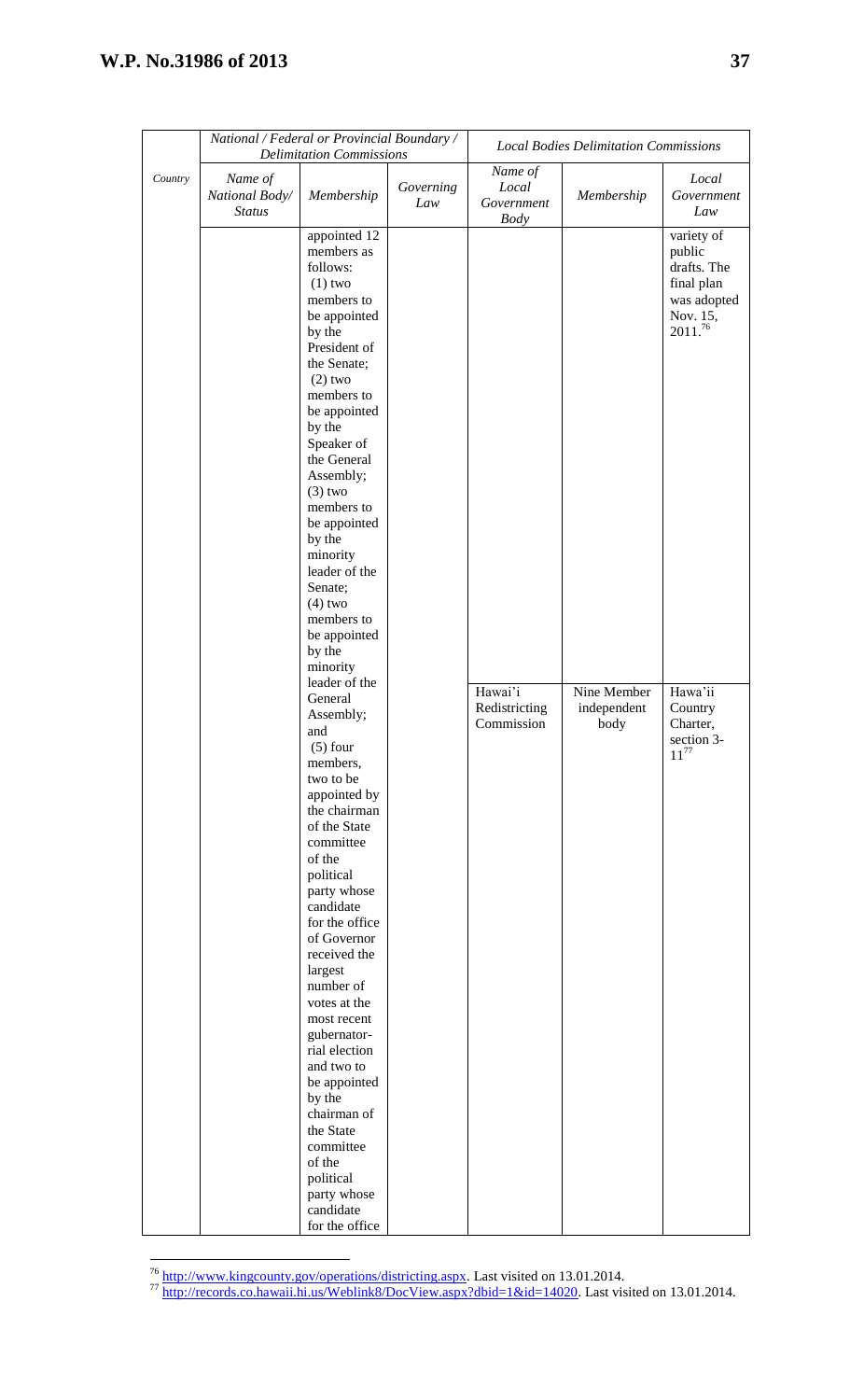|         | National / Federal or Provincial Boundary /                                                                            |                                                                                                                                                                                                                                                                                                                                     | <b>Local Bodies Delimitation Commissions</b>                   |                                                                                                                |                                                                                                                                                                                                                                                                                                               |                                                                                                      |
|---------|------------------------------------------------------------------------------------------------------------------------|-------------------------------------------------------------------------------------------------------------------------------------------------------------------------------------------------------------------------------------------------------------------------------------------------------------------------------------|----------------------------------------------------------------|----------------------------------------------------------------------------------------------------------------|---------------------------------------------------------------------------------------------------------------------------------------------------------------------------------------------------------------------------------------------------------------------------------------------------------------|------------------------------------------------------------------------------------------------------|
|         |                                                                                                                        | <b>Delimitation Commissions</b>                                                                                                                                                                                                                                                                                                     |                                                                |                                                                                                                |                                                                                                                                                                                                                                                                                                               |                                                                                                      |
| Country | Name of<br>National Body/<br><b>Status</b>                                                                             | Membership                                                                                                                                                                                                                                                                                                                          | Governing<br>Law                                               | Name of<br>Local<br>Government<br>Body                                                                         | Membership                                                                                                                                                                                                                                                                                                    | Local<br>Government<br>Law                                                                           |
|         |                                                                                                                        | of Governor<br>received the<br>next largest<br>number of<br>votes in that<br>election. <sup>71</sup>                                                                                                                                                                                                                                |                                                                |                                                                                                                |                                                                                                                                                                                                                                                                                                               |                                                                                                      |
| Bhutan  | Delimitation<br>Commission<br>Appointed by<br>the Election<br>Commission <sup>78</sup><br>(An)<br>independent<br>Body) | (a) Chief<br>Election<br>Commissio-<br>ner;<br>(b) Two<br>Election<br>Commiss-<br>ioners;<br>(c)<br>Secretary,<br>Ministry<br>responsible<br>for Urban<br>and<br>Municipal<br>Administrati<br>on;<br>(d)<br>Secretary,<br>Ministry<br>responsible<br>for Civil<br>Registration<br>and<br>Census; and<br>(e)<br>Surveyor-<br>General | Election<br>Act of the<br>Kingdom<br>of Bhutan,<br>$2008^{79}$ | Delimitation<br>Commission<br>Appointed by<br>the Election<br>Commission<br>80<br>(An)<br>independent<br>Body) | (a) Chief<br>Election<br>Commissioner;<br>(b) Two<br>Election<br>Commission-<br>ers;<br>(c) Secretary,<br>Ministry<br>responsible for<br>Urban and<br>Municipal<br>Administration<br>(d) Secretary,<br>Ministry<br>responsible for<br>Civil<br>Registration<br>and<br>Census; and<br>(e) Surveyor-<br>General | <b>ELECTION</b><br><b>ACT OF</b><br><b>THE</b><br><b>KINGDOM</b><br>OF<br>BHUTAN,<br>$2008^{\rm 81}$ |
| India   | Election                                                                                                               | An                                                                                                                                                                                                                                                                                                                                  | Article 324                                                    | <b>State Election</b>                                                                                          | To be                                                                                                                                                                                                                                                                                                         | Article                                                                                              |
|         | Commission<br>of India                                                                                                 | independent<br>body<br>consisting of                                                                                                                                                                                                                                                                                                | of the<br>Constitut-<br>ion of India                           | Commission<br>(an)                                                                                             | appointed by<br>the Governor.                                                                                                                                                                                                                                                                                 | 243K and<br>243ZA of<br>the                                                                          |
|         | (Independent                                                                                                           | the                                                                                                                                                                                                                                                                                                                                 | 1950.                                                          | independent                                                                                                    | The                                                                                                                                                                                                                                                                                                           | Constitution                                                                                         |

 $^{71}$  [http://www.njredistrictingcommission.org/constitutionbylaws.asp.](http://www.njredistrictingcommission.org/constitutionbylaws.asp) Last visited on 03.01.2014.

<sup>&</sup>lt;sup>78</sup> Chapter 5 of the Election Act of the Kingdom of Bhutan, 2008. [http://www.election-bhutan.org.bt/wp](http://www.election-bhutan.org.bt/wp-content/uploads/2013/04/ElectionActEnglish.pdf)[content/uploads/2013/04/ElectionActEnglish.pdf.](http://www.election-bhutan.org.bt/wp-content/uploads/2013/04/ElectionActEnglish.pdf) Last visited on 13.01.2014.

<sup>&</sup>lt;sup>79</sup> [http://www.election-bhutan.org.bt/wp-content/uploads/2013/04/ElectionActEnglish.pdf.](http://www.election-bhutan.org.bt/wp-content/uploads/2013/04/ElectionActEnglish.pdf) Last visited on 13.01.2014.

<sup>&</sup>lt;sup>80</sup> Chapter 5 of the Election Act of the Kingdom of Bhutan, 2008. [http://www.election-bhutan.org.bt/wp](http://www.election-bhutan.org.bt/wp-content/uploads/2013/04/ElectionActEnglish.pdf)[content/uploads/2013/04/ElectionActEnglish.pdf.](http://www.election-bhutan.org.bt/wp-content/uploads/2013/04/ElectionActEnglish.pdf) Last visited on 13.01.2014.

<sup>&</sup>lt;sup>81</sup> [http://www.election-bhutan.org.bt/wp-content/uploads/2013/04/ElectionActEnglish.pdf.](http://www.election-bhutan.org.bt/wp-content/uploads/2013/04/ElectionActEnglish.pdf) Last visited on 13.01.2014.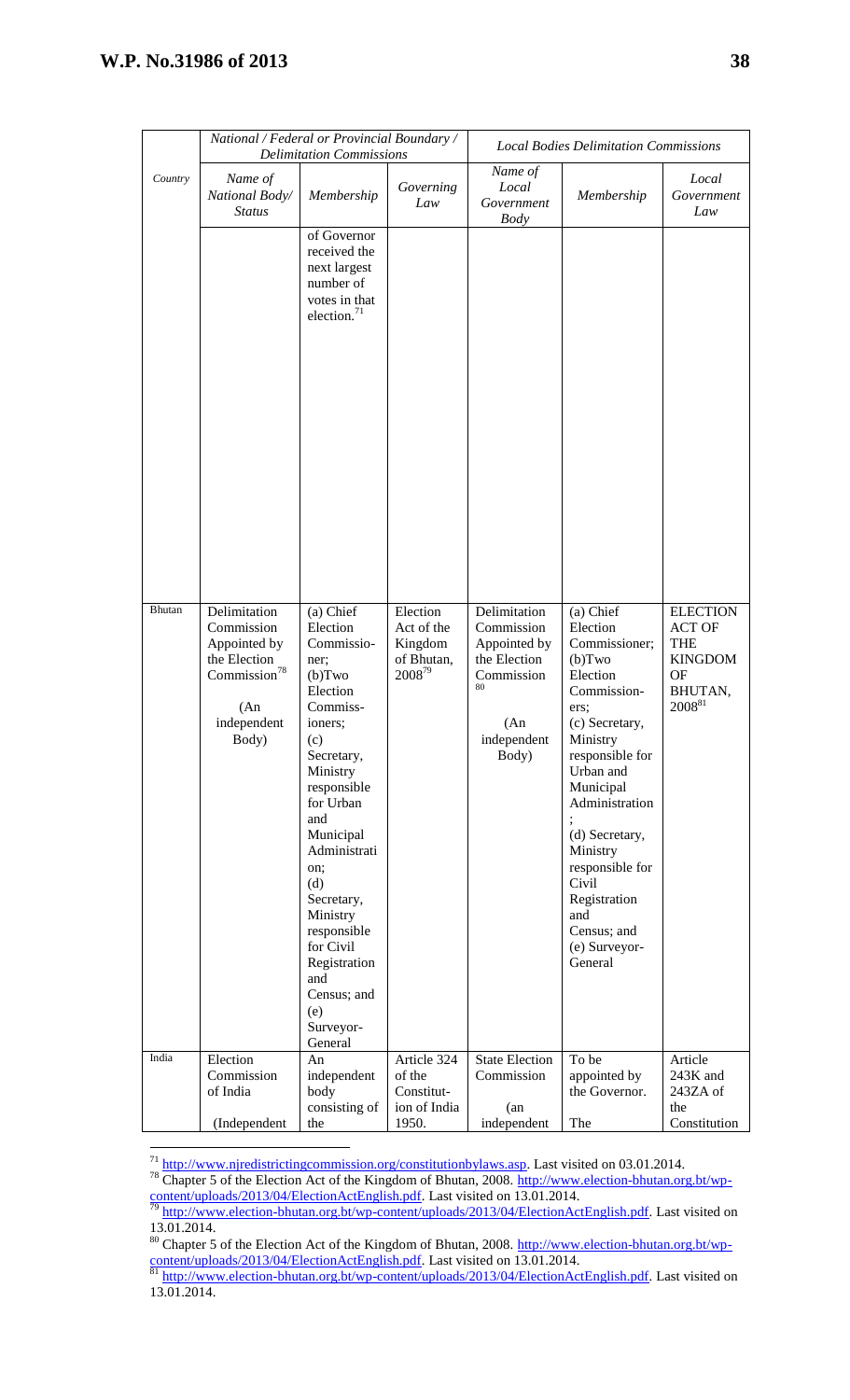|         | National / Federal or Provincial Boundary /<br><b>Delimitation Commissions</b> |                                                                                                                                                                                                                                                                                                                                                                                                                                                                                                                                     | <b>Local Bodies Delimitation Commissions</b> |                                        |                                                                                                                                                                |                                                                                         |
|---------|--------------------------------------------------------------------------------|-------------------------------------------------------------------------------------------------------------------------------------------------------------------------------------------------------------------------------------------------------------------------------------------------------------------------------------------------------------------------------------------------------------------------------------------------------------------------------------------------------------------------------------|----------------------------------------------|----------------------------------------|----------------------------------------------------------------------------------------------------------------------------------------------------------------|-----------------------------------------------------------------------------------------|
| Country | Name of<br>National Body/<br><b>Status</b>                                     | Membership                                                                                                                                                                                                                                                                                                                                                                                                                                                                                                                          | Governing<br>Law                             | Name of<br>Local<br>Government<br>Body | Membership                                                                                                                                                     | Local<br>Government<br>Law                                                              |
|         | Body)                                                                          | following:<br>$(2)$ The<br>Election<br>Commission<br>shall consist<br>of the Chief<br>Election<br>Commissio-<br>ner and such<br>number of<br>other<br>Election<br>Commissio-<br>ners, if any,<br>as the<br>President<br>may from<br>time to time<br>fix and the<br>appointment<br>of the Chief<br>Election<br>Commissio-<br>ner and<br>other<br>Election<br>Commissio-<br>ners shall,<br>subject to<br>the<br>provisions<br>of any law<br>made in that<br>behalf by<br>Parliament,<br>be made by<br>the<br>President. <sup>82</sup> |                                              | body)                                  | Commissioner<br>is an<br>independent<br>body cannot be<br>removed by<br>the executive.<br>(See Articles<br>243K and<br>243ZA of the<br>Indian<br>Constitution. | of India,<br>1950<br>Panchayats<br>and Local<br>Governmen-<br>$\sqrt{15}$ <sup>83</sup> |

*Meaning of "Election" under the Constitution.* 

44. The expanse of the term 'election' can be easily gauged by the constitutional role entrusted to the ECP under Part VIII of the Constitution and, in particular, Articles 140A(2), 218(3), 219(d), 220 and 222 of the Constitution. Article 140A(2) provides that the ECP shall hold elections to the local governments. Article 218(3) provides that it shall be the duty of

 $83 \overline{\text{It reads}}$ :

  $82$  [http://www.constitution.org/cons/india/p15324.html.](http://www.constitution.org/cons/india/p15324.html) Last visited on 13.01.2014.

<sup>243</sup>ZA. Elections to the Municipalities.-

<sup>(1)</sup> The superintendence, direction and control of the preparation of electoral rolls for, and the conduct of, all elections to the Municipalities shall be vested in the State Election Commission referred to in Article 243K.

<sup>(2)</sup> Subject to the provisions of this Constitution, the Legislature of a State may, by law, make provision with respect to all matters relating to, or in connection with, elections to the Municipalities.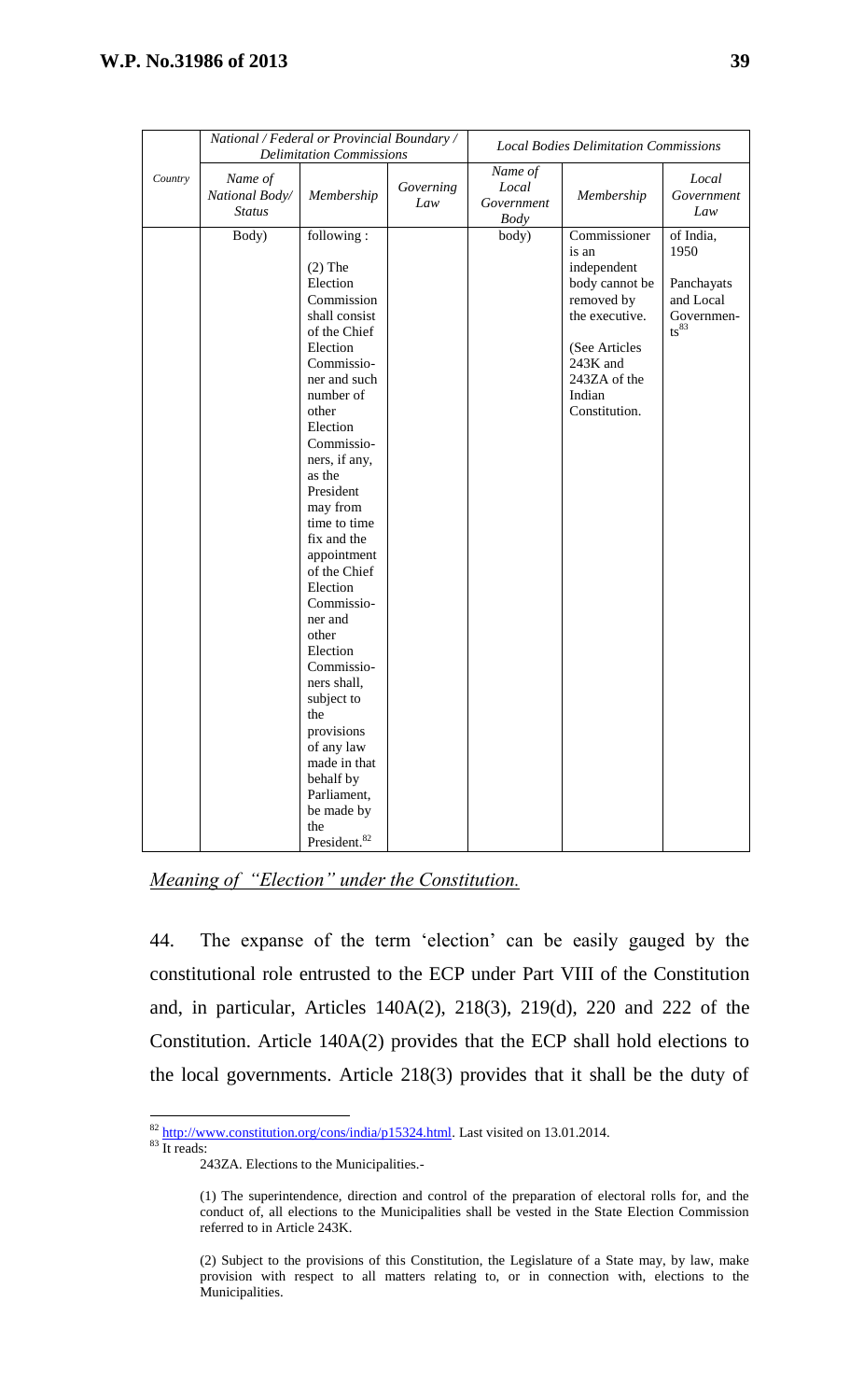ECP to *organize, conduct and make such necessary arrangements for holding honest, just and fair elections.* Without prejudice to the constitutional powers of ECP, Article 222 provides the components of the election process which include: *delimitation of constituencies, preparation of electoral rolls, conduct of elections and election petitions, matters relating to corrupt practices and other offences*. Electoral laws for National and Provincial Assemblies deal with these components separately under the Electoral Rolls Act, 1974, Delimitation of Constituencies Act, 1974 and Representation of People Act, 1974. These electoral laws cover different stages of "election" as mandated by Article 222.

45. The duty of ECP to *hold election means: to organize, to conduct and to make arrangements for election*. These words fashion the scope and extent of the term "Election" or "Electoral System". It is, therefore, important to see the import of these words. *Organize* means: "to form into a whole consisting of interdependent or coordinated parts, especially for united action or to give an organic structure  $84 \text{ }$  "to systematize  $85 \text{ }$ "give orderly structure; bring into working order.<sup>86</sup> Conduct means: "execution, direction or management.<sup>87</sup> "management, guidance and overall supervision.<sup>88</sup> *Arrangements* means: "preparatory measures or preparations.‖<sup>89</sup> Hence, *to organize* read with necessary *arrangements* means to systematize or give an organic structure to election. The preparation of the electoral rolls and the delimitation of constituencies fall within the organizing stage of the election. To conduct election is more to do with the execution or the management part of the elections. Hence, this part begins with the announcement of the election schedule, leading to, filing of the nomination papers, dealing with objections, electorate going to polls and the final announcement of results. *Hold or Holding* means: "to have the ownership of<sup> $990$ </sup> "to keep or maintain a grasp on something"<sup>91</sup>. In *State of Gujrat v Jamnadas<sup>92</sup>* Supreme Court of India defined the term *"hold* 

<sup>84</sup> Dictionary.com

 $85$  Words & Phrases – Permanent Edition-West. vol-30 p.484.

<sup>&</sup>lt;sup>86</sup> The Major Law Lexicon  $-4$ <sup>th</sup> edition. p.4825.

<sup>87</sup> Dictionary.com.  $88$  The Major Law Lexicon –  $4<sup>th</sup>$  edition. p.1377.

<sup>89</sup> Dictionary .com

 $90$  The Major Law Lexicon – 4<sup>th</sup> edition. p.3092.

<sup>&</sup>lt;sup>91</sup> dictionary .com.

<sup>92</sup> *State of Gujarat v. Jamnadas G. Pabri and others etc.* (AIR 1974 SC 2233).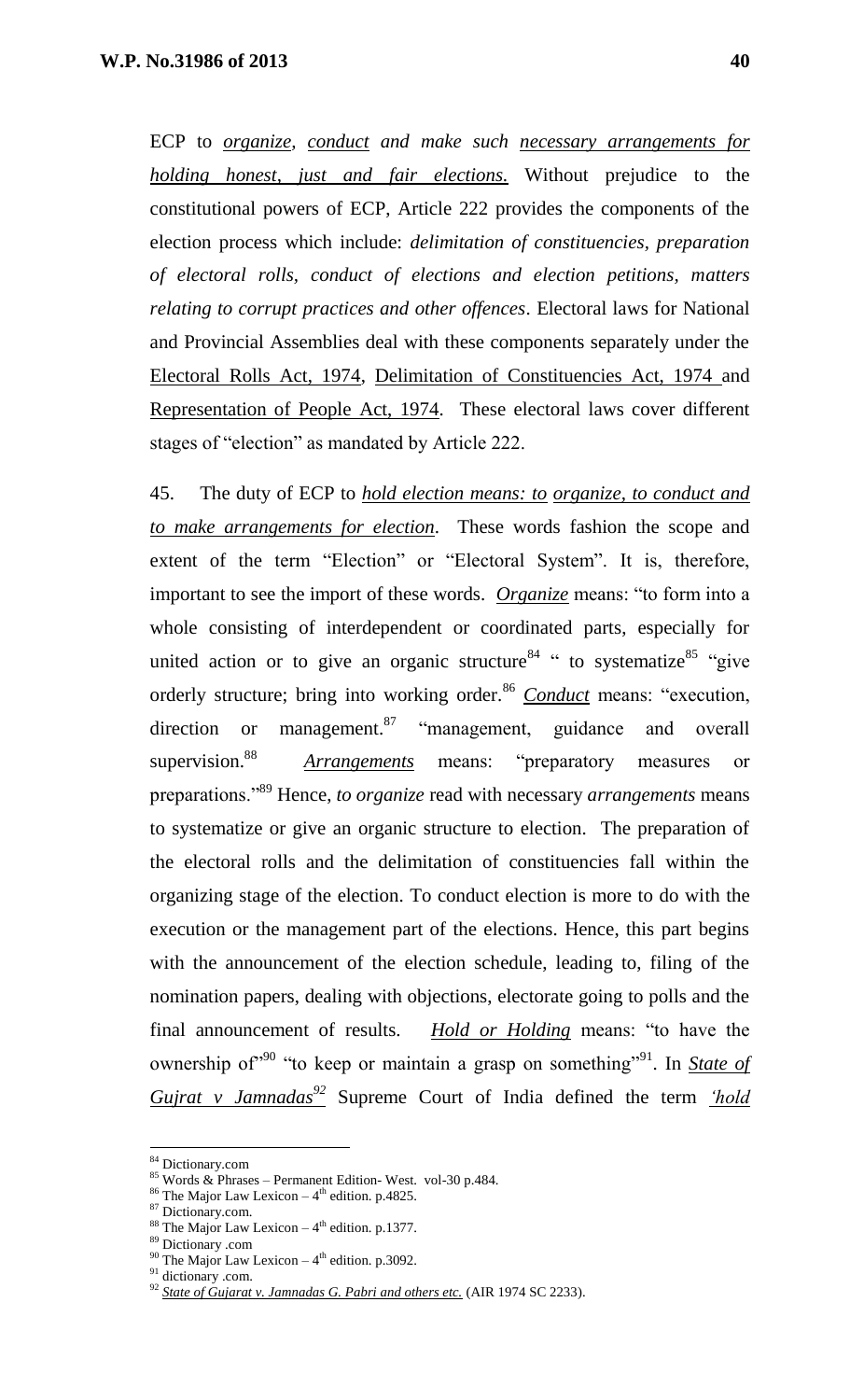elections' to mean: "Its wide connotation will include delimitation of constituencies, the compilation of electoral rolls, etc which are a necessary preliminary to the actual conduct of elections. In the restricted sense, this phrase would cover only the actual holding of the elections."<sup>93</sup> The process of elections, therefore, has two fundamental parts or components. The substantive organizational part including the preparation of the electoral list and the process of delimitation of constituencies and the managerial or supervisory part of conducting the elections, where candidates come out to contest and the electorate goes to polls. When both the parts are executed in tandem<sup>94</sup> it is said that the elections are *held* in a country. *Holding* elections, in an umbrella-like manner subsumes all the components of the electoral process especially the acts of organizing and conducting elections. Constitutional role and obligation of the ECP clearly defines the scope and meaning of the word 'election' - which is an amalgam of all the steps starting from preparation of the electoral rolls, leading to delimitation followed by the filing of the nomination papers, electoral public participation, polling of votes and finally concluded with the announcement of the results. Like a continuous assembly line, one component follows the other providing a complete electoral system.

46. Another distinction between the two parts of the elections is that the organizational part of the elections is a party neutral systemic exercise as it provides for preparation of electoral rolls and demarcation of the constituencies, while the second part of the elections supervises and conducts the elections. The latter takes an adversarial political colour as candidates of opposing political parties jump into the electoral ring. The distinction between the two parts comes into sharp focus when we see that the remedy of an election petition before the Election Tribunal is provided at the end of the second part (i.e., conduct of elections) under ROPA and the Act, reinforced and protected under Article 225 of the Constitution. This post election dispute resolution mechanism is restricted to disputes arising from the managerial and supervisory part of the elections i.e., the conduct of elections. No such judicial forum is provided for attending to the disputes

 <sup>93</sup> emphasis supplied.

<sup>&</sup>lt;sup>94</sup>This does not discount the time provided between the two stages of election to redress the grievance, if any, arising out of incorrect electoral rolls or wrong delimitation of constituencies.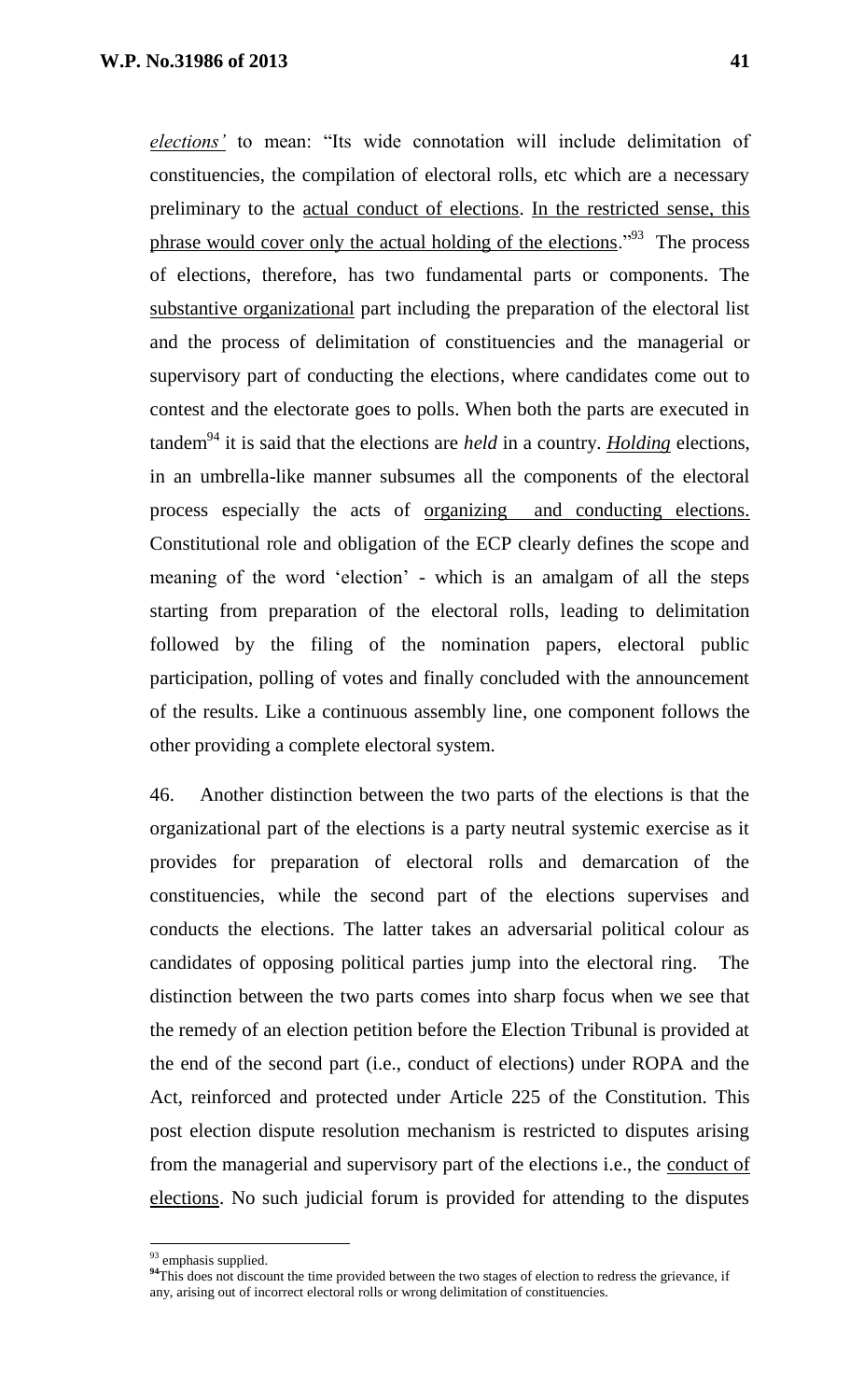pertaining to electoral rolls or delimitation of constituencies in the first part of the elections or electoral process. Historically, in the past, such like disputes have been resolved by an independent election authority (mostly ECP) with the option to the aggrieved party to invoke the constitutional jurisdiction of this Court but no independent judicial forum is provided for the redressal of grievance arising out of delimitation of constituencies except of course within the administrative tiers of the Election Commission of Pakistan.

47. As a conclusion, *to organize, conduct and make arrangements* for *holding* elections covers the entire electoral process and is synonymously referred to as "Election" for the purposes of ECP and the Constitution. H. F. Rawlings writes: that "any code of electoral law includes a number of essential sections of almost equal importance; these deal with the qualifications and disqualifications of voters, the division of the electorate into constituencies, the prevention of corruption and intimidation during the campaign, the judicial and administrative provisions for seeing that the law is observed. Each of these sections is meaningless in isolation from the others. A very wide and equal suffrage loses its value if political bosses are able to gerrymander constituencies so as to suit their own interests; there is no point in having an elaborate system of proportional representation if the electors are all driven in one direction by a preponderance of bribes and threats; legal provisions mean nothing if enforcement of the law is left wholly in the hands of those who profit by breaking it. This is why it is right to speak of ‗the electoral *system*'. Procedure for elections is *systematic* in that its parts are inter-dependent; it is impossible to advance on one 'front' without regard to others."<sup>95</sup>

### *Role of Election Commission of Pakistan in Local Government System.*

48. We now revert to the constitutional provisions dealing with local government elections. An important constitutional milestone is the 18<sup>th</sup> constitutional amendment, whereafter, elections to the local government have transformed into constitutional elections from statutory elections.

<sup>95</sup> Law and the Electoral Process by H. F. Rawlings page 2. *(emphasis supplied)*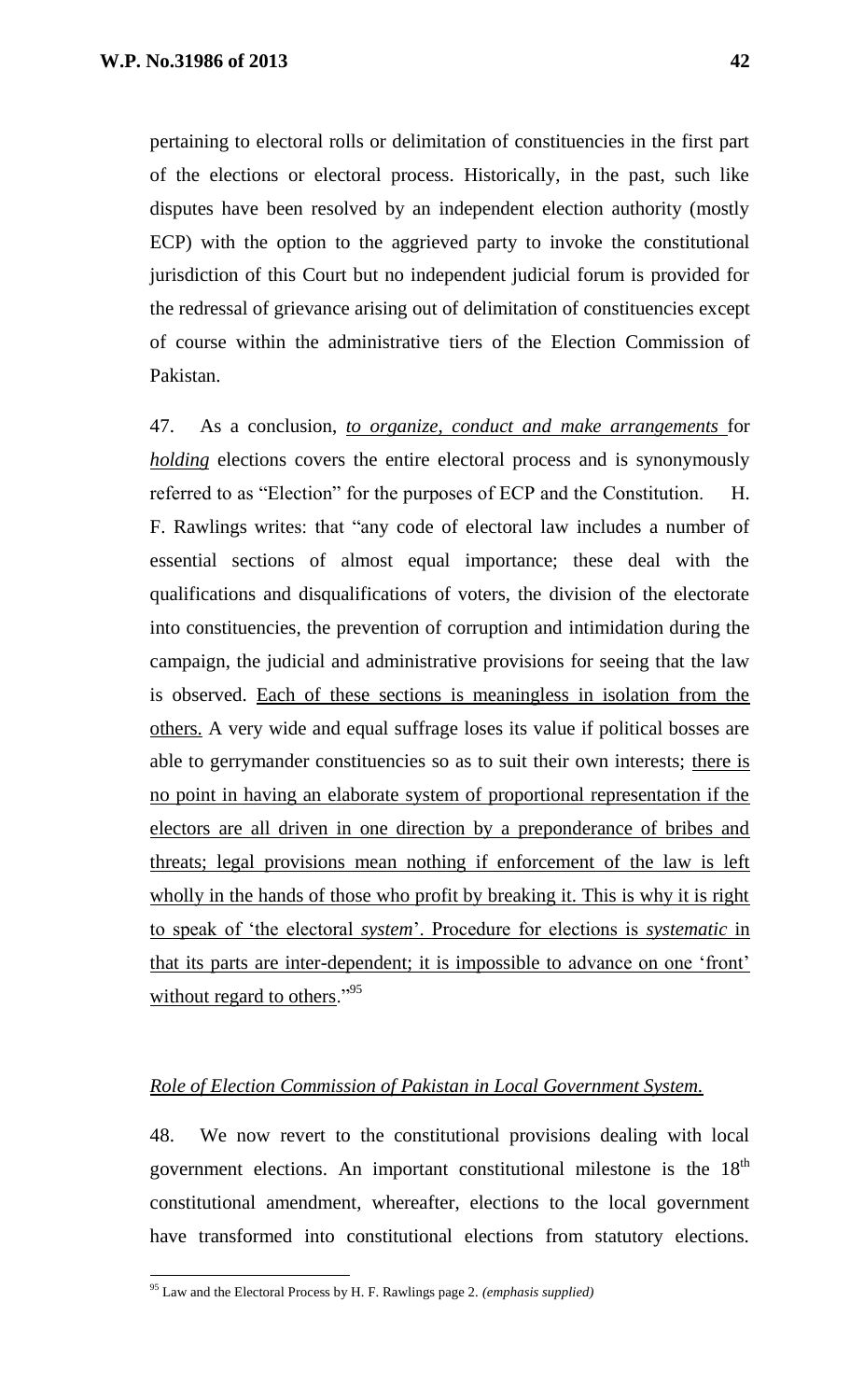"Elections" by the ECP under the Constitution now cater to all the three political structures: National, Provincial and Local Governments. The neutral constitutional body called the Election Commission of Pakistan regulates the entire constitutional electoral space. According to Oxford Dictionary of Politics an election commission is "a non-partisan body which determines election procedures and district boundaries and oversees the conduct of elections."96

49. ECP is neutral and independent as it consists of the Commissioner, who is or has been a judge of the Supreme Court of Pakistan or has been a Judge of High Court<sup>97</sup> and four members each of whom has been a judge of the High Court from each Province.<sup>98</sup> Collective reading of Articles 140A, 218, 219, 220, 221 and 222 of the Constitution brings out the importance of the constitutional role of ECP. Article 140A(2) provides that elections to the local government shall be "*held*" by the Election Commission of Pakistan. Article 219(d) provides that ECP shall be charged with the duty of *"holding"* elections to the local governments. Article 220 provides that it shall be the duty of all executive authorities in the Federation and in the Province to assist the Commissioner and the Election Commission in the discharge of his or their functions. Hence, issue of capacity of ECP to conduct delimitation of constituencies as argued by the respondents is a nonissue. Article 222 provides for nature and scope of electoral laws. *Holding* of elections under Article 140A(2) mandates ECP to perform its constitutional obligation under Article 218(3) of the Constitution. *Holding*, therefore, means *organizing, conducting and making arrangements* for elections and spans over the entire electoral process.

50. The constitutional nexus between the powers of the Provincial Legislature, ECP, the Local Government System and elections to the local governments, requires elaboration. This also addresses the argument made by the Acting Advocate General, Punjab that the Provincial Legislature cannot impose any obligation (addressed in the context of delimitation) on a constitutional entity like the ECP. Constitution under Article 140A has empowered the Provincial Legislature to provide for a Local Government

 $96$  p.165.

 $97$  Article 213(2).

<sup>98</sup> Article 218(2)(b).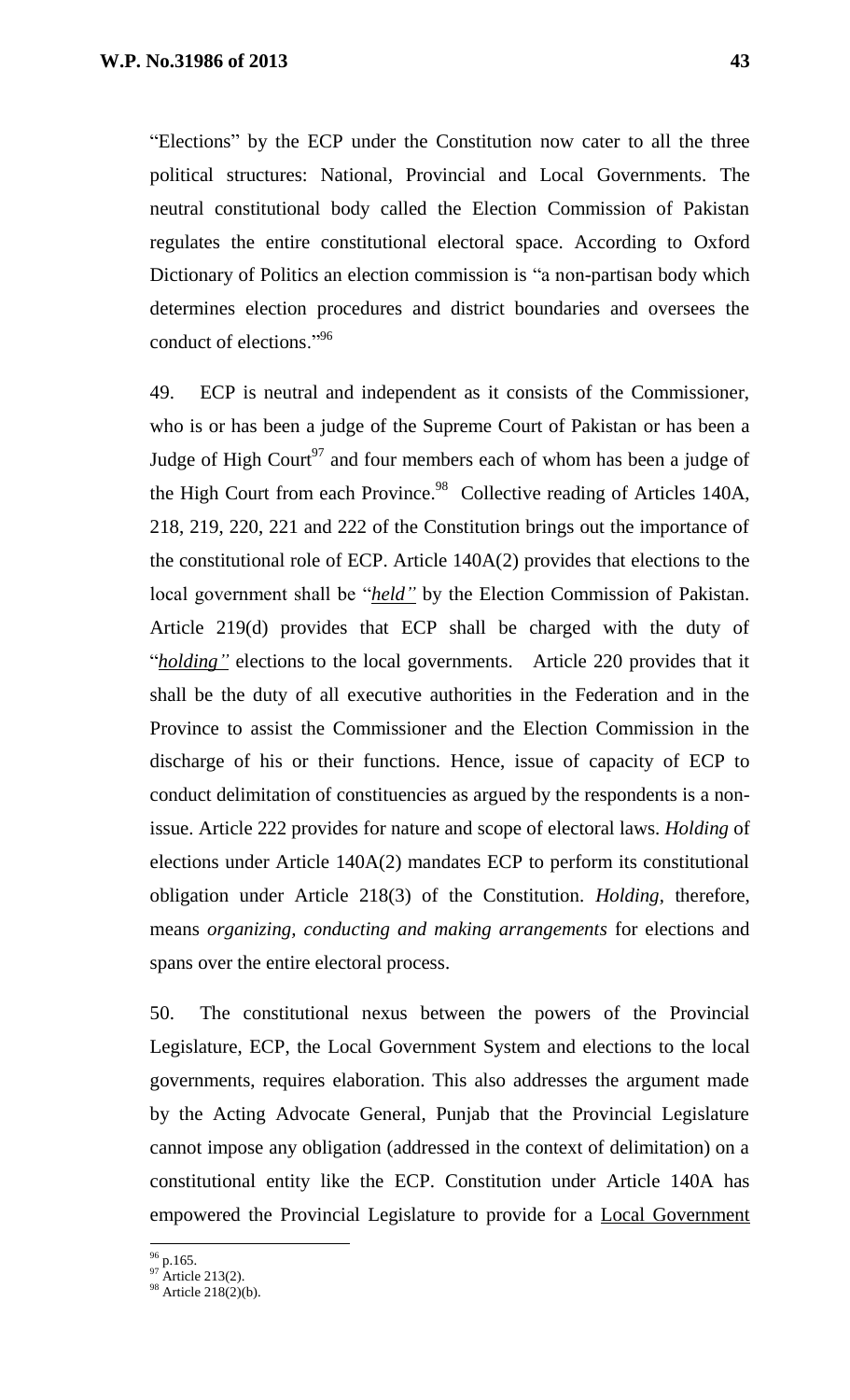System whereby political, financial and administrative responsibility and authority is devolved to the elected representative of the local governments. This power is, of course, supplemental to the residuary power enjoyed by the Provincial Legislature under the Constitution. Central to the Local Government System and intrinsic to any political devolution is the process of free and fair elections. Article 140A(2) further provides that elections to the local governments shall be held by the ECP. This sub-Article imposes a constitutional obligation on the Provincial Legislature to carve out a role for ECP in the matter of election to the local governments. Article 140A, when read compositely, provides that provincial legislature while providing for Local Government System shall entrust the elections to the local governments in the hands of the ECP i.e., leaving ECP to organize, conduct and make necessary arrangements to hold honest, just and fair elections in accordance with law and to guard against corrupt practices. This obligation has been imposed on the Provincial Legislature by the Constitution and the Province cannot shy away from this constitutional fiat while making the law for the Local Government System. The constitutional adjustment of the role and obligation of ECP, as provided under Part VIII of the Constitution, has to be fully respected by the Provincial Legislature under Article 140A. Therefore, the argument of the Acting Advocate General Punjab carries no force.

51. Harmonious reading of Article 140A and Article 222 (which reads "subject to the Constitution") empowers the Provincial Legislature to legislate under Article 222. This further limits the Provincial Legislature in providing the stages of the electoral process, in particular, that of *delimitation*, which under Article 222(b) has to be conducted by the ECP. Even otherwise, the role and obligations of ECP under the electoral laws cannot be altered, abridged or taken away by the Provincial Legislature. Punjab Local Government Act, 2013 is an outcome of these constitutional powers vested in the Provincial Legislature alongwith its residuary powers. However, the delimitation of constituencies which is also a part of the electoral process, has been entrusted in the partisan hands of the ruling government, which to say the least, is frightfully unconstitutional.

52. The importance of electoral process is perhaps more critical in a Local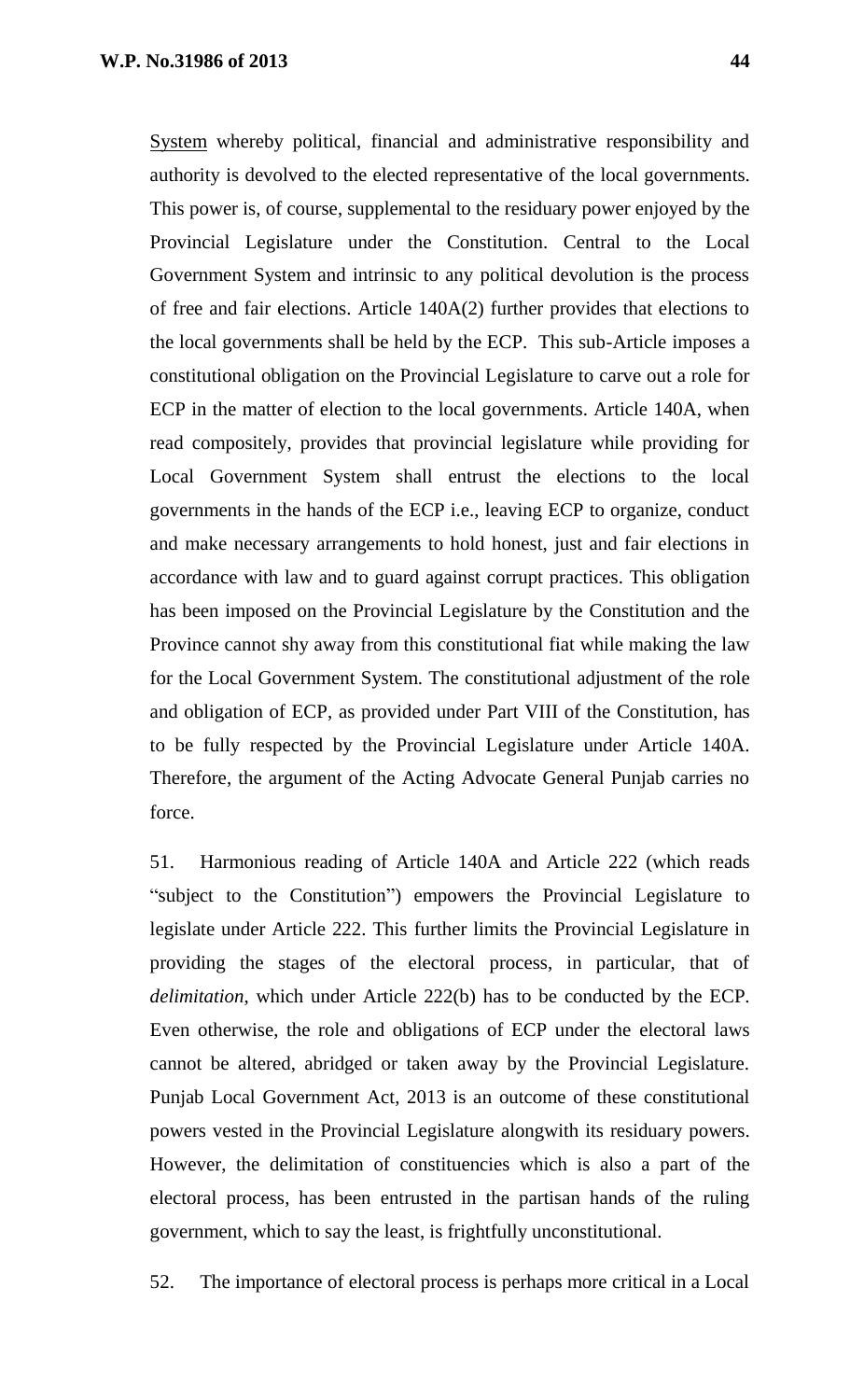Government System than in the elections to the National or Provincial Assemblies. This is because local government structure is primarily geared to provide services to its immediate local community as opposed to legislation which is the primary function of the National and Provincial Assemblies.

53. "Local Government System" has not been defined. It is, therefore, useful to shed some light on the meaning of Local Government System. ―The existence of local government has always been defended on the basis that it is a crucial aspect of the process of democratization and intensification of mass participation in the decision-making process. No political system is considered complete and democratic if it does not have a system of local government. Local government serves a two-fold purpose. The first purpose is the administrative purpose of supplying goods and services; the other purpose is to represent and involve citizens in determining specific local public needs and how these local needs can be met. Local representative government is a process that spans and connects representation and administration at local levels within local government structures…Local government is that part of the whole government of a nation or state which is administered by authorities subordinate to the state authority, but elected independently of control by the state authority, by qualified persons resident, or having property in certain localities, which localities have been formed by communities having common interests and common history. Local government is the third level of government deliberately created to bring government to the grass-roots population and gives the grass-roots population a sense of involvement in the political processes that control their daily lives. Democracy denotes a political system in which the eligible people participate actively not only in determining who governs them, but also in shaping the policy output of their government. A number of reasons have been advanced as to why a system of local government is essential. These reasons are that it is:

(a) training ground for mass political education;

(b)training ground for political leadership; and

(c) that it facilitates government accountability.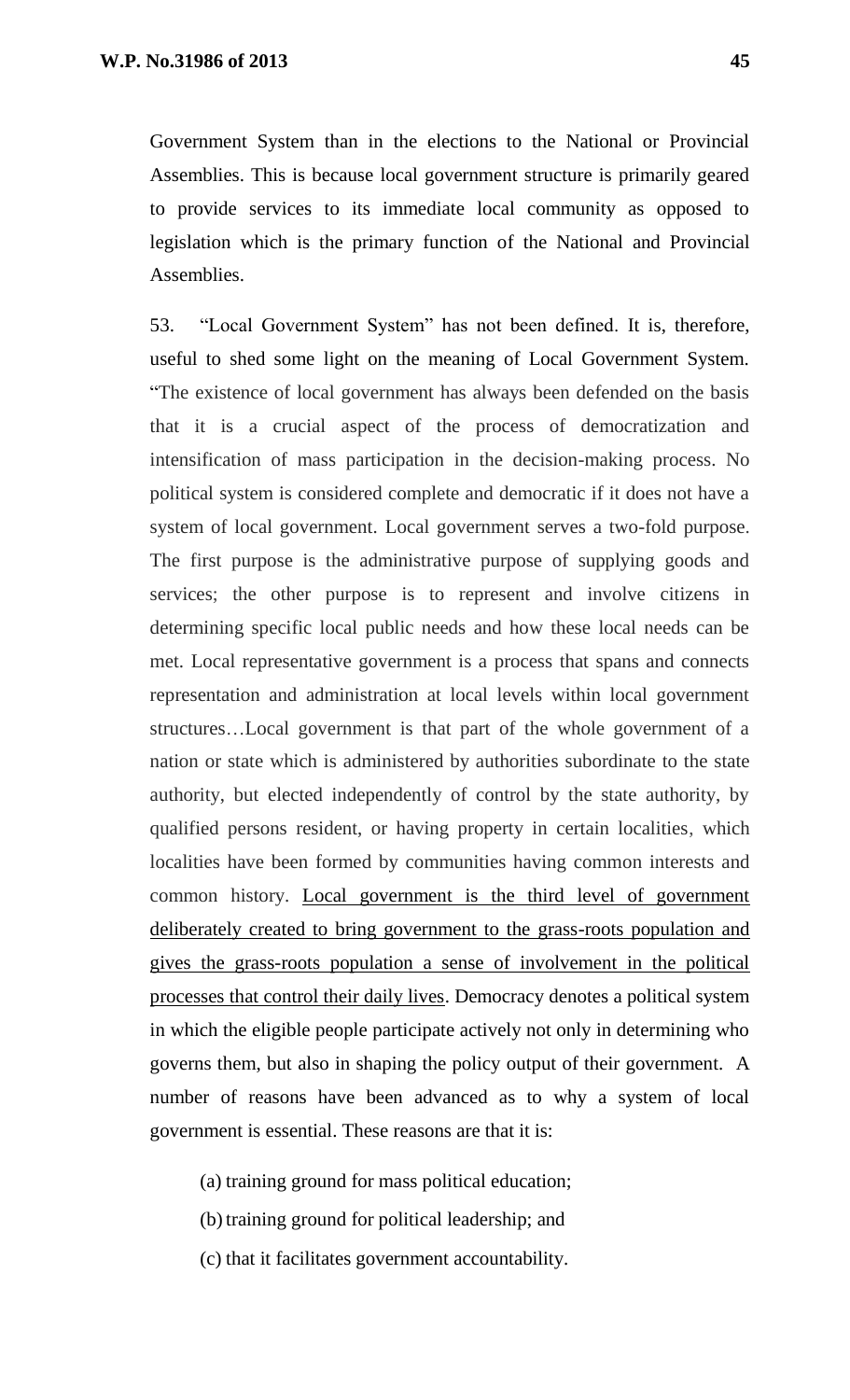The aforementioned forms a crucial part of the need for the existence of local government.<sup>99</sup>

54. The Punjab Local Government Act, 2013 provides various components of local government system including "elections<sup>100</sup>". The preamble describes the Act to establish an elected Local Government System to devolve political, administrative and financial responsibility and authority to the elected representatives of the local governments as envisaged under Article 140A of the Constitution. The preamble further states that the Act promotes good governance and effective delivery of services and transparent decision-making through institutionalized participation of the people at the local level. Section  $2(v)$  defines "local government" to mean a Union Council, a Municipal Committee, a Municipal Corporation, the Metropolitan Corporation, a District Council or an Authority (which under section 2(a) means a District Education Authority and District Health Authority). Seats in a Union Council and the Municipal Committee are filled through direct election from the electoral area in the manner specified in sections 13 and 15 of the Act while the seats in the other local governments are filled indirectly through the directly elected Chairmen of the Union Councils. Union Council is one ward for the direct election of the Chairman and Vice-Chairman as joint candidates and also for one reserved seat each for a peasant, a youth member and one non-Muslim member. Union Council is divided into two wards (consisting adjoining three wards) for the two reserved seats for women, while the Union Council is divided into six wards for the election to six general seats. Similarly, Municipal Committee is divided into Wards for direct election of general members determined on the basis of population of a Municipal Committee but which shall not be less than eleven members or more than fifty members.<sup>101</sup> The delimitation for the purposes of direct elections under the local government system is the delimitation of the Union Council into one, two and six wards and the delimitation of the Municipal Committee into as

<sup>&</sup>lt;sup>99</sup> Belinda Havenga – The Restructuring of Local Government with Special Reference of Tshwane (Role and Purpose of Local Government Chapter-3) - University of Pretoria, October 2002.

 $100$  Chapter V – Local Government Elections (sections 18-63)

<sup>&</sup>lt;sup>101</sup> see Part-III of the First Schedule to the Act.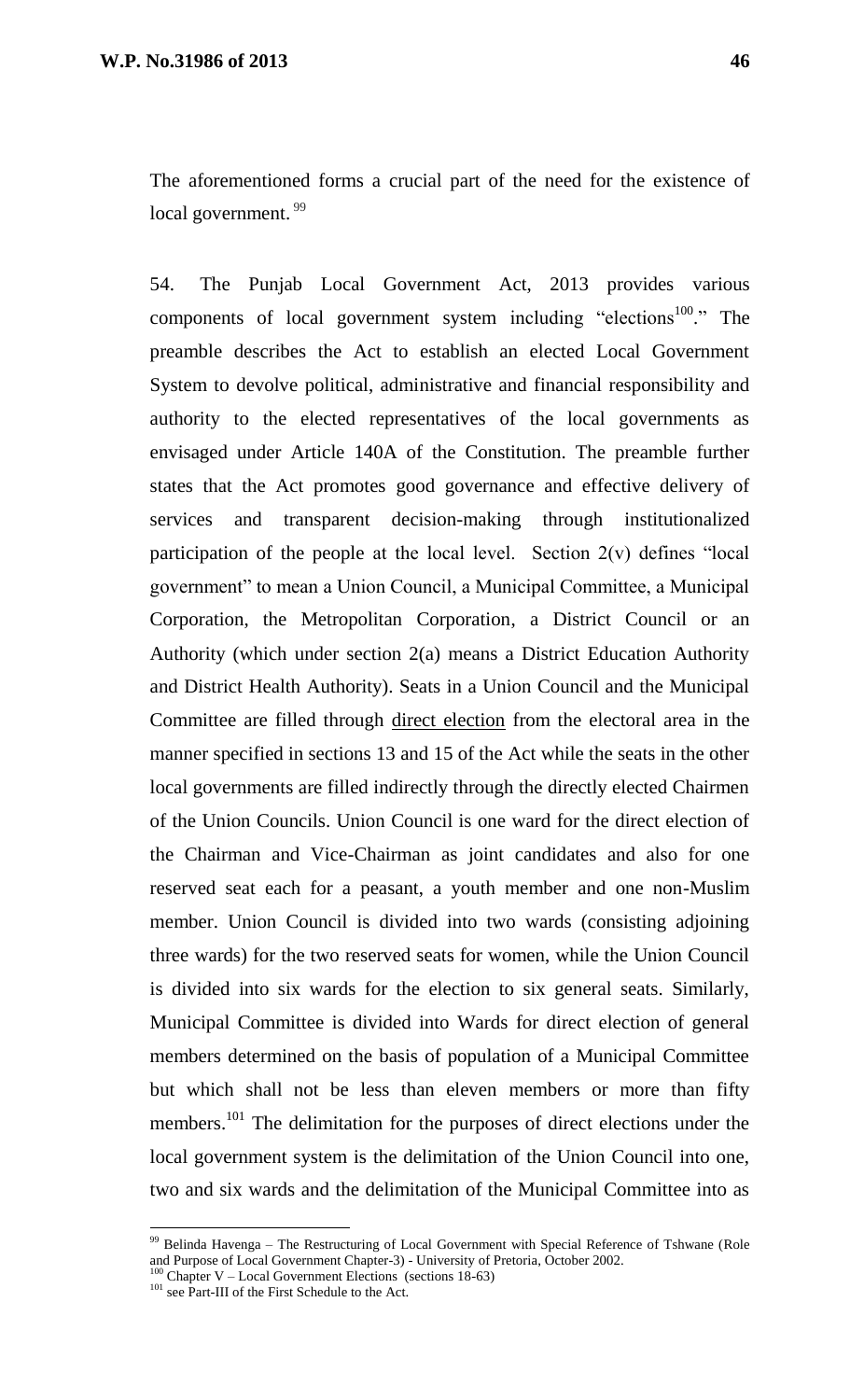many wards as specified by the Government in terms of the First Schedule. The Act provides for Local Government Elections in Chapter V (sections 18 to 63) while "delimitation" for the purposes of elections is provided separately under sections 8 to 10 of the Act (reproduced in Table B for reference). ECP plays no role in delimiting the Union Councils or the Municipal Committees into Wards. Section 19 provides that the ECP shall conduct the local government elections and for this notify an election schedule. Once again the role of the ECP has been restricted to the conduct of elections, abridging the overarching and all-embracing role of ECP to *organize, conduct and make arrangements* for *holding* the elections in violation of Article 218(3) of the Constitution. Under section 21 of the Act, electoral rolls are to be prepared by the ECP and the Act further provides for the appointment of the election staff under the control of ECP. An overview of the Act shows that the constitutional role of ECP has been weaved into all the main electoral stages of the elections to the Local Government except "delimitation." Further, section 19 of the Act describes the role of ECP to be limited to *conduct of elections* while section 21, itself allows ECP to prepare the electoral rolls covering the organizational part of the election, which precedes *conduct of elections*. There is, therefore, a disconnect between the Constitution and the provisions of the Act resulting in curtailing the constitutional role and obligations of ECP, which is not permissible.

55. A comparative historical analysis of the previous constitutions, electoral laws and the local government laws (see Table C) reveal the following:

- a. Earlier Local Government Elections have enjoyed a sub-constitutional status. The tipping point comes after  $18<sup>th</sup>$  Constitutional Amendment (2010) when Local Government Elections attain the status of constitutional elections and are vertically aligned with the other two political structures of the State. This important constitutional development centre-stages the role of ECP in the local government elections.
- b. Election Commission of Pakistan is the apex, independent and neutral constitutional authority to hold, organize and conduct elections and no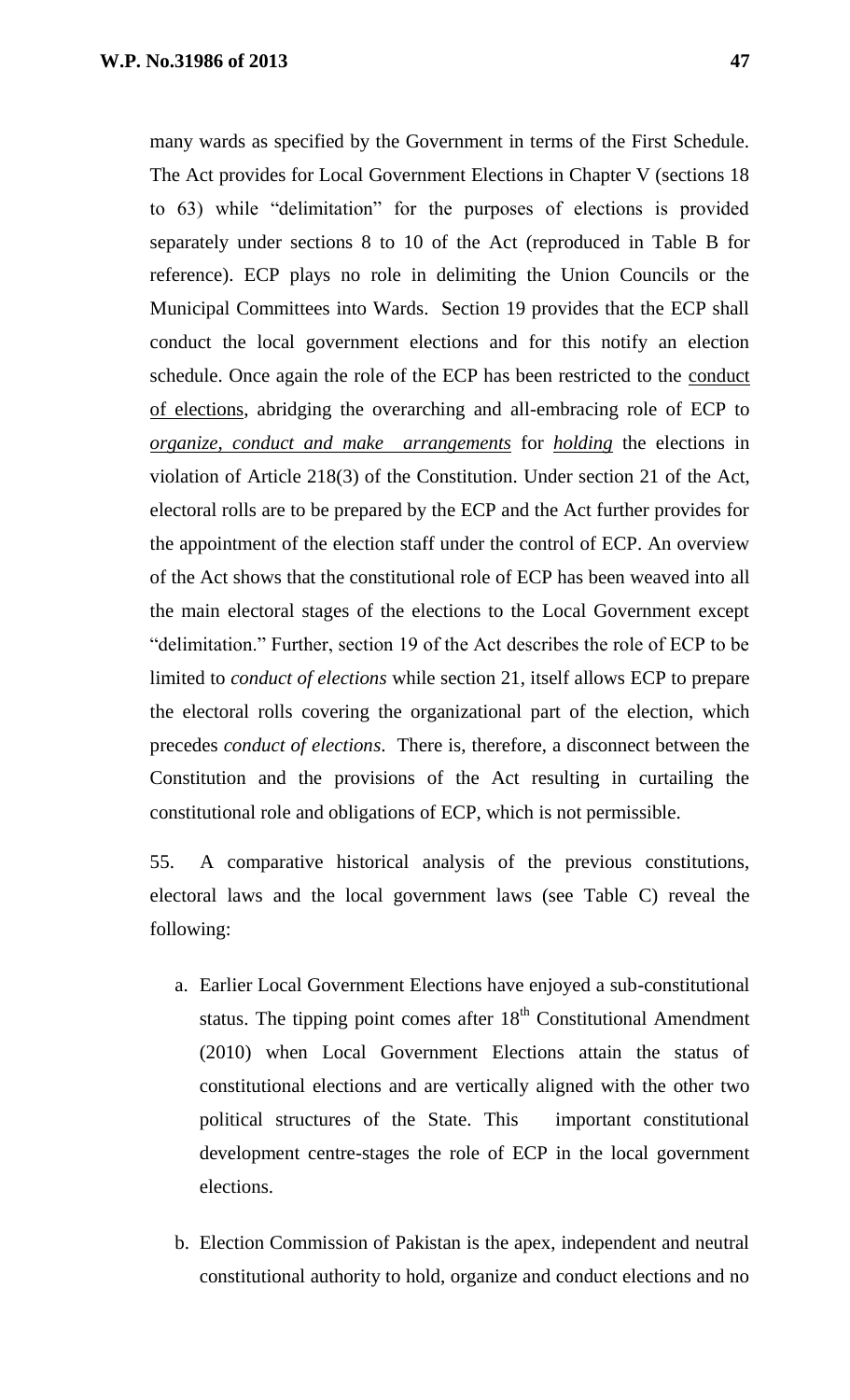sub-constitutional law, in particular, electoral law, can takeaway or abridge this constitutional power vested in the Election Commission of Pakistan.

- c. "Delimitation" of constituencies for the purposes of local government elections has by and large been conducted by a separate and neutral $102$ authority. Post 18<sup>th</sup> Constitutional Amendment, ECP has assumed this role as elections to the local government have moved up from the subconstitutional to a constitutional platform.
- d. "Delimitation" is a pivotal and a substantive part of elections.
- e. No appeal or remedy is provided against the order of the delimitation authority and mostly such decisions are considered to be final.
- f. The constitutional bar on challenging an election dispute other than through an election petition is limited to the conduct of elections. The scope is restricted to that portion of election that commences after the announcement of the election schedule and ends with the announcement of results. The scope of election petitions does not permit to challenge any dispute arising out of the preparation of the electoral rolls or delimitation of the constituencies. In fact in the Constitution of 1956 [(Article 142(5)] there was a constitutional bar to challenge the order of the delimitation authority.

### *Revisiting our electoral jurisprudence.*

56. The above discussion necessitates that we revisit our electoral jurisprudence to contextualize and qualify the extent of the popular judicial impression that "election" or "election process" commences when the "election schedule" is announced and ends with the announcement of the election results. Deeper examination of the popular case law, listed below, in the light of the above discussion, reveals that the word ‗election' has come under discussion in these cases while considering the second part of the elections i.e., conduct of elections. These cases arise out of the interpretation

 $102$  Degree of neutrality is debatable, as in the past the government has constituted Election Authorities comprising senior civil servants.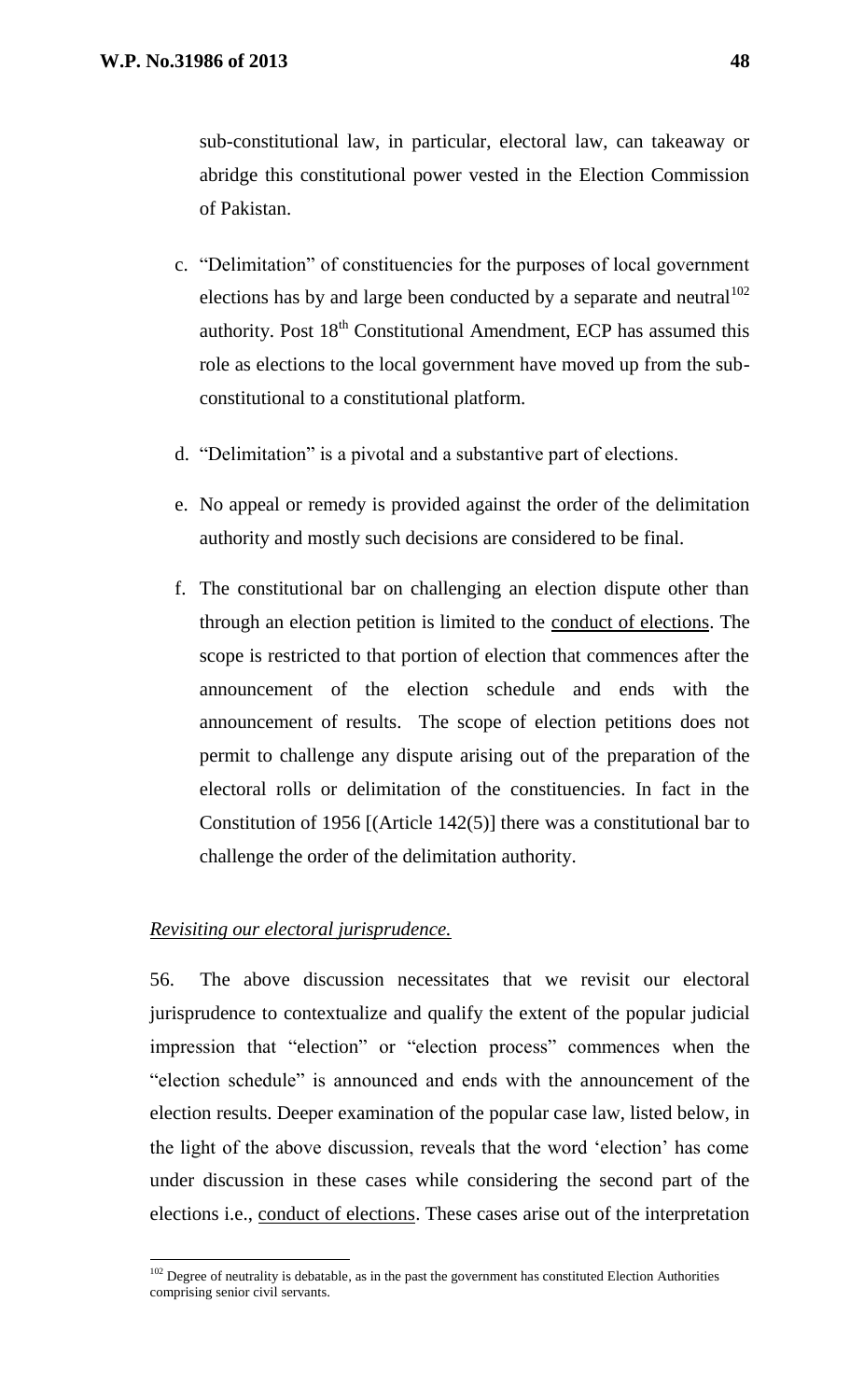of the word 'election" under the bar contained in Article 225 of the Constitution read with the ROPA or similar constitutional bar in the previous constitutions read with a similar electoral law dealing with conduct of elections only. ROPA deals with conduct of elections and does not cover "delimitation" or the "preparation of the electoral rolls." The part of the election process covered under ROPA is post delimitation and primarily begins after the announcement of the election schedule. It is important to reiterate that preparation of electoral rolls and delimitation are governed under separate laws i.e., The Electoral Rolls Act, 1974 and The Delimitation of Constituencies Act, 1974. Jurisprudence has thus evolved in a limited context. The cases deal with the *conduct of elections* as opposed to its *preparatory arrangements and organization*. It is axiomatic that once the election schedule has been announced it is best not to frustrate or derail the democratic process on the basis of an inter-party dispute between two opposing political candidates which can best be resolved after the elections through an election petition filed before the Election Tribunal.<sup>103</sup> This argument is further buttressed by another electoral principle that electorate should not be left unrepresented as courts don't lean in favour of disenfranchisement. No such post-election remedy is available in cases of preparation of electoral rolls or delimitation. The scope of election petitions under ROPA and the Act is limited to the *conduct of elections*. The election petitions under both the laws clearly provide a remedy to a candidate (or to any person under section 76-A of ROPA) to agitate grounds before the Election Tribunal for the disenfranchisement of the returned candidate and at best election of the disputed constituency can be rendered void by the Tribunal. The allegations of corrupt or illegal practice, under both the laws, are also restricted to the election of the returned candidate. Election Petition, therefore, is not designed to address the question of electoral rolls or delimitation which are not candidate specific (as there is no candidate in the field at the time) but relate to entire electorate and any dispute in this regard has to be first decided before the election schedule is announced.

<sup>&</sup>lt;sup>103</sup> There are exceptions to this also and superior Courts have interfered inspite of the bar contained in Article 225 of the Constitution - see *Rao Naeem Sarfraz v. Election Commission of Pakistan through Chief Election Commissioner and others* (PLD 2013 Lahore 675).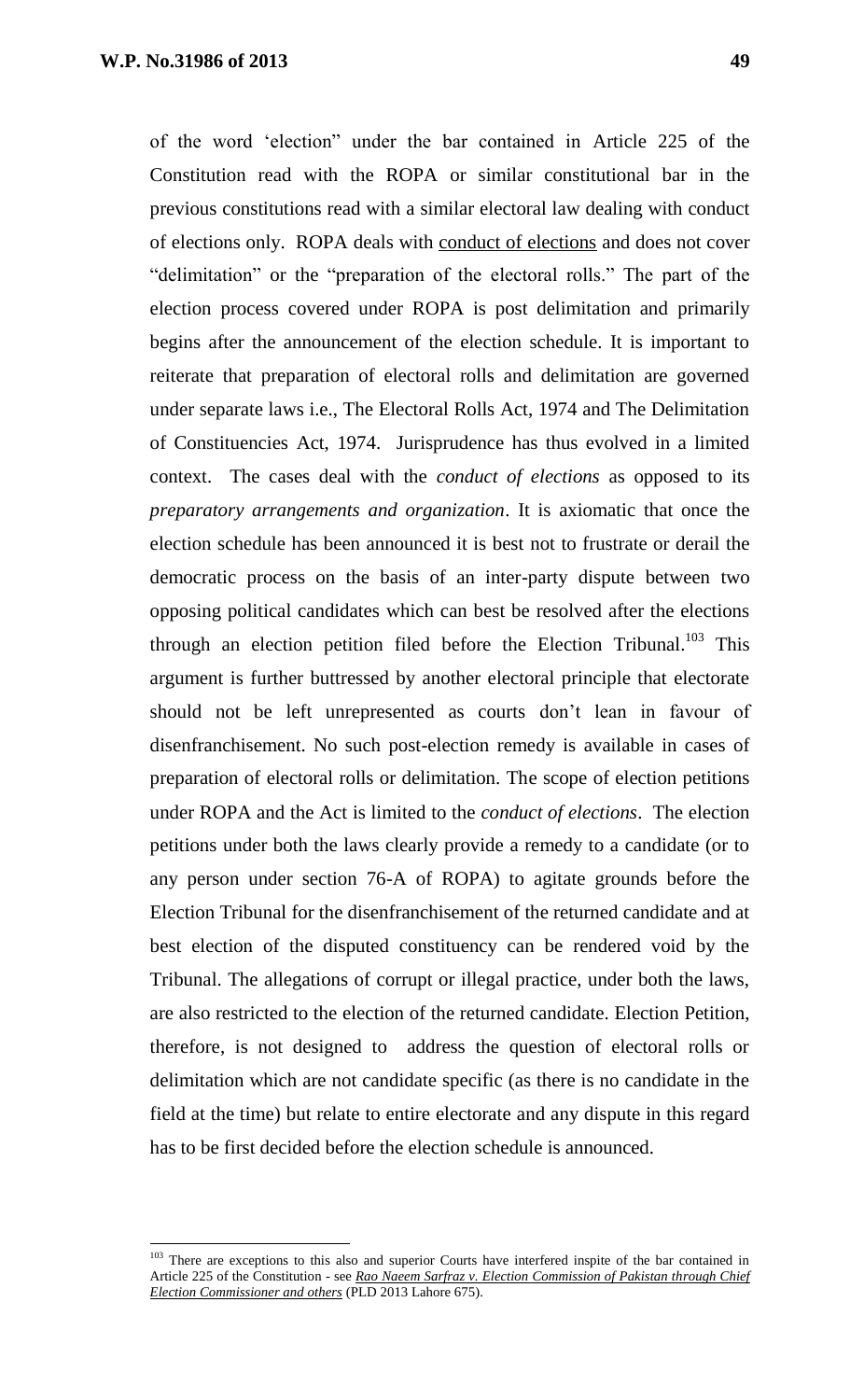57. The wisdom is apparent because delimitation of constituencies pertains to the layout of the electoral landscape on which the political parties are to contest elections through their candidates. Delimitation, therefore, covers the general rules of the game, before the candidates representing political parties jump into the ring. Any dispute related to Delimitation, therefore, cannot be remedied through an election petition before the Election Tribunal.

58. None of the judgments discuss the scope of ‗election' in the context of electoral rolls or delimitation or in the constitutional context of *to organize* and make necessary arrangements for holding fair elections.<sup>104</sup> These cases are set in post delimitation electoral period and the disputes are restricted to "conduct of elections" arising after the announcement of the election schedule. *Amirzada Khan case<sup>105</sup>* is regarding Presidential Elections and is restricted to the issue of irregular filing of nomination papers, hence pertains to conduct of elections post announcement of the election schedule. In *Haji Muhammed Afzal case*<sup>106</sup> the order of the returning officer is under challenge and pertains to the issue of retirement of a candidate from elections. It is in this context that the bar contained in Article 171 of the Constitution of 1962 (Article 225 of the existing Constitution) read with section 52 of the National and Provincial Assemblies (Election) Act, 1964 came under discussion. Once again the case pertains to conduct of elections. In the seminal *Javaid Hashmi's case*<sup>107</sup> the august Supreme Court of Pakistan sets out to examine the meaning of the word "election" in the limited context of Article 218(3), 225 and under the provisions of ROPA. Muhammed Haleem CJ speaking for Supreme Court of Pakistan observed: "This necessitates the consideration of the meaning of the word "election" in Article 225...While considering the meaning of the word "election" the expression "conduct the election" in sub-Article (3) of Article 218 should also be taken into consideration…. In a nutshell it is a self-contained enactment [ROPA] and

 $104$  Reference has been made to these words in the following judgments but not fully in the context discussed here: *Workers" Party Pakistan through Akhtar Hussain, Advocate, General Secretary and 6 others v. Federation of Pakistan and w others* (PLD 2012 SC 681), *Sheikh Rashid Ahmed v. Government of Punjab and others* (PLD 2010 SC 573), *Imran Khan and others v. Election Commission of Pakistan and others* (PLD 2013 SC 120) and *Workers" Party Pakistan through General Secretary and 6 others v. Federation of Pakistan and 2 others* (PLD 2013 S.C 406).

<sup>105</sup> *Amirzada Khan, M.N.A. v. The Chief Election Commissioner and 2 others* (PLD 1974 Lahore 178).

 $106$  Haji Muhammed Afzal & others vs Mian Meraj Din and others (PLD 1967 Lahore 689).

<sup>107</sup> *Election Commission of Pakistan through its Secretary v. Javaid Hashmi and others* (PLD 1989 SC 396).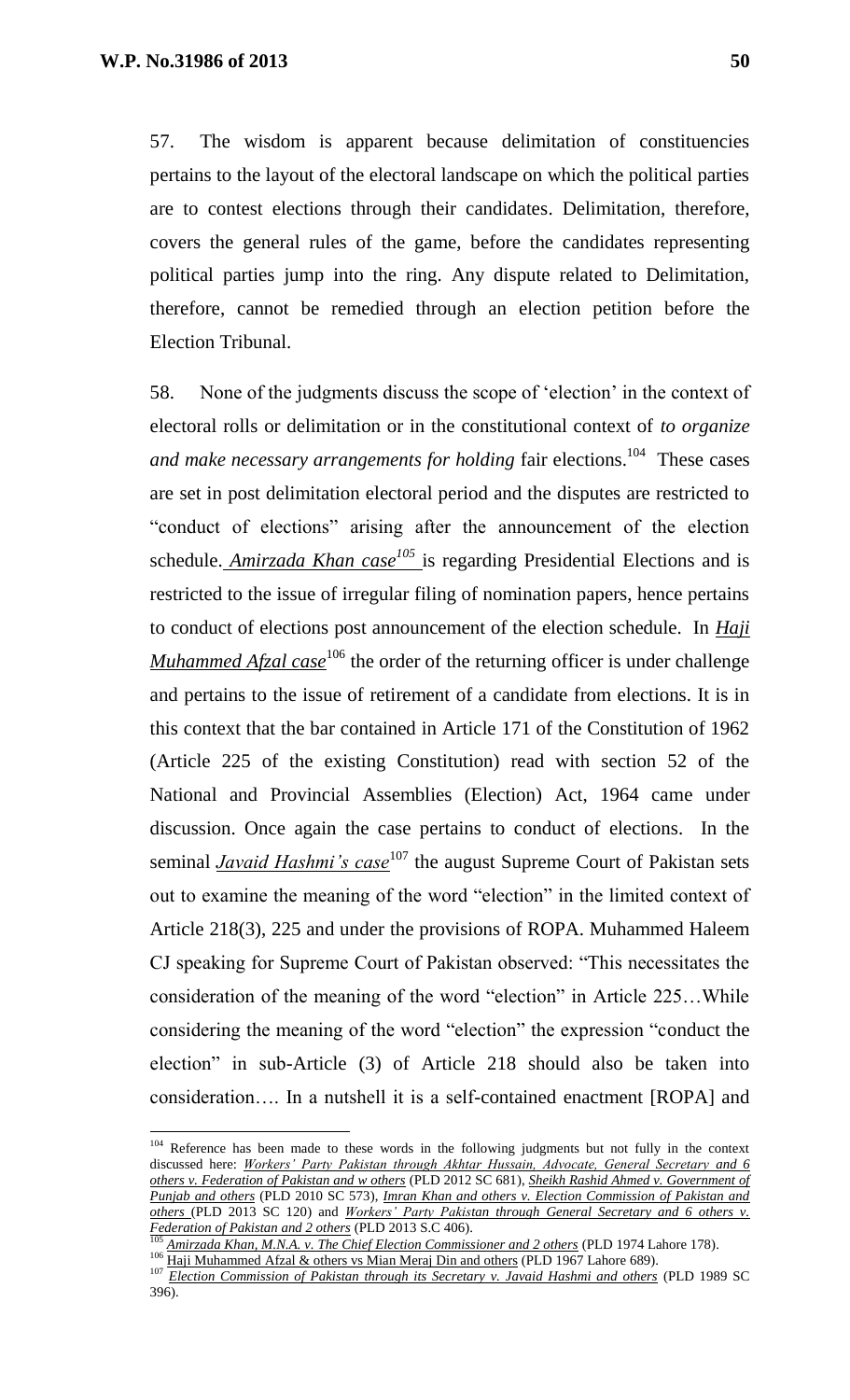the various steps taken in the process of the completion of the election as provided by the enactment are comprehended within the meaning of the word "election" and if it be the case whether an action falls within its ambit or not it can be tested on this touchstone." In *Rana Aftab Ahmed Khan's*  $case^{108}$  the august Court once again examined the word "election" in the context of Representation of People Act, 1976 and were not required to examine it in the broader context of the constitutional role of ECP under Article 218(3) or in the context of electoral laws under Article 222 of the Constitution.

59. A.K.Brohi, in the *Fundamental Law of Pakistan* while explaining Article 140 of the late 1956 Constitution (similar to Article 218(3) of the present Constitution) writes: "The expression "organizing and conducting elections" would seem to include the taking of all steps that might be deemed necessary for securing the return of the candidates from constituencies."<sup>109</sup> This thought is echoed in a full bench judgment of this Court reported as *Muhammad Nazir Hakim v. Bukhtiar Said Muhammad and the Controlling Authority, Montgomery* **(PLD 1962 Lahore 421)**<sup>110</sup> . This case pertained to the elections to the Union Committee, Pakpattan under the Basic Democracies Order, 1959 wherein challenge was thrown to the election of the respondent through a writ of *quo warranto* on the ground that he did not possess the qualification of being 25 years old on the  $1<sup>st</sup>$  of January preceding the elections. The only question before the court was to interpret the meaning of "election." M.R. Kayani J speaking for the court held:

"7. But while we agree that the term "election" stands for the entire process which leads step by step to a certain result, we find it difficult to hold that the age of a candidate should be determined with reference to the final stage in the process. If election is a single process from the date of publication of the electoral roll to the date on which the result of the election is declared, like a chain with a number of links, then a date "preceding the election" will be a date preceding the first link in the chain and not a date preceding the last link; for a date preceding the last link would be a date preceding the declaration of the result, and all other links in the chain of election would "precede" such date. In that case we would be defining the term "election" as "the publication of the result of the election".

<sup>108</sup> *Rana Aftab Ahmad Khan v. Muhammad Ajmal and another* (PLD 2010 SC 1066).

<sup>109</sup> A.K.Brohi- *Fundamental Law of Pakistan* -1958 p.122.

<sup>110</sup> per M.R.Kayani, CJ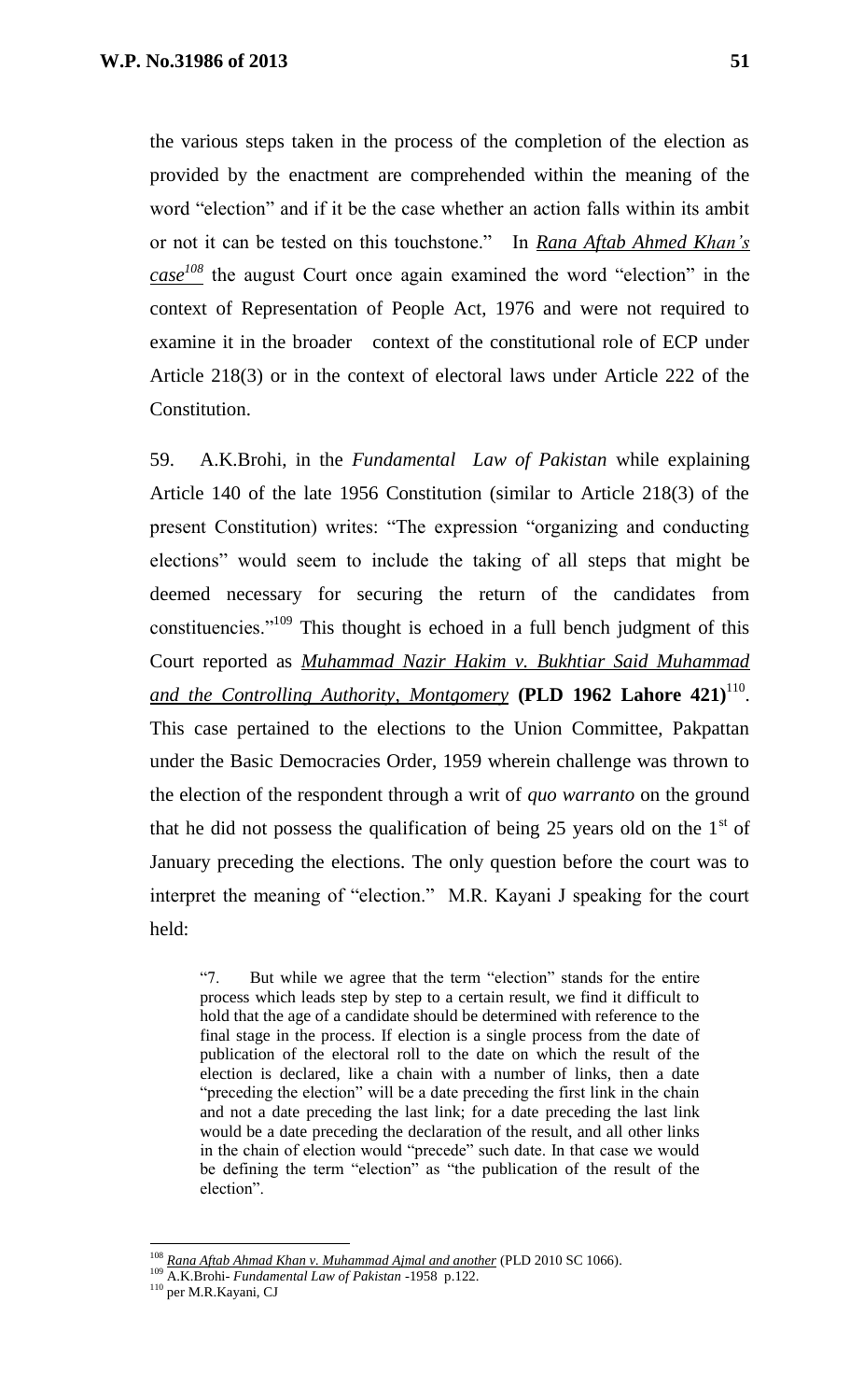60. Much emphasis was placed on *Surendrasinhaji Jorawarasinhji Jhala v. U. M. Bhatta, Chief Electoral Officer, Ahmedabad and others* **(AIR 1969 GUJRAT 292)** by the learned Acting Advocate General to underline that delimitation is a step anterior to the elections. Reliance with equal emphasis was also placed on the order of the *Pakistan Peoples" Party case* recently decided by a Division Bench of this Court. In *Surendrasinhaji Jorawarasinhji Jhala case* the grievance was that the name of the petitioner did not appear in the electoral roll. The order of the Chief Electoral Commissioner was challenged in constitutional jurisdiction under Article 226 of the Indian Constitution (similar to our Article 199) and the question arose whether the petition was barred under Article 329(b) of the Constitution (somewhat similar to our Article 225). Discussing the scope of Article 329(b) it was held that the word "election" does not entail the entire electoral process but pertains to the conduct of elections and the issue of electoral rolls which precedes the conduct of elections cannot be barred under Article 329(b). The judgment separates the different stages of election and holds that *preparation of electoral rolls* is different from the component of *conduct of elections (and not "elections")*. Bhagwati J while discussing the scope of Article 329(b) of the Indian Constitution observed: "This Article makes a distinction between the preparation of the electoral rolls and the conduct of elections and regards the two as separate matters. The preparation of the electoral roll is obviously a stage anterior to the conduct of the election and it does not form part of the process of election.<sup>111</sup> The process of election referred to in this case is limited to conduct of elections and should not be construed in the expansive electoral context under our Constitution. This case primarily supports the line of reasoning in this judgment that matters of organizational nature like preparation of electoral rolls and delimitation of constituencies do not form part of the *conduct of elections* which specifically deals with the events that unfold after the announcement of the election schedule. The term "election" cannot be restricted by partially reading Article 218(3) of the Constitution but must be

  $^{111}$  p.295.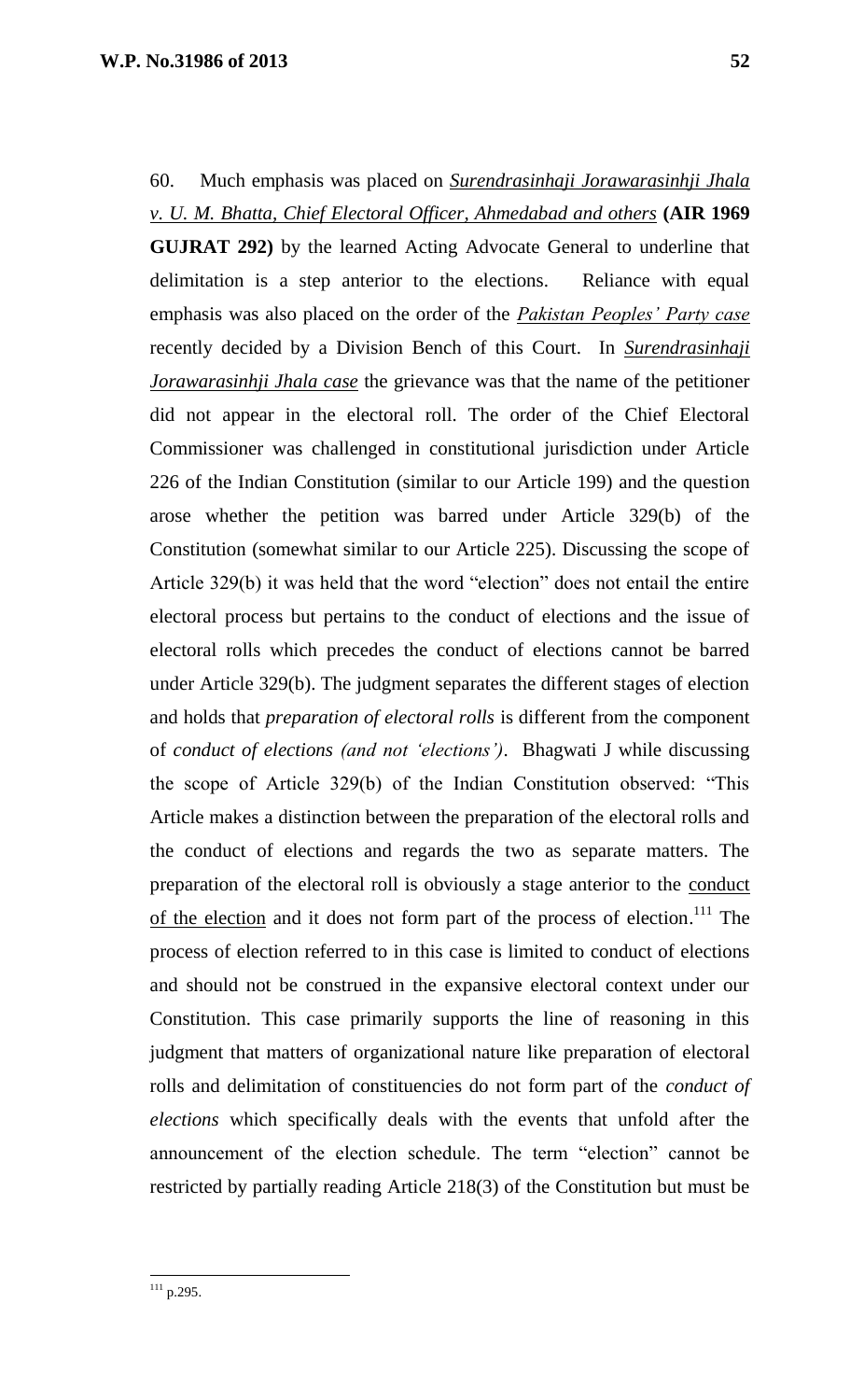viewed in the light of the high constitutional role and obligation vested in ECP under the Constitution.

61. As far as *Pakistan Peoples" Party case* is concerned, we have noticed that it is a short Order because detailed reasons have yet to be released by the learned Division Bench as per paragraph 13 of the said Order. We, therefore, do not feel the necessity to further dilate upon it.

62. Analysis of the above electoral jurisprudence shows that the word "Election" or the term "Election Process" is considered to be the process after the election schedule has been announced. However, the full scope of the word "election," has not been considered in its true constitutional context i.e., to *organize, conduct and make necessary arrangements* for *holding*  elections under Article 218(3) of the Constitution.<sup>112</sup> Secondly, due to separate and distinct legislation for delimitation and the limited scope of dispute resolution under an election petition under ROPA, the question of delimitation has not come up in these cases. The historical jurisprudence, therefore, stands on the side and does not come in the way of the view taken by this Court in answering the constitutional questions raised in this case.

63. For the above reasons we, *inter alia*, unanimously hold as under:

- **i. The** *Ouster Clause* **under Section 10A of the Punjab Local Government Act, 2013 cannot impose fetters on the constitutional jurisdiction of this Court or the constitutional role of Election Commission of Pakistan and is therefore,** *read down,* **to this extent.**
- **ii. The administrative branch of this Court cannot be directed through a judicial order not to entertain and fix cases of any particular nature without providing the**

<sup>&</sup>lt;sup>112</sup> The words "organize, conduct and arrange" have been considered, in a slightly different sense, for the first time *Workers" Party Pakistan through Akhtar Hussain, Advocate, General Secretary and 6 others v. Federation of Pakistan and w others* (PLD 2012 SC 681), *Imran Khan and others v. Election Commission of Pakistan and others* (PLD 2013 SC 120) and *Workers" Party Pakistan through General Secretary and 6 others v. Federation of Pakistan and 2 others* (PLD 2013 S.C 406).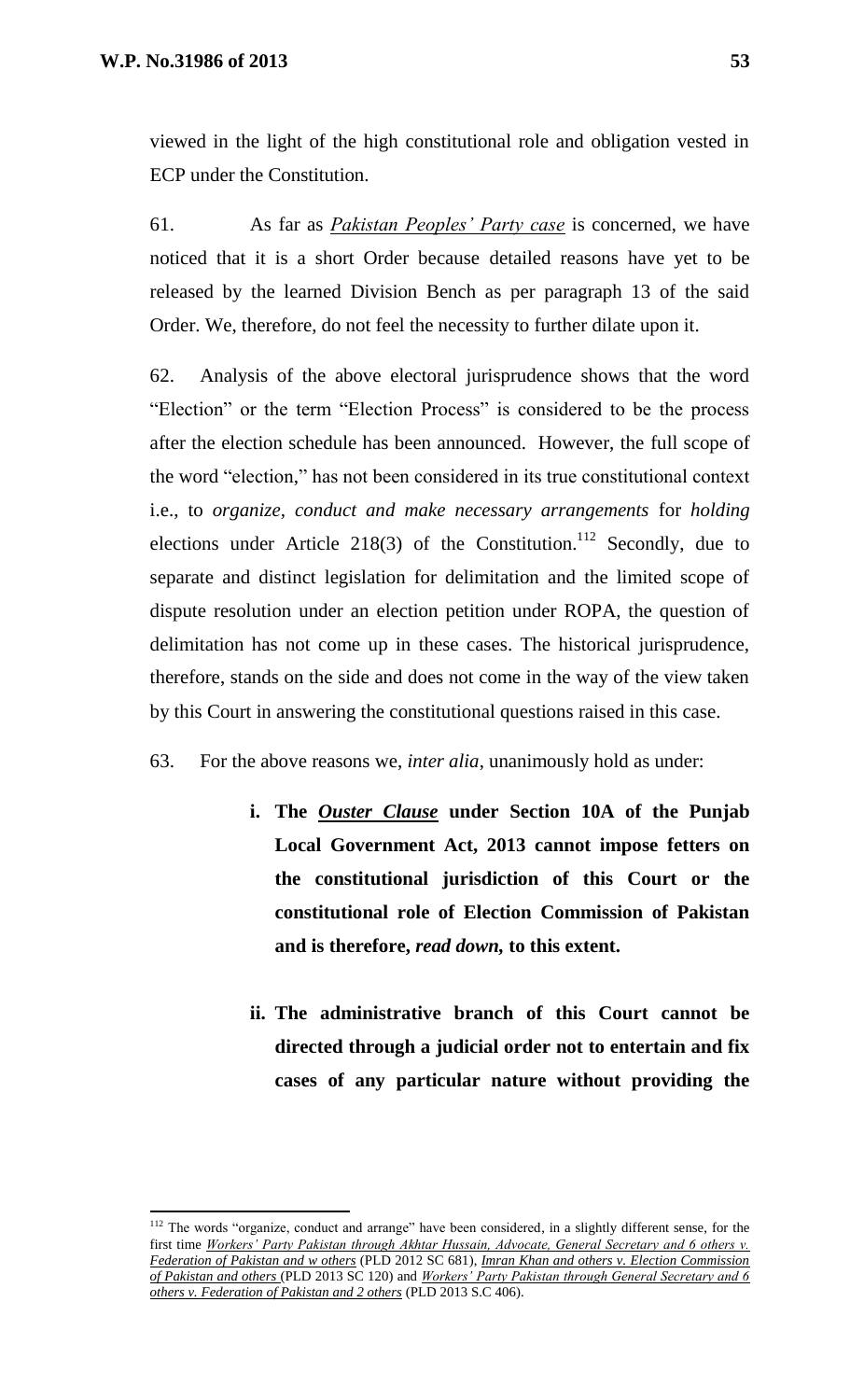**litigant the right to access to justice and the right to place the case before a forum exercising judicial power.**

- **iii. The view taken by the learned Single Bench in W.P.no. 15033/2013 and by the learned Division Benches in ICA nos. 346/2103 and 1029/2103 of this Court on the** *ouster clause* **under Section 10A of the Act is against Articles 4, 9 and 10A of the Constitution and shall not be treated as a precedent.**
- **iv. Sections 8 to 10 of the Punjab Local Government Act, 2013 and Rules 3 to 8 of the Punjab Local Governments (Delimitation) Rules, 2013 are inconsistent with Article 218(3) read with Article 222(b) of the Constitution as they abridge and take away the constitutional role and obligation of ECP besides offending Articles 3, 4, 9, 14, 17, 19 and 25 of the Constitution. As a consequence the aforesaid provisions of the Act are declared to be unconstitutional and, therefore, struck down.**
- **v. For the reasons given in this judgment, all these petitions are allowed and the impugned orders of Delimitation Authority and the impugned final Notifications issued by the Delimitation Officers are set aside.**

### *Direction to ECP.*

64. It is now settled that ECP being a constitutional body has powers under the Constitution to issue directions in order to hold fair elections (see: *Sheikh Rashid Ahmed v. Government of Punjab and others* **(PLD 2010 SC 573)**. This power is not dependent on a sub-constitutional legislation. The constitutional dictate is that Election Commission of Pakistan shall hold elections to the local governments.

**We, therefore, direct ECP to perform its constitutional role without further ado and hold elections to the local governments in Punjab forthwith. ECP need not to await for the legislative amendments to the Act in the light of this judgment.**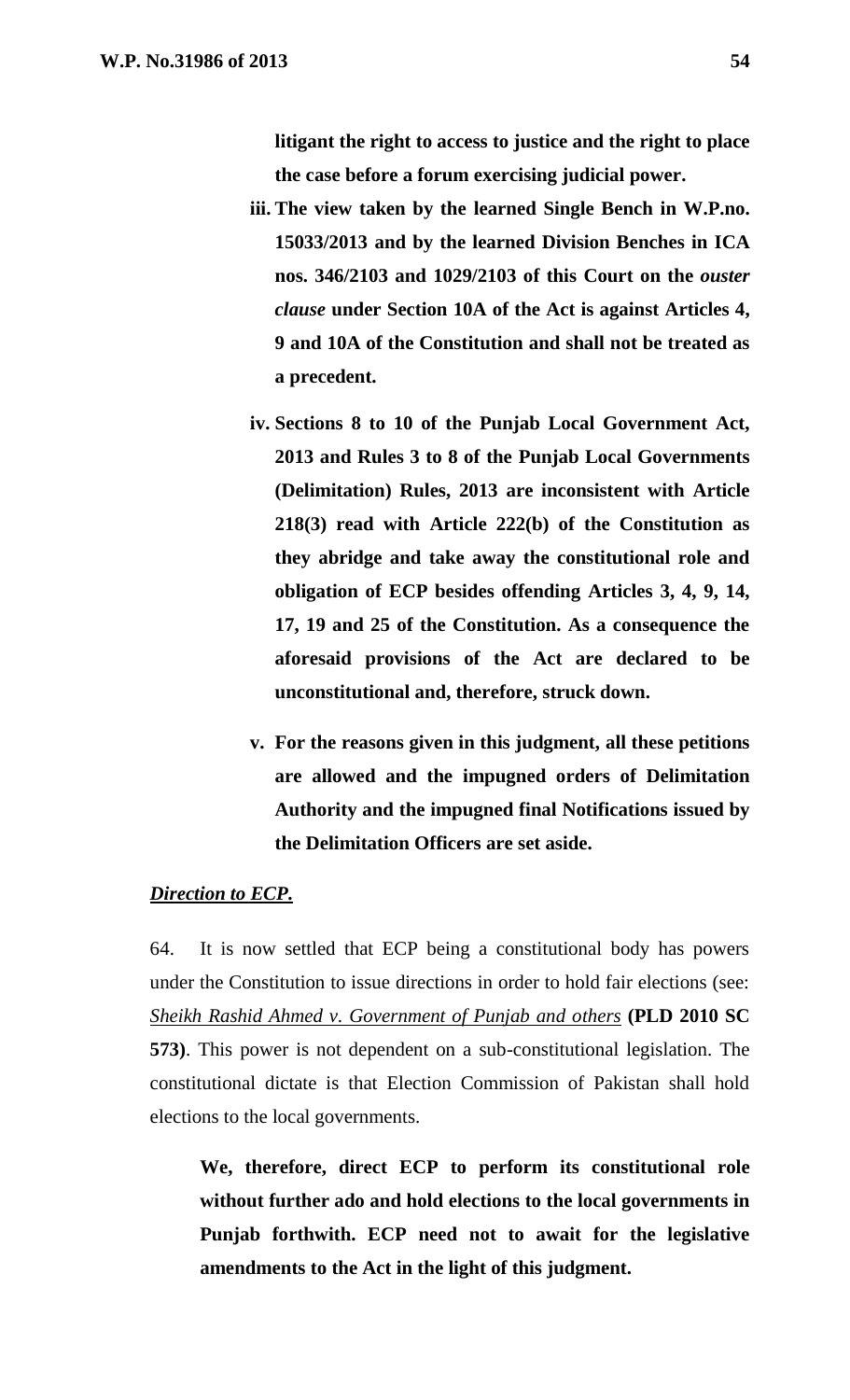65. It is an admitted position that the existing National Census in the country was last held in the year 1998 and since then an inchoate exercise was held in the year 2008 but the Census was not completed. On the other hand electoral rolls for the local government elections, prepared in the year 2013 are based on the census blocks of the incomplete Census of the year 2008. Population is a fundamental parameter for carrying out fair and equitable delimitation of the constituencies. This is a serious challenge for ECP. We are confident that ECP, will steer through it with success, ensuring that the elections to the local governments are organized and conducted honestly, justly, fairly and in accordance with law.

#### 66. *Direction to the Provincial Government.*

**The Provincial Government under Article 140A of the Constitution shall take necessary steps for carrying out amendments in the Punjab Local Government Act, 2013 in the light of the constitutional role and obligations of ECP provided under Part VIII of the Constitution, as laid down in this judgment, as soon as possible, so that democracy in the country is further strengthened.** 

#### *Same order in identical petitions listed in the Schedule.*

67. This judgment also decides the petitions mentioned in the Schedule, hereunder, as they also raise same constitutional, legal and factual questions.

### *Urdu version of the judgment.*

68. Considering that the judgment elaborates the principle of "political" justice" we feel that it must be accessible to the general public. Office is directed to arrange for the *Urdu* translation of the judgment in terms of Articles 28 and 251 of the Constitution. Support is drawn from *Munir Hussain Bhatti, Advocate and others v. Federation of Pakistan and another* **(PLD 2011 SC 407)**. It is clarified that the *Urdu* version is only to enhance accessibility and readership but will not be quoted as a precedent.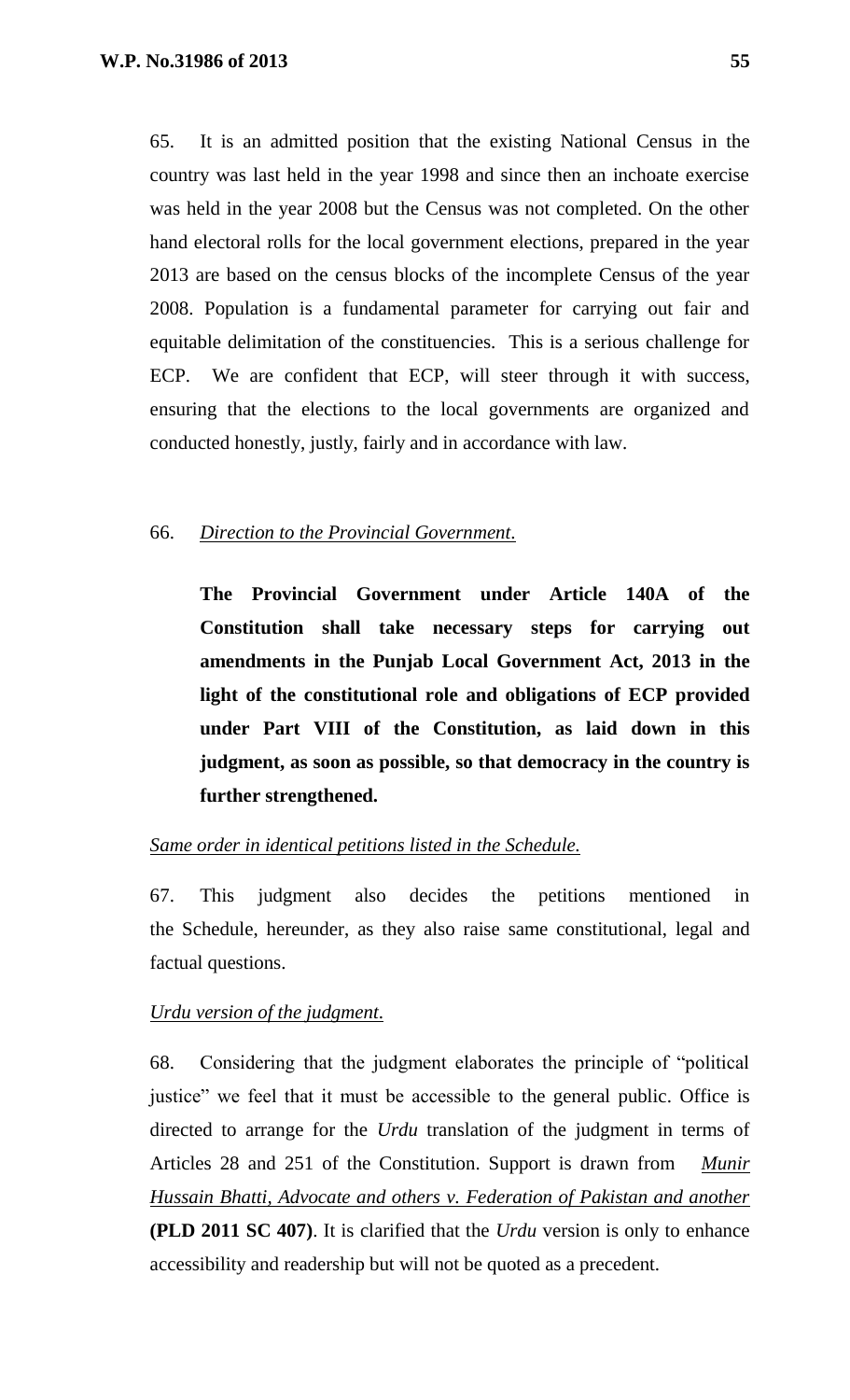69. Before leaving the judgment we acknowledge, with gratitude, the material assistance rendered by the *amici curiae* and the young research officers of this Court<sup>113</sup>.

70. This judgment furnishes our detailed reasons for the verbal order announced in Court on 31-12-2013.

# **(Syed Mansoor Ali Shah) Judge**

 **(Atir Mahmood) (Muhammad Farrukh Irfan Khan) Judge Judge**

Iqbal/\*

Judgment released on 03.02.2014

## **APPROVED FOR REPORTING**

 <sup>113</sup> Lahore High Court Research Centre (LHCRC).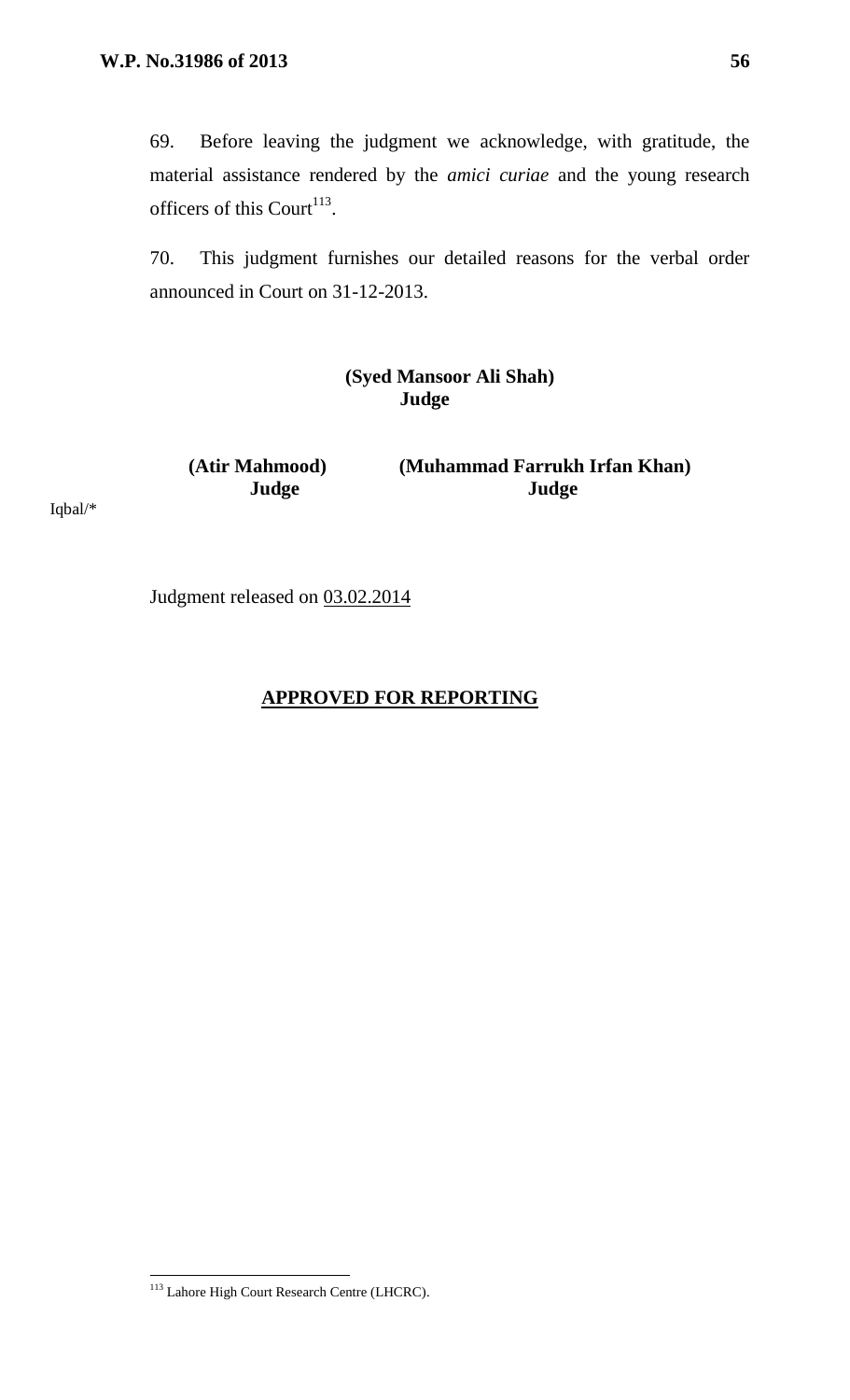# **TABLE-B**

The Punjab Local Government Act, 2013

### Section 8 Delimitation of Union Councils:

- (1) A Union Council shall be an area consisting of one or more revenue estates or, in the case of an area where revision of settlement under the law has not taken place, one or more census villages or, in the case of an urban area, a census block or blocks as delimited for purposes of the last preceding census or a census block and a revenue estate, notified as such by the Government.
- (2) As far as possible:
- (a) the area of a Union Council shall be a territorial unity;
- (b) the boundaries of a Union Council shall not cross the limits of the Metropolitan Corporation, a Municipal Corporation.
- (c) the population of Union Councils within a local government shall be uniform.
- (3) The Government shall, in the prescribed manner, delimit a ‗Union Council into six wards for the election of members on general seats and into two wards, consisting of three adjoining wards of the Union Council, for the election of the two seats reserved for women.
- (4) A ward shall, as far as possible, consist of a part of a village, one or more adjoining villages and, in case of an urban area, a part of a census block, census block or adjoining census blocks and, as far as possible, the population of wards shall be uniform.

Section 9 Delimitation of wards in Municipal Committees:

- (1) The Government shall, in the prescribed manner, delimit a Municipal Committee into wards for election of members of the Municipal Committee on general seats.
- (2) For purposes of delimitation of a Municipal Committee, a ward shall, as far as possible, consist of a part of a census block, a census block or adjoining census blocks and the population of wards within a Municipal Committee shall be uniform.

### Section 10 Waiver of conditions:

The Government may in a specific case and for reasons to be recorded in writing, waive the conditions of delimitation mentioned in section 8.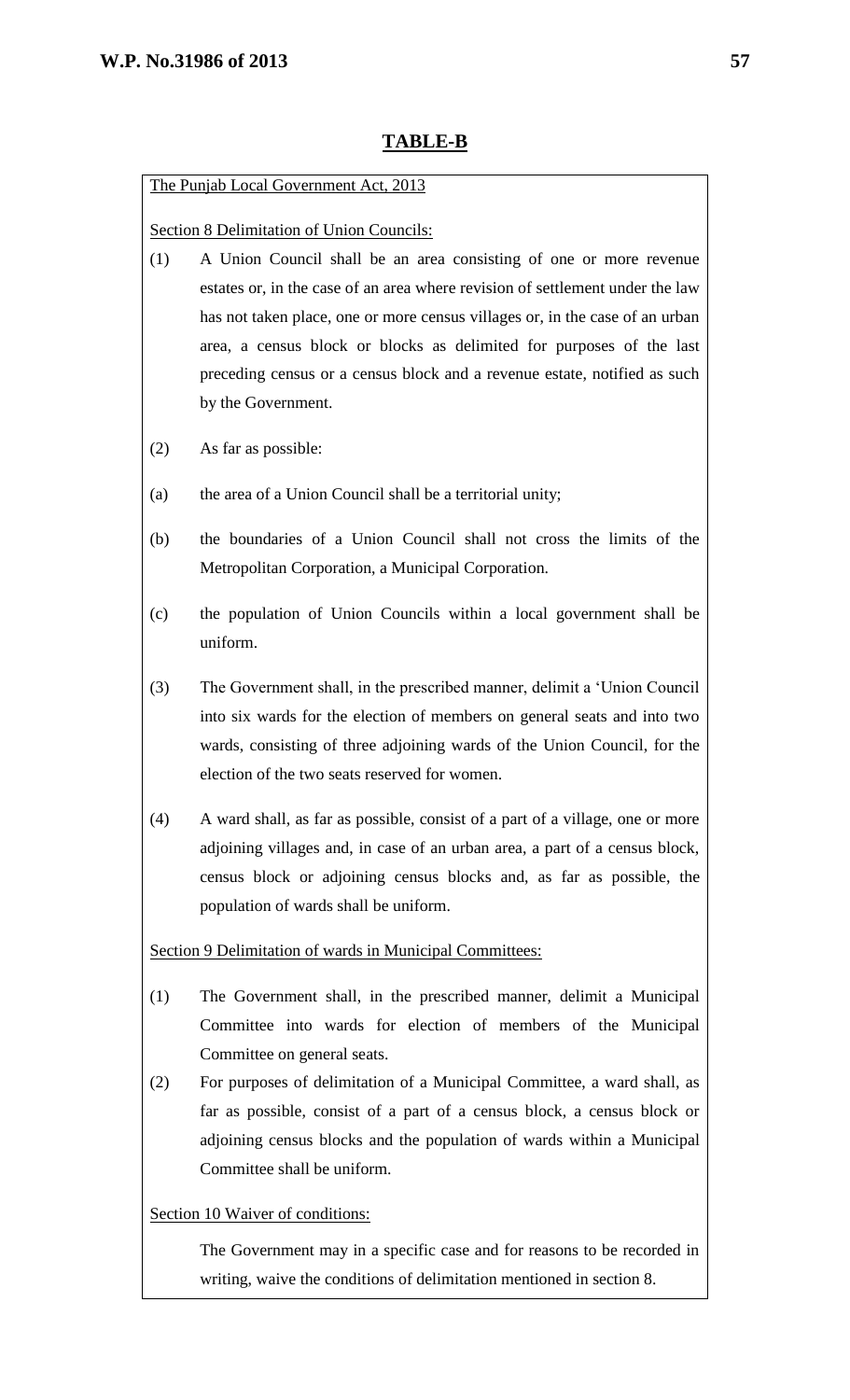|     | <b>Section 10A Finality of delimitation:</b>                                                                                                                                                                                                                                                                                                                                                                                                      |  |  |  |
|-----|---------------------------------------------------------------------------------------------------------------------------------------------------------------------------------------------------------------------------------------------------------------------------------------------------------------------------------------------------------------------------------------------------------------------------------------------------|--|--|--|
|     | A Court, officer or authority shall not review or correct any delimitation of<br>a Union Council or ward after the notification of the election schedule.                                                                                                                                                                                                                                                                                         |  |  |  |
|     | Section 19 Election Commission to conduct elections:                                                                                                                                                                                                                                                                                                                                                                                              |  |  |  |
|     | (1)<br>The Election Commission shall conduct the local government<br>elections and, for the purpose, shall, by notification in the official<br>Gazette, declare the election schedule for election under this Act.                                                                                                                                                                                                                                |  |  |  |
|     | (2)<br>The Election Commission may, by order in the Official Gazette,<br>make provisions for the conduct of local government elections if<br>no provisions or no sufficient provisions have been made under<br>this Act or the rules.                                                                                                                                                                                                             |  |  |  |
|     | Section 21 Electoral rolls:                                                                                                                                                                                                                                                                                                                                                                                                                       |  |  |  |
| (1) | A person shall be entitled to be enrolled as a voter if he:                                                                                                                                                                                                                                                                                                                                                                                       |  |  |  |
| (a) | is a citizen of Pakistan;                                                                                                                                                                                                                                                                                                                                                                                                                         |  |  |  |
| (b) | is not less than eighteen years of age; and                                                                                                                                                                                                                                                                                                                                                                                                       |  |  |  |
| (c) | fulfils such other conditions as the Election Commission may specify.                                                                                                                                                                                                                                                                                                                                                                             |  |  |  |
| (2) | The electoral rolls for the local government elections shall be prepared or<br>adapted or adopted by the Election Commission in such manner as it may<br>deem appropriate and the electoral rolls shall not be invalid by reason of<br>any erroneous description in the electoral rolls of any person listed or of<br>an omission of the name of any person entitled to be enrolled or of<br>inclusion of the name of any person not so entitled. |  |  |  |
| (3) | Every person whose name is entered in the electoral roll shall be entitled<br>to cast a vote at the direct elections of the local government.                                                                                                                                                                                                                                                                                                     |  |  |  |

# **(Syed Mansoor Ali Shah) Judge**

**Judge Judge**

 **(Muhammad Farrukh Irfan Khan)**<br>**Judge** 

Iqbal/\*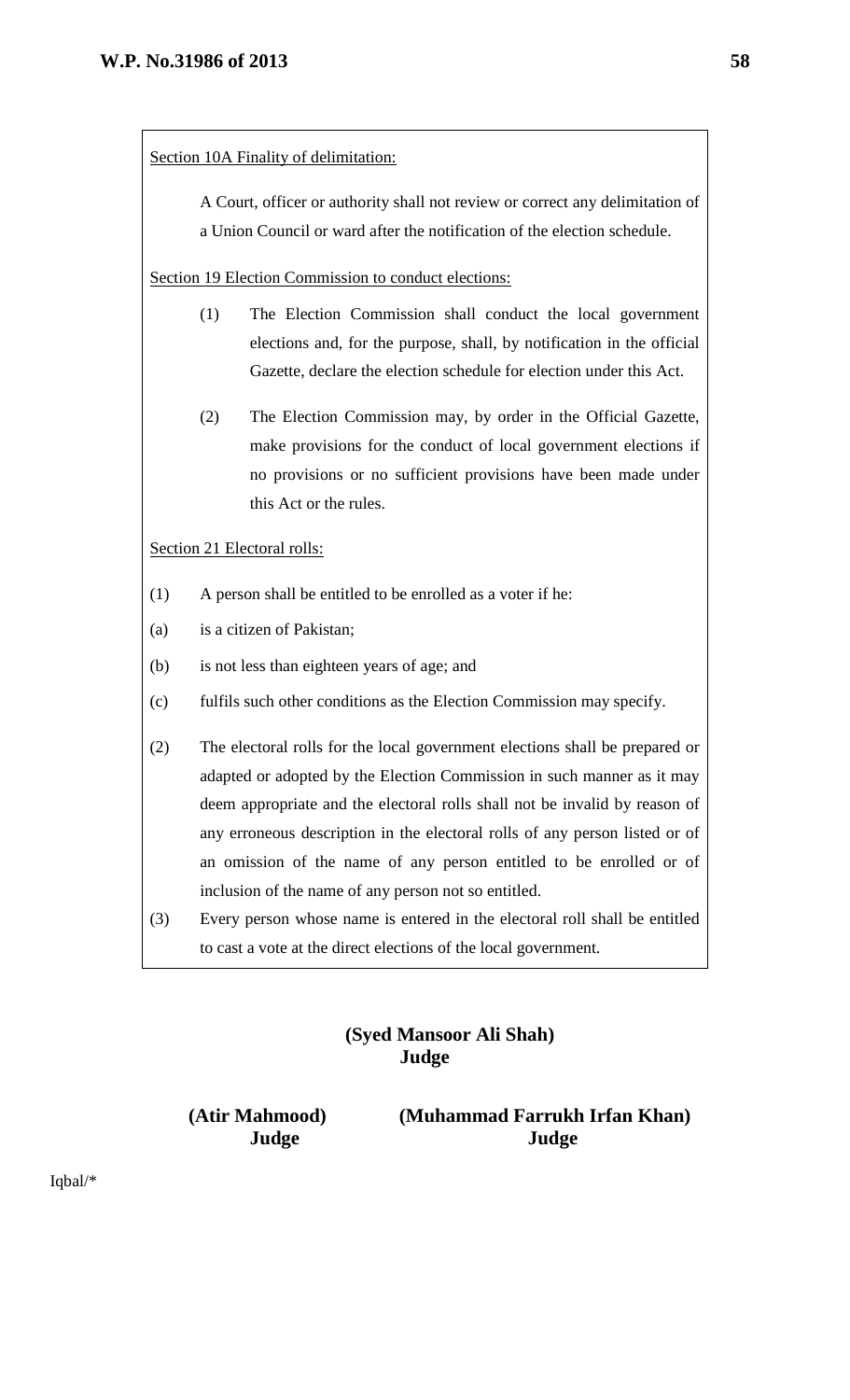| <b>Constitutions</b>                                                                                                                                                                                              | <b>Related Electoral Laws</b> | <b>Related Local Government</b><br>Laws |
|-------------------------------------------------------------------------------------------------------------------------------------------------------------------------------------------------------------------|-------------------------------|-----------------------------------------|
| <b>Constitution of the Islamic</b><br><b>Republic of Pakistan, 1956</b>                                                                                                                                           |                               |                                         |
| Part-VIII - Elections<br>Articles 137 - 147                                                                                                                                                                       |                               |                                         |
| Article 140                                                                                                                                                                                                       |                               |                                         |
| The Election Commission<br>shall be charged with the duty<br>$of$ —                                                                                                                                               |                               |                                         |
| preparing<br>electoral<br>(a)<br>for elections<br>rolls<br>the<br>to<br>National Assembly and the<br>Provincial Assemblies,<br>and<br>revising such rolls annually;<br>and                                        |                               |                                         |
| (b)<br>organizing<br>and<br>conducting elections to the<br>National Assembly and the<br>Provincial Assemblies.                                                                                                    |                               |                                         |
| Article 142 (5)                                                                                                                                                                                                   |                               |                                         |
| The validity of any thing done<br>by or under the authority of<br>the Delimitation Commission<br>shall not be called in question<br>in any court.                                                                 |                               |                                         |
| Article 144<br>Subject to the<br>provisions of the Constitution,<br>Parliament<br>by<br>may<br>Act<br>provide for-                                                                                                |                               |                                         |
| delimitation<br>the<br>(a)<br>of<br>constituencies, the preparation<br>of<br>rolls,<br>electoral<br>the<br>determination of objections<br>and the commencement of<br>electoral rolls;                             |                               |                                         |
| the<br>conduct<br>of<br>(b)<br>elections<br>and<br>election<br>petitions;<br>the<br>decision<br>of<br>doubts and disputes arising in<br>connection with elections;                                                |                               |                                         |
| (c)<br>maters relating<br>to<br>corrupt practices and other<br>offences in connection with<br>elections; and                                                                                                      |                               |                                         |
| (d)<br>all<br>other<br>matters<br>the<br>due<br>necessary<br>for<br>constitution of the National<br>Assembly<br>and<br>Provincial<br>Assemblies;<br>but no such law shall have the<br>effect of taking away<br>or |                               |                                         |

# **TABLE-C**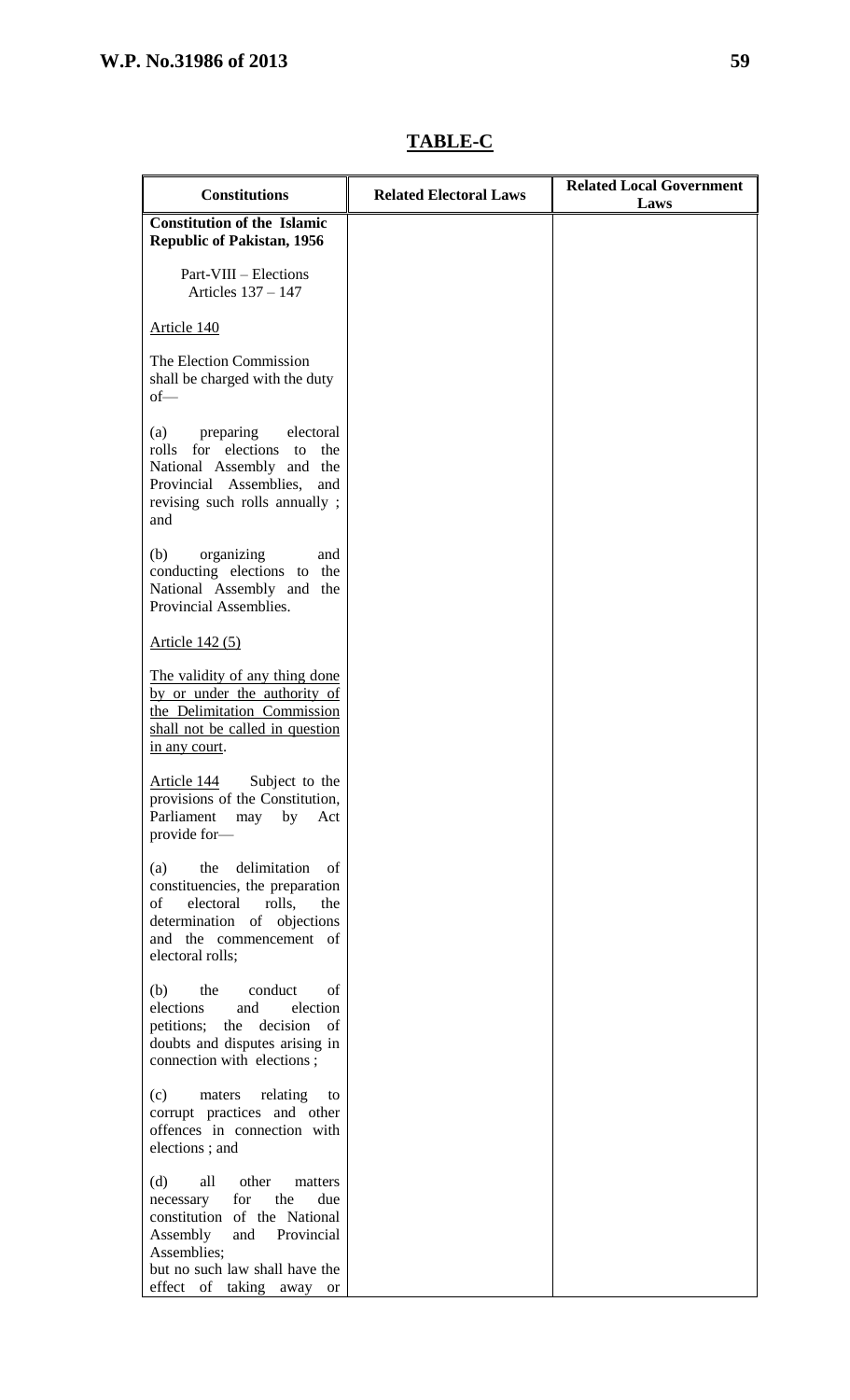| <b>Constitutions</b>                                                                                                                                                                                                                     | <b>Related Electoral Laws</b> | <b>Related Local Government</b><br>Laws                                                                                                                                                                                                                                                                                                                                                     |
|------------------------------------------------------------------------------------------------------------------------------------------------------------------------------------------------------------------------------------------|-------------------------------|---------------------------------------------------------------------------------------------------------------------------------------------------------------------------------------------------------------------------------------------------------------------------------------------------------------------------------------------------------------------------------------------|
| abridging any of the powers of<br>Commission<br>Election<br>the<br>under this Part.                                                                                                                                                      |                               |                                                                                                                                                                                                                                                                                                                                                                                             |
| Article 146                                                                                                                                                                                                                              |                               |                                                                                                                                                                                                                                                                                                                                                                                             |
| No election to the National<br>Assembly or<br>a Provincial<br>Assembly shall be called in<br>question except by an election<br>petition presented to such<br>authority and in such manner<br>as may be provided by Act of<br>Parliament. |                               |                                                                                                                                                                                                                                                                                                                                                                                             |
|                                                                                                                                                                                                                                          |                               | <b>Basic</b><br>The<br><b>Democracies</b><br>Order, 1959 <sup>114</sup>                                                                                                                                                                                                                                                                                                                     |
|                                                                                                                                                                                                                                          |                               | Section $3(16)$ "Election"<br>Commission"<br>the<br>means<br>Election<br>Commission<br>appointed by the President.                                                                                                                                                                                                                                                                          |
|                                                                                                                                                                                                                                          |                               | Section 17 Wards: For the<br>purpose of election to a Union<br>Council or to a Town or Union<br>Committee, the Union<br><sub>or</sub><br>Town shall be divided into as<br>many wards as are necessary<br>under the provisions of this<br>Order and the rules.                                                                                                                               |
|                                                                                                                                                                                                                                          |                               | <b>Basic</b><br><b>Democracies</b><br>(Amendment), Act $1965^{115}$                                                                                                                                                                                                                                                                                                                         |
|                                                                                                                                                                                                                                          |                               | <b>West Pakistan Basic</b><br><b>Democracies Election Rules,</b><br>1959                                                                                                                                                                                                                                                                                                                    |
|                                                                                                                                                                                                                                          |                               | Rule $2$ (9) "Election<br>Authority" means an authority<br>constituted under these rules<br>organize, conduct and<br>to<br>supervise elections to Basic<br>Democracies.                                                                                                                                                                                                                     |
|                                                                                                                                                                                                                                          |                               | Rule $3(1)$ Government may<br>Election<br>constitute<br>an<br>Authority which shall consist<br>of such number of members as<br>be<br>specified<br>by<br>may<br>Government. The Chairman<br>and members of the Election<br>Authority shall be appointed<br>by Government. The Election<br>Authority shall be responsible<br>for the organization, conduct<br>and supervision of elections to |

  $114$  President's Order No.18 of 1959 dated  $27<sup>th</sup>$  October 1959.

<sup>&</sup>lt;sup>115</sup> Act XVI of 1965 dated 14.08.1965.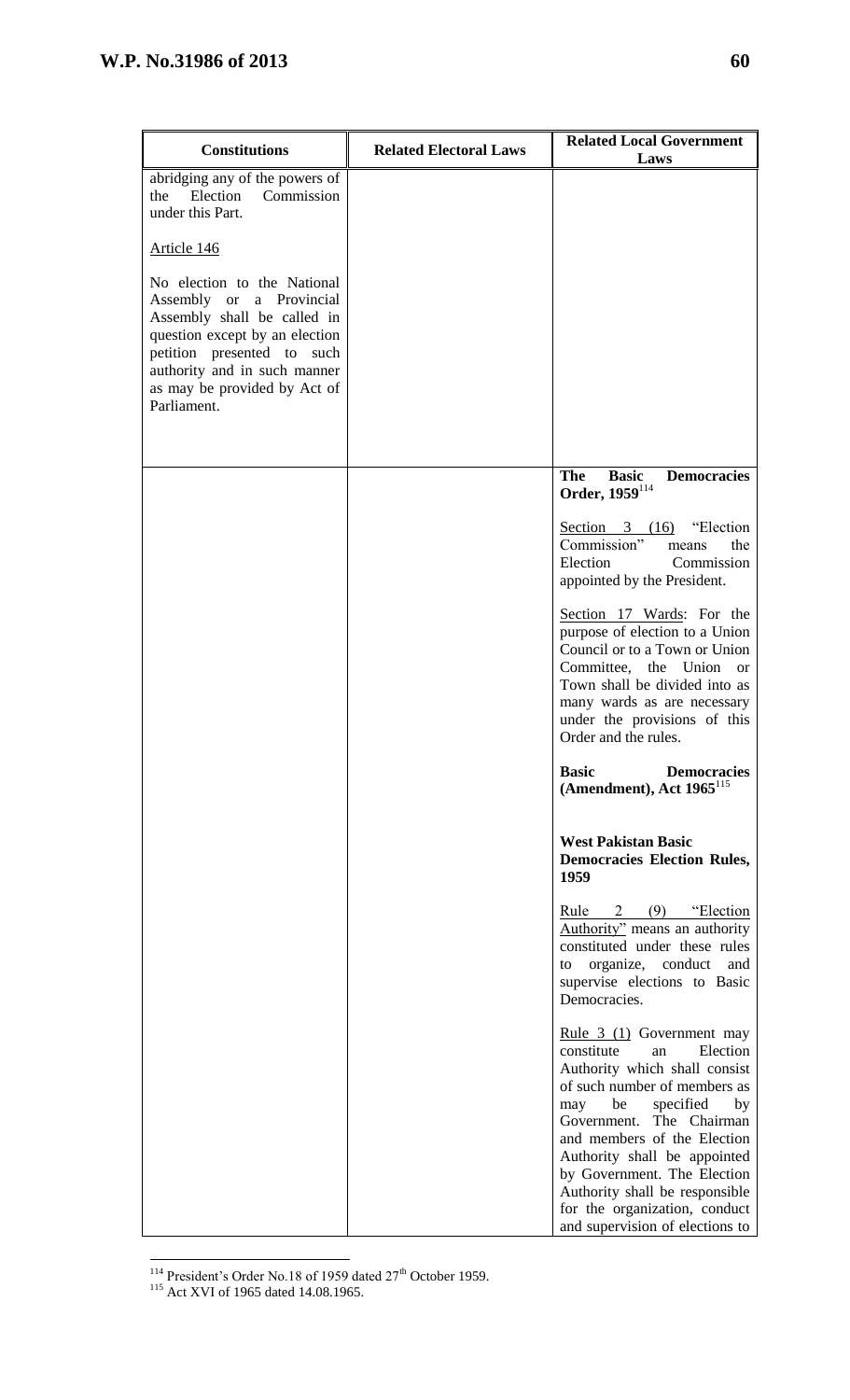| <b>Constitutions</b> | <b>Related Electoral Laws</b> | <b>Related Local Government</b><br>Laws                                                                                                                                                                                                                                                                                                                                                                   |
|----------------------|-------------------------------|-----------------------------------------------------------------------------------------------------------------------------------------------------------------------------------------------------------------------------------------------------------------------------------------------------------------------------------------------------------------------------------------------------------|
|                      |                               | Basic Democracies in the<br>Province of West Pakistan. In<br>performance<br>of<br>its<br>the<br>functions under these rules the<br>Election Authority may be<br>assisted by such number of<br>Provincial Officers as may be<br>appointed by Government<br>from time to time.                                                                                                                              |
|                      |                               | Rule $3(2)$ Subject to the<br>general supervision of<br>the<br>Election<br>Authority<br>the<br>shall<br>Commissioner<br>be<br>responsible<br>for<br>the<br>organization, conduct<br>and<br>supervision of elections to<br>Basic Democracies within his<br>Division. In the performance<br>of his functions under these<br>rules, the Commissioner may<br>be assisted by a Divisional<br>Election Officer. |
|                      |                               | Rule $3$ $(3)$ Subject to the<br>general supervision of<br>the<br>Election Authority and the<br>Commissioner, the Collector<br>shall be responsible for the<br>organization, conduct,<br>and<br>supervision of elections to<br>Basic Democracies within his<br>district. In the performance of<br>his functions under these rules,<br>the Collector may be assisted<br>by a District Election Officer.    |
|                      |                               | Rule $5(6)$ The Commissioner<br>may divide a Union for a rural<br>or urban area or a Town into<br>wards or declare the entire<br>Union or Town a Ward for the<br>purposes of election and in the<br>demarcation of Wards the<br>following principles shall be<br>observed, namely -                                                                                                                       |
|                      |                               | that<br>the<br>(a)<br>area<br>comprised in a ward shall be<br>contiguous as far as possible;                                                                                                                                                                                                                                                                                                              |
|                      |                               | (b)<br>that<br>ward<br>shall<br>a<br>such<br>number<br>return<br>οf<br>members as may be fixed by<br>the Commissioner;                                                                                                                                                                                                                                                                                    |
|                      |                               | that were a ward is a<br>(c)<br>single-member<br>ward<br>its<br>population shall not be less<br>than 400 or more than $1,200$ ;<br>and                                                                                                                                                                                                                                                                    |
|                      |                               | where the ward is a<br>(d)<br>multiple-member ward, there                                                                                                                                                                                                                                                                                                                                                 |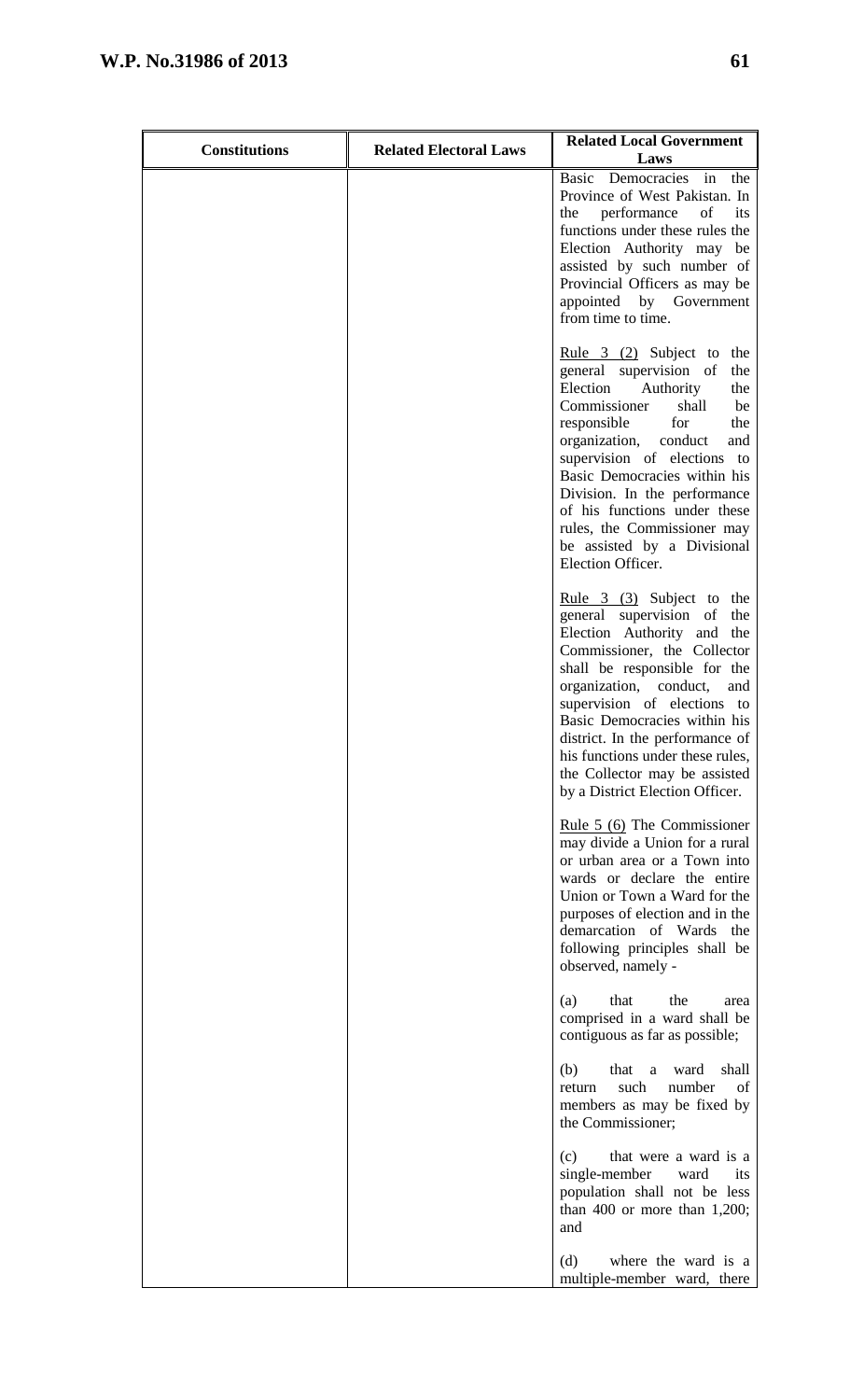| <b>Constitutions</b> | <b>Related Electoral Laws</b> | <b>Related Local Government</b><br>Laws                                                                                                                                                                                                                                                                                                                                                                                                                        |
|----------------------|-------------------------------|----------------------------------------------------------------------------------------------------------------------------------------------------------------------------------------------------------------------------------------------------------------------------------------------------------------------------------------------------------------------------------------------------------------------------------------------------------------|
|                      |                               | shall be one seat for every unit<br>of 800 population and where<br>the total population is not<br>exactly divisible by 800 the<br>remainder shall be disregarded<br>if it is less than 400 and shall<br>be counted as 800 if it is 400<br>or more:                                                                                                                                                                                                             |
|                      |                               | Provided<br>that<br>the<br>Commissioner may by order<br>and for reasons to be recorded<br>vary the number of seats to be<br>allotted to any ward in such<br>the<br>as<br>local<br>manner<br>circumstances may require.                                                                                                                                                                                                                                         |
|                      |                               | <b>Rule 55 Election Petition</b>                                                                                                                                                                                                                                                                                                                                                                                                                               |
|                      |                               | (1) No election shall be called<br>in question except by an<br>election petition presented in<br>accordance with these rules.                                                                                                                                                                                                                                                                                                                                  |
|                      |                               | (3)<br>Where a petitioner has<br>been a contesting candidate,<br>he shall join as respondents to<br>his petition all the other<br>contesting candidates, and a<br>copy of the election petition<br>shall be served upon each<br>respondent.<br>(4)<br>An election petition<br>$shall -$                                                                                                                                                                        |
|                      |                               | (a)<br>contain<br>$\mathbf{a}$<br>precise<br>statement of the material facts<br>on which the petitioner relies;                                                                                                                                                                                                                                                                                                                                                |
|                      |                               | forth<br>full<br>(b)<br>set<br>particulars of<br>any<br>corrupt<br>practices; material irregularity;<br>offence or other illegal act<br>alleged by the petitioner,<br>including as full a statement as<br>possible of the names of the<br>alleged<br>persons<br>to<br>have<br>committed such practices or<br>acts and the date and place of<br>the commission of every such<br>corrupt practice,<br>material<br>irregularity, offence or other<br>illegal act. |
|                      |                               | election<br>(5)<br>In<br>the<br>petition, the petitioner may<br>claim any of the following<br>declaration -                                                                                                                                                                                                                                                                                                                                                    |
|                      |                               | that the election of the<br>(a)<br>returned candidate is void, or                                                                                                                                                                                                                                                                                                                                                                                              |
|                      |                               | that the election of the<br>(b)<br>returned candidate is void and                                                                                                                                                                                                                                                                                                                                                                                              |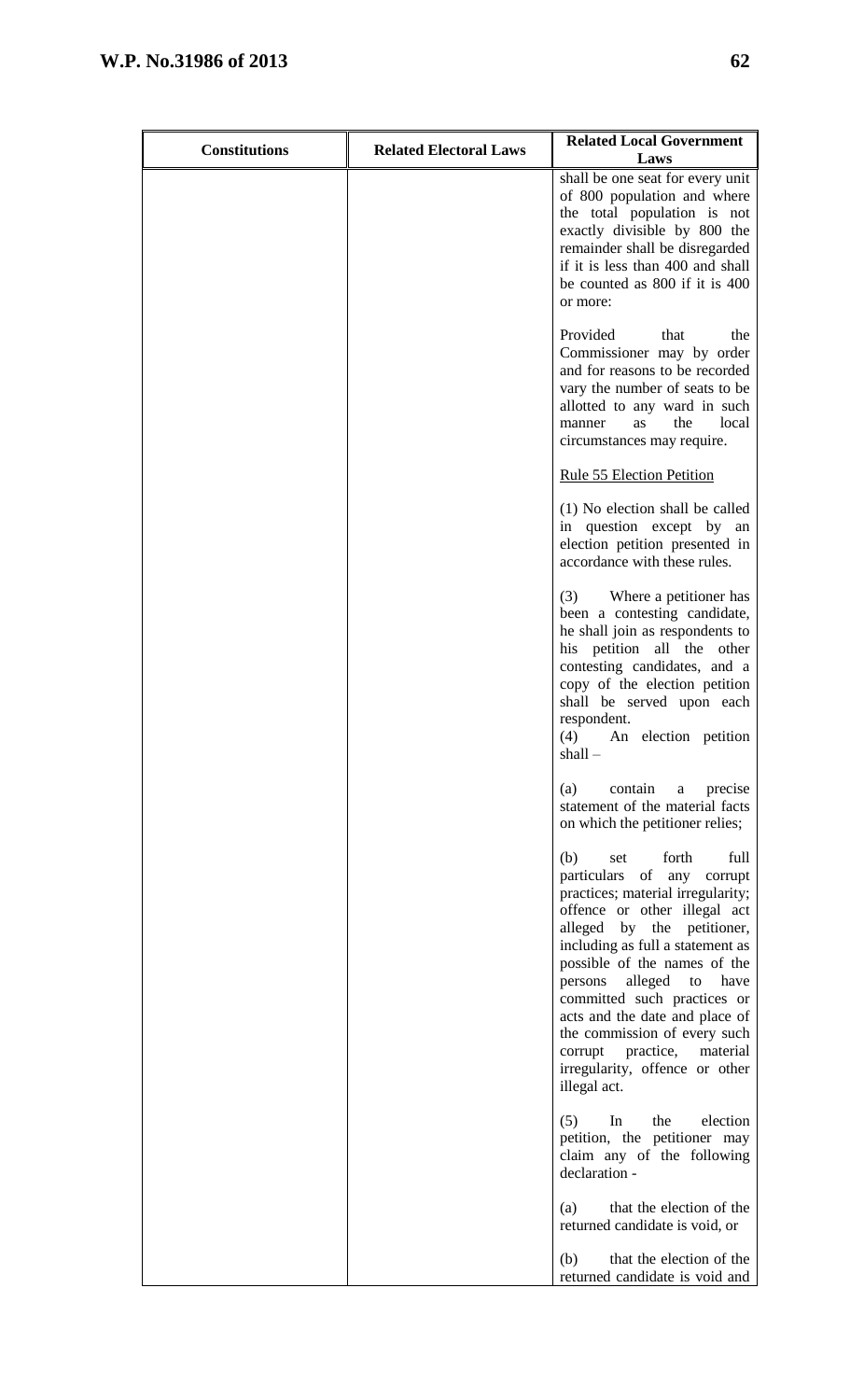| <b>Constitutions</b> | <b>Related Electoral Laws</b> | <b>Related Local Government</b><br>Laws                                                                                                                                                   |
|----------------------|-------------------------------|-------------------------------------------------------------------------------------------------------------------------------------------------------------------------------------------|
|                      |                               | that the petitioner or some<br>other person has been duly<br>elected; or                                                                                                                  |
|                      |                               | (c) that the election as a<br>whole is void.                                                                                                                                              |
|                      |                               | (8) An election petition<br>may be presented by any<br>elector or candidate.                                                                                                              |
|                      |                               | <b>Rule 56 Election Tribunal</b>                                                                                                                                                          |
|                      |                               | (1) The election petitions<br>presented under these rules<br>shall be enquired into and tried<br>by the Election Tribunal.                                                                |
|                      |                               | Rule 59 Grounds for declaring<br>an election void.-                                                                                                                                       |
|                      |                               | The Election Tribunal shall<br>declare an election to be void<br>if it is satisfied that -                                                                                                |
|                      |                               | the nomination of the<br>(a)<br>returned<br>candidate<br>was<br>invalid;                                                                                                                  |
|                      |                               | (b)<br>on the nomination day<br>the returned candidate was not<br>qualified,<br>for<br><b>or</b><br>was<br>disqualified from,<br>being<br>elected for the ward;                           |
|                      |                               | the failure of any<br>(c)<br>person to comply with the<br>provisions of the Order or<br>these rules<br>has materially<br>affected the results of the<br>election; or                      |
|                      |                               | the result<br>(d)<br>of<br>the<br>election has been materially<br>affected by the improper<br>acceptance or rejection of any<br>nomination paper; or                                      |
|                      |                               | the improper reception<br>(e)<br>or refusal of any vote, or the<br>reception of any vote which<br>should not have been received,<br>has materially affected result<br>of the election; or |
|                      |                               | (f)<br>the election of the<br>returned candidate has been<br>procured or induced by any<br>corrupt practice, or illegal act;                                                              |
|                      |                               | a corrupt practice or<br>(g)<br>illegal act has been committed<br>by the returned candidate or<br>his authorized agent or by any                                                          |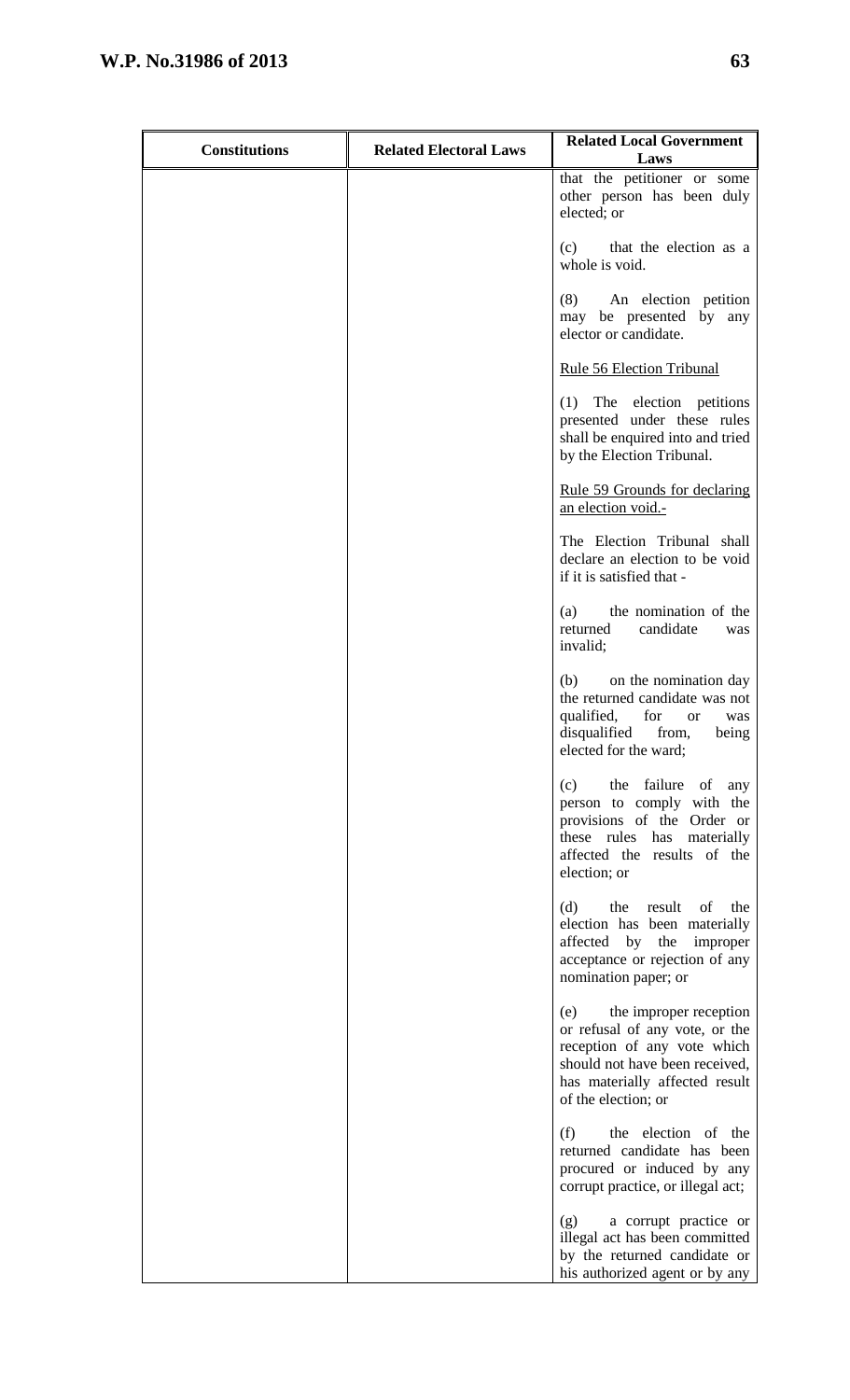| <b>Constitutions</b>                                                                                                                                                                                                                                                              | <b>Related Electoral Laws</b>                                                                                                                                                                                                                  | <b>Related Local Government</b><br>Laws                                                                                                                                                                                       |
|-----------------------------------------------------------------------------------------------------------------------------------------------------------------------------------------------------------------------------------------------------------------------------------|------------------------------------------------------------------------------------------------------------------------------------------------------------------------------------------------------------------------------------------------|-------------------------------------------------------------------------------------------------------------------------------------------------------------------------------------------------------------------------------|
|                                                                                                                                                                                                                                                                                   |                                                                                                                                                                                                                                                | with<br>other<br>the<br>person<br>connivance of the candidate or<br>his authorized agent; or                                                                                                                                  |
|                                                                                                                                                                                                                                                                                   |                                                                                                                                                                                                                                                | (h)<br>corrupt practices,<br>material irregularities, illegal<br>payments, employments, or                                                                                                                                    |
|                                                                                                                                                                                                                                                                                   |                                                                                                                                                                                                                                                | hirings have so extensively<br>prevailed at the election that<br>they may be reasonably<br>supposed to have affected the<br>result.                                                                                           |
| <b>Constitution</b><br>of<br><b>Islamic</b><br><b>Republic of Pakistan, 1962</b>                                                                                                                                                                                                  | <b>Provincial</b><br><b>National</b><br>and<br>Assemblies (Elections) Act,<br>$1964^{116}$                                                                                                                                                     | <b>Electoral</b><br>College<br>Act,<br>$1964^{117}$                                                                                                                                                                           |
| Part-VII - Elections                                                                                                                                                                                                                                                              |                                                                                                                                                                                                                                                | Section $2(3)$                                                                                                                                                                                                                |
| Articles 147 - 173-A                                                                                                                                                                                                                                                              | Section 2(6). "Commissioner"<br>the<br>Election<br>means<br>Commissioner<br>appointed                                                                                                                                                          | "Commissioner"<br>the<br>means<br>Chief Election Commissioner                                                                                                                                                                 |
| Article 155                                                                                                                                                                                                                                                                       | under Article 147.                                                                                                                                                                                                                             | appointed under Article 147;                                                                                                                                                                                                  |
| (1)<br>Each Province shall,<br>in accordance with law, be<br>divided into not less than                                                                                                                                                                                           | Section 3. Delimitation of<br>Constituencies.                                                                                                                                                                                                  | Section 4. Division of a<br>Province into electoral units. -                                                                                                                                                                  |
| Forty<br>thousand<br>territorial<br>units, which shall be known as<br>electoral units.<br>(2)<br>The<br>number<br>$\Omega$                                                                                                                                                        | $(1)$ As soon as may be after<br>the delimitation of electoral<br>Electoral<br>units<br>under<br>the<br>College Act, 1964 (IV of<br>Commissioner<br>1964),<br>the                                                                              | For the purpose of Article 155,<br>each Province shall be divided<br>into forty thousand electoral<br>units in accordance with the<br>provisions of this Act.                                                                 |
| units<br>electoral<br>in<br>each<br>Province shall be the same.                                                                                                                                                                                                                   | making<br>shall,<br>after<br>such<br>enquiries and examining such<br>records<br>as<br>he<br>may<br>deem                                                                                                                                        | Section<br>5-Delimitation<br>Officer. -                                                                                                                                                                                       |
| Article171                                                                                                                                                                                                                                                                        | after<br>and<br>necessary<br>considering<br>such                                                                                                                                                                                               | The<br>Commissioner<br>may                                                                                                                                                                                                    |
| Subject to Clause (2)<br>(1)<br>of this Article, provision may<br>be made by law—                                                                                                                                                                                                 | representations as<br>he<br>may<br>have received, arrange the<br>electoral<br>units<br>of<br>each<br>Province-                                                                                                                                 | from<br>amongst the<br>appoint<br>of<br>officers<br>the<br>Central<br>Government or a Provincial<br>Government<br>as<br>many                                                                                                  |
| for disputes arising in<br>(a)<br>connection with the counting<br>of votes at an election or<br>referendum required to be held                                                                                                                                                    | (a)<br>into one hundred and<br>fifty groups for the purpose of<br>delimiting<br>Provincial<br>the                                                                                                                                              | Delimitation Officers as he<br>may deem necessary for the<br>delimitation of electoral units<br>under this Act.                                                                                                               |
| under this Constitution to be<br>finally determined by the<br>Commissioner or an Election                                                                                                                                                                                         | constituencies under clause (1)<br>of Article 160; and                                                                                                                                                                                         | Section 6-Delimitation<br>of<br>electoral units.-                                                                                                                                                                             |
| Commission; and<br>other<br>disputes<br>(b)<br>for<br>arising in connection with<br>such an election or referendum<br>to be finally determined by a                                                                                                                               | seventy-five<br>(b)<br>into<br>groups for the purpose of<br>delimiting<br>the<br>Central<br>constituencies under clause (1)<br>of Article 161;                                                                                                 | (1) The electoral units shall be<br>delimited by the Delimitation<br>under<br><b>Officers</b><br>the<br>superintendence, direction and<br>control of the Commissioner.                                                        |
| tribunal established for that<br>and<br>dispute<br>purpose,<br>$\mathbf{no}$<br>arising in connection with<br>such an election or referendum<br>shall be decided otherwise<br>than under such a law, and the<br>validity of such an election or<br>referendum shall not be called | having regard, so far<br><b>as</b><br>practicable, to distribution of<br>population and administrative<br>convenience, so that each such<br>constituency is an undivided<br>area, and shall publish, in the<br>official Gazette, a preliminary | The<br>(2)<br>electoral<br>units<br>within<br>shall<br>be<br>area<br>an<br>delimited having regard to<br>territorial unity and, so far as<br>practicable, to distribution of<br>population and administrative<br>convenience. |
| question except<br>in<br>in<br>accordance with such a law.                                                                                                                                                                                                                        | list of constituencies, showing<br>the electoral units proposed to<br>included in each such<br>be                                                                                                                                              | A Delimitation Officer<br>(3)                                                                                                                                                                                                 |

 <sup>116</sup> Act VII of 1964 dated 26.08.1964.

 $117$  Act IV of 1964 dated 18.04.1964.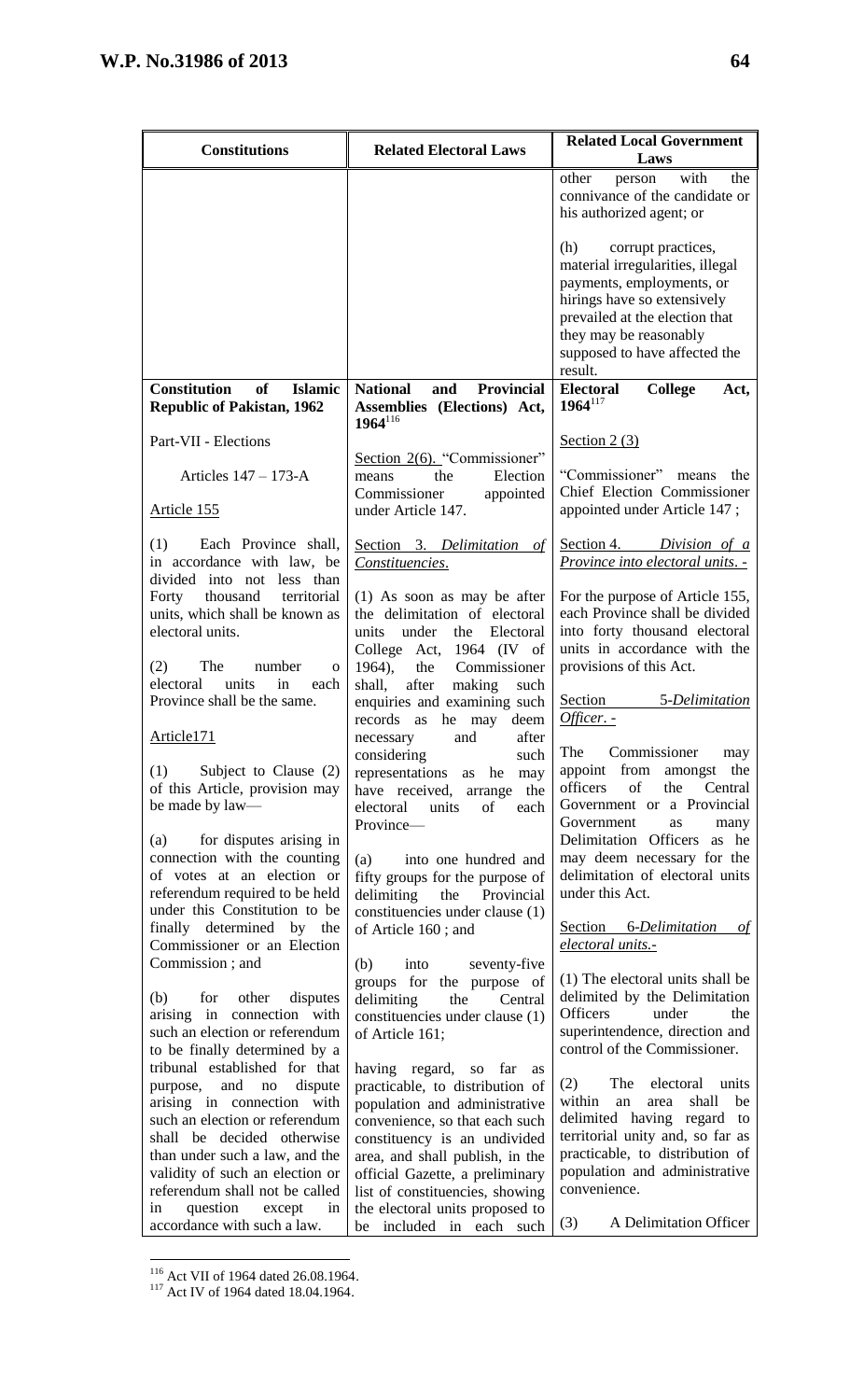| <b>Constitutions</b>                                                                                                                                        | <b>Related Electoral Laws</b>                                                                                                                                                                                           | <b>Related Local Government</b><br>Laws                                                                                                                                                                              |
|-------------------------------------------------------------------------------------------------------------------------------------------------------------|-------------------------------------------------------------------------------------------------------------------------------------------------------------------------------------------------------------------------|----------------------------------------------------------------------------------------------------------------------------------------------------------------------------------------------------------------------|
| (2)<br>When a person has<br>been declared to have been<br>President.<br>elected<br>the<br>as<br>validity of the election shall                              | constituency together with a<br>notice inviting objections or<br>suggestions within a period<br>specified therein.                                                                                                      | the purpose of<br>may, for<br>delimiting the electoral units,<br>such<br>make<br>enquiries<br>and<br>examine such records as he<br>may deem necessary<br>and                                                         |
| not be called in question in<br>any manner before or by any<br>Court or authority whatsoever.<br>The validity of<br>(3)<br>anything done by the             | (2) The Commissioner shall,<br>after hearing and considering<br>the objections or suggestions,<br>if any, received by him, makes<br>such amendments, alterations                                                        | consider such representations<br>as may be received by him,<br>shall publish in<br>and<br>the<br>prescribed<br>manner<br>a<br>preliminary list of electoral                                                          |
| <b>Commissioner under Article</b><br>160, 161 or 162 shall not be<br>called in question in any<br>manner before or by any Court<br>or authority whatsoever. | modifications<br>in<br>the<br><sub>or</sub><br>preliminary lists published<br>under sub-section (1) as he<br>may consider necessary and<br>may also make such other<br>amendments,<br>alterations<br><sub>or</sub>      | units specifying the areas<br>proposed to be included in<br>each such unit together with a<br>notice inviting objections or<br>suggestions, within<br>$\rm{a}$<br>prescribed period.                                 |
|                                                                                                                                                             | modifications in the said lists<br>may be necessary<br>for<br>as<br>correcting<br>any<br>error<br><b>or</b><br>omission.                                                                                                | (4)<br>The<br>objections<br><b>or</b><br>suggestions, if any, received<br>under subsection (3) shall be<br>disposed of in such manner as                                                                             |
|                                                                                                                                                             | (3)<br>After<br>making<br>alterations<br>amendments,<br><b>or</b><br>modifications, if any, under<br>(2),<br>subsection<br>the<br>Commissioner shall publish in                                                         | may be prescribed.<br>(5)<br>The<br>Delimitation<br>Officer<br>shall make<br>such<br>amendments, alterations<br><sub>or</sub><br>modifications<br>in<br>the                                                          |
|                                                                                                                                                             | the official Gazette the final<br>list of constituencies showing<br>the electoral units included in<br>each such constituency.                                                                                          | preliminary list published<br>under subsection $(3)$ as may be<br>required by any decision on<br>any objection or suggestion<br>and may also make such other                                                         |
|                                                                                                                                                             | Section 52. Election not to be<br>questioned except by election<br><i>petition or appeal.</i> -<br>Save as provided in<br>(1)                                                                                           | amendments,<br>alterations<br><b>or</b><br>modifications in the said list as<br>for<br>may<br>be<br>necessary<br>correcting<br>any<br>error<br><sub>or</sub><br>omission.                                            |
|                                                                                                                                                             | Section 53, no election shall<br>be called in question except by<br>an election petition under<br>section 57.                                                                                                           | (6)<br>After<br>making<br>alterations or<br>amendments,<br>modifications, if any, under<br>subsection<br>(5),<br>the                                                                                                 |
|                                                                                                                                                             | No question that can<br>(2)<br>be raised in an appeal under<br>section 53 shall be raised by<br>an election petition or before<br>any Court or authority<br>whatsoever, nor shall any<br>question that can be raised by | Officer<br>Delimitation<br>shall<br>publish in<br>the prescribed<br>the final list of<br>manner<br>electoral units specifying the<br>areas included in each such<br>unit.                                            |
|                                                                                                                                                             | an election petition be raised<br>before any such Court or<br>authority.                                                                                                                                                | Section 14 - Time<br>for<br>holding election. -                                                                                                                                                                      |
|                                                                                                                                                             | Section 53. Appeal.                                                                                                                                                                                                     | $(1)$ A general election<br>shall be held-                                                                                                                                                                           |
|                                                                                                                                                             | (1) A contesting candidate<br>who is aggrieved by any<br>proceeding under section 38<br>relating to the count may<br>prefer an appeal challenging<br>the<br>count<br>the<br>to<br>Commissioner.                         | for the purpose of<br>(a)<br>constituting the first Electoral<br>College under this Act, as<br>soon as may be after the<br>electoral rolls for the electoral<br>have been prepared<br>units<br>under Chapter IV; and |
|                                                                                                                                                             | (2)<br>An<br>appeal<br>under<br>subsection (1) shall be made in                                                                                                                                                         | (b)<br>for re-constituting the<br>Electoral College after the                                                                                                                                                        |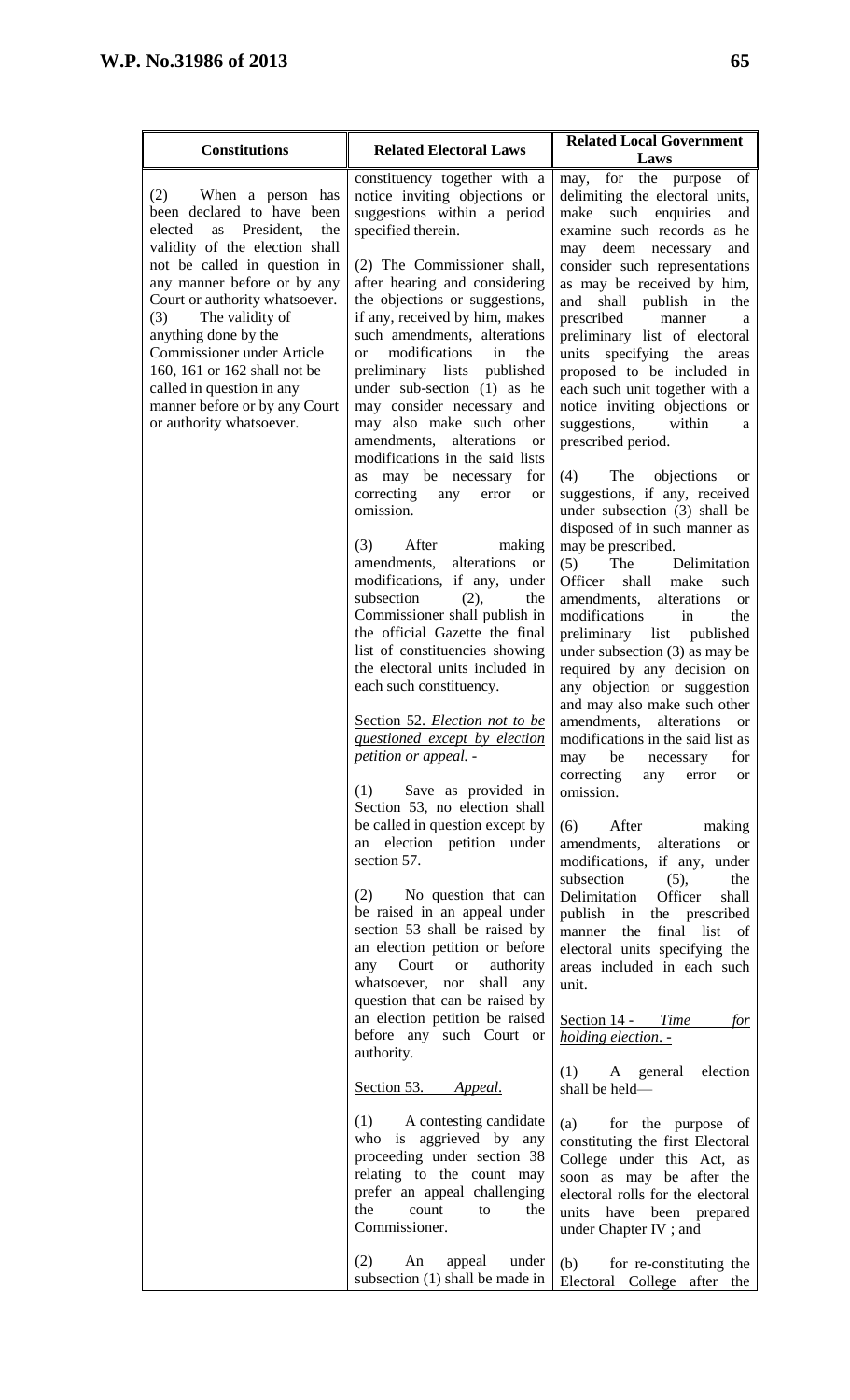| <b>Constitutions</b> | <b>Related Electoral Laws</b>                                                                                                                                                                                                                                                                                        | <b>Related Local Government</b><br>Laws                                                                                                                                                                                                                                                                                              |
|----------------------|----------------------------------------------------------------------------------------------------------------------------------------------------------------------------------------------------------------------------------------------------------------------------------------------------------------------|--------------------------------------------------------------------------------------------------------------------------------------------------------------------------------------------------------------------------------------------------------------------------------------------------------------------------------------|
|                      | such form and presented in<br>such manner and within such<br>time as may be prescribed.                                                                                                                                                                                                                              | expiration of the term of the<br>previous Electoral College, at<br>least thirty days prior to such<br>expiration.                                                                                                                                                                                                                    |
|                      | (3)<br>No appeal shall be<br>received unless a sum of two<br>hundred rupees is deposited in<br>the manner provided in section<br>13.                                                                                                                                                                                 | (2) A bye-election shall<br>be held, as far as practicable,<br>within ninety days of the<br>occurrence of a vacancy:                                                                                                                                                                                                                 |
|                      | Commissioner<br>(4)<br>The<br>may, after giving the parties<br>concerned an opportunity of<br>being heard, --                                                                                                                                                                                                        | Provided that it shall not be<br>necessary to hold a bye-<br>election to fill a vacancy<br>occurring within one hundred<br>and eighty days immediately                                                                                                                                                                               |
|                      | (a)<br>dismiss the appeal; or<br>if it<br>(b)<br>is<br>not<br><sub>SO</sub><br>dismissed, determine the result                                                                                                                                                                                                       | preceding the day on which<br>the term of the Electoral<br>College is due to expire.                                                                                                                                                                                                                                                 |
|                      | of the election on the count of<br>valid votes as corrected and<br>make<br>such<br>consequential<br>orders as may be necessary.                                                                                                                                                                                      | Section 15 - Notification for<br>election. - For the purpose of<br>an election to constitute the<br>Electoral<br>College,<br>the<br>Commissioner shall call upon                                                                                                                                                                     |
|                      | Section 57. Election<br><i>petition</i>                                                                                                                                                                                                                                                                              | units,<br>the<br>electoral<br>by<br>notification in the official<br>Gazette, to elect from each                                                                                                                                                                                                                                      |
|                      | (1) Subject to the provisions of<br>section 52, any candidate may<br>an election petition<br>make<br>challenging an election for                                                                                                                                                                                     | electoral unit, before such date<br>as may be specified therein, a<br>person as a member of the<br>Electoral College.                                                                                                                                                                                                                |
|                      | which he was a candidate on<br>one or more of the grounds<br>mentioned in section 72.                                                                                                                                                                                                                                | <u>Section 58 - </u><br>Election<br>petitions. -                                                                                                                                                                                                                                                                                     |
|                      | (2) An election petition<br>shall be presented to the<br>Commissioner within<br>such<br>time as may be prescribed and                                                                                                                                                                                                | No election shall be<br>(1)<br>called in question except by an<br>election<br>petition<br>under<br>subsection (2).                                                                                                                                                                                                                   |
|                      | shall be accompanied by a<br>showing that the<br>receipt<br>petitioner has deposited at any<br>branch of the National Bank of<br>Pakistan or at a Government<br>Treasury or sub-Treasury in<br>favour of the Commissioner as<br>security for the cost of the<br>petition a sum of seven<br>hundred and fifty rupees. | (2)<br>Any candidate may<br>an election petition<br>make<br>challenging the election at<br>which he was a candidate.<br>An election petition in<br>(3)<br>respect of an election from an<br>electoral unit shall be<br>presented, in such manner as<br>may be prescribed, to the<br>Election Tribunal appointed<br>under Section 59. |
|                      | Section 58. Parties to the<br><i>petition</i> . The petitioner shall<br>join as respondents to his<br>election petition.                                                                                                                                                                                             |                                                                                                                                                                                                                                                                                                                                      |
|                      | all<br>(a)<br>contesting<br>candidates; and                                                                                                                                                                                                                                                                          |                                                                                                                                                                                                                                                                                                                                      |
|                      | any other candidate<br>(b)<br>against whom allegations, if<br>any, of any corrupt or illegal<br>practice are made,                                                                                                                                                                                                   |                                                                                                                                                                                                                                                                                                                                      |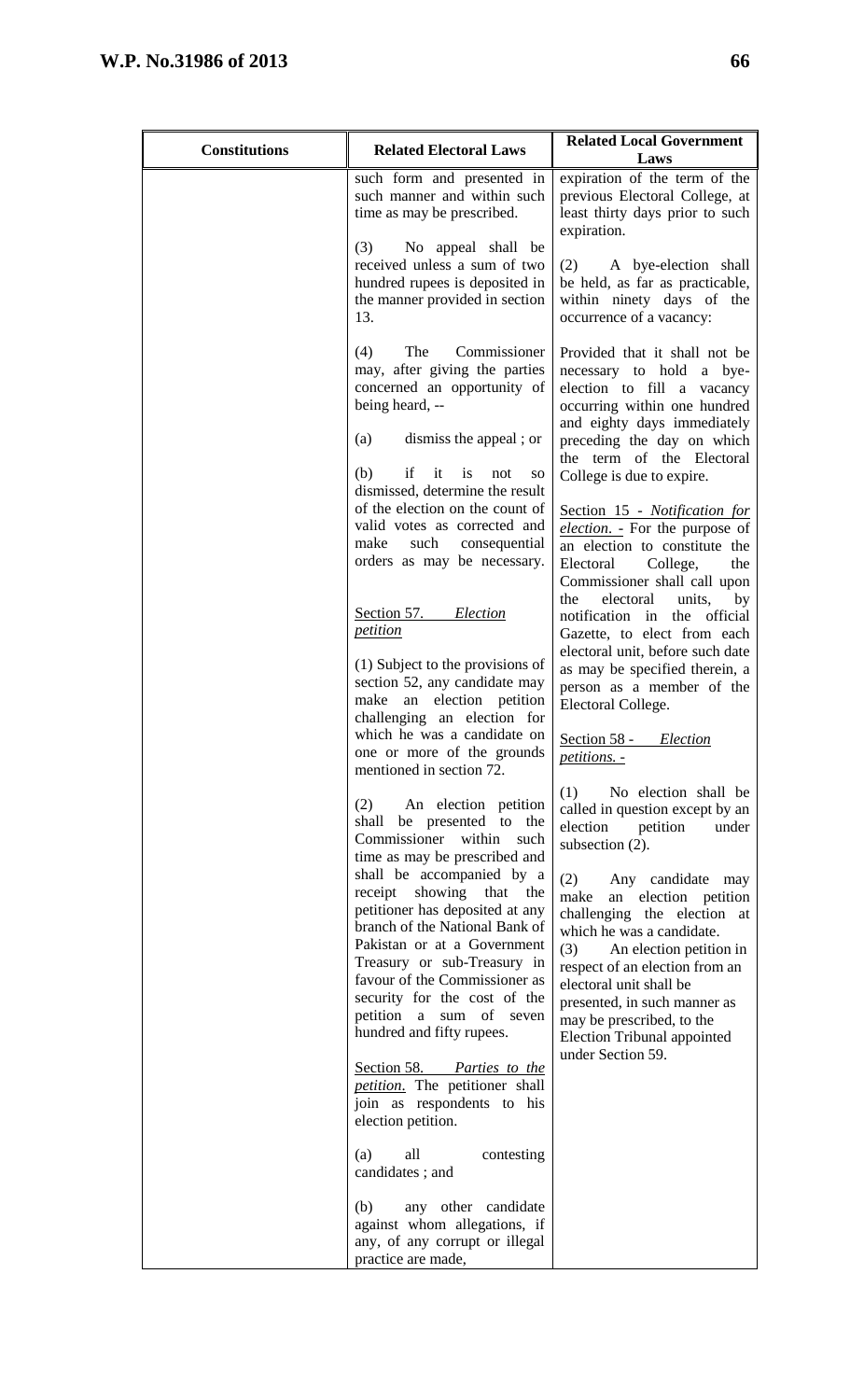| <b>Constitutions</b> | <b>Related Electoral Laws</b>                                                                                                                                                                                                                                                                                                                                                         | <b>Related Local Government</b><br>Laws |
|----------------------|---------------------------------------------------------------------------------------------------------------------------------------------------------------------------------------------------------------------------------------------------------------------------------------------------------------------------------------------------------------------------------------|-----------------------------------------|
|                      | and shall serve personally or<br>by registered post on each<br>such respondent a copy of his<br>petition.                                                                                                                                                                                                                                                                             |                                         |
|                      | Section 59.<br>Contents<br>of<br><i>petition.</i><br>(1) Every election petition<br>shall contain-                                                                                                                                                                                                                                                                                    |                                         |
|                      | (a)<br>a precise statement of<br>the material facts on which the<br>petitioner relies;                                                                                                                                                                                                                                                                                                |                                         |
|                      | full particulars of any<br>(b)<br>corrupt or illegal practice or<br>other illegal act alleged to<br>been<br>have<br>committed,<br>including as full a statement as<br>possible of the names of the<br>parties<br>alleged<br>to<br>have<br>committed such corrupt or<br>illegal practice or illegal act<br>and the date and place of the<br>commission of such practice<br>or act; and |                                         |
|                      | the relief claimed by<br>(c)<br>the petitioner.                                                                                                                                                                                                                                                                                                                                       |                                         |
|                      | A petitioner<br>(2)<br>may<br>claim as relief any of the<br>following<br>declarations,<br>namely:-                                                                                                                                                                                                                                                                                    |                                         |
|                      | that the election of the<br>(a)<br>returned candidate is void;                                                                                                                                                                                                                                                                                                                        |                                         |
|                      | that the election of the<br>(b)<br>returned candidate is void and<br>that the petitioner or some<br>other person has been duly<br>elected; or                                                                                                                                                                                                                                         |                                         |
|                      | that the election as a<br>(c)<br>whole is void.                                                                                                                                                                                                                                                                                                                                       |                                         |
|                      | (3)<br>Every election petition<br>and every schedule or annex to<br>that petition shall be signed by<br>the petitioner and verified in<br>the manner laid down in the<br>Code of Civil Procedure, 1908<br>(Act V of 1908), for the<br>verification of pleadings.                                                                                                                      |                                         |
|                      | Section 71.<br>Decision<br>οt<br>the Tribunal.<br>The Tribunal<br>may, upon the conclusion of<br>the trial of an election petition,<br>make an order-<br>dismissing the petition<br>(a)                                                                                                                                                                                               |                                         |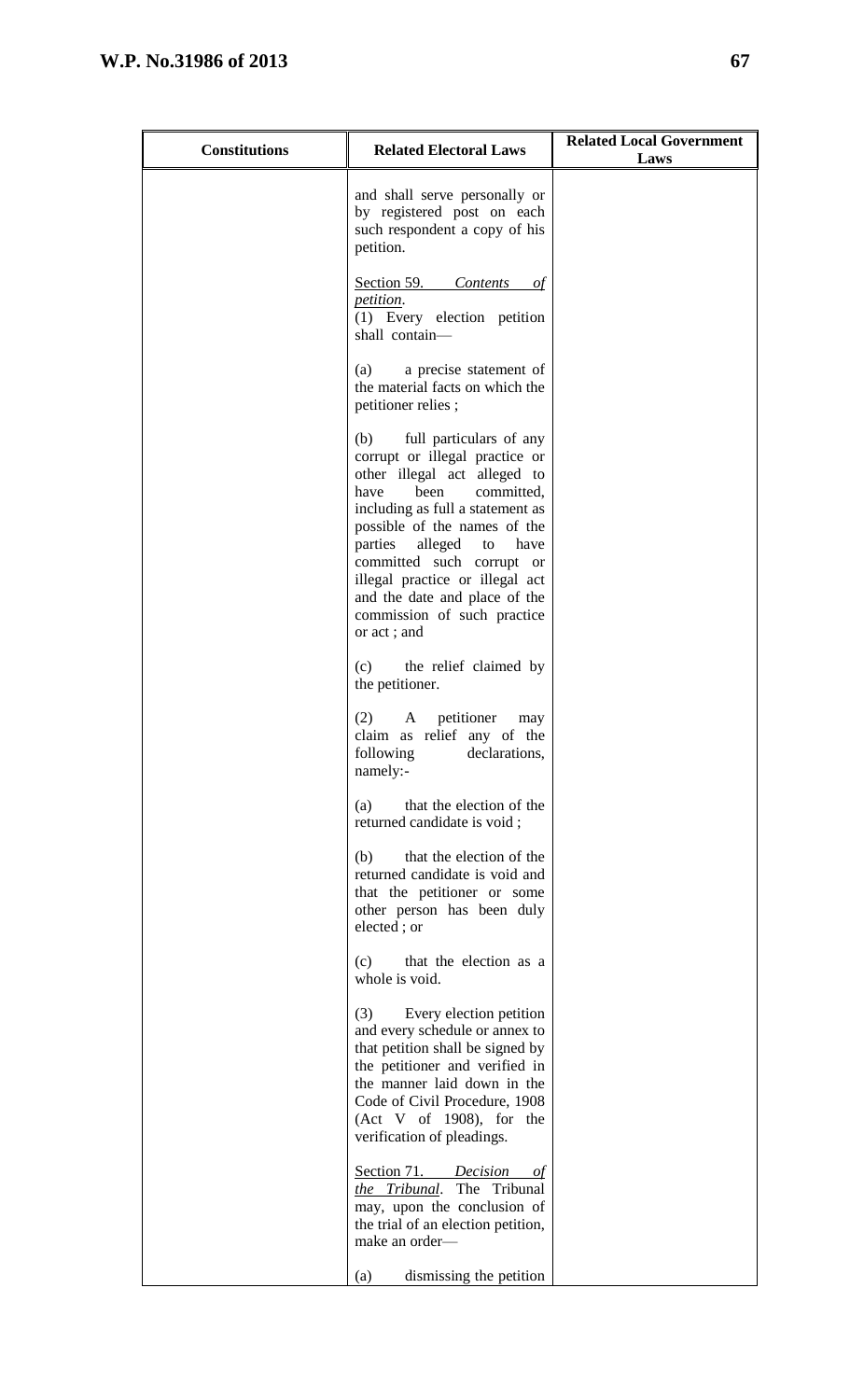| <b>Constitutions</b> | <b>Related Electoral Laws</b>                                                                                                                                                                                                                                                                                                                                                                                                         | <b>Related Local Government</b><br>Laws                                                                                                                                                                                                             |
|----------------------|---------------------------------------------------------------------------------------------------------------------------------------------------------------------------------------------------------------------------------------------------------------------------------------------------------------------------------------------------------------------------------------------------------------------------------------|-----------------------------------------------------------------------------------------------------------------------------------------------------------------------------------------------------------------------------------------------------|
|                      | $\vdots$<br>declaring the election<br>(b)<br>of the returned candidate to be<br>void;<br>(c)<br>declaring the election<br>of the returned candidate to be<br>void and the petitioner or any<br>other contesting candidate to<br>have been duly elected; or<br>declaring the election<br>(d)<br>as a whole to be void.                                                                                                                 |                                                                                                                                                                                                                                                     |
|                      | Section 72.<br>(1) Grounds for decision.<br>The Tribunal shall declare the<br>election<br>of<br>the<br>returned<br>candidate to be void if it is<br>satisfied that-<br>the nomination of the<br>(a)<br>candidate<br>returned<br>was<br>invalid; or                                                                                                                                                                                    |                                                                                                                                                                                                                                                     |
|                      | the returned candidate<br>(b)<br>was not, on the nomination<br>day, qualified for, or was<br>disqualified<br>from,<br>being<br>elected to the seat in question;<br>or<br>the election of the<br>(c)<br>returned candidate has been<br>procured or induced by any                                                                                                                                                                      |                                                                                                                                                                                                                                                     |
|                      | corrupt or illegal practice; or<br>(d)<br>a corrupt or illegal<br>practice has been committed<br>by the returned candidate or<br>his agent or by any other<br>person with the connivance of<br>the candidate or his election<br>agent:                                                                                                                                                                                                |                                                                                                                                                                                                                                                     |
|                      | <b>National</b><br><b>Provincial</b><br>and<br><b>Assemblies</b><br>(Elections)<br>Ordinance, 1970 <sup>118</sup><br>Section 2.<br>(iv) "Commission" means the<br>Election<br>Commission<br>constituted under the Legal<br>Framework Order, 1970;<br>(v) "Commissioner" means the<br>Chief Election Commissioner<br>appointed or deemed to be<br>appointed under the Electoral<br>Rolls Order, 1969.<br>Section 50. Election petition | The Punjab People's Local<br>Government<br>Ordinance,<br>1972 (VIII of 1972).<br>Section 18. Delimitation of<br>electoral units. -<br>The electoral units for all the<br>People's Local Councils shall<br>be delimited in the prescribed<br>manner. |

  $118$  Ordinance XIII of 1970 dated 10.07.1970.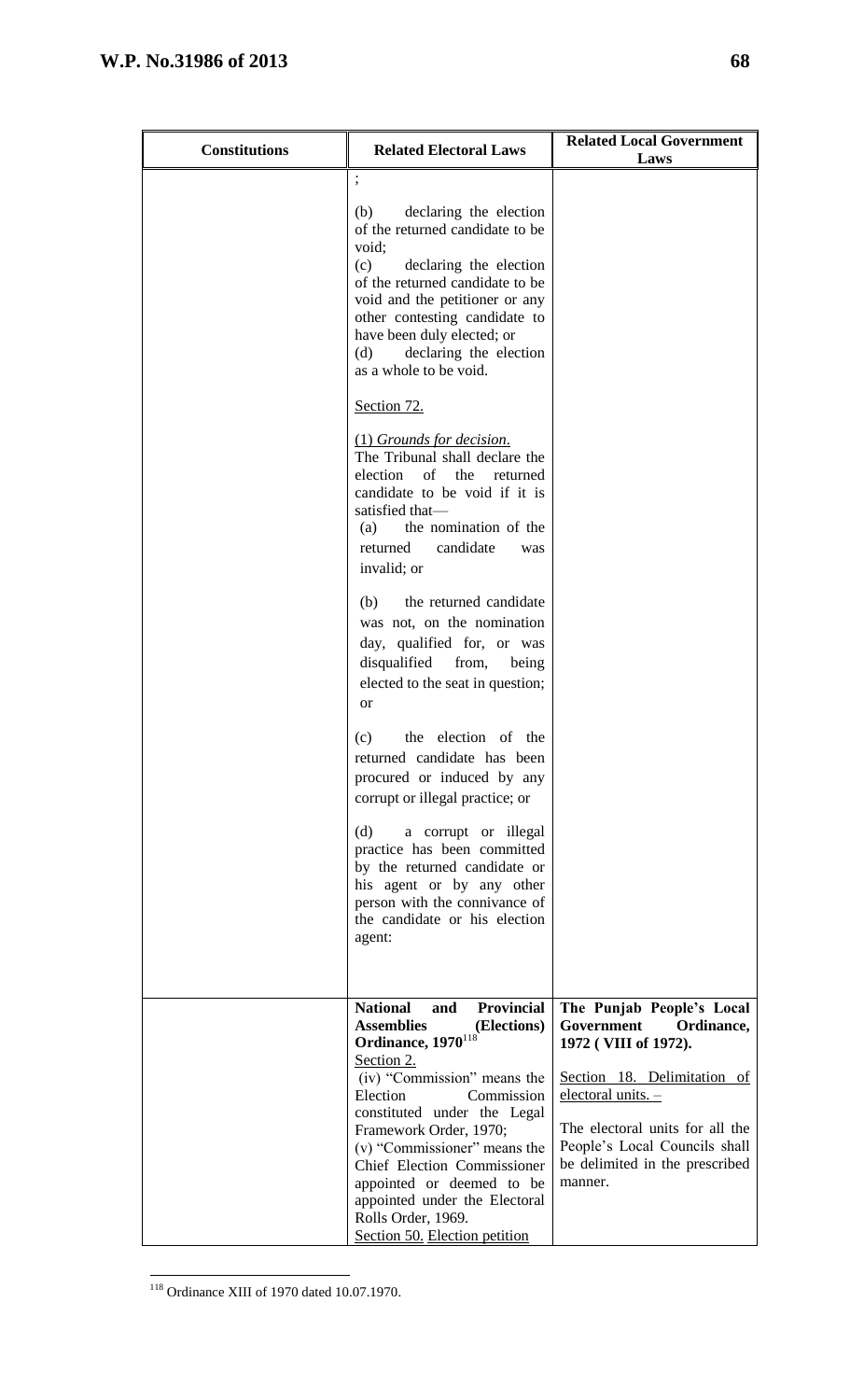| <b>Constitutions</b> | <b>Related Electoral Laws</b>                                                                                                                                                                                                                                                                                                                                                                                                    | <b>Related Local Government</b><br>Laws |
|----------------------|----------------------------------------------------------------------------------------------------------------------------------------------------------------------------------------------------------------------------------------------------------------------------------------------------------------------------------------------------------------------------------------------------------------------------------|-----------------------------------------|
|                      | No election shall be<br>(1)<br>called in question except by an<br>election petition made by a<br>candidate for that election.                                                                                                                                                                                                                                                                                                    |                                         |
|                      | (2) An election petition<br>shall be presented to the<br>Commissioner within<br>such<br>time as may be prescribed and<br>shall be accompanied by a<br>receipt showing that the<br>petitioner has deposited at any<br>branch of the National Bank of<br>Pakistan or at a Government<br>Treasury or sub-Treasury in<br>favour of the Commissioner as<br>security for the costs of the<br>petition a sum of one thousand<br>rupees. |                                         |
|                      | Section 51. Parties to the<br>petition:<br>The petitioner shall join as                                                                                                                                                                                                                                                                                                                                                          |                                         |
|                      | respondents to his election<br>$petition -$                                                                                                                                                                                                                                                                                                                                                                                      |                                         |
|                      | all<br>(a)<br>contesting<br>candidates; and                                                                                                                                                                                                                                                                                                                                                                                      |                                         |
|                      | (b)<br>any other candidate<br>against whom any allegation,<br>if any, of any corrupt or illegal<br>practice is made, and shall<br>personally<br>serve<br><b>or</b><br>by<br>registered post on each such<br>respondent a copy of his<br>petition.                                                                                                                                                                                |                                         |
|                      | Section 52.<br>Contents<br>of<br>petition:                                                                                                                                                                                                                                                                                                                                                                                       |                                         |
|                      | (1) Every election petition<br>shall contain -                                                                                                                                                                                                                                                                                                                                                                                   |                                         |
|                      | a precise statement of<br>(a)<br>the material facts on which the<br>petitioner relies;                                                                                                                                                                                                                                                                                                                                           |                                         |
|                      | full particulars of any<br>(b)<br>corrupt or illegal practice or<br>other illegal act alleged to<br>been<br>have<br>committed,<br>including as full a statement as<br>possible of the names of the<br>parties<br>alleged<br>have<br>to<br>committed such corrupt or<br>illegal practice or act and the<br>place<br>of<br>the<br>date<br>and<br>commission of such practice<br>or act; and                                        |                                         |
|                      | the relief claimed by<br>(c)                                                                                                                                                                                                                                                                                                                                                                                                     |                                         |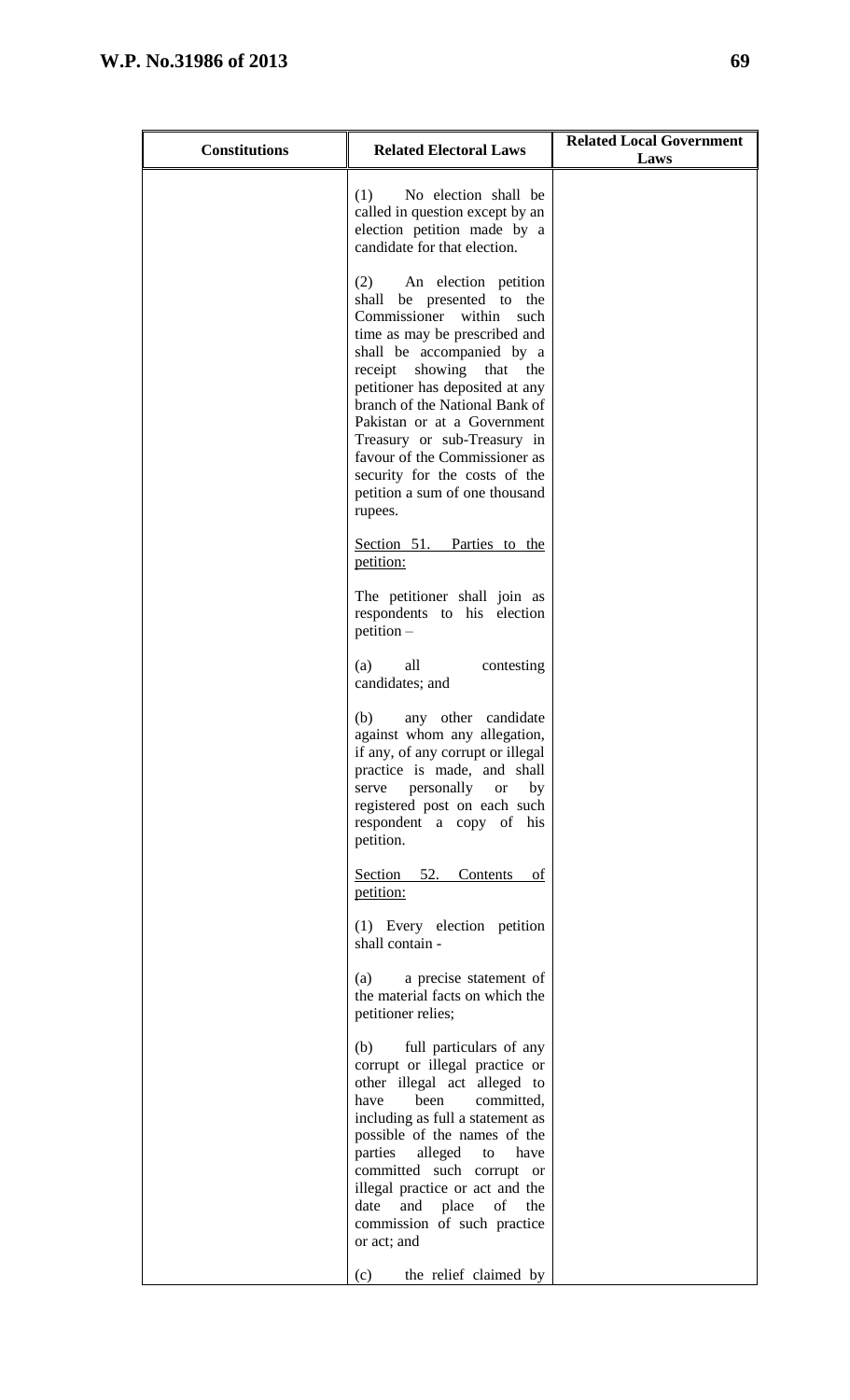| <b>Constitutions</b> | <b>Related Electoral Laws</b>                                                                                                                                                                                                                    | <b>Related Local Government</b><br>Laws |
|----------------------|--------------------------------------------------------------------------------------------------------------------------------------------------------------------------------------------------------------------------------------------------|-----------------------------------------|
|                      | the petitioner.                                                                                                                                                                                                                                  |                                         |
|                      | (2)<br>petitioner<br>A<br>may<br>claim as relief any of the<br>following declarations, namely                                                                                                                                                    |                                         |
|                      | that the election of the<br>(a)<br>returned candidate is void;                                                                                                                                                                                   |                                         |
|                      | that the election of the<br>(b)<br>returned candidate is void and<br>that the petitioner or some<br>other person has been duly<br>elected; or                                                                                                    |                                         |
|                      | that the election as a<br>(c)<br>whole is void.                                                                                                                                                                                                  |                                         |
|                      | (3)<br>Every election petition<br>and every schedule or annex to<br>that petition shall be signed by<br>the petitioner and verified in<br>the manner laid down in the<br>Code of Civil Procedure,<br>1908, for the verification of<br>pleadings. |                                         |
|                      | Section 64. Decision of the<br>Tribunal:                                                                                                                                                                                                         |                                         |
|                      | (1)<br>The Tribunal may,<br>upon the conclusion of the<br>trial of an election petition,<br>make an order -                                                                                                                                      |                                         |
|                      | dismissing<br>(a)<br>the<br>petition;                                                                                                                                                                                                            |                                         |
|                      | declaring the election<br>(b)<br>of the returned candidate to be<br>void:                                                                                                                                                                        |                                         |
|                      | declaring the election<br>(c)<br>of the returned candidate to be<br>void and the petitioner or any<br>other contesting candidate to<br>have been duly elected; or                                                                                |                                         |
|                      | (d)<br>declaring the election<br>as a whole to be void.                                                                                                                                                                                          |                                         |
|                      | Save as provided in<br>(2)<br>subsection $(3)$ , the decision of<br>a Tribunal on an election<br>petition shall be final.                                                                                                                        |                                         |
|                      | (3)<br>Any person aggrieved<br>by a decision of the Tribunal,<br>may within thirty days of the<br>announcement of the decision,<br>appeal to the High Court on<br>any of the grounds enumerated<br>in section 100 of the Code of                 |                                         |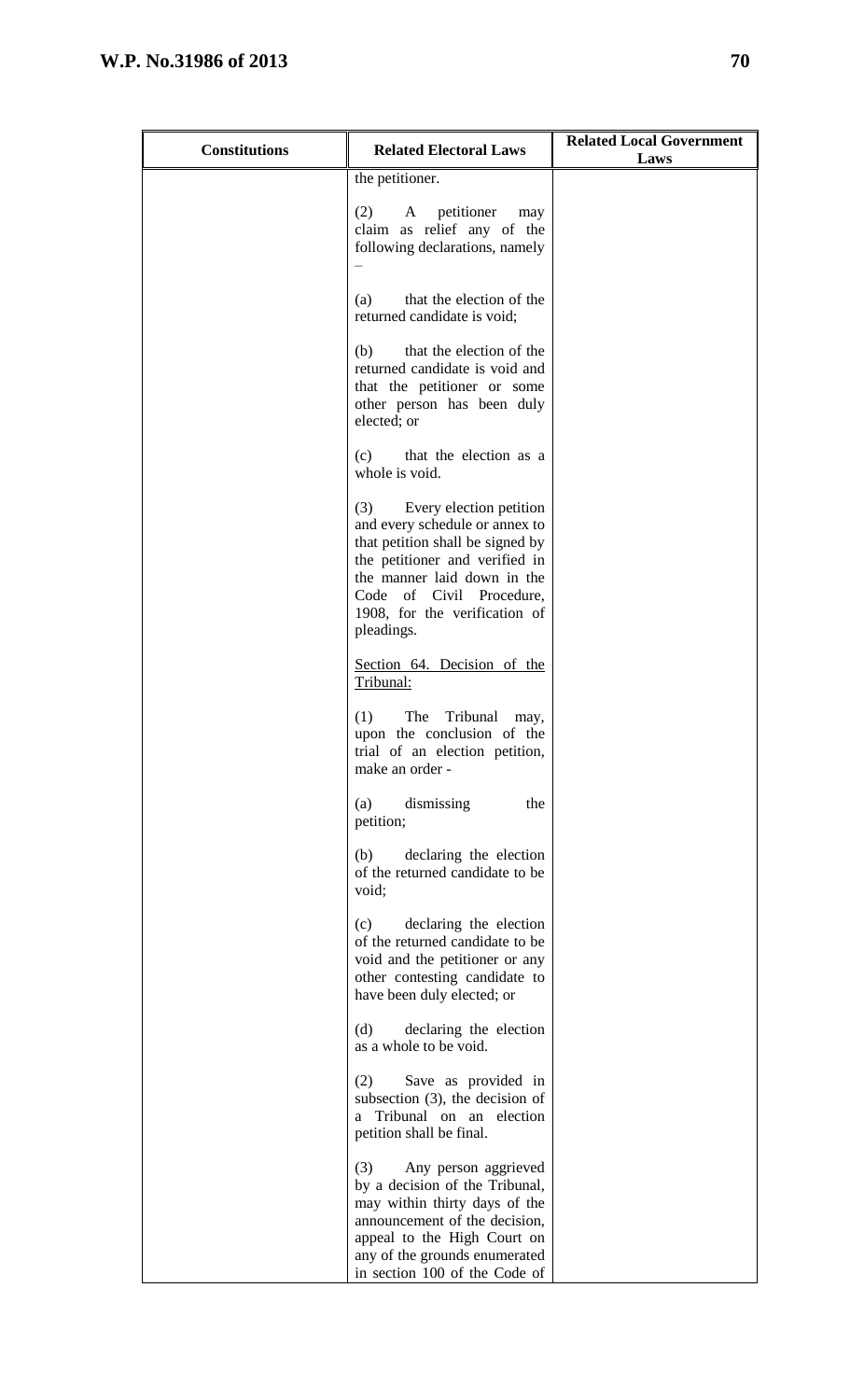| <b>Constitutions</b> | <b>Related Electoral Laws</b>                                                                                                                                                                                                                                                                                                                                           | <b>Related Local Government</b><br>Laws |
|----------------------|-------------------------------------------------------------------------------------------------------------------------------------------------------------------------------------------------------------------------------------------------------------------------------------------------------------------------------------------------------------------------|-----------------------------------------|
|                      | Civil Procedure, 1908 and the<br>decision of the High Court on<br>such appeal shall be final, and<br>shall not be subject to appeal<br>to the Supreme Court. Every<br>such appeal shall be heard by<br>a Division Bench of two<br>Judges of the High Court.                                                                                                             |                                         |
|                      | Section 65. Ground for<br>declaring election of returned<br>candidate void.                                                                                                                                                                                                                                                                                             |                                         |
|                      | The<br>Tribunal<br>shall<br>(1)<br>declare the election of the<br>returned candidate to be void<br>if it is satisfied that -                                                                                                                                                                                                                                            |                                         |
|                      | the nomination of the<br>(a)<br>returned<br>candidate<br>was<br>invalid; or                                                                                                                                                                                                                                                                                             |                                         |
|                      | the returned candidate<br>(b)<br>was not, on the nomination<br>day, qualified for, or was<br>disqualified<br>from,<br>being<br>elected as a member; or                                                                                                                                                                                                                  |                                         |
|                      | the election of the<br>(c)<br>returned candidate has been<br>procured or induced by any<br>corrupt or illegal practice; or                                                                                                                                                                                                                                              |                                         |
|                      | (d)<br>a corrupt or illegal<br>practice has been committed<br>by the returned candidate or<br>his election agent or by any<br>other<br>person<br>with<br>the<br>connivance of the candidate or<br>his election agent.                                                                                                                                                   |                                         |
|                      | The election<br>(2)<br>of a<br>returned candidate shall not be<br>declared void on the ground $-$                                                                                                                                                                                                                                                                       |                                         |
|                      | (a)<br>that any corrupt or<br>practice<br>illegal<br>has<br>been<br>committed if the Tribunal is<br>satisfied that it was<br>not<br>committed by, or with the<br>consent or connivance of that<br>candidate or his election agent<br>and that the candidate and the<br>election<br>took<br>all<br>agent<br>reasonable<br>precaution<br>to<br>prevent its commission; or |                                         |
|                      | that any of the other<br>(b)<br>contesting candidates was, on<br>nomination<br>the<br>day,<br>not<br>qualified<br>for,<br><b>or</b><br>was<br>disqualified<br>form,<br>being<br>elected as a member.                                                                                                                                                                    |                                         |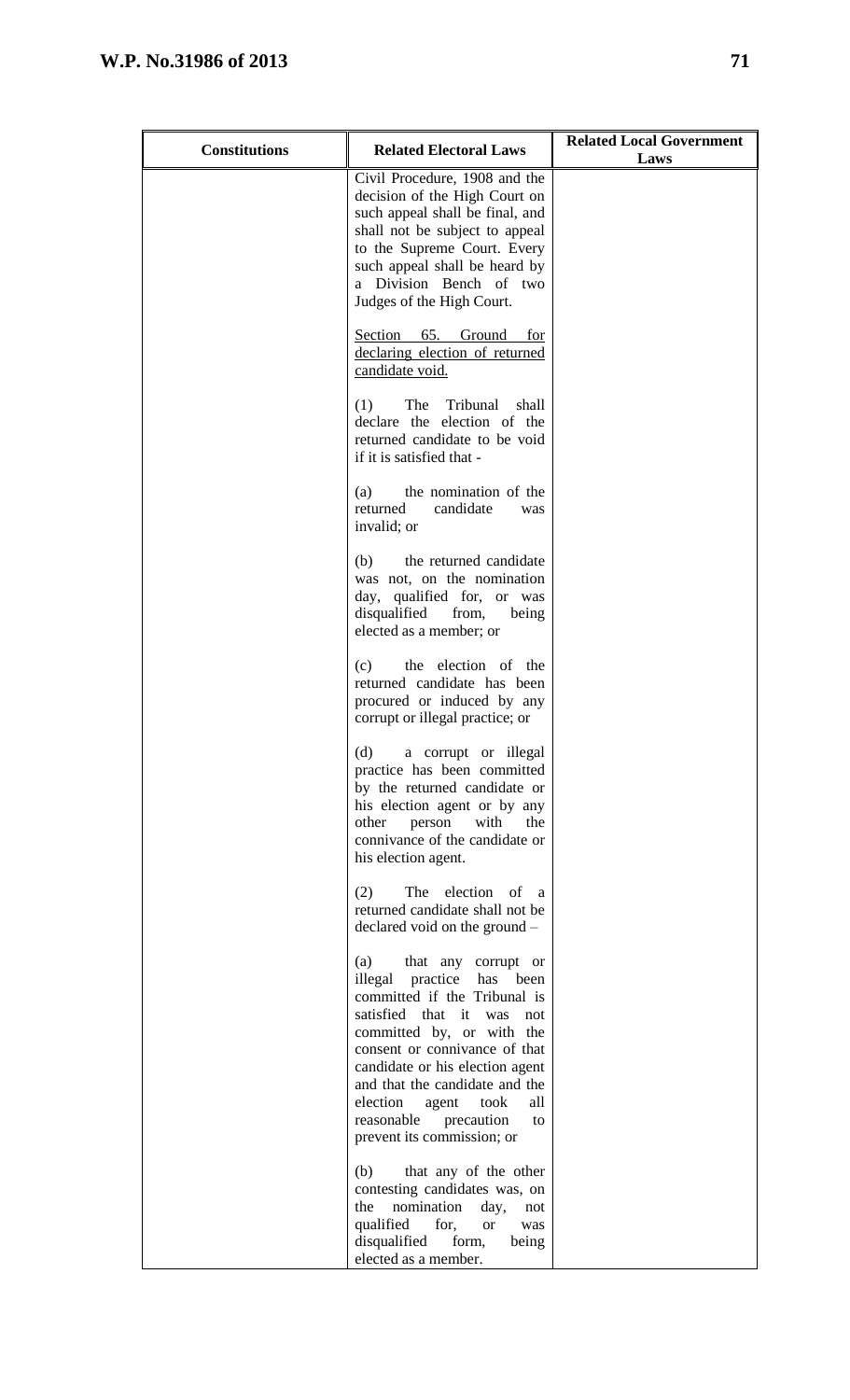| <b>Constitutions</b> | <b>Related Electoral Laws</b>                                                                                                                                                                                                                                                                                                                                                                                                                                                                                                    | <b>Related Local Government</b><br>Laws |
|----------------------|----------------------------------------------------------------------------------------------------------------------------------------------------------------------------------------------------------------------------------------------------------------------------------------------------------------------------------------------------------------------------------------------------------------------------------------------------------------------------------------------------------------------------------|-----------------------------------------|
|                      | 66.<br>Ground for<br>Section<br>declaring a person other than a<br>returned candidate elected -<br>The Tribunal shall declare the<br>election<br>of<br>the<br>returned<br>candidate to be void and the<br>petitioner or<br>other<br>any<br>contesting candidate to have<br>been duly elected, if it is so<br>claimed by the petitioner or<br>any of the respondents and the<br>Tribunal is satisfied that the<br>petitioner<br>other<br>such<br><sub>or</sub><br>contesting candidate<br>was<br>entitled to be declared elected. |                                         |
|                      | Section 67. Ground for<br>declaring election as a whole<br>void - The Tribunal shall<br>declare the election as a whole<br>to be void if it is satisfied that<br>the result of the election has<br>been materially affected by<br>reason of -                                                                                                                                                                                                                                                                                    |                                         |
|                      | the failure of<br>(a)<br>any<br>person to comply with the<br>provisions of this Ordinance<br>and the rules; or                                                                                                                                                                                                                                                                                                                                                                                                                   |                                         |
|                      | the prevalence<br>(b)<br>of<br>extensive corrupt or illegal<br>practice at the election.                                                                                                                                                                                                                                                                                                                                                                                                                                         |                                         |
|                      | <b>Delimitation</b><br>The<br>of<br><b>Constituencies Order 1970</b> <sup>119</sup>                                                                                                                                                                                                                                                                                                                                                                                                                                              |                                         |
|                      | <u>Article 2.</u>                                                                                                                                                                                                                                                                                                                                                                                                                                                                                                                |                                         |
|                      | (a) "Commission" means the<br>Delimitation<br>Commission<br>constituted under Article 4;                                                                                                                                                                                                                                                                                                                                                                                                                                         |                                         |
|                      | Article 4. Constitution of<br>Delimitation Commission---                                                                                                                                                                                                                                                                                                                                                                                                                                                                         |                                         |
|                      | (1) For the purpose of this<br>Order, the President shall<br>constitute<br>Delimitation<br>a<br>Commission consisting of the<br>following members, namely -                                                                                                                                                                                                                                                                                                                                                                      |                                         |
|                      | the Chief Election<br>(a)<br>Commissioner appointed or<br>deemed to be appointed under<br>the Electoral Rolls Order,<br>1969 (P. O. No. 6 of 1969),<br>who shall be the Chairman of<br>the Commission;                                                                                                                                                                                                                                                                                                                           |                                         |
|                      | two other members,<br>(b)                                                                                                                                                                                                                                                                                                                                                                                                                                                                                                        |                                         |

 <sup>119</sup> President's Order 3 of 1970 dated 22.04.1970.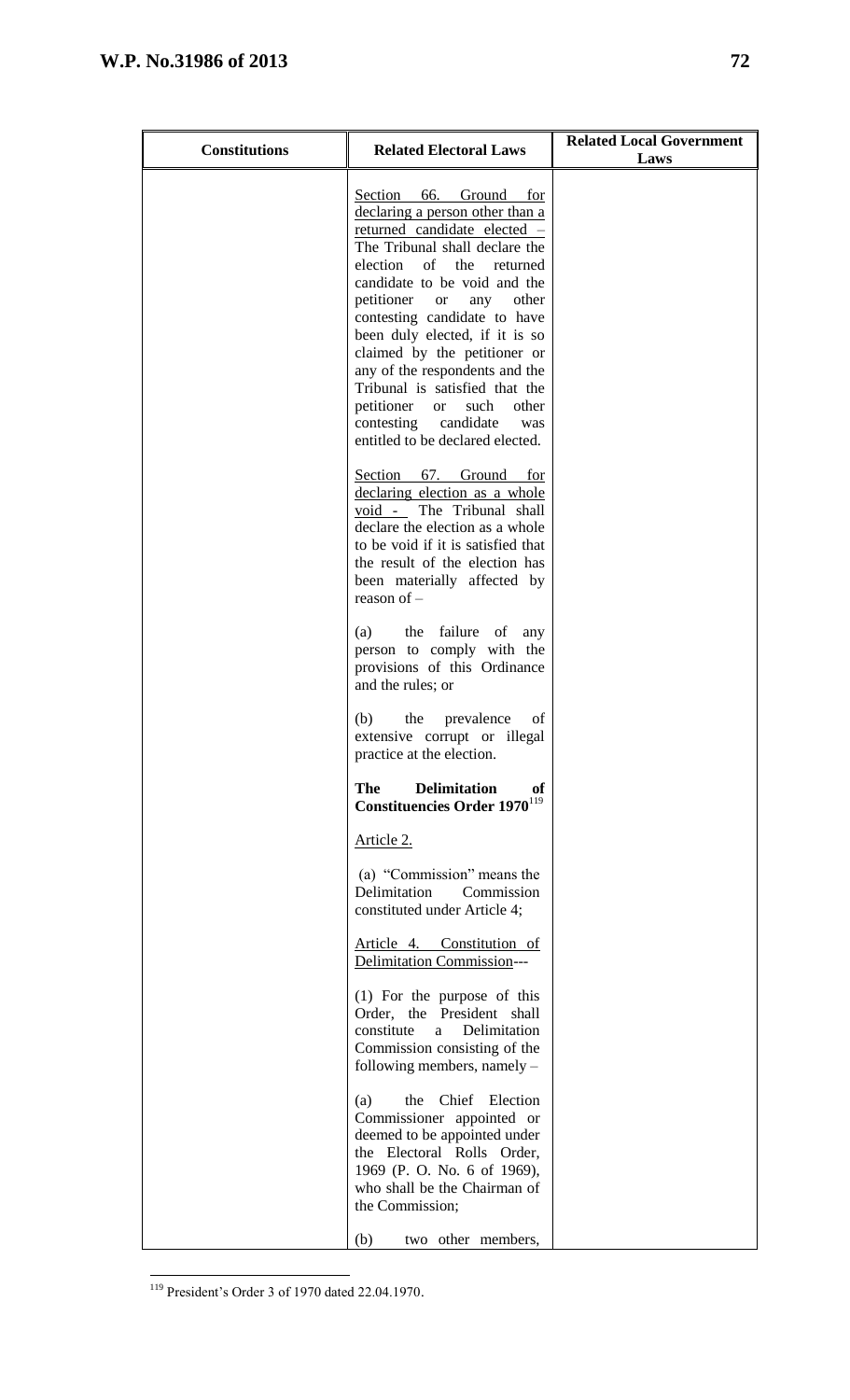| <b>Constitutions</b>                                            | <b>Related Electoral Laws</b>                                                                                                                                                                                                                                                                                                                                                         | <b>Related Local Government</b><br>Laws                                                                                                         |
|-----------------------------------------------------------------|---------------------------------------------------------------------------------------------------------------------------------------------------------------------------------------------------------------------------------------------------------------------------------------------------------------------------------------------------------------------------------------|-------------------------------------------------------------------------------------------------------------------------------------------------|
|                                                                 | each being a Judge of a High<br>Court,<br>appointed by the<br>President after consultation<br>with the Chief Justice of that<br>Court.                                                                                                                                                                                                                                                |                                                                                                                                                 |
|                                                                 | (2)<br>The Commission<br>shall continue to function<br>until it is, by order or the<br>President dissolved.                                                                                                                                                                                                                                                                           |                                                                                                                                                 |
|                                                                 | (3)<br>The Chairman<br>and<br>other<br>members<br>of<br>the<br>Commission shall be entitled<br>such immunities<br>and<br>to<br>privileges as the President<br>may determine.                                                                                                                                                                                                          |                                                                                                                                                 |
|                                                                 | Article 9.<br>Validity<br>of<br>Commission<br>of<br>not<br>act<br>questionable.---The validity<br>of<br>the<br>delimitation<br><b>or</b><br>formation<br>of<br>any<br>constituency,<br>of<br><b>or</b><br>any<br>proceedings taken or anything<br>done by or under<br>the<br>authority of the Commission,<br>under this Order shall not be<br>called in question in any<br>Court."120 |                                                                                                                                                 |
| The Constitution<br>of the<br><b>Islamic</b><br><b>Republic</b> | <b>The</b><br><b>Delimitation</b><br>of<br>of Constituencies Act, $1974^{121}$                                                                                                                                                                                                                                                                                                        | <b>The</b><br>Punjab<br>Local<br>Government<br>1975<br>Act,                                                                                     |
| Pakistan, 1973                                                  | Section 2.                                                                                                                                                                                                                                                                                                                                                                            | (XXXIV of 1975)<br>Section<br>23.<br>Election                                                                                                   |
|                                                                 | "Commission" means<br>(b)<br>the<br>Election<br>Commission                                                                                                                                                                                                                                                                                                                            | Authority.                                                                                                                                      |
|                                                                 | constituted under Article 218.<br>(c). "population" means the<br>population in accordance with<br>the last preceding census<br>officially published;                                                                                                                                                                                                                                  | (1) Government may appoint a<br>Punjab Local Council Election<br>Authority<br>for<br>conducting<br>elections<br>the<br>Local<br>to<br>Councils. |
|                                                                 | Section 3.<br>Commission<br>delimit<br>to                                                                                                                                                                                                                                                                                                                                             | (2) Election Authority shall<br>exercise such powers and<br>perform such functions as may<br>be prescribed.                                     |
|                                                                 | constituencies.---<br>The<br>Commission<br>shall<br>delimit<br>territorial constituencies for<br>National<br>elections<br>the<br>to                                                                                                                                                                                                                                                   | The<br>Punjab<br>Local<br>Government<br>Ordinance,<br>$1979$ <sup>123</sup>                                                                     |
|                                                                 | Assembly<br>and<br>to<br>each<br>Provincial<br>Assembly<br>in<br>accordance<br>with<br>the<br>provisions of the Constitution<br>and this Act.                                                                                                                                                                                                                                         | Section 3 (1) In the Ordinance,<br>unless the context otherwise<br>$requires -$                                                                 |
|                                                                 | Section 9.<br>Principles of                                                                                                                                                                                                                                                                                                                                                           | (xi) 'electoral unit' means a<br>portion of a local area from                                                                                   |

<sup>&</sup>lt;sup>120</sup> Delimitation of Constituencies Order, 1970 (PLD 1970 Central and Provincial Statutes).

 $121$  Act No.XXXIV of 1974 dated 08.05.1974.

 $123$  Punjab Ordinance No. VI of 1979 dated 31.07.1979.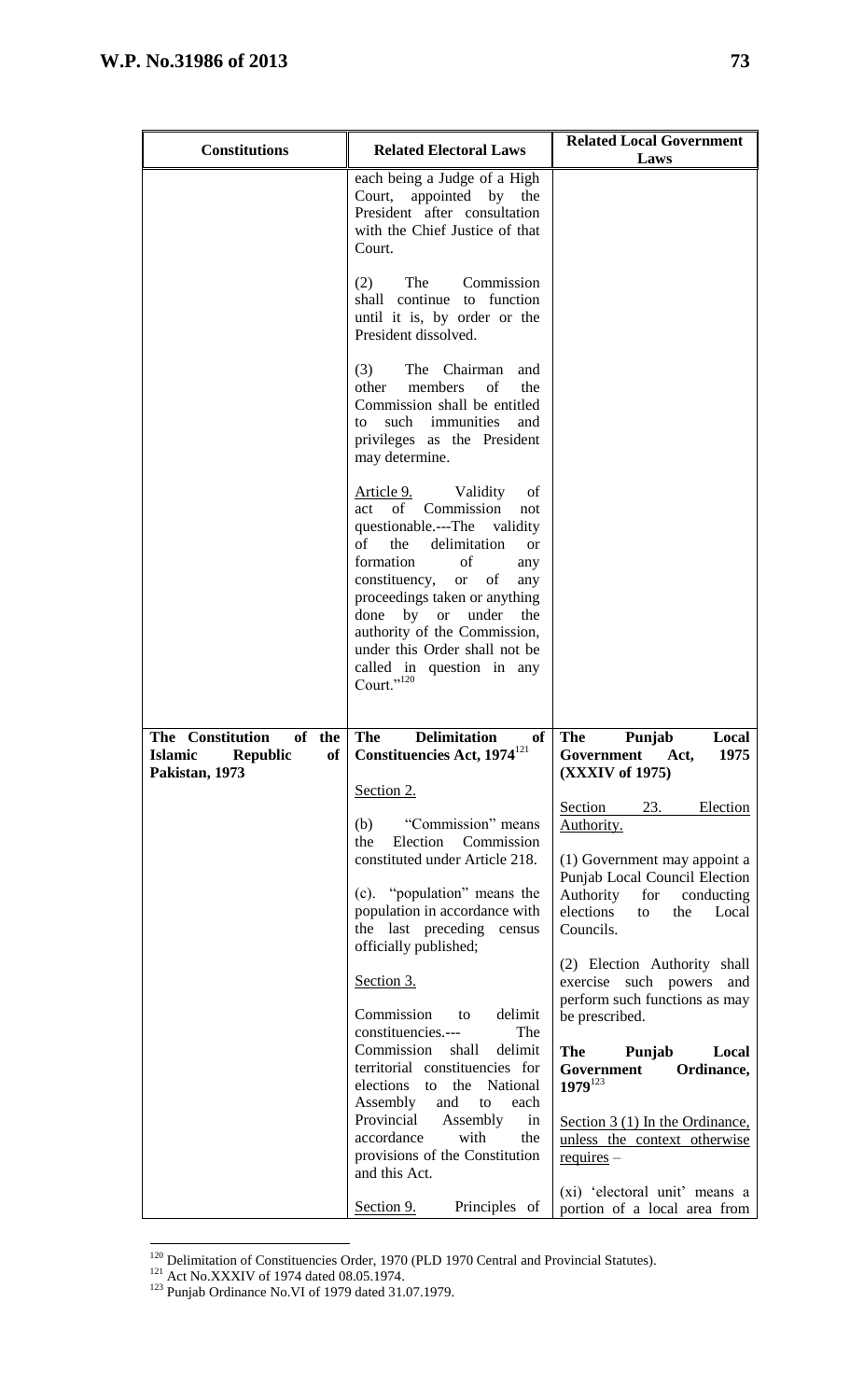| <b>Constitutions</b> | <b>Related Electoral Laws</b>                                                                                                                                                                                                                                                                                                                                                                                                                                | <b>Related Local Government</b><br>Laws                                                                                                                                                                                                                                                                                                                           |
|----------------------|--------------------------------------------------------------------------------------------------------------------------------------------------------------------------------------------------------------------------------------------------------------------------------------------------------------------------------------------------------------------------------------------------------------------------------------------------------------|-------------------------------------------------------------------------------------------------------------------------------------------------------------------------------------------------------------------------------------------------------------------------------------------------------------------------------------------------------------------|
|                      | delimitation.--- $(1)$<br>All<br>constituencies for general<br>shall.<br>far<br><b>as</b><br>seats<br>as<br>practicable, be<br>delimited<br>having<br>regard<br>the<br>to<br>distribution of population in<br>geographically<br>compact<br>areas, existing boundaries of<br>administrative units, facilities<br>of communication and public<br>convenience<br>and<br>other<br>cognate factors to ensure<br>homogeneity in the creation<br>of constituencies: | which one or more than one<br>member shall be elected.<br>Section 14. Electoral units. -<br>(1)<br>Save as<br>otherwise<br>provided, a local area shall be<br>divided in<br>the prescribed<br>manner into such number of<br>electoral units as may be<br>determined by the Election<br>Authority for the purpose of<br>election of members of a local<br>council. |
|                      | Provided, that for the purpose<br>of delimiting constituencies<br>for the general seats for the<br>Federally<br>Administered<br>Tribal Areas two or more<br>separate<br>be<br>areas<br>may<br>grouped<br>into<br>one<br>constituency.<br>$(2)$ As far as may be the<br>constituencies for election to                                                                                                                                                        | (2)<br>All electoral units for<br>Muslim seats shall, as far as<br>practicable,<br>be<br>delimited<br>having regard<br>the<br>to<br>distribution<br>of<br>population,<br>including<br>non-Muslims,<br>geographical compactness,<br>existing boundaries<br>of<br>administrative units, facility of<br>and public<br>communications<br>convenience.                 |
|                      | the same Assembly shall be<br>equal among themselves in<br>population.<br>Bar<br>of<br>Section 11.<br>jurisdiction.---The validity of<br>of<br>the<br>delimitation<br>any                                                                                                                                                                                                                                                                                    | (3)<br>An electoral unit may<br>be single member or multi-<br>member,<br>be<br>as<br>may<br>determined by the Election<br>Authority:<br>Provided that, in the case of                                                                                                                                                                                             |
|                      | constituency, or<br>of<br>any<br>proceedings taken or anything<br>done by or under<br>the<br>authority of the Commission,<br>under this Act shall not be<br>called in question in any                                                                                                                                                                                                                                                                        | election<br>of<br>non-Muslim<br>members, the entire local area<br>of a local council shall form<br>one electoral unit.                                                                                                                                                                                                                                            |
|                      | court."<br><b>The</b><br>Representation<br>of<br>People Act, 1976                                                                                                                                                                                                                                                                                                                                                                                            | (4)<br>As far as may be,<br>single-member electoral units<br>for election to the same local<br>council shall be equal among<br>themselves in population.                                                                                                                                                                                                          |
|                      | Electoral Rolls Act, 1974 <sup>122</sup>                                                                                                                                                                                                                                                                                                                                                                                                                     | Section 15. Election Authority                                                                                                                                                                                                                                                                                                                                    |
|                      | <b>Electoral Rolls Rules, 1974</b>                                                                                                                                                                                                                                                                                                                                                                                                                           | (1) Government shall appoint<br>Election Authority for<br>an<br>conducting elections to local<br>councils.                                                                                                                                                                                                                                                        |
|                      |                                                                                                                                                                                                                                                                                                                                                                                                                                                              | Section 16. Assistance to<br>Election Authority. It shall be<br>the duty of all executive<br>authorities in the Province and<br>all local authorities under the<br>administrative<br>control<br>οf<br>Government to<br>assist<br>the<br>Election Authority in<br>the<br>performance of its functions.                                                             |

 <sup>122</sup> Act No.XXI of 1974 dated 22.04.1974.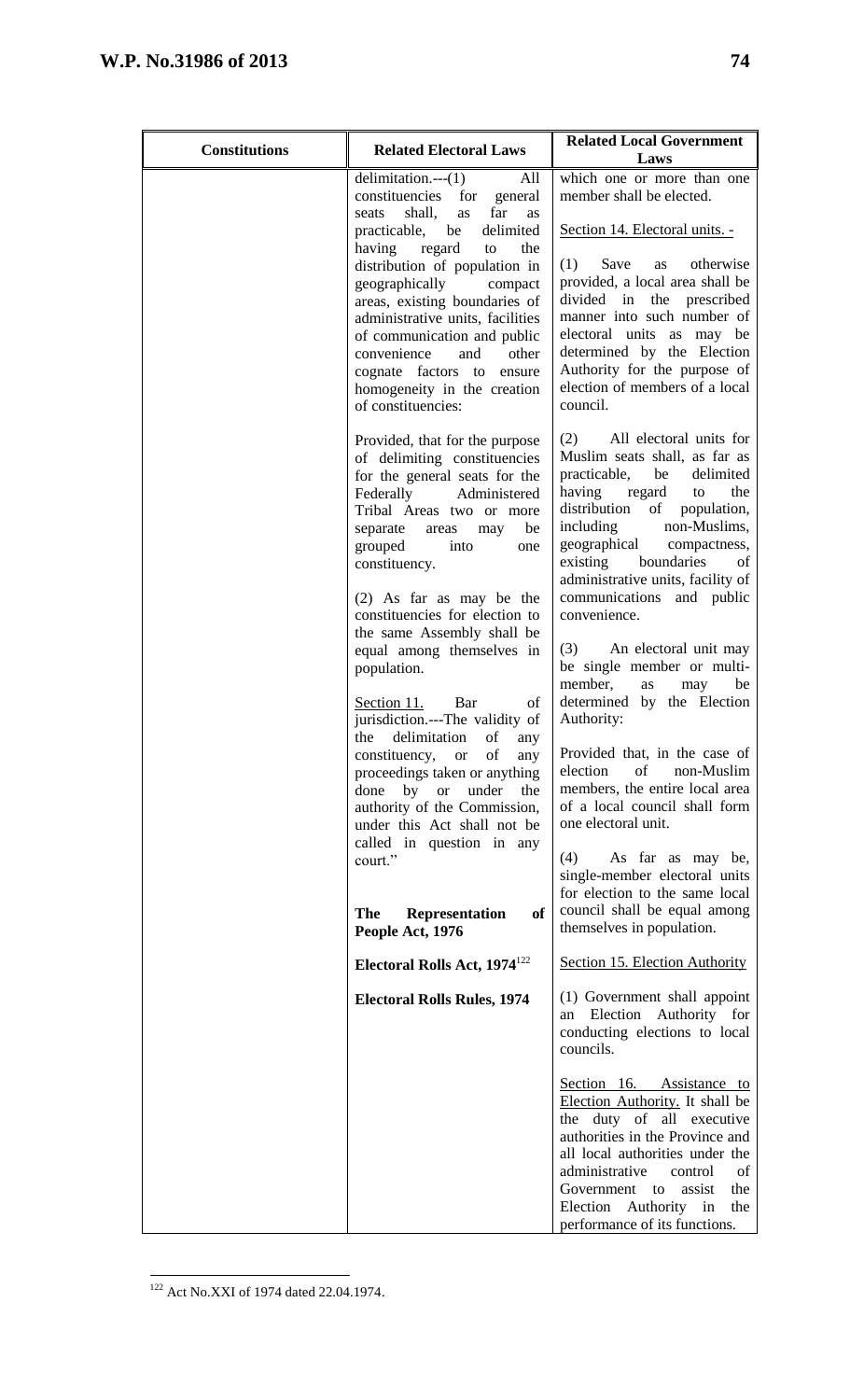| <b>Constitutions</b> | <b>Related Electoral Laws</b> | <b>Related Local Government</b><br>Laws                                                                                                                                                                                                                                                                                                                                                                                                                                                                                        |
|----------------------|-------------------------------|--------------------------------------------------------------------------------------------------------------------------------------------------------------------------------------------------------------------------------------------------------------------------------------------------------------------------------------------------------------------------------------------------------------------------------------------------------------------------------------------------------------------------------|
|                      |                               | Section 17. Election Authority<br>to ensure fair elections, etc.<br>The Election Authority may<br>issue such instructions and<br>exercise<br>such<br>powers<br>including the power to review<br>an order passed by an officer<br>under the Ordinance or the<br>and<br>make<br>rules,<br>such<br>consequential order as may in<br>its opinion be necessary for<br>ensuring that an election is<br>conducted honestly, justly and<br>fairly and in accordance with<br>the<br>provisions<br>of<br>the<br>Ordinance and the rules. |
|                      |                               | <b>Section</b><br>23.<br>Conduct<br>of<br>Elections<br>(1) Elections to local councils                                                                                                                                                                                                                                                                                                                                                                                                                                         |
|                      |                               | shall be conducted in such<br>manner as may be prescribed.                                                                                                                                                                                                                                                                                                                                                                                                                                                                     |
|                      |                               | (2)<br>Government may also<br>provide for offences relating<br>to elections to local councils,<br>the penalties to be imposed for<br>offences<br>such<br>and<br>the<br>procedure to be followed for<br>the trial of such offences.                                                                                                                                                                                                                                                                                             |
|                      |                               | Section 24.                                                                                                                                                                                                                                                                                                                                                                                                                                                                                                                    |
|                      |                               | the<br>decision<br>of<br>the<br>(3)<br>Tribunal<br>election<br>on<br>an<br>petition shall be final.                                                                                                                                                                                                                                                                                                                                                                                                                            |
|                      |                               | The Punjab Local Councils<br>(Election) Rules, $1979^{124}$                                                                                                                                                                                                                                                                                                                                                                                                                                                                    |
|                      |                               | Rule 2 $(1)$ $(e)$ 'Election<br>Authority' means an Election<br>Authority<br>appointed<br>under<br>section 15;                                                                                                                                                                                                                                                                                                                                                                                                                 |
|                      |                               | <u>Rule <math>4</math> – Appointment of</u><br>Delimitation Officers, etc. -                                                                                                                                                                                                                                                                                                                                                                                                                                                   |
|                      |                               | (1) The Election Authority<br>may appoint from amongst the<br>persons in the service of<br>Pakistan or a Local Authority,<br>as many Delimitation Officers<br>Delimitation<br>Assist<br>and<br>Officers, as it may deem<br>necessary for the delimitation<br>of Local Areas into electoral<br>units or for the revision of<br>such delimitation.                                                                                                                                                                               |

  $124$  Notified vide Notification dated  $6<sup>th</sup>$  August 1979.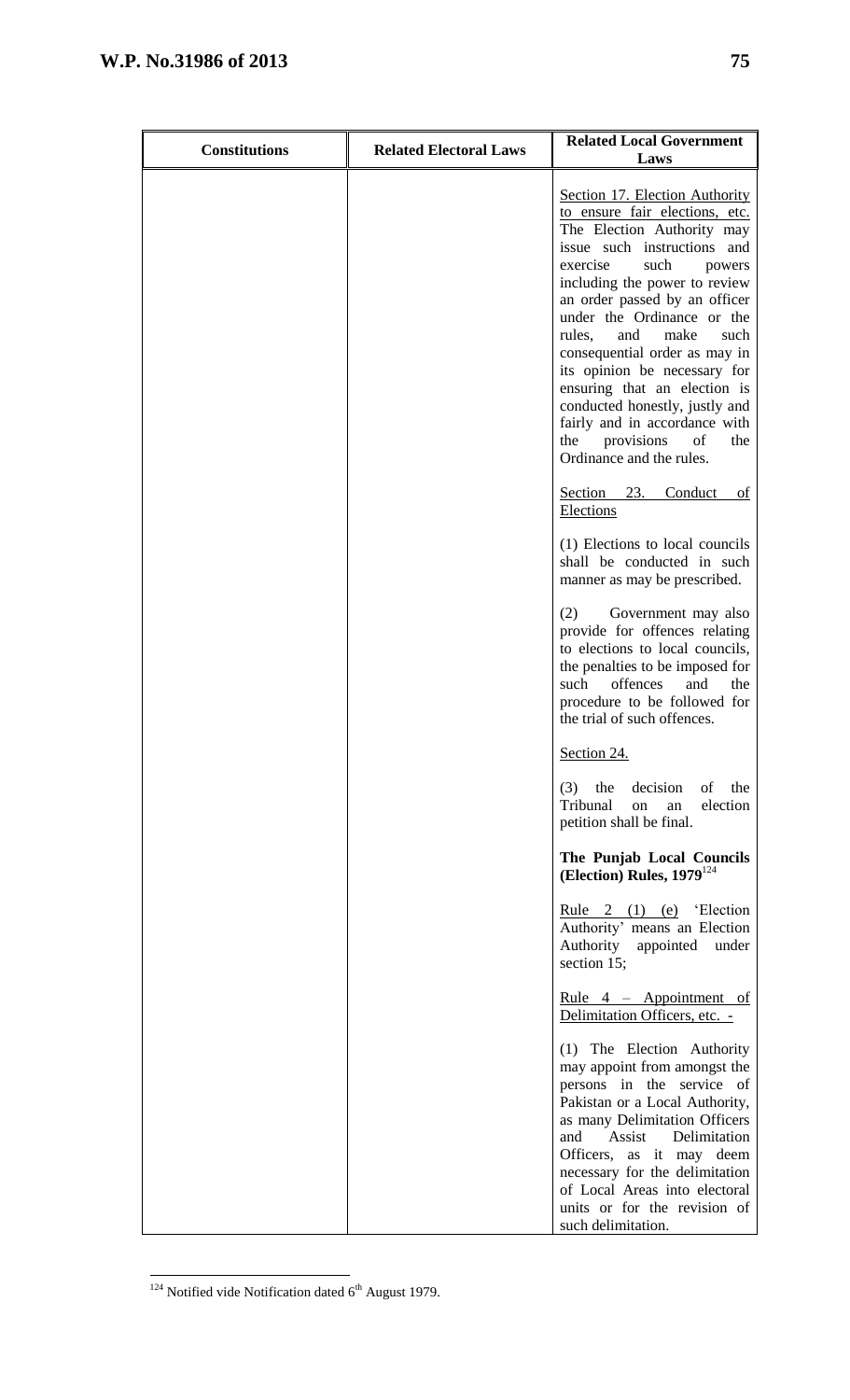| <b>Constitutions</b> | <b>Related Electoral Laws</b> | <b>Related Local Government</b><br>Laws                                                                                                                                                                                                                                                                                                                                                                                  |
|----------------------|-------------------------------|--------------------------------------------------------------------------------------------------------------------------------------------------------------------------------------------------------------------------------------------------------------------------------------------------------------------------------------------------------------------------------------------------------------------------|
|                      |                               | Assistant<br>(2)<br>An<br>Delimitation<br>Officer<br>shall<br>assist the Delimitation Officer<br>in the performance of his<br>functions under the Ordinance<br>and the rules framed there-<br>under and may, subject to such<br>instructions as may be given in<br>this behalf by the Election<br>Authority, perform, under the<br>control of the Delimitation<br>Officer, the functions of the<br>Delimitation Officer. |
|                      |                               | Rule $5$ – Delimitation of<br>Electoral Units. -                                                                                                                                                                                                                                                                                                                                                                         |
|                      |                               | (1) The electoral units of a<br>local area as may have been<br>determined by the Election<br>Authority shall be delimited<br>by the Delimitation Officer<br>under the superintendence,<br>direction and control of the<br>Election Authority.                                                                                                                                                                            |
|                      |                               | (2) A Delimitation Officer<br>for the purpose of<br>may,<br>delimiting the electoral units<br>such inquiries<br>make<br>and<br>examine such record as he<br>may deem necessary<br>and<br>consider such representations<br>as may be received by him.                                                                                                                                                                     |
|                      |                               | Punjab Local Government<br>Act 1996 (VII OF 1996):                                                                                                                                                                                                                                                                                                                                                                       |
|                      |                               | Section 13. Delimitation of<br>electoral units. -                                                                                                                                                                                                                                                                                                                                                                        |
|                      |                               | (1)<br>Electoral<br>units<br><b>as</b><br>determined by the Election<br>Authority under sections 8 and<br>9 shall be delimited in the<br>prescribed manner for the<br>purpose of election of Muslim<br>and non-Muslim members of a<br>local council:                                                                                                                                                                     |
|                      |                               | Provided that the Election<br>Authority may in the process<br>of delimitation allow such<br>variations in the population of<br>electoral units of a local<br>council as it may consider<br>necessary.                                                                                                                                                                                                                    |
|                      |                               | (2) All electoral units for<br>Muslim seats shall, as far as<br>practicable,<br>delimited<br>be<br>having regard<br>the<br>to<br>distribution<br>of<br>population,                                                                                                                                                                                                                                                       |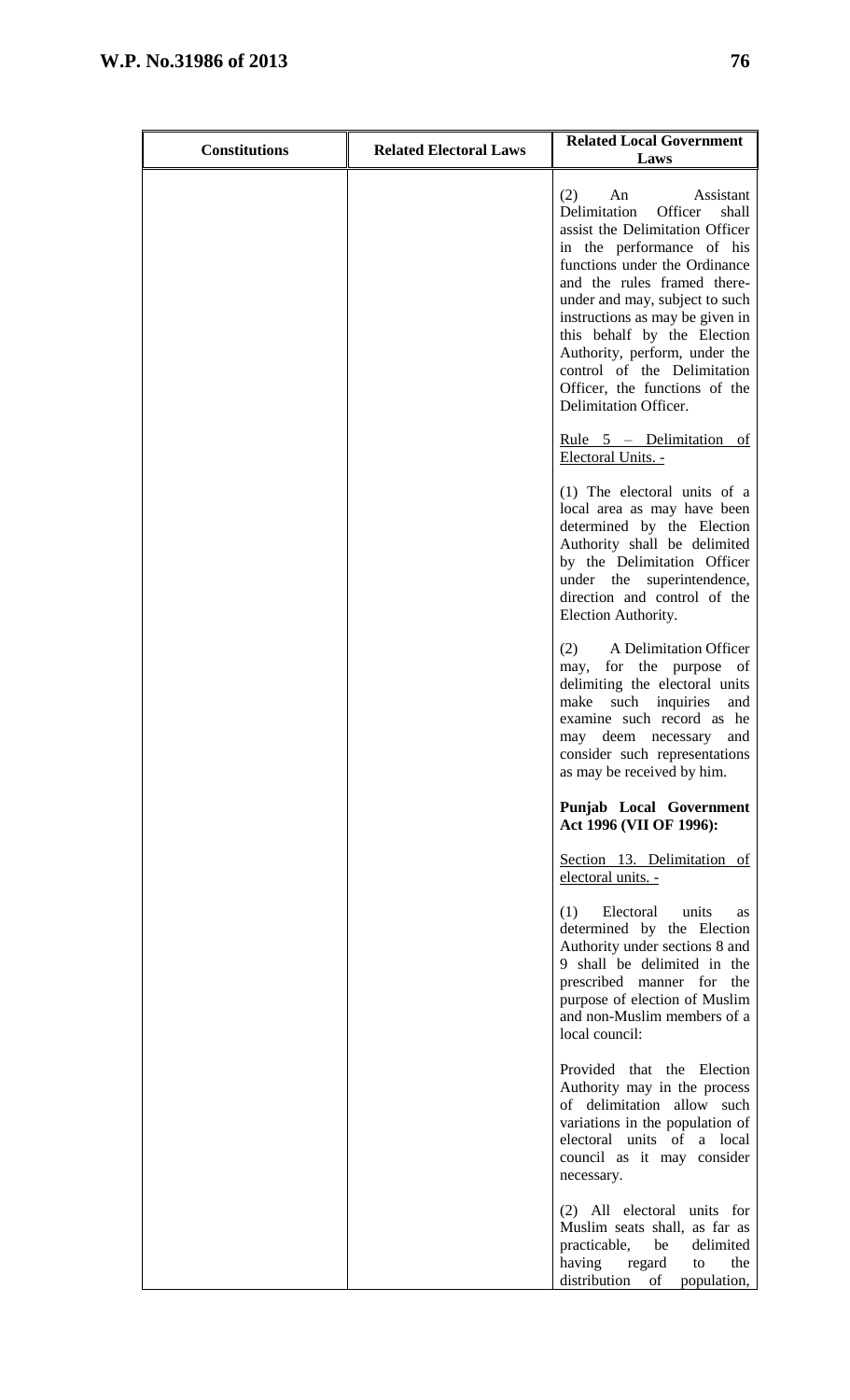| <b>Constitutions</b> | <b>Related Electoral Laws</b> | <b>Related Local Government</b><br>Laws                                                                                                                                     |
|----------------------|-------------------------------|-----------------------------------------------------------------------------------------------------------------------------------------------------------------------------|
|                      |                               | including<br>non-Muslims,<br>geographical<br>compactness,<br>existing<br>boundaries<br>of<br>administrative units, facility of<br>communications and public<br>convenience. |
|                      |                               | (3) All electoral unit for non<br>Muslim<br>seats<br>shall<br>be<br>delimited as far as practicable<br>accordance<br>with<br>the<br>1n<br>provisions of subsection (2).     |
|                      |                               | (4) An electoral unit may be<br>single member<br><b>or</b><br>multi-<br>member,<br>be<br>as<br>may<br>determined by the Election<br>Authority:                              |
|                      |                               | Provided<br>that<br>village<br>panchayats shall have multi<br>member electoral units:                                                                                       |
|                      |                               | Provided further that ward<br>councils may have single or<br>multiple member<br>electoral<br>units<br>depending<br>upon<br>determination in this regard by<br>Government.   |
|                      |                               | (5) As far as may be, single<br>member electoral units for<br>election to the same local<br>council shall be equal among<br>themselves in population.                       |
|                      |                               | <b>Section</b><br>14.<br>Election<br>Authority.                                                                                                                             |
|                      |                               | (1) Government shall appoint<br>Election Authority for<br>an<br>conducting elections to local<br>councils.                                                                  |
|                      |                               | (2) The Election Authority<br>shall consist of such number<br>of members being not less<br>three<br>than<br>as<br>may<br>be<br>determined by Government.                    |
|                      |                               | (3) The Election Authority<br>shall exercise such powers and<br>perform such functions as may<br>be prescribed.                                                             |
|                      |                               | No person<br>(4)<br>shall<br>be<br>appointed as Chairman unless<br>he is, or has been, a judge of<br>the High Court.                                                        |
|                      |                               | (5) A member of the Election<br>Authority shall be a person<br>who is or has been in the<br>Service of Pakistan in BS-19                                                    |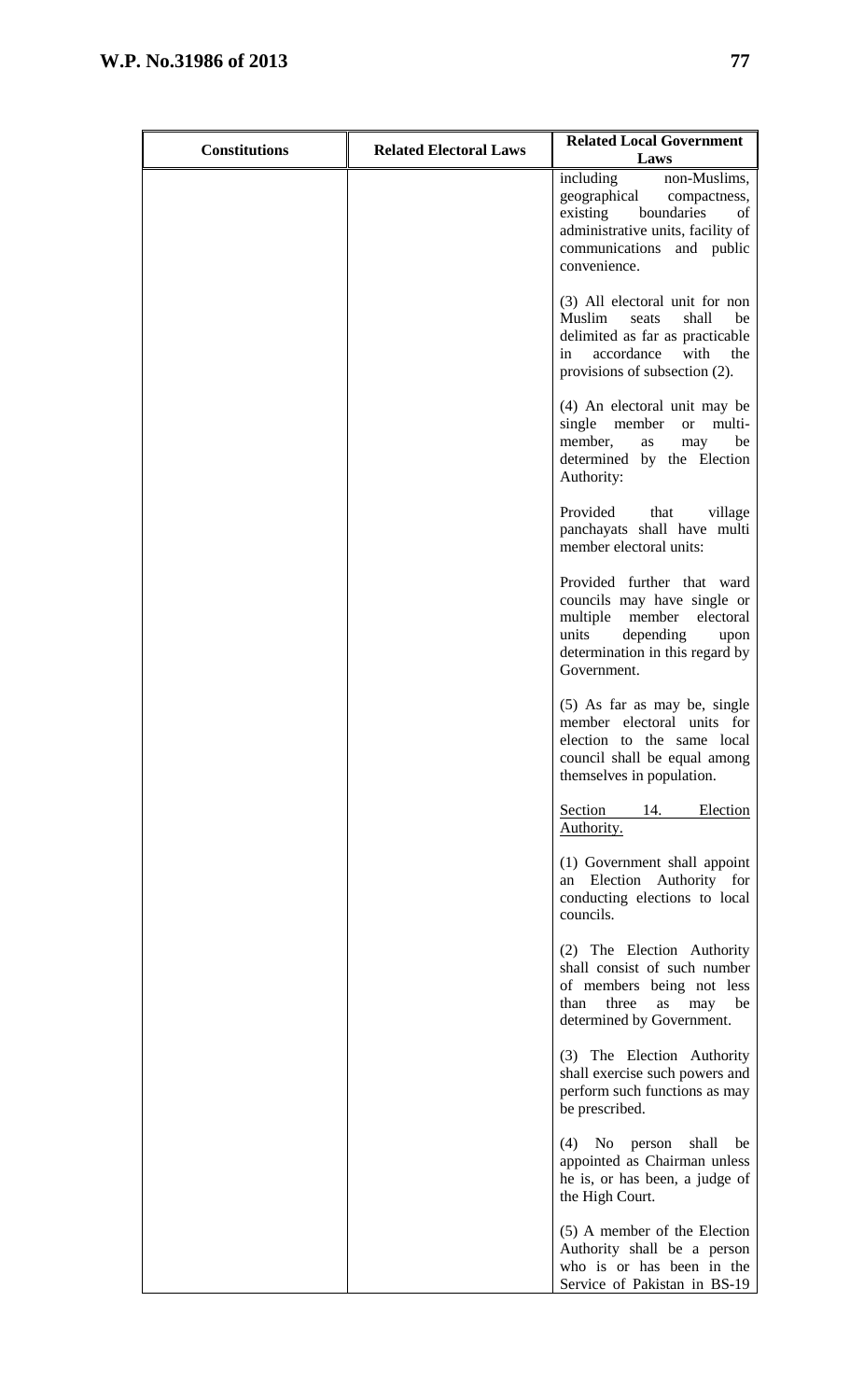| <b>Constitutions</b> | <b>Related Electoral Laws</b> | <b>Related Local Government</b><br>Laws                                                                                                                                                                                                                                                                                                                                                                                               |
|----------------------|-------------------------------|---------------------------------------------------------------------------------------------------------------------------------------------------------------------------------------------------------------------------------------------------------------------------------------------------------------------------------------------------------------------------------------------------------------------------------------|
|                      |                               | or above.                                                                                                                                                                                                                                                                                                                                                                                                                             |
|                      |                               | (6) Notwithstanding anything<br>contained in subsections (2)<br>(4)<br>Government<br>and<br>may<br>Election<br>reconstitute<br>the<br>Authority after the elections to<br>the local councils have been<br>held and the reconstituted<br>Election Authority may have<br>such number of members and<br>such qualifications<br>possess<br>experience<br>the<br>and<br>as<br>Government<br>consider<br>may<br>necessary.                  |
|                      |                               | (7) The Election Authority<br>shall, subject to the provisions<br>of this Act and the rules,<br>regulate its own procedure.                                                                                                                                                                                                                                                                                                           |
|                      |                               | (8) The Election Authority<br>may exercise it powers and<br>perform<br>functions<br>its<br>notwithstanding a vacancy in<br>the office of any one of its<br>members or the Chairman or<br>fact that any of its<br>the<br>members or the Chairman is,<br>for any reason, unable to<br>attend its proceedings and the<br>decision taken by the members<br>present shall have the effect of<br>the decision of the Election<br>Authority. |
|                      |                               | (9) The Election Authority<br>may authorise its members<br>jointly or individually<br>to<br>exercise and perform all or<br>any of its power and functions<br>under this Act and the rules<br>and the decision taken by a<br>member or members shall<br>have the effect of the decision<br>of the Election Authority.                                                                                                                  |
|                      |                               | (10) The Election Authority<br>appoint officers<br>and<br>may<br>servants on such terms and<br>conditions<br>and<br>possessing<br>such qualifications as it may<br>deem fit, for the purpose of<br>performing its functions under<br>the Act and the rules.                                                                                                                                                                           |
|                      |                               | Section 18. Contempt of<br>Election Authority. - Any<br>proceeding before the Election<br>Authority shall be deemed to<br>be a judicial proceeding within<br>the meaning of section 228 of<br>the Pakistan Penal Code, 1860<br>(XLV)<br>1860)<br>of<br>the<br>and                                                                                                                                                                     |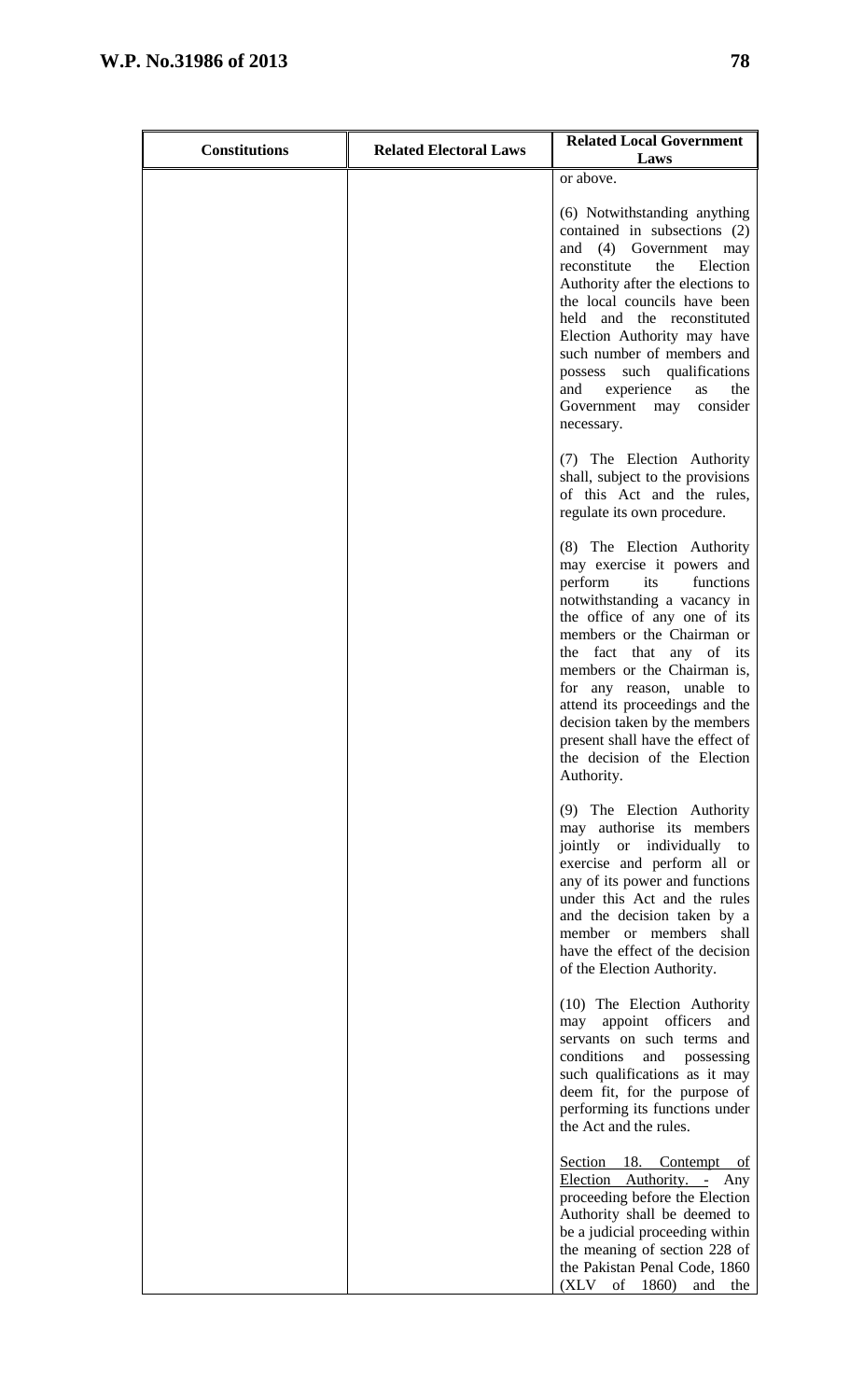| <b>Constitutions</b>                                                                             | <b>Related Electoral Laws</b>                                          | <b>Related Local Government</b><br>Laws                                                                                                                                                                                                                                                                                                                                                                                                                                        |
|--------------------------------------------------------------------------------------------------|------------------------------------------------------------------------|--------------------------------------------------------------------------------------------------------------------------------------------------------------------------------------------------------------------------------------------------------------------------------------------------------------------------------------------------------------------------------------------------------------------------------------------------------------------------------|
|                                                                                                  |                                                                        | Election Authority shall be<br>deemed to be a Court within<br>the meaning of sections 476<br>and 480 of the Code of<br>Criminal Procedure, 1898 (V<br>of 1898).                                                                                                                                                                                                                                                                                                                |
| The Constitution of the<br><b>Islamic Republic of</b>                                            | Representation<br>of<br>The<br>People Act, 1976                        | Punjab<br>The<br>Local<br>Government Act, 2013 <sup>125</sup>                                                                                                                                                                                                                                                                                                                                                                                                                  |
| Pakistan, 1973<br>Post Constitution 18 <sup>th</sup><br>Amendment Act, 2010 w.e.f.<br>19.04.2010 | <b>Electoral Rolls Act, 1974</b><br><b>Electoral Rolls Rules, 1974</b> | Section 8. Delimitation of<br>Union Councils. -                                                                                                                                                                                                                                                                                                                                                                                                                                |
| Part VIII-Elections<br>Articles $213 - 226$                                                      |                                                                        | (1) A Union Council shall be<br>an area consisting of one or<br>more revenue estates or, in the<br>case of an area where revision<br>of settlement under the law<br>has not taken place, one or<br>more census villages or, in the<br>case of an urban area, a census<br>block or blocks as delimited<br>for purposes of the last<br>preceding census or a census<br>block and a revenue estate,<br>notified<br>such by<br>the<br>as<br>Government.<br>(2) As far as possible: |
|                                                                                                  |                                                                        | the area of a Union<br>(a)<br>Council shall be a territorial<br>unity;                                                                                                                                                                                                                                                                                                                                                                                                         |
|                                                                                                  |                                                                        | the boundaries of a<br>(b)<br>Union Council shall not cross<br>the limits of the Metropolitan<br>Corporation,<br>Municipal<br>a<br>Corporation.                                                                                                                                                                                                                                                                                                                                |
|                                                                                                  |                                                                        | population<br>(c)<br>the<br>of<br>Union Councils within a local<br>government shall be uniform.                                                                                                                                                                                                                                                                                                                                                                                |
|                                                                                                  |                                                                        | The<br>Government<br>(3)<br>in<br>prescribed<br>shall,<br>the<br>delimit<br>a Union<br>manner,<br>Council into six wards for the<br>of members<br>election<br>on<br>general seats and into two<br>consisting of three<br>wards,<br>adjoining wards of the Union<br>Council, for the election of the<br>two seats reserved for women.                                                                                                                                           |
|                                                                                                  |                                                                        | (4)<br>A ward shall, as far as<br>possible, consist of a part of a<br>village, one or more adjoining<br>villages and, in case of an<br>urban area, a part of a census<br>block,<br>census<br>block<br><sub>or</sub><br>adjoining census blocks and,<br>far<br>possible,<br>the<br>as<br>as                                                                                                                                                                                     |

  $125$  Act No.XVIII of 2013 dated 23.08.2013.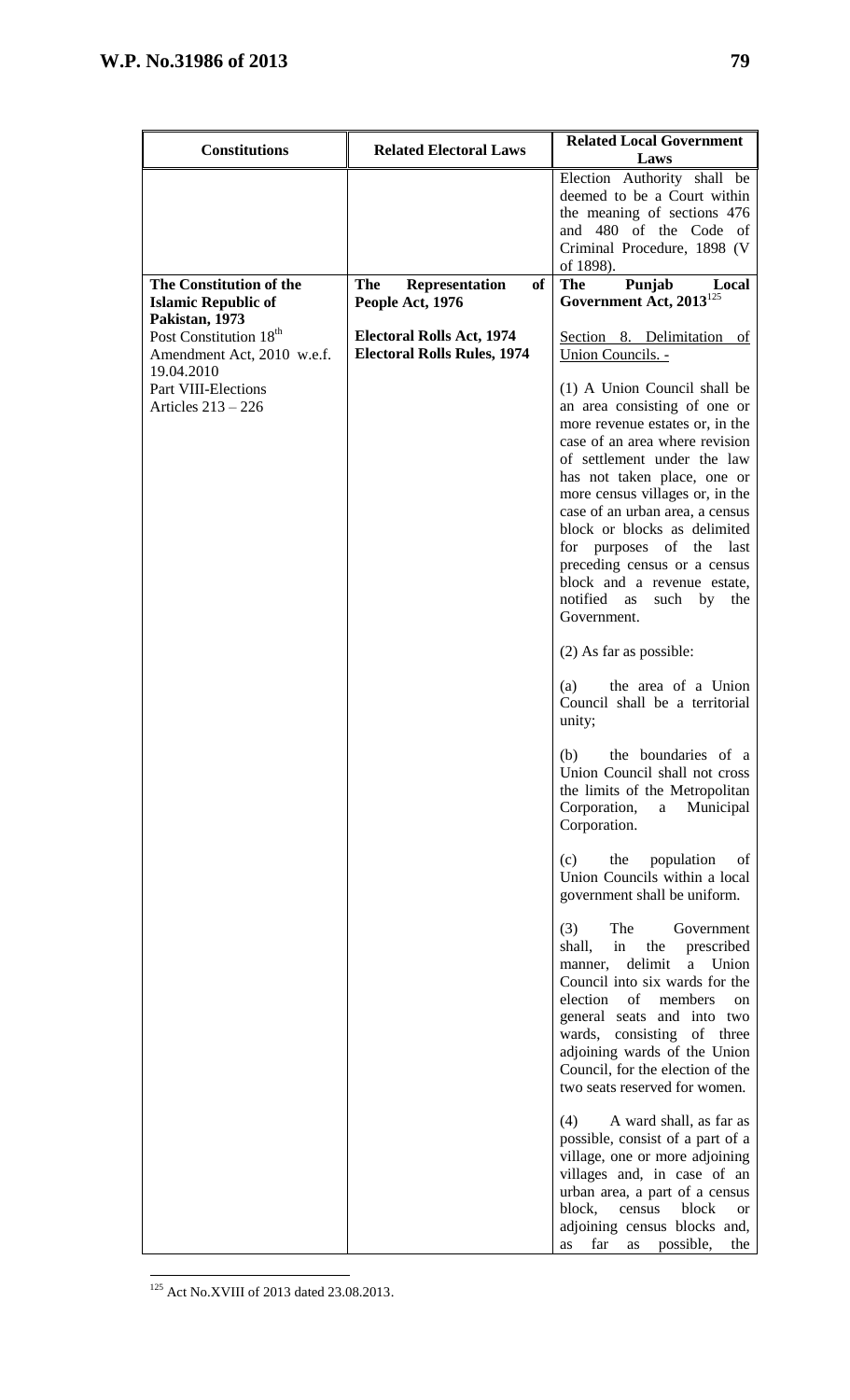| <b>Constitutions</b> | <b>Related Electoral Laws</b> | <b>Related Local Government</b><br>Laws                                                                                                                                                                                                                                                                |
|----------------------|-------------------------------|--------------------------------------------------------------------------------------------------------------------------------------------------------------------------------------------------------------------------------------------------------------------------------------------------------|
|                      |                               | population of wards shall be<br>uniform.                                                                                                                                                                                                                                                               |
|                      |                               | Section 9. Delimitation of<br>wards<br>in<br>Municipal<br>Committees. -                                                                                                                                                                                                                                |
|                      |                               | (1) The Government shall, in<br>the prescribed manner, delimit<br>a Municipal Committee into<br>wards for election of members<br>of the Municipal Committee<br>on general seats.                                                                                                                       |
|                      |                               | (2)<br>For<br>purposes<br>of<br>delimitation of a Municipal<br>Committee, a ward shall, as<br>far as possible, consist of a<br>part of a census block, a<br>census block or<br>adjoining<br>blocks<br>and<br>the<br>census<br>population of wards within a<br>Municipal Committee shall be<br>uniform. |
|                      |                               | Section 10. Waiver<br>of<br>conditions. - The Government<br>may in a specific case and for<br>reasons to be recorded in<br>writing, waive the conditions<br>of delimitation mentioned in<br>section 8.                                                                                                 |
|                      |                               | Section 10A. Finality of<br>delimitation. - A Court, officer<br>or authority shall not review or<br>correct any delimitation of a<br>Union Council or ward after<br>the notification of the election<br>schedule.                                                                                      |
|                      |                               | Section 21. Electoral rolls. -                                                                                                                                                                                                                                                                         |
|                      |                               | (1) A person shall be entitled<br>to be enrolled as a voter if he:                                                                                                                                                                                                                                     |
|                      |                               | citizen<br>of<br>(a)<br><i>is</i><br>a<br>Pakistan;                                                                                                                                                                                                                                                    |
|                      |                               | is<br>(b)<br>less<br>than<br>not<br>eighteen years of age; and                                                                                                                                                                                                                                         |
|                      |                               | fulfils<br>such<br>other<br>(c)<br>conditions<br>the Election<br>as<br>Commission may specify.                                                                                                                                                                                                         |
|                      |                               | The electoral rolls for<br>(2)<br>the local government elections<br>shall be prepared or adapted or<br>adopted by<br>the<br>Election<br>Commission in such manner<br>as it may deem appropriate<br>and the electoral rolls shall not<br>be invalid by reason of any                                    |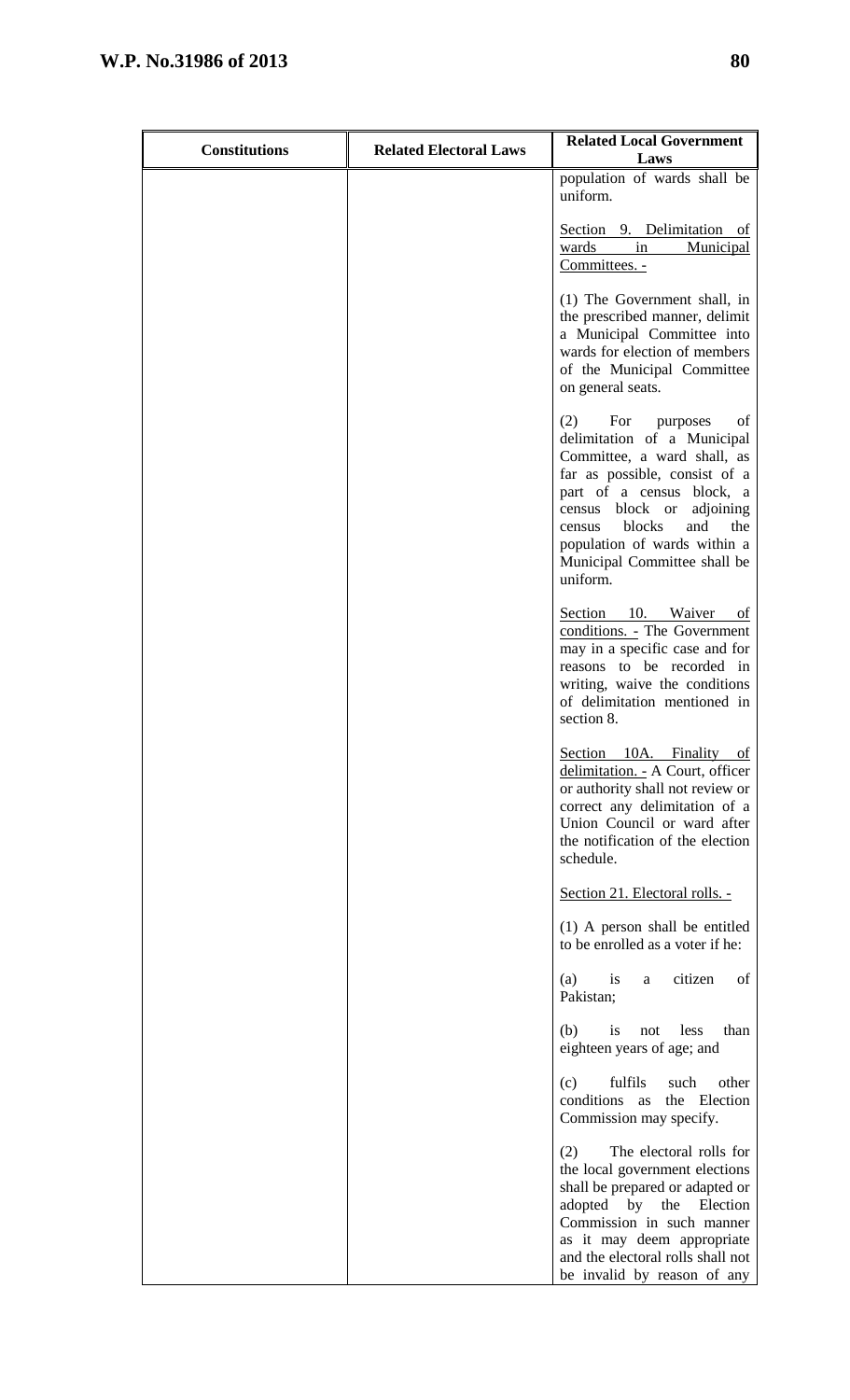| Laws                                                                                                                                                                                                                                                                                                                                                                                            |
|-------------------------------------------------------------------------------------------------------------------------------------------------------------------------------------------------------------------------------------------------------------------------------------------------------------------------------------------------------------------------------------------------|
| erroneous description in the<br>electoral rolls of any person<br>listed or of an omission of the<br>name of any person entitled to<br>be enrolled or of inclusion of<br>the name of any person not so<br>entitled.<br>(3)<br>Every person whose<br>is entered in the<br>name<br>electoral roll shall be entitled<br>to cast a vote at the direct<br>elections of<br>the<br>local<br>government. |

## **(Syed Mansoor Ali Shah) Judge**

 **(Atir Mahmood) (Muhammad Farrukh Irfan Khan) Judge Judge**

Iqbal/\*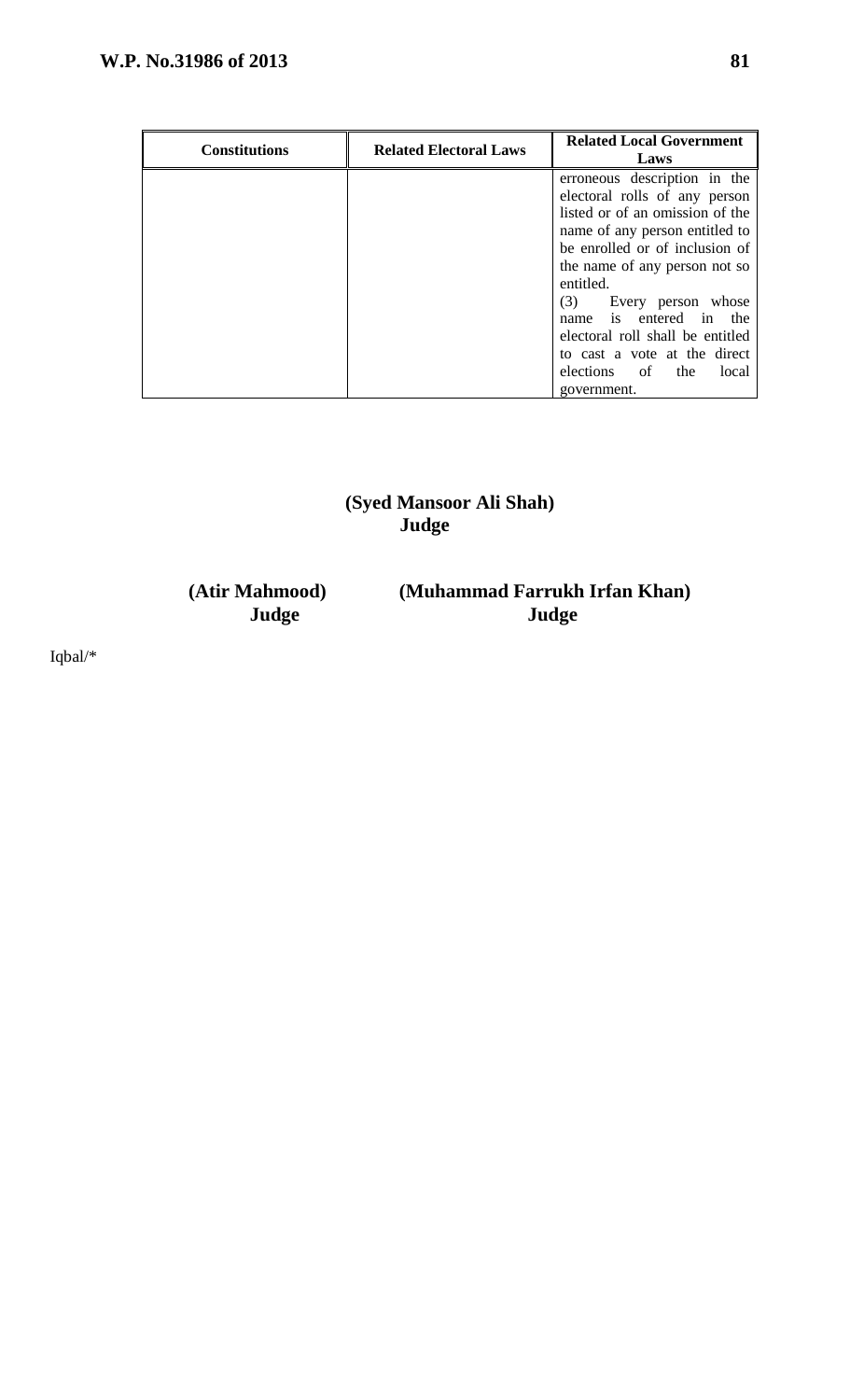| $Sr.$ # | <b>Case Number</b> |
|---------|--------------------|
| 1.      | W.P. No.31705/2013 |
| 2.      | W.P. No.31203/2013 |
| 3.      | W.P. No.32493/2013 |
| 4.      | W.P. No.32872/2013 |
| 5.      | W.P. No.31204/2013 |
| 6.      | W.P. No.31205/2013 |
| 7.      | W.P. No.32724/2013 |
| 8.      | W.P. No.32803/2013 |
| 9.      | W.P. No.32887/2013 |
| 10.     | W.P. No.32924/2013 |
| 11.     | W.P. No.30227/2013 |
| 12.     | W.P. No.31615/2013 |
| 13.     | W.P. No.31595/2013 |
| 14.     | W.P. No.31649/2013 |
| 15.     | W.P. No.28784/2013 |
| 16.     | W.P. No.30110/2013 |
| 17.     | W.P. No.32168/2013 |
| 18.     | W.P. No.31136/2013 |
| 19.     | W.P. No.30020/2013 |
| 20.     | W.P. No.31298/2013 |
| 21.     | W.P. No.30149/2013 |

22. W.P. No.30771/2013

23. W.P. No.31059/2013

## **SCHEDULE**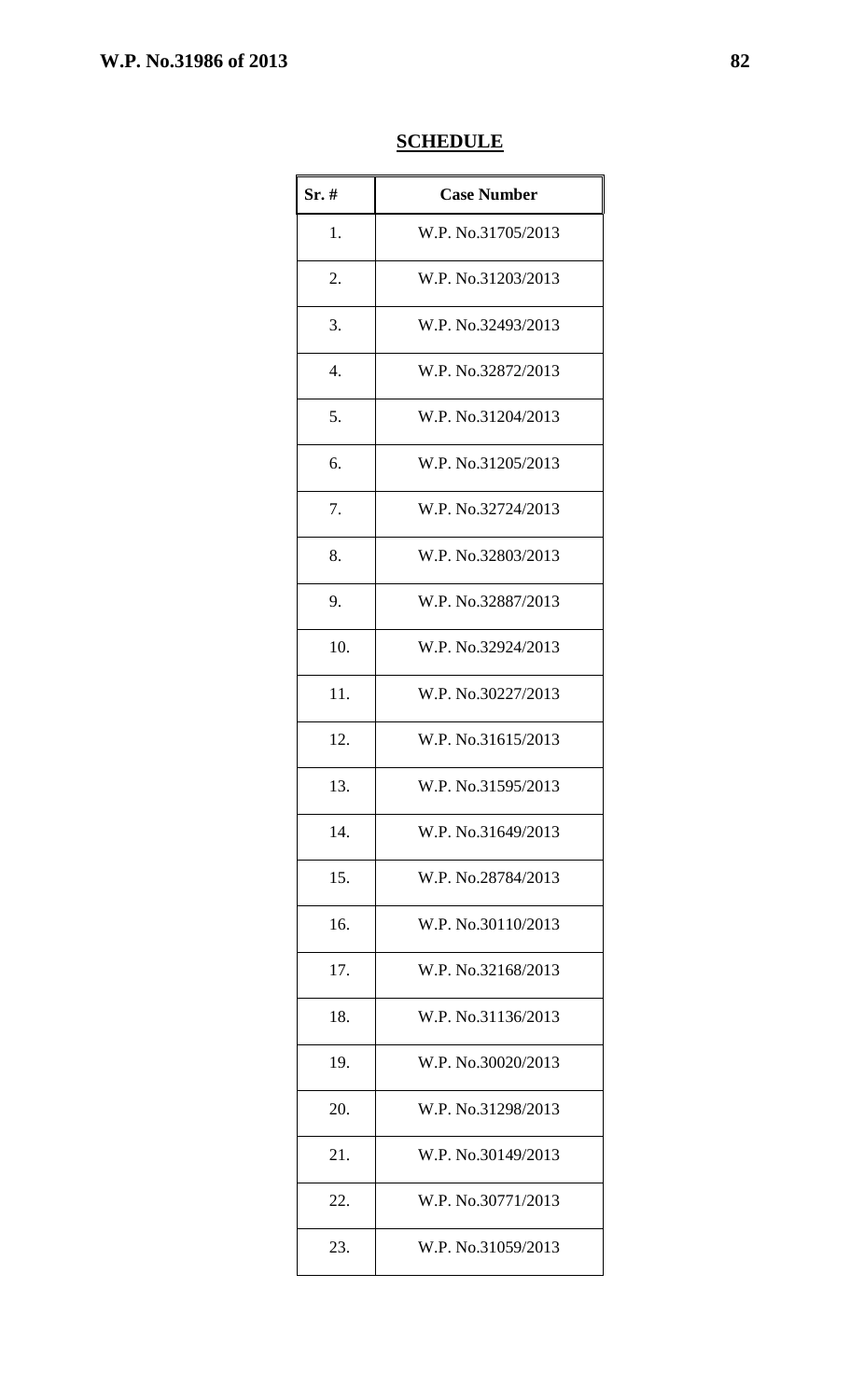| $Sr.$ # | <b>Case Number</b> |
|---------|--------------------|
| 24.     | W.P. No.31795/2013 |
| 25.     | W.P. No.30303/2013 |
| 26.     | W.P. No.31095/2013 |
| 27.     | W.P. No.31523/2013 |
| 28.     | W.P. No.32243/2013 |
| 29.     | W.P. No.32048/2013 |
| 30.     | W.P. No.32005/2013 |
| 31.     | W.P. No.31941/2013 |
| 32.     | W.P. No.31810/2013 |
| 33.     | W.P. No.30694/2013 |
| 34.     | W.P. No.30368/2013 |
| 35.     | W.P. No.32547/2013 |
| 36.     | W.P. No.30612/2013 |
| 37.     | W.P. No.31891/2013 |
| 38.     | W.P. No.31151/2013 |
| 39.     | W.P. No.32381/2013 |
| 40.     | W.P. No.30023/2013 |
| 41.     | W.P. No.32258/2013 |
| 42.     | W.P. No.32290/2013 |
| 43.     | W.P. No.32265/2013 |
| 44.     | W.P. No.30807/2013 |
| 45.     | W.P. No.30361/2013 |
| 46.     | W.P. No.29108/2013 |
| 47.     | W.P. No.32882/2013 |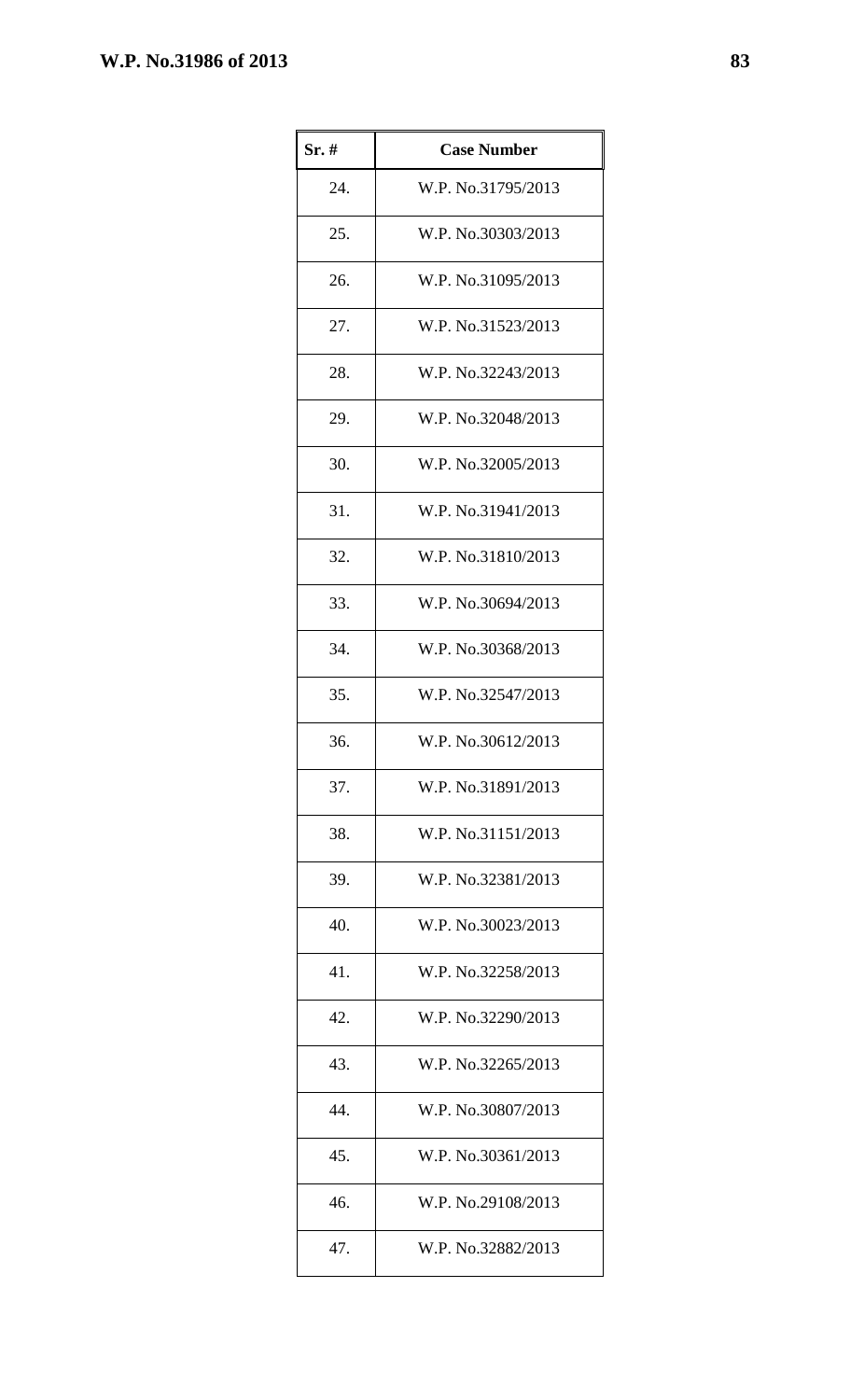| $Sr.$ # | <b>Case Number</b> |
|---------|--------------------|
| 48.     | W.P. No.31786/2013 |
| 49.     | W.P. No.31720/2013 |
| 50.     | W.P. No.31573/2013 |
| 51.     | W.P. No.31447/2013 |
| 52.     | W.P. No.32487/2013 |
| 53.     | W.P. No.32012/2013 |
| 54.     | W.P. No.31967/2013 |
| 55.     | W.P. No.31966/2013 |
| 56.     | W.P. No.31898/2013 |
| 57.     | W.P. No.31848/2013 |
| 58.     | W.P. No.30479/2013 |
| 59.     | W.P.No.32880/2013  |
| 60.     | W.P. No.30665/2013 |
| 61.     | W.P. No.31317/2013 |
| 62.     | W.P. No.30814/2013 |
| 63.     | W.P. No.31395/2013 |
| 64.     | W.P. No.30473/2013 |
| 65.     | W.P. No.32375/2013 |
| 66.     | W.P. No.32550/2013 |
| 67.     | W.P. No.32226/2013 |
| 68.     | W.P. No.32590/2013 |
| 69.     | W.P. No.28892/2013 |
| 70.     | W.P. No.32697/2013 |
| 71.     | W.P. No.32529/2013 |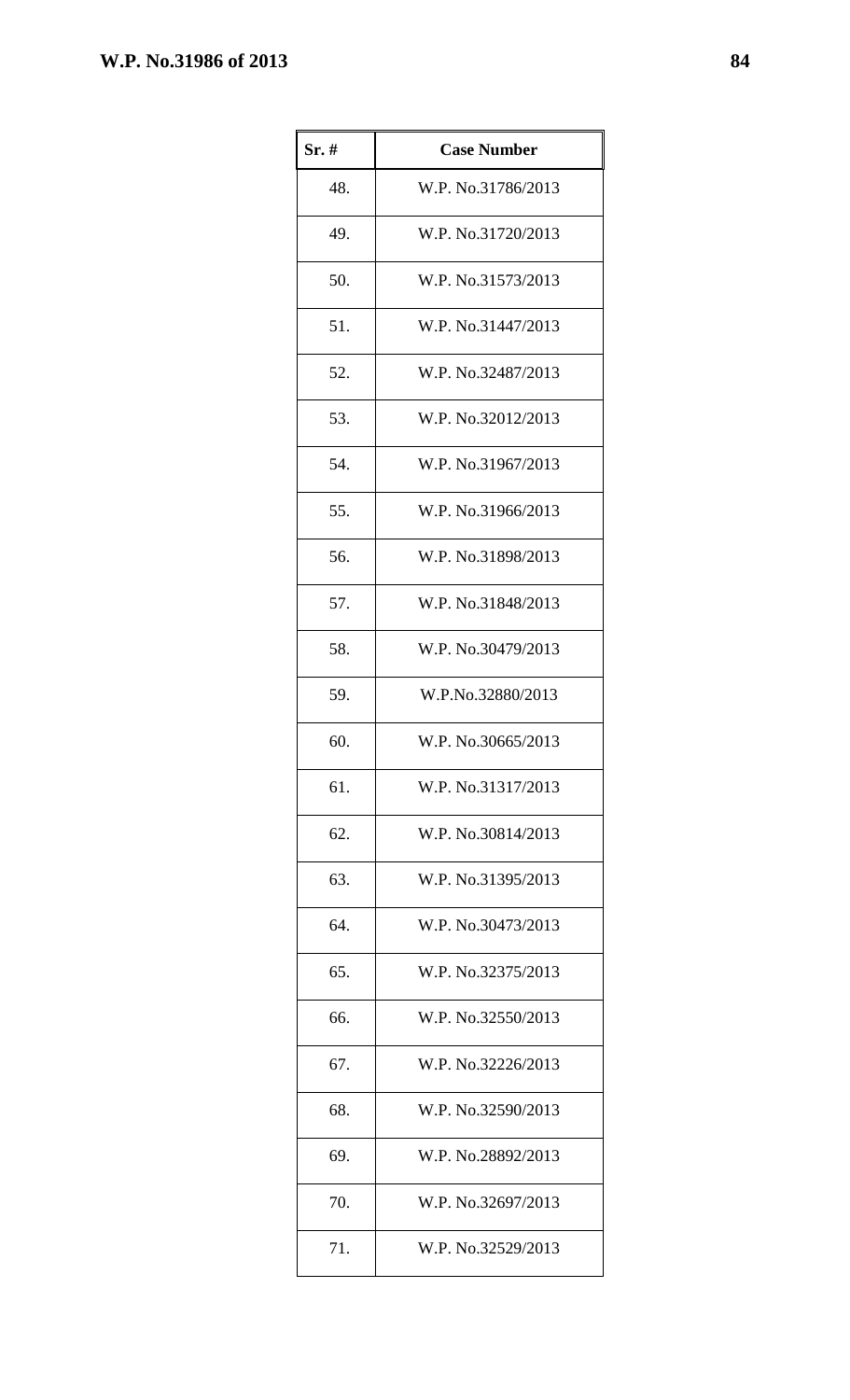| $Sr.$ # | <b>Case Number</b> |
|---------|--------------------|
| 72.     | W.P. No.32703/2013 |
| 73.     | W.P. No.32796/2013 |
| 74.     | W.P. No.32357/2013 |
| 75.     | W.P. No.32352/2013 |
| 76.     | W.P. No.29447/2013 |
| 77.     | W.P. No.33394/2013 |
| 78.     | W.P. No.33474/2013 |
| 79.     | W.P. No.33420/2013 |
| 80.     | W.P. No.32958/2013 |
| 81.     | W.P. No.33479/2013 |
| 82.     | W.P. No.33499/2013 |
| 83.     | W.P. No.33500/2013 |
| 84.     | W.P. No.33492/2013 |
| 85.     | W.P. No.33313/2013 |
| 86.     | W.P. No.33409/2013 |
| 87.     | W.P. No.33400/2013 |
| 88.     | W.P. No.33105/2013 |
| 89.     | W.P. No.33229/2013 |
| 90.     | W.P. No.32949/2013 |
| 91.     | W.P. No.33038/2013 |
| 92.     | W.P. No.33063/2013 |
| 93.     | W.P. No.33297/2013 |
| 94.     | W.P. No.33037/2013 |
| 95.     | W.P. No.32941/2013 |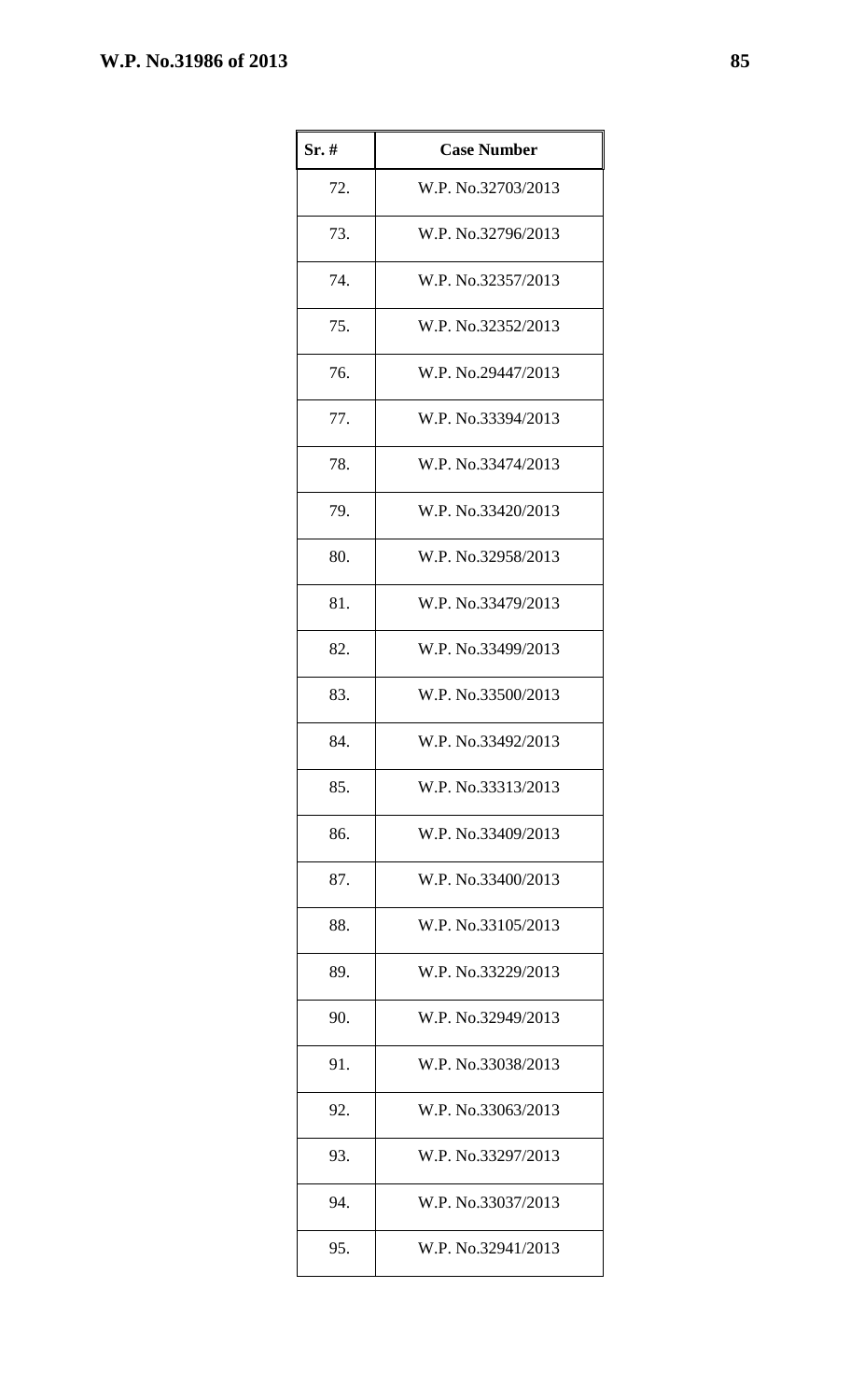| $Sr.$ # | <b>Case Number</b> |
|---------|--------------------|
| 96.     | W.P. No.33100/2013 |
| 97.     | W.P. No.33156/2013 |
| 98.     | W.P. No.33157/2013 |
| 99.     | W.P. No.33159/2013 |
| 100.    | W.P. No.33010/2013 |
| 101.    | W.P. No.33306/2013 |
| 102.    | W.P. No.33227/2013 |
| 103.    | W.P. No.33250/2013 |
| 104.    | W.P. No.33247/2013 |
| 105.    | W.P. No.32955/2013 |
| 106.    | W.P. No.33190/2013 |
| 107.    | W.P. No.33189/2013 |
| 108.    | W.P. No.33085/2013 |
| 109.    | W.P. No.33071/2013 |
| 110.    | W.P. No.32944/2013 |
| 111.    | W.P. No.33182/2013 |
| 112.    | W.P. No.33507/2013 |
| 113.    | W.P. No.33505/2013 |
| 114.    | W.P. No.33506/2013 |
| 115.    | W.P. No.33501/2013 |
| 116.    | W.P. No.33502/2013 |
| 117.    | W.P. No.33503/2013 |
| 118.    | W.P. No.33511/2013 |
| 119.    | W.P. No.33510/2013 |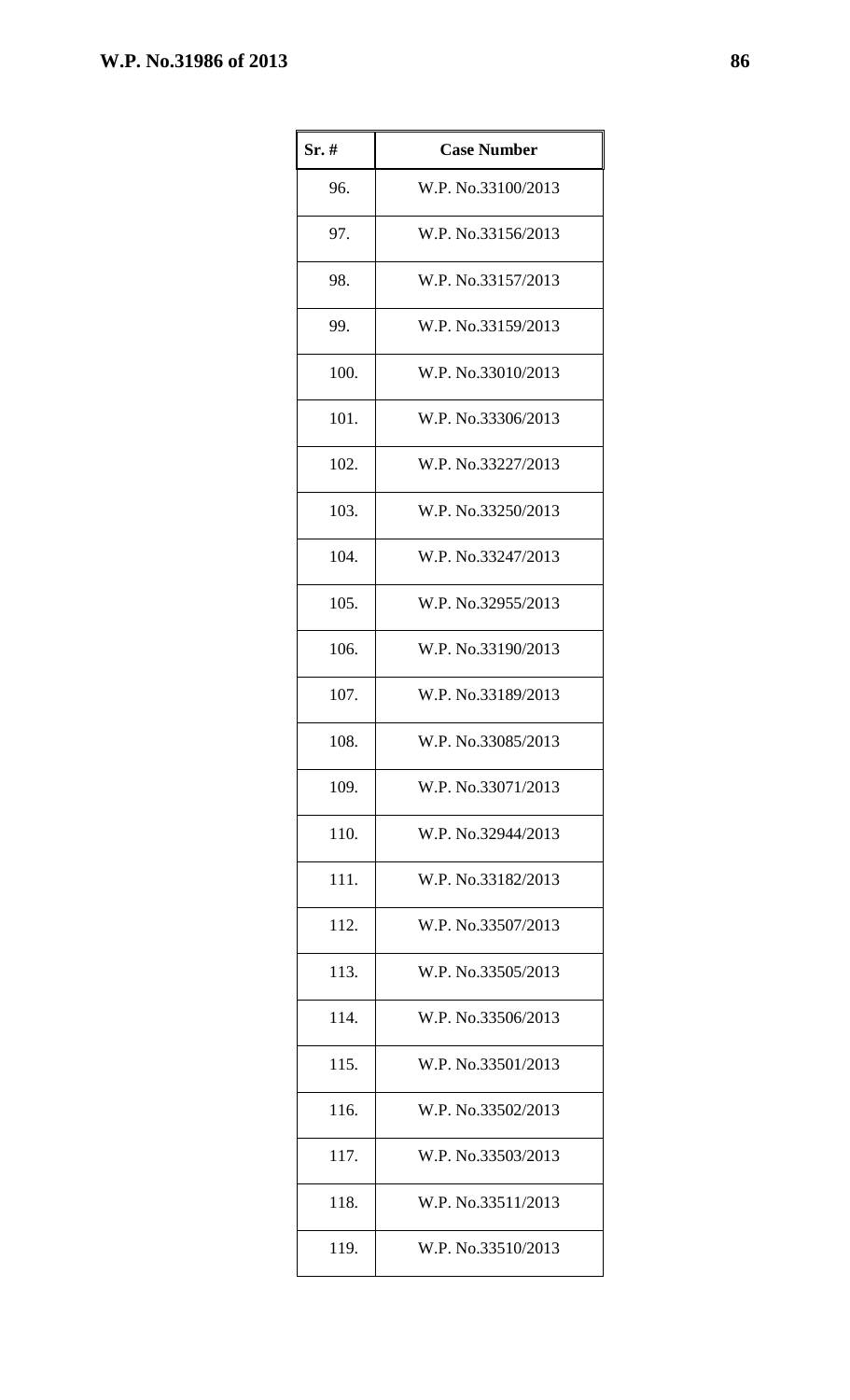| $Sr.$ # | <b>Case Number</b> |
|---------|--------------------|
| 120.    | W.P. No.33374/2013 |
| 121.    | W.P. No.33303/2013 |
| 122.    | W.P. No.32935/2013 |
| 123.    | W.P. No.32996/2013 |
| 124.    | W.P. No.32973/2013 |
| 125.    | W.P. No.33155/2013 |
| 126.    | W.P. No.33081/2013 |
| 127.    | W.P. No.29888/2013 |
| 128.    | W.P. No.32213/2013 |
| 129.    | W.P. No.31047/2013 |
| 130.    | W.P. No.32630/2013 |
| 131.    | W.P. No.31098/2013 |
| 132.    | W.P. No.32596/2013 |
| 133.    | W.P. No.33574/2013 |
| 134.    | W.P. No.33573/2013 |
| 135.    | W.P. No.33582/2013 |
| 136.    | W.P. No.33581/2013 |
| 137.    | W.P. No.33580/2013 |
| 138.    | W.P. No.33579/2013 |
| 139.    | W.P. No.33578/2013 |
| 140.    | W.P. No.33577/2013 |
| 141.    | W.P. No.33583/2013 |
| 142.    | W.P. No.33592/2013 |
| 143.    | W.P. No.32597/2013 |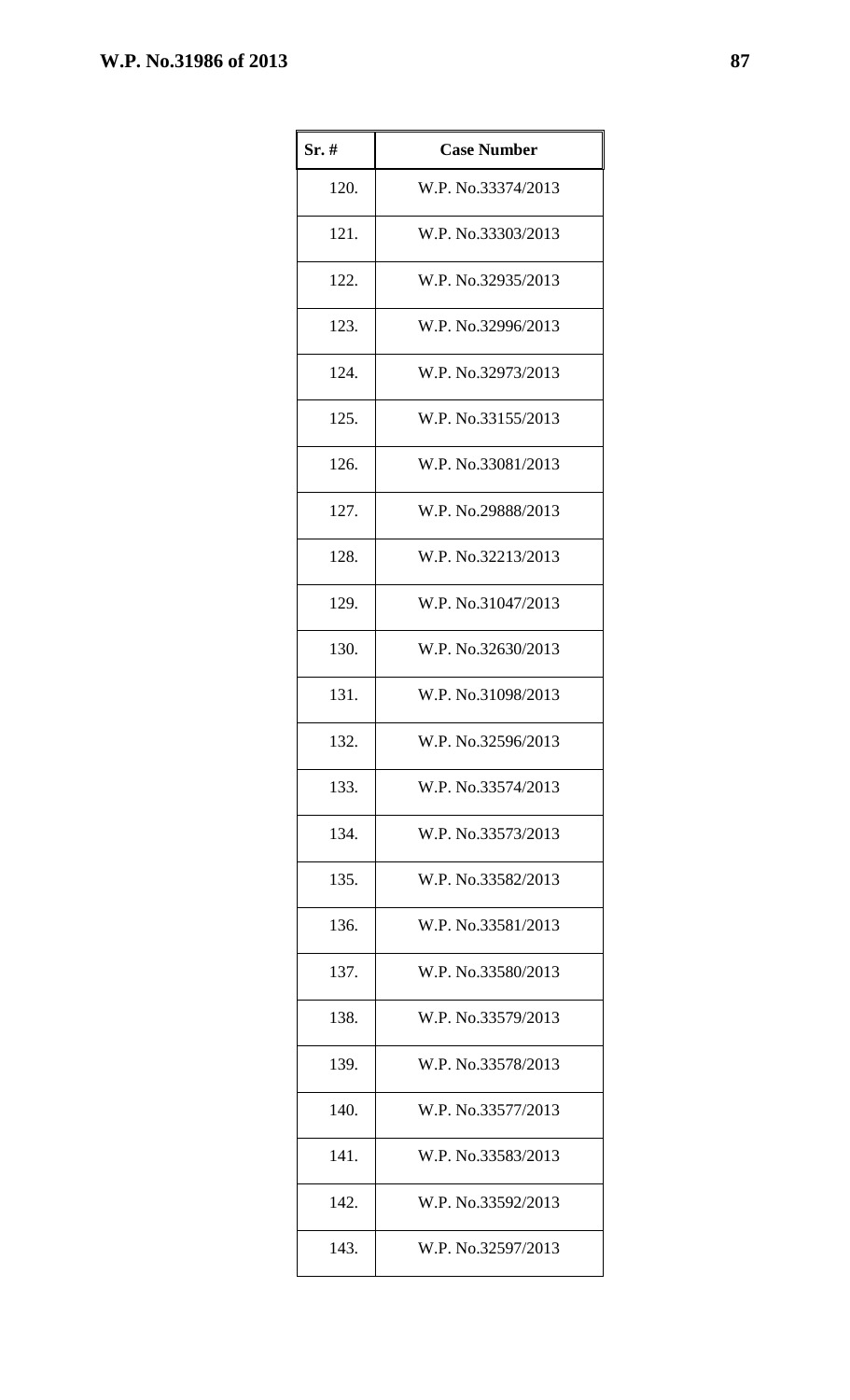| $Sr.$ # | <b>Case Number</b> |
|---------|--------------------|
| 144.    | W.P. No.32598/2013 |
| 145.    | W.P. No.32599/2013 |
| 146.    | W.P. No.32024/2013 |
| 147.    | W.P. No.31525/2013 |
| 148.    | W.P. No.30939/2013 |
| 149.    | W.P. No.31265/2013 |
| 150.    | W.P. No.31397/2013 |
| 151.    | W.P. No.33590/2013 |
| 152.    | W.P. No.33612/2013 |
| 153.    | W.P. No.33620/2013 |
| 154.    | W.P. No.33630/2013 |
| 155.    | W.P. No.33655/2013 |
| 156.    | W.P. No.33656/2013 |
| 157.    | W.P. No.33693/2013 |
| 158.    | W.P. No.33696/2013 |
| 159.    | W.P. No.33695/2013 |
| 160.    | W.P. No.29040/2013 |
| 161.    | W.P. No.29119/2013 |
| 162.    | W.P. No.29125/2013 |
| 163.    | W.P. No.29118/2013 |
| 164.    | W.P. No.29038/2013 |
| 165.    | W.P. No.29124/2013 |
| 166.    | W.P. No.29037/2013 |
| 167.    | W.P. No.29036/2013 |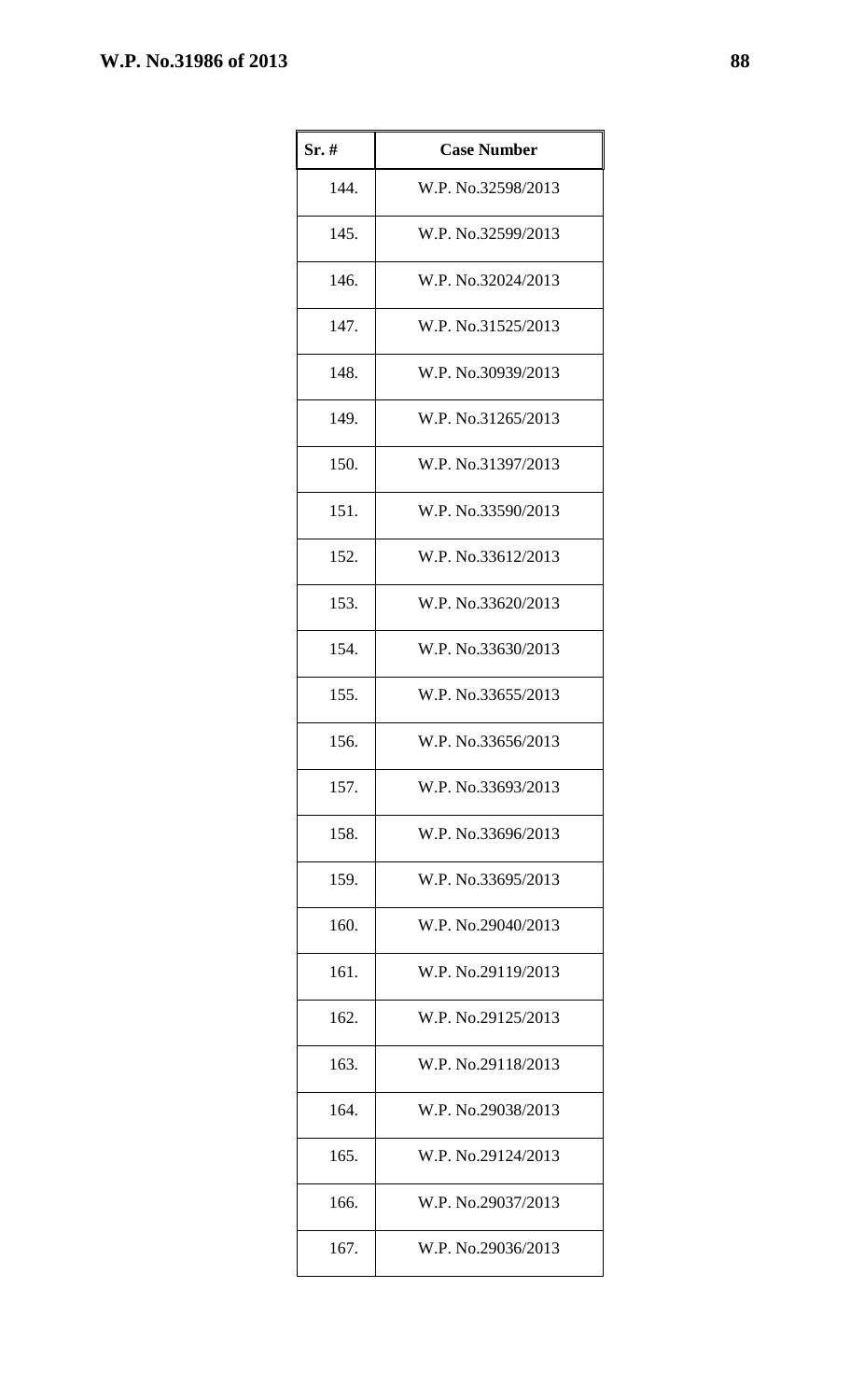| $Sr.$ # | <b>Case Number</b> |
|---------|--------------------|
| 168.    | W.P. No.29035/2013 |
| 169.    | W.P. No.29122/2013 |
| 170.    | W.P. No.31661/2013 |
| 171.    | W.P. No.33748/2013 |
| 172.    | W.P. No.33749/2013 |
| 173.    | W.P. No.33751/2013 |
| 174.    | W.P. No.33757/2013 |
| 175.    | W.P. No.33760/2013 |
| 176.    | W.P. No.33768/2013 |
| 177.    | W.P. No.33738/2013 |
| 178.    | W.P. No.31449/2013 |
| 179.    | W.P. No.32548/2013 |
| 180.    | W.P. No.31698/2013 |
| 181.    | W.P. No.32721/2013 |
| 182.    | W.P. No.32916/2013 |
| 183.    | W.P. No.29004/2013 |

**(Syed Mansoor Ali Shah) Judge**

 **(Atir Mahmood) (Muhammad Farrukh Irfan Khan) Judge Judge**

 $Iqbal/*$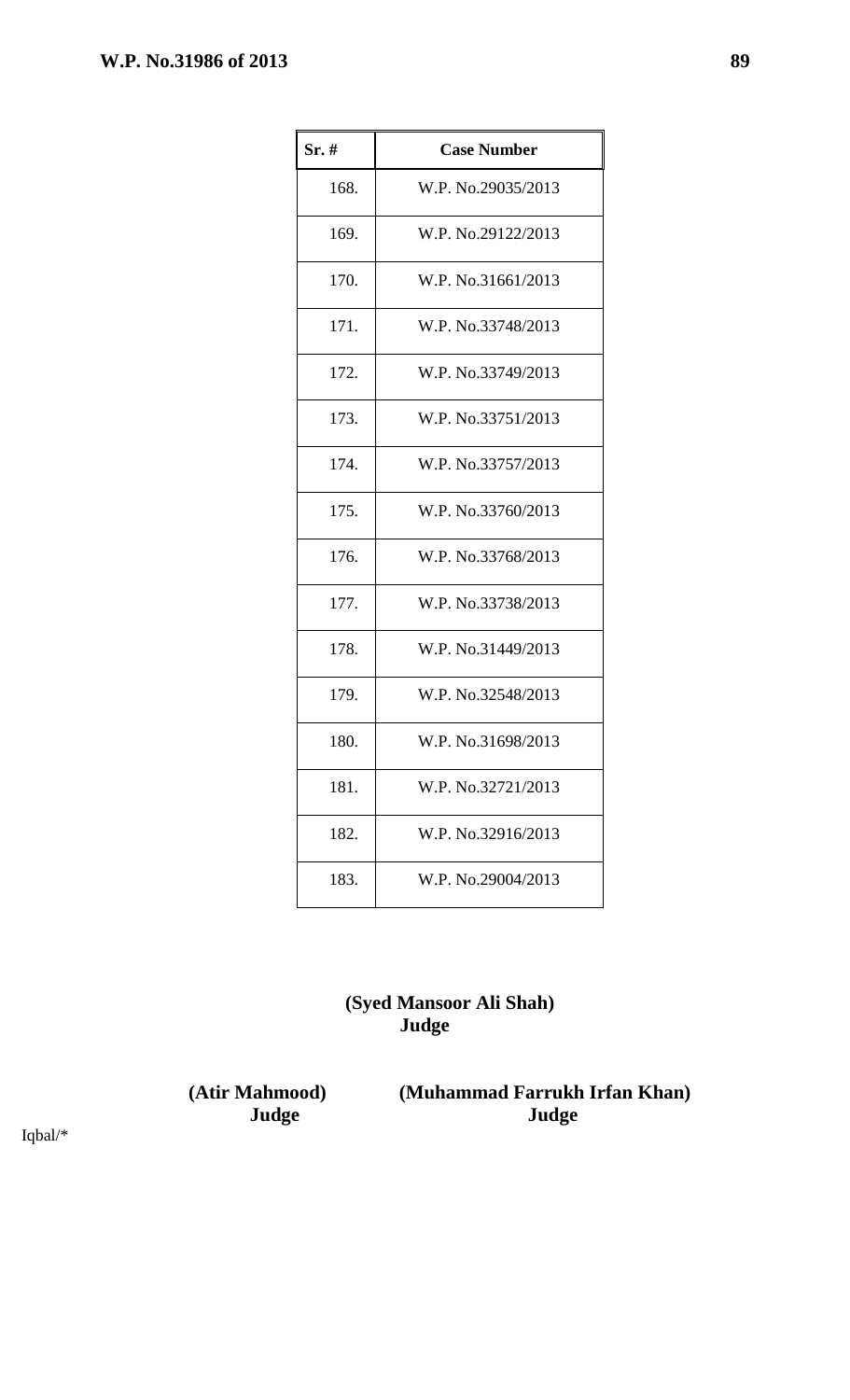## *Additional Note*

**Muhammad Farrukh Irfan Khan** J. I have gone through the detailed and well-reasoned judgment authored by my learned brother Syed Mansoor Ali Shah J. While I fully concur with the judgment, I feel the necessity of supplying an additional note, in view of the peculiar circumstances, I find myself in.

2. I was part of the learned Division Bench in the *Pakistan Peoples" Party case*, wherein Short Order was announced on 07.11.2013 holding, *inter alia,* that the Government of Punjab was lawfully justified to carryout delimitation of Union Councils and Municipal Committees in Punjab. Subsequently, Orders and Notifications of the Delimitation Authority and Delimitation Officers, respectively, were challenged in a large number of writ petitions. These petitions highlighted gross irregularities and illegalities committed by the Punjab Government in exercise of its powers under the Punjab Local Government Act, 2013. As explained in the Judgment of my learned brother, these cases were referred to a larger Bench by the Hon'ble Chief Justice of which I also was a Member.

3. During the course of hearing of the Larger Bench, I realized that certain constitutional and legal aspects of the case had not been argued before the learned Division Bench besides proper assistance was also not rendered. I tried to guard the view taken by the learned Division Bench as reflected in the Short Order and explored every possible avenue to seek an endorsement of the earlier view reflected therein. However, I came to the conclusion that the earlier view taken by me while being a Member of the learned Division Bench could not be sustained in view of the compelling constitutional and legal position, which emerged before the Larger Bench and has now been elaborately discussed in the Judgment of my learned brother.